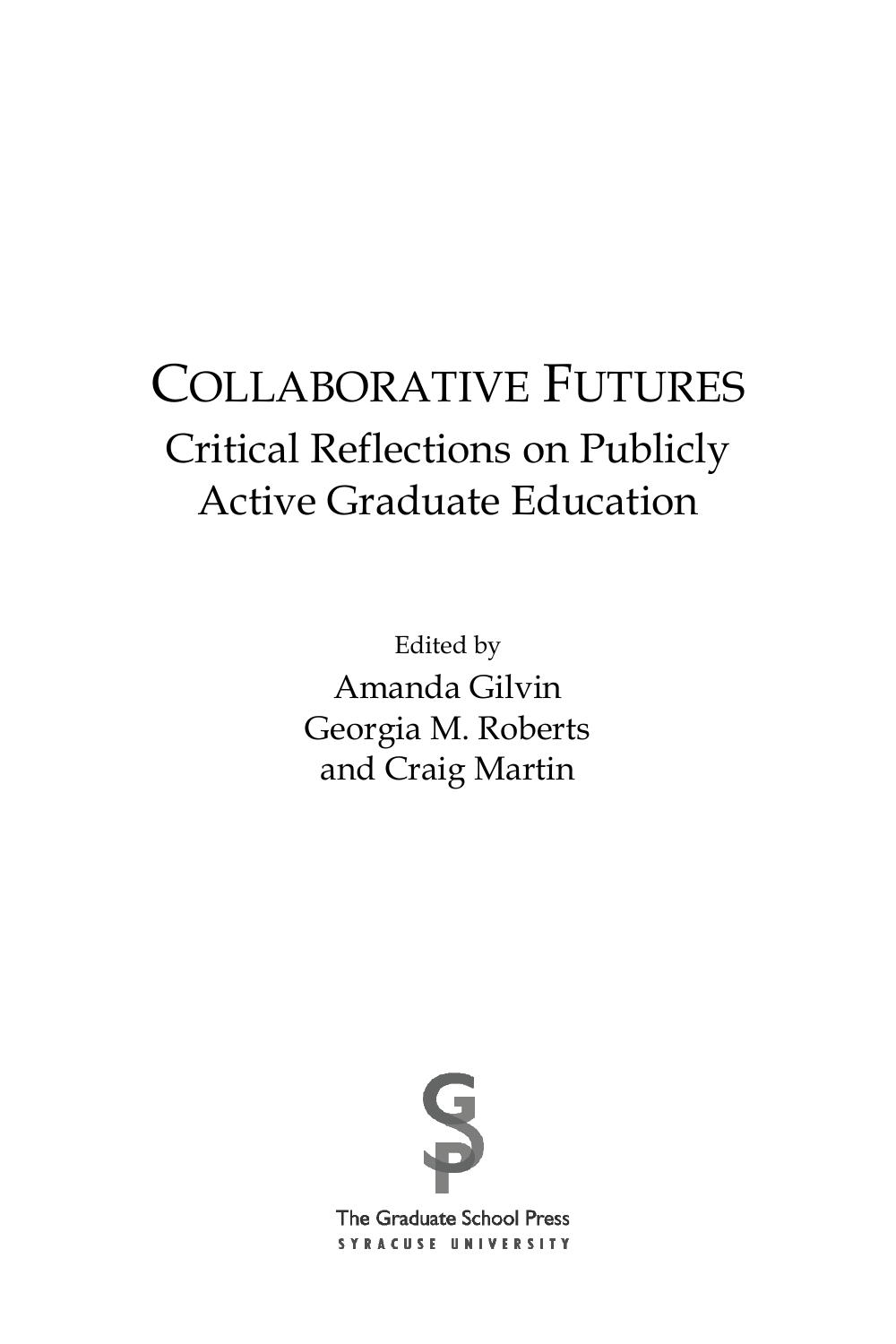## **CONTENTS**

|    | Illustrations                                                                    | ix   |
|----|----------------------------------------------------------------------------------|------|
|    | Contributors                                                                     | хi   |
|    | Foreword                                                                         | xix  |
|    | Kevin Bott                                                                       |      |
|    | Acknowledgments                                                                  | xxix |
|    | Introduction                                                                     | 1    |
|    | Amanda Gilvin                                                                    |      |
|    | PART ONE                                                                         |      |
|    | Contextualizing Collaboration: Publicly Active Graduate                          |      |
|    | Scholarship in United States Higher Education                                    |      |
| 1. | The Arc of the Academic Career Bends Toward Publicly                             |      |
|    | Engaged Scholarship                                                              | 25   |
|    | Timothy K. Eatman                                                                |      |
| 2. | The Land-Grant System and Graduate Education:                                    |      |
|    | <b>Reclaiming a Narrative of Engagement</b>                                      | 49   |
|    | Timothy J. Shaffer                                                               |      |
| 3. | To Hell With Good Intentions                                                     | 75   |
|    | Ivan Illich                                                                      |      |
| 4. | Publicly Engaged Graduate Research and the Transformation                        |      |
|    | of the American Academy                                                          | 83   |
|    | Susan Curtis, Shirley Rose, and Kristina Bross                                   |      |
| 5. | From Returning to Our Roots: The Engaged Institution;                            |      |
|    | Executive Summary with "Seven-Part Test"                                         | 103  |
|    | Kellogg Commission on the Future of State and Land-<br><b>Grant Universities</b> |      |
|    |                                                                                  |      |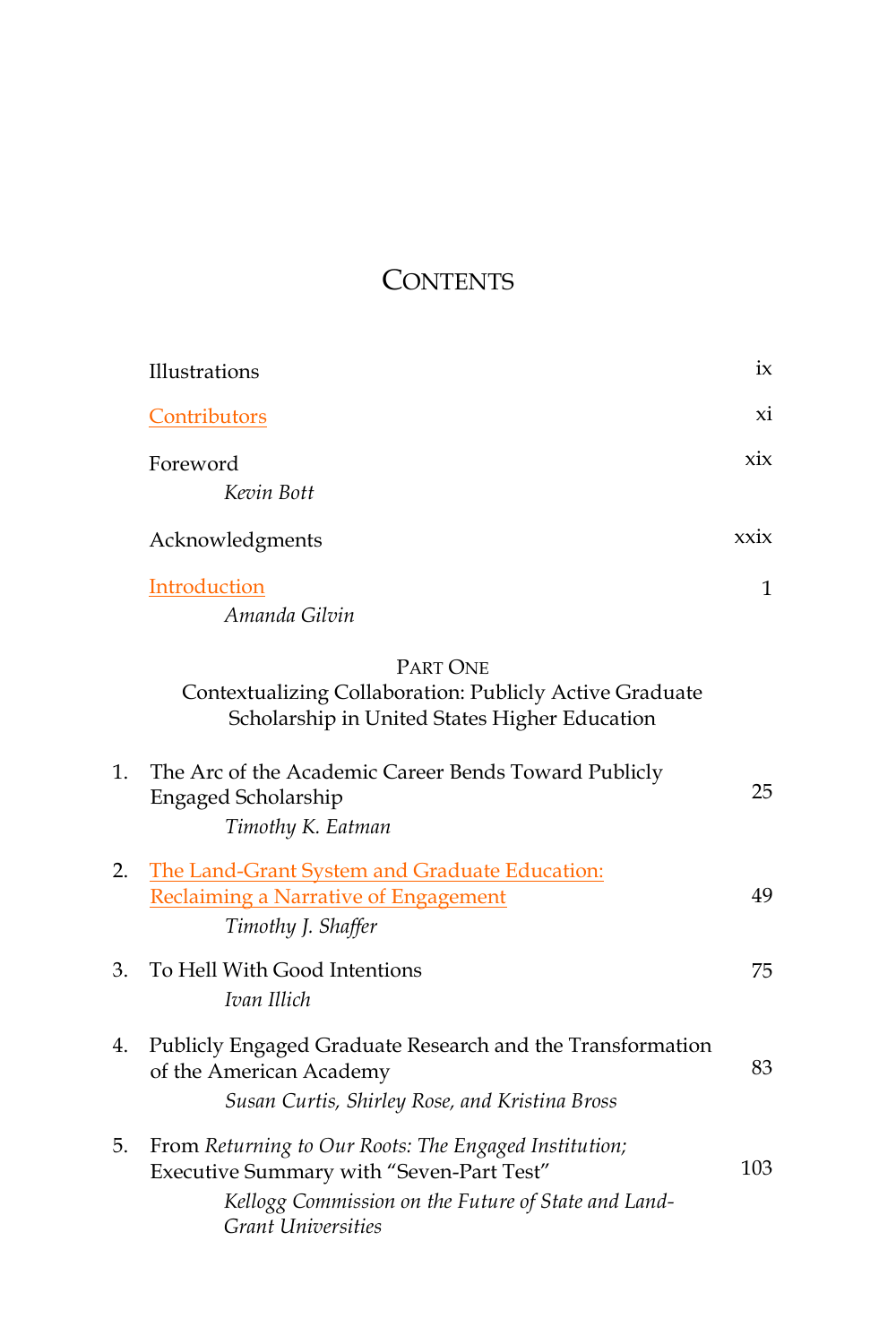| 6. | Publicly Engaged Scholarship and Academic Freedom:<br>Rights and Responsibilities<br>Nicholas Behm and Duane Roen                                                                                                                                                                     | 111 |
|----|---------------------------------------------------------------------------------------------------------------------------------------------------------------------------------------------------------------------------------------------------------------------------------------|-----|
|    | Interchapter $\sim$ Statements of the American Association of<br><b>University Professors</b><br>#1940 Statement of Principles on Academic Freedom and<br>Tenure with 1970 Interpretive Comments<br><del>●</del> Statement on Professional Ethics<br>* Statement on Graduate Students | 127 |
| 7. | The Scholarship of Engagement<br>Ernest L. Boyer                                                                                                                                                                                                                                      | 143 |
| 8. | Community<br>Miranda Joseph                                                                                                                                                                                                                                                           | 155 |
|    | <b>PART TWO</b><br>Programs of Action: Institutionalizing Publicly Active<br><b>Graduate Education</b>                                                                                                                                                                                |     |
| 9. | New Ways of Learning, Knowing, and Working:<br>Diversifying Graduate Student Career Options Through<br><b>Community Engagement</b><br>Kristen Day, Victor Becerra, Vicki L. Ruiz, and<br>Michael Powe                                                                                 | 163 |
|    | 10. Getting Outside: Graduate Learning Through Art and<br>Literacy Partnerships with City Schools<br>Judith E. Meighan                                                                                                                                                                | 183 |
|    | 11. Crossing Figueroa: The Tangled Web of Diversity and<br>Democracy<br>George J. Sánchez                                                                                                                                                                                             | 211 |
|    | 12. The Engaged Dissertation: Three Points of View<br>Linda S. Bergmann, Allen Brizee, and Jaclyn M. Wells                                                                                                                                                                            | 229 |
|    | 13. When the Gown Goes to Town: The Reciprocal Rewards of<br><b>Fieldwork for Artists</b><br>Jan Cohen-Cruz                                                                                                                                                                           | 259 |
|    | 14. Reimagining the Links Between Graduate Education and<br>Community Engagement<br>Marcy Schnitzer and Max Stephenson Jr.                                                                                                                                                            | 269 |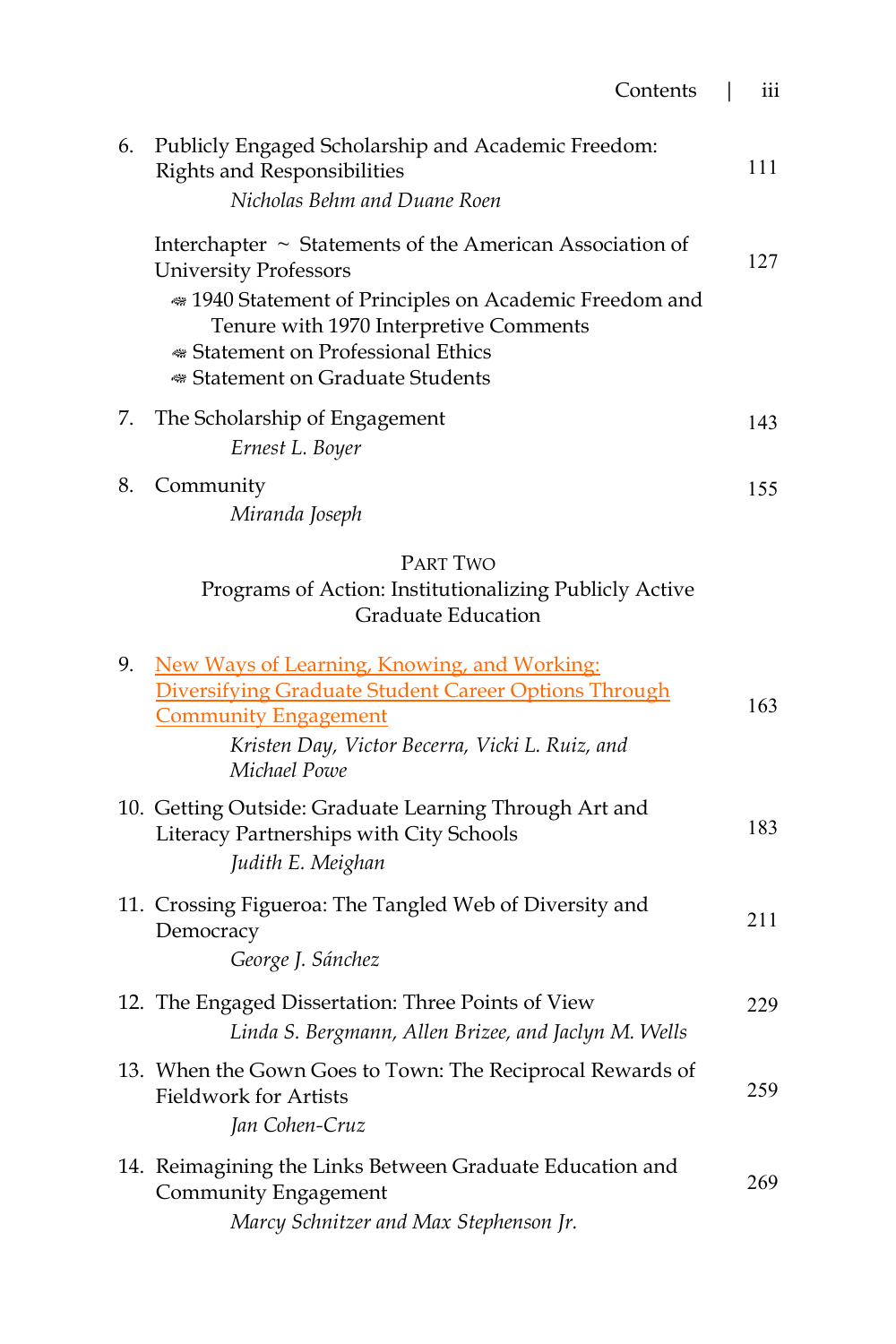| 15. Graduate Mentoring Against Common Sense<br>Ron Krabill                                                                                                       | 285 |
|------------------------------------------------------------------------------------------------------------------------------------------------------------------|-----|
| 16. First and Lasts: Lessons from Launching the Patient Voice<br>Project at the Iowa Writers' Workshop<br>Austin Bunn                                            | 301 |
| <b>PART THREE</b><br>A Balancing Act: Publicly Active Graduate Students'<br>Reflections and Analyses                                                             |     |
| 17. Arcs, Checklists, and Charts: The Trajectory of a Public<br>Scholar?<br>Sylvia Gale                                                                          | 315 |
| Interchapter $\sim$ Specifying the Scholarship of Engagement:<br>Skills for Community-Based Projects in the Arts,<br>Humanities, and Design<br>Imagining America | 329 |
| 18. Leveraging the Academy: Suggestions for Radical Grad<br>Students and Radicals Considering Grad School<br>Chris Dixon and Alexis Shotwell                     | 333 |
| 19. Collaboration Conversation: Collaborative Ethnography as<br>Engaged Scholarship<br>Ali Colleen Neff                                                          | 347 |
| 20. Reality Is Stranger than Fiction: The Politics of Race and<br>Belonging in Los Angeles, California<br>Damien M. Schnyder                                     | 367 |
| 21. Participatory Art, Engaged Scholarship: The Embedded<br>Critic in Nadia Myre's Scar Project<br>Amanda Jane Graham                                            | 383 |
| Resources                                                                                                                                                        | 401 |
| Index                                                                                                                                                            | 403 |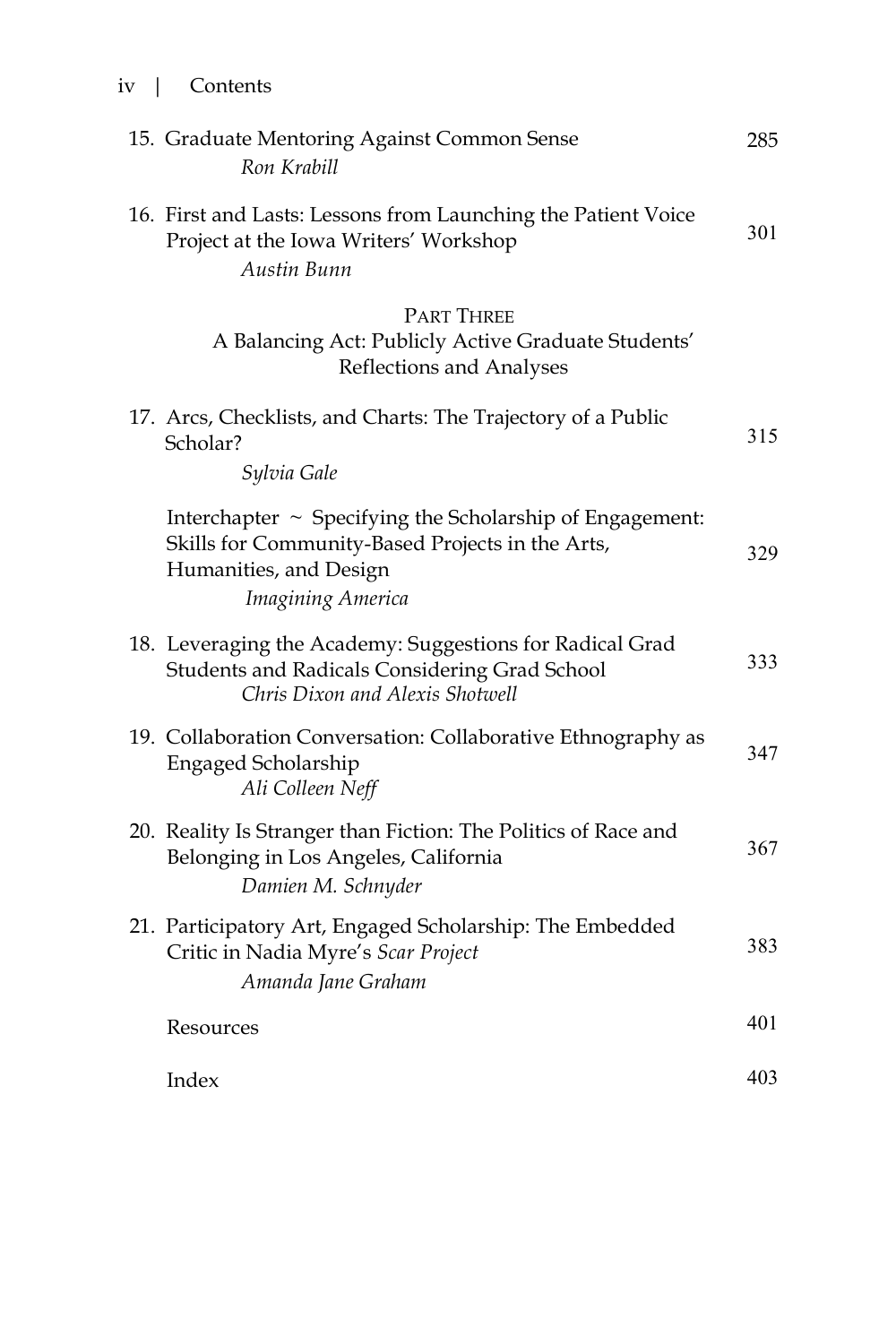### **CONTRIBUTORS**

<span id="page-4-0"></span>**Victor Becerra** directs the Community Outreach Partnership Center (COPC) at the University of California, Irvine, where he has worked since 2001. Located in the School of Social Ecology, COPC facilitates and supports engaged scholarship efforts around community development in Orange County and southern California. Mr. Becerra (C. Phil. in Urban Planning from UCLA) serves on the governing council of the Center for Collaborative Research for an Equitable California, a University of California Multi-Campus Research Program funded by the UC Office of the President.

**Nicholas Behm,** an assistant professor at Elmhurst College in Elmhurst, Illinois, studies composition pedagogy and theory, ancient rhetoric, postmodern rhetorical theory, and critical race theory. He teaches undergraduate and graduate courses in composition theory and rhetoric, and frequently leads workshops about composition theory, writing assessment, writing in the disciplines, and graduate education.

**Linda Bergmann** is a professor in the Rhetoric and Composition Program at Purdue University and directs the Purdue Writing Lab. She has published over 20 articles in such journals as *Language and Learning Across the Disciplines, Feminist Teacher,* and *A/B: Auto/Biography Studies,*  and as chapters in edited collections. She is co-editor of *Composition and/ or Literature: The End(s) of Education* (NCTE Press, 2006). Her textbook on research writing, *Academic Research and Writing: Inquiry and Argument in College* (Longman/Pearson), was released in the fall of 2009. She is an elected member of the Executive Council of the Conference on College Composition and Communication and of the Delegate Assembly of the Modern Language Association.

**Kevin Bott** is Associate Director of Imagining America: Artists and Scholars in Public Life and a part-time instructor at Syracuse University. Kevin designs and facilitates theater-based campuscommunity partnerships that seek to expand democratic participation. He currently leads The D.R.E.A.(M.)3 Freedom Revival, an ongoing musical Tent Revival for Freedom and Democracy based in Syracuse, New York.

**Ernest L. Boyer** (1928–1995) was among the most influential figures in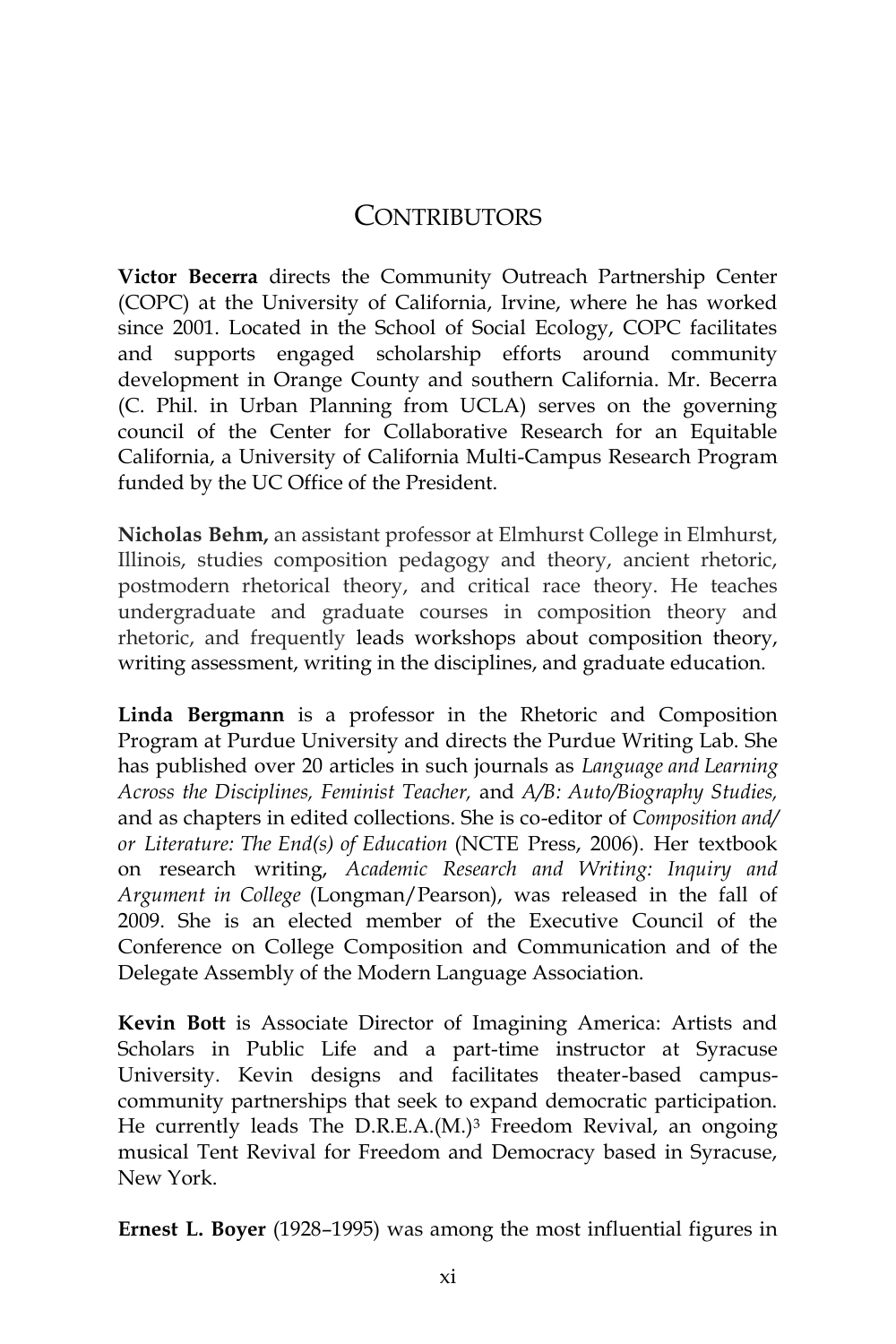American higher education in the twentieth century. He served as chancellor of the State University of New York system (1970–77), U.S. Commissioner of Education (1977–79), and president of the Carnegie Foundation for the Advancement of Teaching (1979–95). His Carnegie report *Scholarship Reconsidered: Priorities of the Professoriate* (1990) helped set the stage for the emergence of the engaged scholarship movement.

**Allen Brizee** is an assistant professor in the Department of Writing at Loyola University Maryland and serves on the Department of English Distinguished Alumni Board at Virginia Tech. His scholarship focuses on civic engagement, empirical research, and rhetorical theory, and he has published in *Computers and Composition*, the *Journal of Technical Writing and Communication*, and edited collections. Currently he is working on an article titled, "Using Isocrates for Contemporary Civic Engagement."

**Kristina Bross** is an associate professor of English and American studies at Purdue University. She has authored books and articles on seventeenth-century European-Native contact, colonial American religious studies, and early Native literacy in New England. Together with Susan Curtis, she has been offering service-learning classes to graduate students since 2004.

**Austin Bunn** is an assistant professor in the Writing Department at Grand Valley State University in Grand Rapids, Michigan. His fiction and nonfiction have appeared in the *Atlantic Monthly*, the *New York Times Magazine*, *Best American Science and Nature Writing*, *The Pushcart Prize Anthology*, and elsewhere. He is a graduate of the Iowa Writers' Workshop and former Axton Fellow in Fiction and Michener-Copernicus Fellow.

**Jan Cohen-Cruz** is Director of Imagining America: Artists and Scholars in Public Life; author of *Engaging Performance: Theatre as Call and Response* (Routledge, 2010) and *Local Acts: Community*‑*Based Performance in the United States* (Rutgers University Press, 2005); editor of *Radical Street Performance* (Routledge, 1998); and co‑editor of *A Boal Companion*  (Routledge, 2006) and *Playing Boal: Theatre, Therapy, Activism* (Routledge, 1993). Jan is a University Professor at Syracuse University and is currently evaluating 15 community-based visual arts diplomacy projects taking place in 15 countries through the State Department.

**Susan Curtis** is a professor of history and directs the American Studies Program at Purdue University. Her most recent book, *Colored Memories:*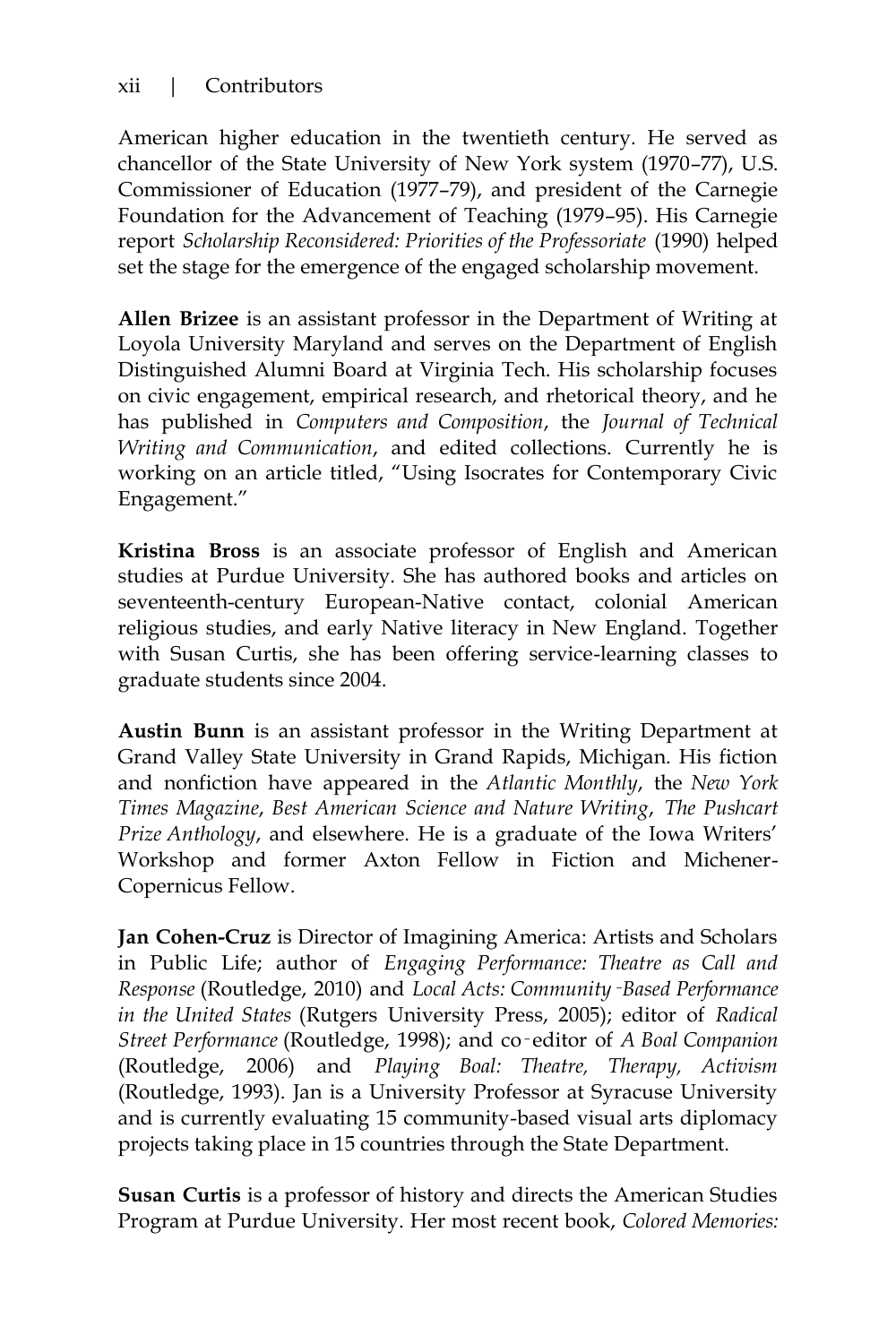*A Biographer's Quest for the Elusive Lester A. Walton* (University of Missouri Press, 2008), reflects her involvement in a local engagement project involving community partners and local archival materials, a project that provides an interface between public memory, academic scholarship, and historical awareness.

**Kristen Day** is a professor and head of the Department of Technology, Culture and Society at the Polytechnic Institute of New York University in Brooklyn. She was previously a professor of urban planning and Director of Engagement for the University of California, Irvine. Her research focuses on planning and design to promote health and to support diverse communities.

**Chris Dixon,** originally from Alaska, is a longtime activist, writer, and educator who recently received his Ph.D. from the History of Consciousness Program at the University of California at Santa Cruz. He is currently completing a book, tentatively titled *Against and Beyond*, based on interviews with anti-authoritarian organizers across the U.S. and Canada involved in broader-based movements. Dixon serves on the board of the Institute for Anarchist Studies and the advisory board for the journal *Upping the Anti*. He can be reached at chrisd@resist.ca.

**Timothy K. Eatman,** an educational sociologist, is a faculty member in the Higher Education Department at Syracuse University and serves also as Director of Research for the consortium Imagining America: Artists and Scholars in Public Life, headquartered at Syracuse. Tim is co -author of *Scholarship in Public: Knowledge Creation and Tenure Policy in the Engaged University* (Imagining America, 2008), a report that has received widespread attention within higher education as a useful resource for conceptualizing a continuum of knowledge creation that acknowledges scholarly approaches and practices beyond conventional frames. He is currently developing a study of the aspirations and decisions of graduate students and early-career publicly engaged scholars—knowledge makers both inside and outside the academy.

**Sylvia Gale** is Associate Director of the Bonner Center for Civic Engagement at the University of Richmond. She received her Ph.D. in English with a concentration in rhetoric and writing from the University of Texas at Austin in 2008. She serves on the National Advisory Board of Imagining America and was the founding director of IA's Publicly Active Graduate Education (PAGE) initiative. She can be reached at [sgale@richmond.edu.](file:///G:/AAF/GRADSCHL/Graduate%20School%20Press/ES%20Book/front%20&%20back%20matter/FINALS/sgale@richmond.edu)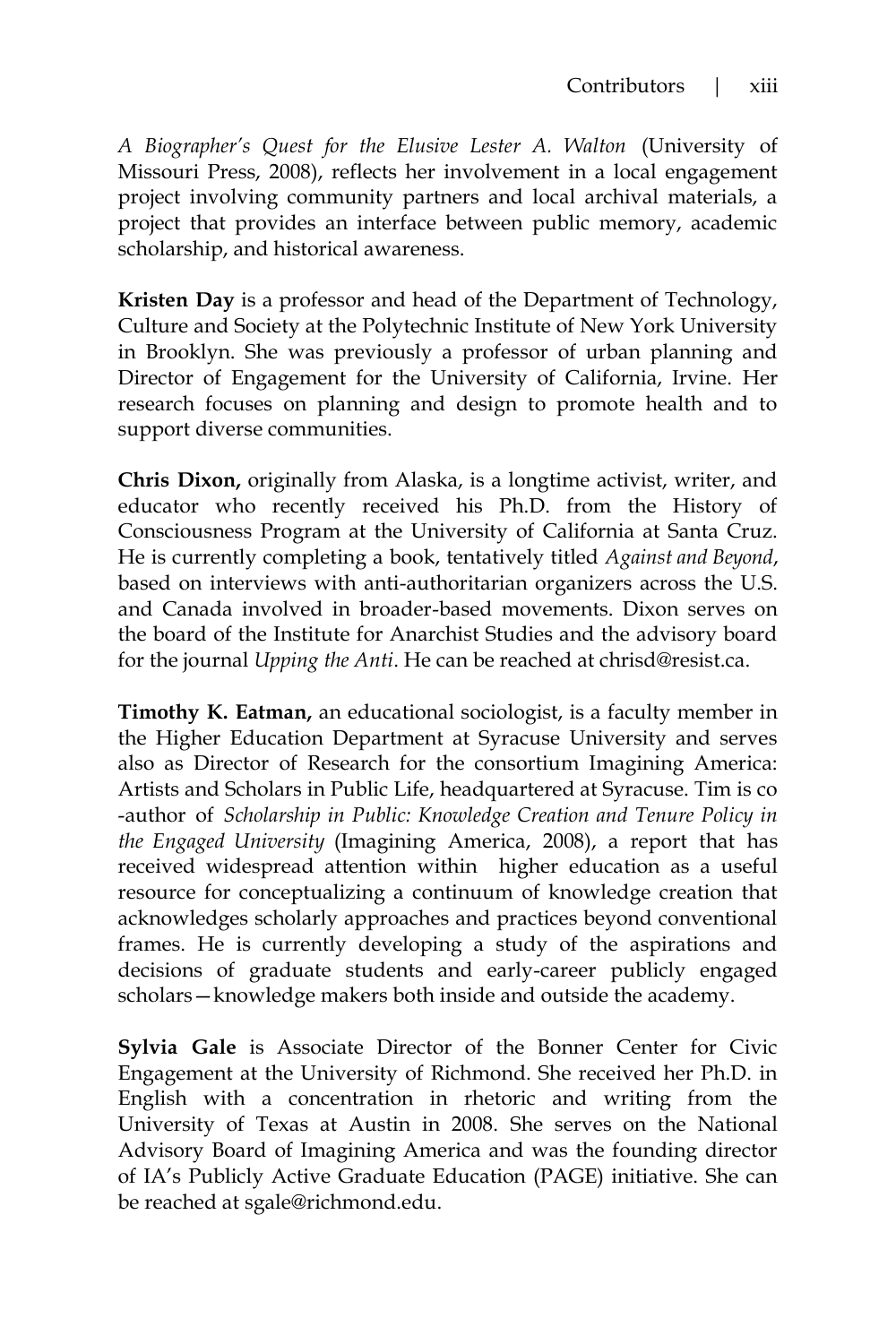**Amanda Gilvin** is a doctoral candidate in the history of art at Cornell University, where she also completed a master's degree in Africana studies. She first studied in Odumase-Krobo, Ghana, in 1999, and her 2006 master's thesis was entitled "The Fire Is Too Hot for Them: Gender and Change in the Krobo Bead Industry." In 2009 and 2010, she was a Fulbright-Hays Dissertation Research Abroad Fellow in Niger and France, and she is currently writing her dissertation, which is tentatively entitled "The Warp of a Nation: The Exhibition and Circulation of Nigerien Art, 1920–Present." Her research interests include African art, the taxonomy of art and craft, museum studies, gender studies, and textiles.

**Amanda Jane Graham** is a doctoral candidate in the graduate program in visual and cultural studies at the University of Rochester. A former New York City public school teacher and community organizer, Graham has an M.A. in communication and culture from York University and an M.S. in education from Brooklyn College. Her essay "Abstract Division: Tracing Nadia Myre's Scar Trajectory" appears in *Nadia Myre: En[counter]s* (Éditions Art Mûr, 2011).

**Ivan Illich** (1926–2002) was an Austrian-born philosopher and social critic. He was ordained a Catholic priest in 1951. His major work in the philosophy of education is *Deschooling Society* (1971).

**Miranda Joseph** is an associate professor of gender and women's studies at the University of Arizona. She is the author of *Against the Romance of Community* (University of Minnesota Press, 2002) as well as a number of essays, including "Accounting for Interdisciplinarity" (in *Interdisciplinarity and Social Justice,* SUNY Press, 2010) and, with Sandra K. Soto, "Neoliberalism and the Battle over Ethnic Studies in Arizona" (in *Thought and Action*, 2010). Her current project, *A Debt to Society*, explores techniques and sites of accounting as performative practices that attribute credits and debts and thus sustain or transform social relations.

**Ron Krabill** is an associate professor of interdisciplinary arts and sciences and Faculty Coordinator of the M.A. program in cultural studies at the University of Washington Bothell. He is also affiliated with the Department of Communication, the African Studies Program, and the Graduate Interdisciplinary Group on Public Scholarship at the University of Washington, Seattle. He is the author of *Starring Mandela and Cosby: Media and the End(s) of Apartheid* (University of Chicago Press, 2010).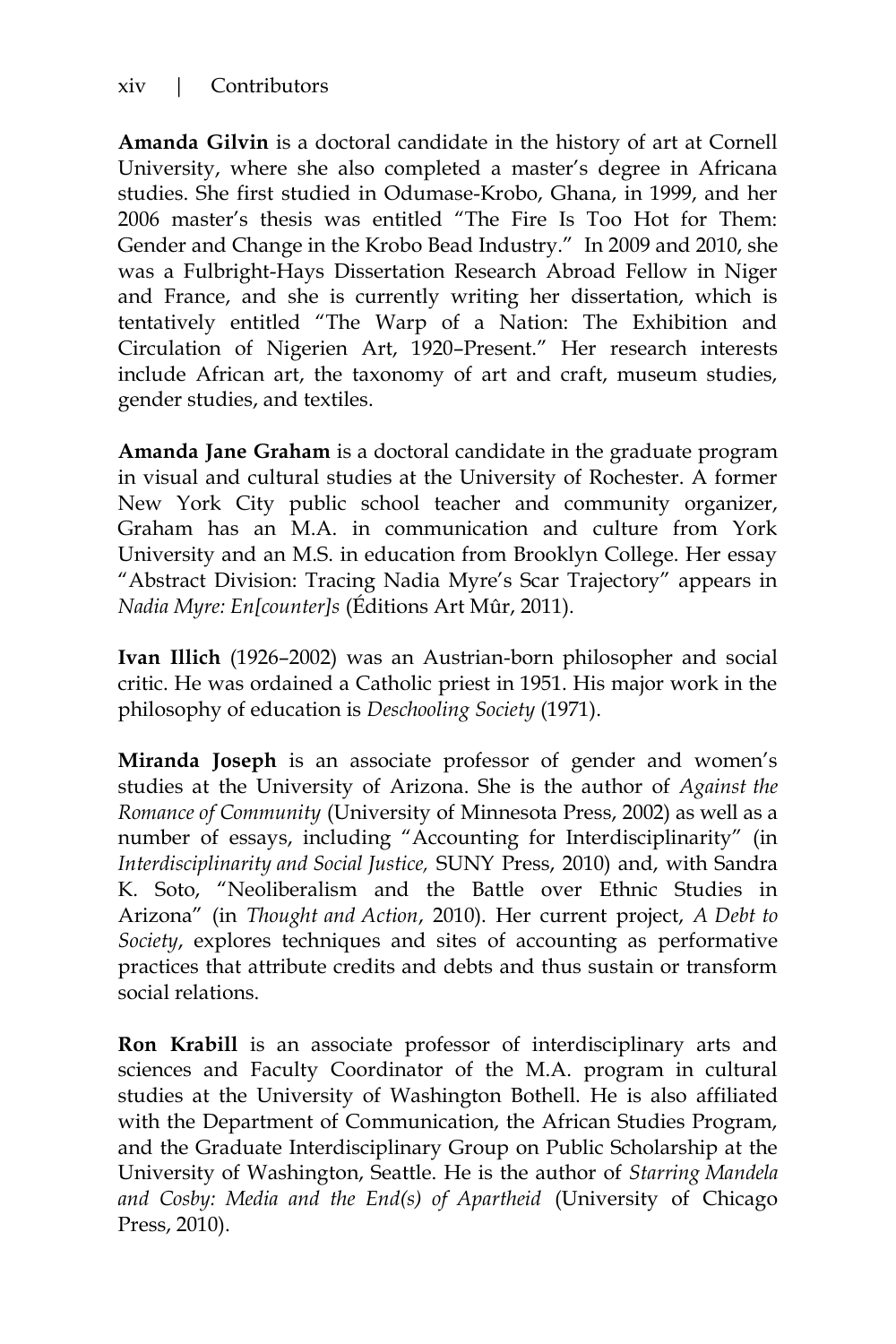**Craig Martin** is an assistant professor of religious studies at St. Thomas Aquinas College, editor of the *Bulletin for the Study of Religion*, and Executive Secretary of the North American Association for the Study of Religion. His books include *Masking Hegemony: A Genealogy of Liberalism, Religion and the Private Sphere* (Equinox, 2010), *A Critical Introduction to the Study of Religion* (Equinox, forthcoming), and *Religious Experience: A Reader*, co-edited with Russell T. McCutcheon (Equinox, forthcoming). Craig's research interests concern social theories of religion and ideology, with a particular focus on how "religion" is imagined in modern thought and popular discourses.

**Judith E. Meighan** is an associate professor of the history of art in the College of Visual and Performing Arts at Syracuse University. Dr. Meighan is an expert in nineteenth- and twentieth-century art and specializes in the beginnings of modern art in Italy. She received her B.A. from Swarthmore College and her M.A., M.Phil., and Ph.D. degrees from Columbia University. Before joining the SU faculty in 1993, she worked at the Museum of Modern Art (MoMA) in New York. Dr. Meighan has been a curator and frequent advisor at Syracuse's Everson Museum of Art, where she is also a popular lecturer. A resident of Syracuse, she has forged links between SU's College of Visual and Performing Arts and the Syracuse City School District.

**Ali Colleen Neff,** a cultural studies Ph.D. student at the University of North Carolina, is committed to documenting, amplifying, and celebrating the musical creativity of young people throughout the Black Atlantic. Her work in Mississippi and Senegal is manifest in her book, *Let the World Listen Right: The Mississippi Delta Hip-Hop Story* (University Press of Mississippi, 2011) and her website, www.ethnolyrical.org.

**Michael Powe** is a postdoctoral research associate at the University of California, Irvine. His research explores the capacity of urban policy and planning to address issues of urban inequality and social exclusion in urban neighborhoods. He is currently developing a book, tentatively titled *Loft Living in Skid Row: The Contradictions of Planning in a Contested Community*, based on interviews with more than 70 city officials, business representatives, social service providers, and Skid Row residents.

**Georgia M. Roberts** is a Ph.D. candidate in English at the University of Washington, Seattle, and a predoctoral lecturer in interdisciplinary arts and sciences at UW Bothell. She has held several teaching positions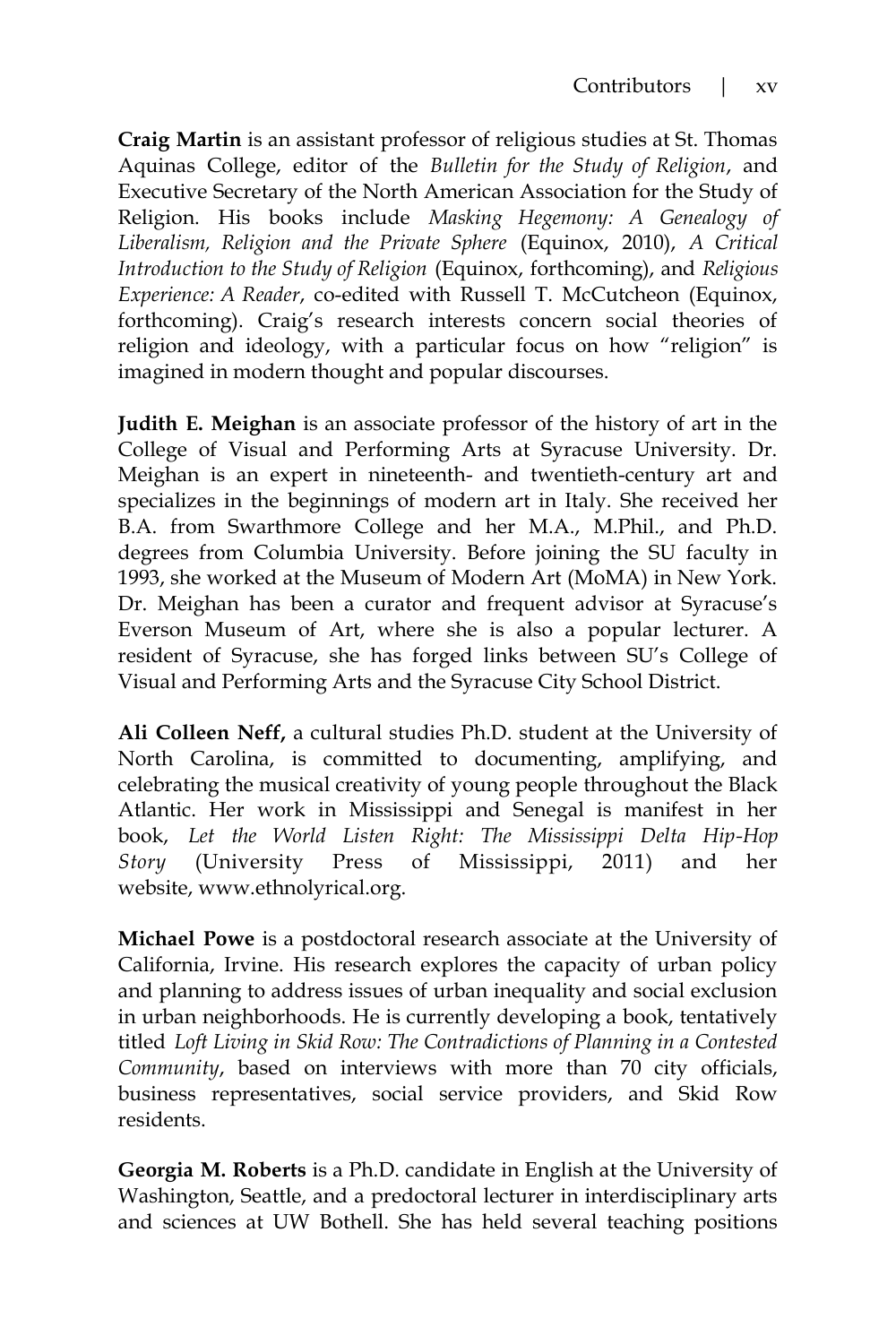across the humanities: in English, the comparative history of ideas, and as a director and instructor for the UW study abroad program in South Africa. Her research interests include global hip-hop culture, American and comparative cultural studies, critical race theory, and public scholarship.

**Duane Roen** is Assistant Vice Provost for University Academic Success Programs at Arizona State University. In the School of Letters and Sciences at ASU, he serves as head of technical communication and head of interdisciplinary and liberal studies. Active in the field of rhetoric and composition, he currently serves as president of the Council of Writing Program Administrators.

**Shirley K. Rose** is a professor of English and directs Arizona State University Writing Programs in the English Department on the Tempe campus, where she has taught since 2009. She has published several book chapters on archival studies in rhetoric and composition, exploring topics such as writing program administrators as archivists, George Wykoff's professional narratives as representation of WPA intellectual work, and recognizing the rhetorical work of professional archivists. Professor Rose has taught graduate seminars in archival methodologies, team-teaching with colleagues in American studies and with professional archivists at the Tippecanoe County Historical Association and at the Purdue University Archives and Special Collections.

**Vicki L. Ruiz** is Dean of the School of Humanities and a professor of history and Chicano/Latino studies at the University of California, Irvine. An award-winning historian, she is the author of *From Out of the Shadows: Mexican Women in Twentieth-Century America* (Oxford University Press, 1998) and *Cannery Women, Cannery Lives* (University of New Mexico Press, 1987). She is past president of the Organization of American Historians and the American Studies Association.

**George J. Sánchez** is a professor of American studies and ethnicity and of history at the University of Southern California. He is the author of *Becoming Mexican American: Ethnicity, Culture and Identity in Chicano Los Angeles, 1900–1945* (Oxford University Press, 1993), and coeditor of *Civic Engagement in the Wake of Katrina* (University of Michigan Press, 2009) and *Los Angeles and the Future of Urban Cultures* (Johns Hopkins University Press, 2005). Past president of the American Studies Association in 2001–02, he currently serves as director of the Center for Diversity and Democracy and Vice Dean for Diversity and Strategic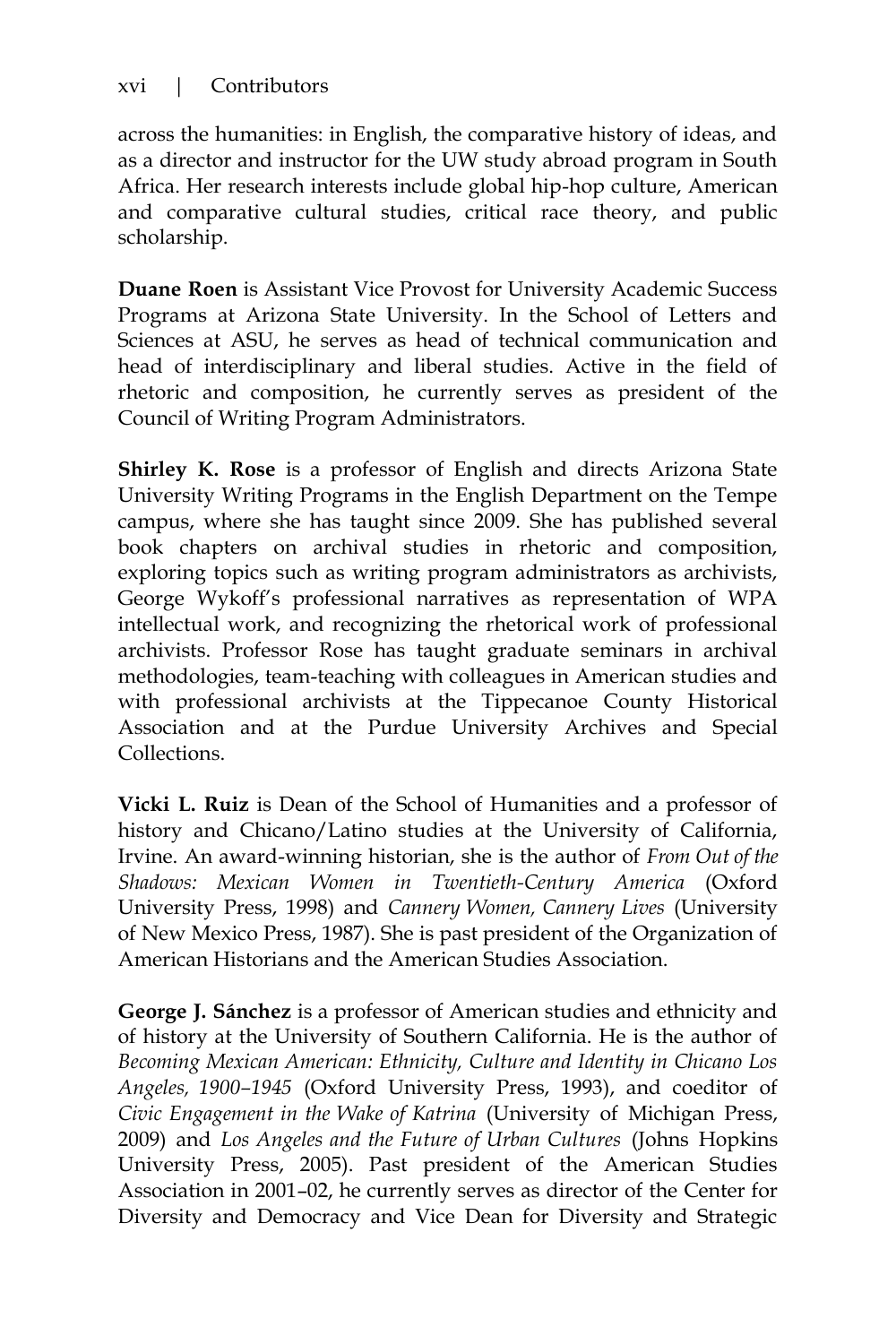Initiatives at USC College of Letters, Arts, and Sciences.

**Marcy H. Schnitzer** is a research associate at the Virginia Tech Institute for Policy and Governance. She holds a Ph.D. in government and international affairs from Virginia Tech, where she was formerly Assistant Director of the Service-Learning Center. She has conducted research in intergenerational engagement, nonprofit philanthropy, peacebuilding, and disaster management.

**Damien M. Schnyder** completed his degree in anthropology with a concentration in the African diaspora from the University of Texas at Austin. Damien is currently working on a book manuscript that analyzes prisons, education, masculinity, resistance movements, and Black culture. In addition to serving on the board of the Southern California Library, Damien is a member of Critical Resistance and sits on the editorial board of *Black California Dreamin': Social Vision and the Crisis of California's African American Communities*.

**Timothy J. Shaffer** is a Ph.D. candidate studying adult and extension education at Cornell University. His research focuses on historical and contemporary examples of higher education's public purposes and work, primarily within the land-grant system. Specifically, he is interested in questions about democracy, expertise, knowledge, and passion—both for academic professionals and for citizens.

**Alexis Shotwell** is an assistant professor in philosophy and English at Laurentian University in Sudbury, Ontario. Her academic work addresses racial formation, unspeakable and unspoken knowledge, gender, and political transformation. Her engagement in political struggle focuses on indigenous solidarity, ending war, and feminist community education. She has recently completed a book entitled *Knowing Otherwise: Race, Gender, and Implicit Understanding* (Penn State University Press, 2011). She can be reached at ashotwell@laurentian.ca.

**Max Stephenson Jr.** directs the Institute for Policy and Governance and is an associate professor in the School of Public and International Affairs at Virginia Tech. He is the author of more than 40 articles and book chapters in his areas of research interest, as well as three monographs and several edited published symposia. He and Professor Laura Zanotti (also of Virginia Tech) will publish a book and an edited volume in the coming year: *Community-Based NGOs, Peacebuilding and the Challenges of Post-Conflict Governance* (Kumarian Press, 2012) and *Building Walls and Dissolving Borders: Alterity, Community and*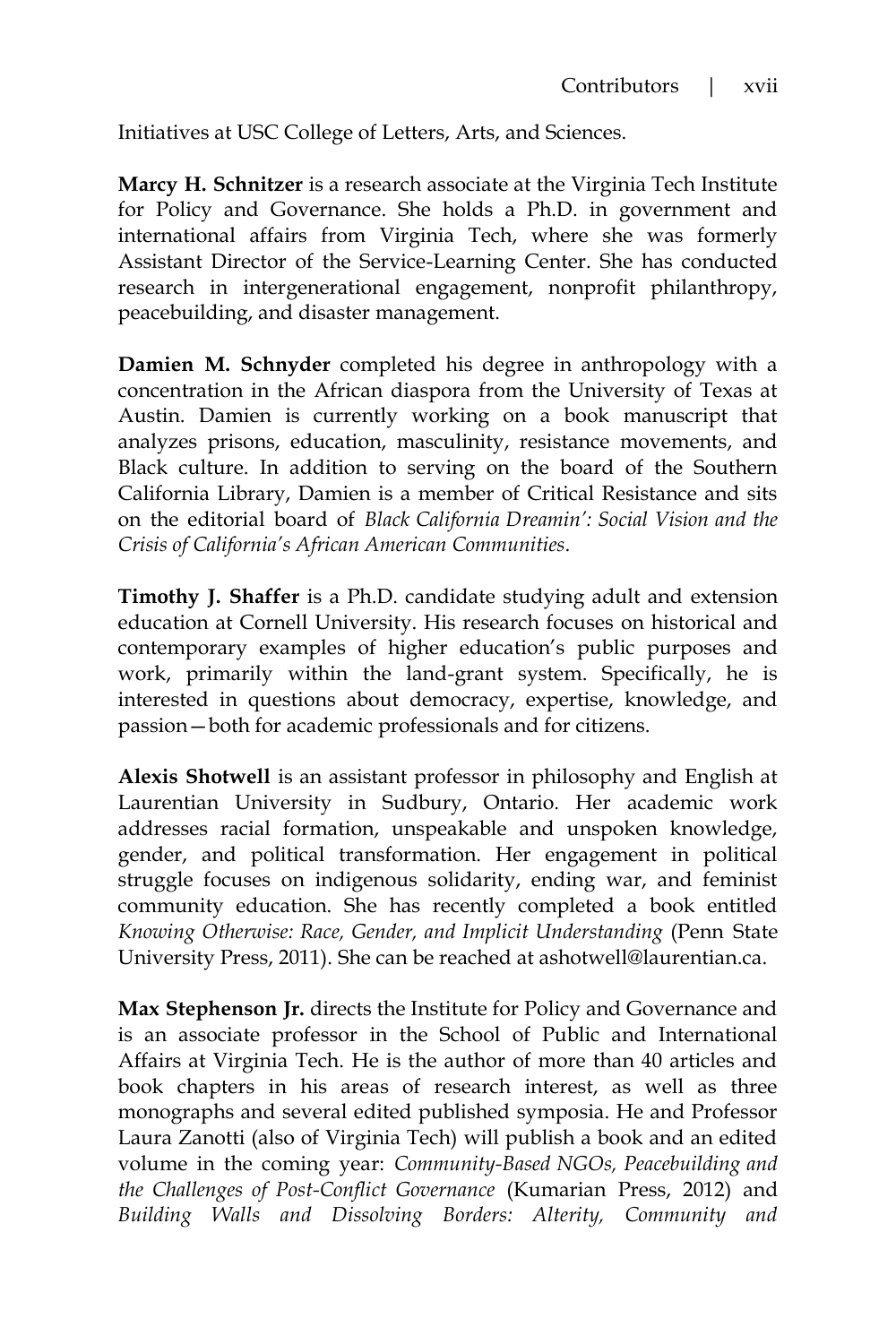xviii | Contributors

*Securitizing Space* (Ashgate, 2012).

**Jaclyn M. Wells** is an assistant professor of English and directs the River Bend Writing Project at the University of Southern Indiana. She received a Ph.D. in English from Purdue University. Wells has published and presented in the areas of community engagement, public rhetoric, and writing program administration. She is currently working on a project about military veterans in the writing classroom, as well as a collaborative book with Allen Brizee about the CWEST project.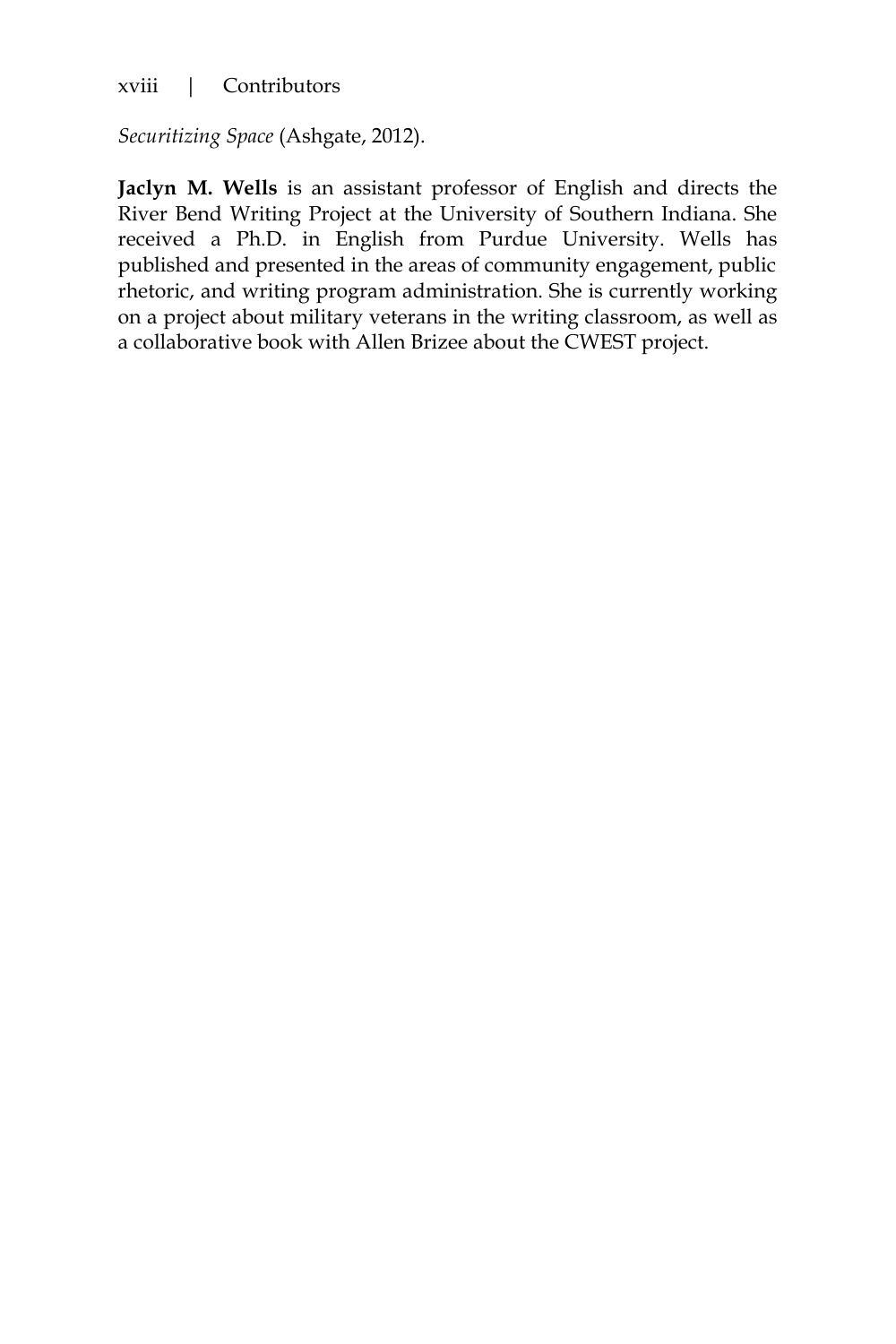#### **INTRODUCTION**

#### *Amanda Gilvin*

<span id="page-12-0"></span>IN HIS 1932 discussion of recent changes in higher education for African Americans, W. E. B. Du Bois complained of an increasingly commercial approach to learning on the part of students and the stubborn tendency of academics toward a pretense of scholarly objectivity. Such remarks may sound very familiar to those concerned with higher education reform in many parts of the world in the early twenty-first century. Du Bois argued,

College teachers cannot follow the medieval tradition of detached withdrawal from the world. The professor of mathematics in a college has to be more than a counting machine, or a proctor of examinations; he must be a living man, acquainted with real human beings, and alive to the relation of his branch of knowledge to the technical problem of living and earning of living. (71)

With this volume, we have attempted to heed Du Bois's counsel by analyzing graduate education, fully accounting for graduate students as living people who interact with other real human beings, on their campuses and in many other places. The graduate students represented in this volume are those already "alive to the relation of … knowledge to the technical problem of living and earning a living."

With diverse scholarly and personal influences, the contributors in this volume identify their work by numerous labels. There are publicly active and publicly engaged graduate students, and their research projects may be community based, activist, radical, publicly driven and/or collaborative. Some projects found here relate to "service learning" in United States undergraduate education, but we address a much wider range of scholarship than what is included in these semester- or year-long programs that prioritize undergraduate student education. In the social sciences, and increasingly in the arts, scholars might call some of this work "applied," a term that conveys the transformation from theory into praxis. In this volume, praxis also creates theory. As editors, Georgia M. Roberts, Craig Martin, and I saw many commonalities within the aspirations, struggles, theory, methodology, and scholarship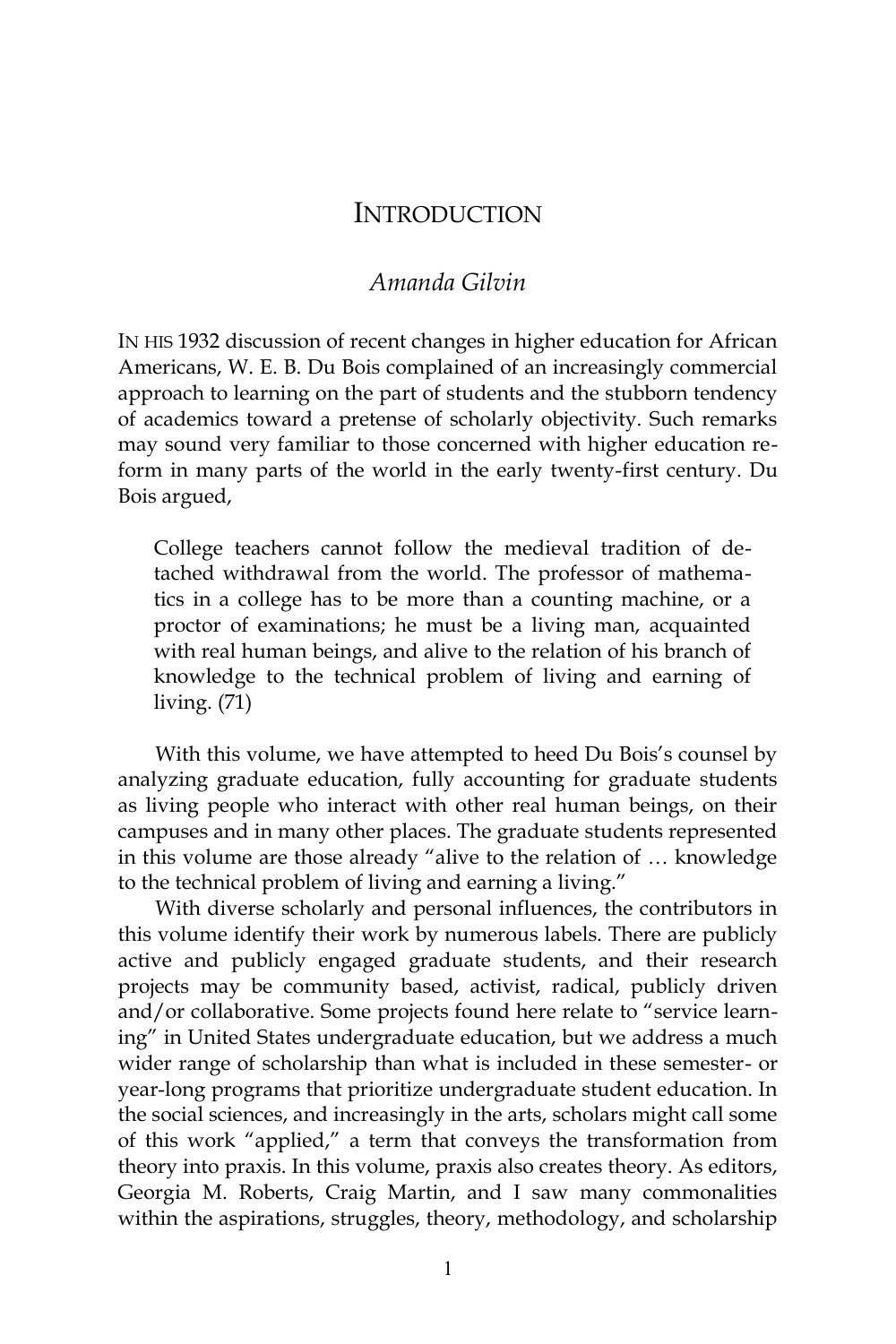of those who contributed to this volume. Foremost among these was a shared, future-oriented commitment to increasing collaboration between graduate students and their partners inside and outside of academia, with respect for forms of knowledge often ignored in academic scholarship.

We identify the scholarship put forth and analyzed in this volume as publicly active because this descriptor, for us, best conveys the sense of having multiple publics and communities—inside, outside, and around academia. We acknowledge and defy the frequent insularity of academic practice by embracing the term *public*. Publicly active graduate education draws upon knowledge from outside of academia, and it contributes to discourses and change outside of colleges and universities in concerted ways. The word *active* is inclusive of the wide range of strategies described by the authors. Furthermore, the term *active* insists on the dynamism, contingency, and improvisation required by graduate students who do not wait until they have faculty positions to effect changes within their institutions and disciplines, but who innovate while still in training.<sup>1</sup> The graduate students in this volume intend for their education to contribute to transformative social change right now. Once highlighted, the boundaries that they challenge and transgress—between one discipline and another, between student and teacher, between expert and layperson, between the university and its locale—demonstrate this need for graduate student–initiated activity within an academic system that often suffers from administrative and scholarly inertia (hooks 1994).

This volume was initiated by one of our contributors, Sylvia Gale, as one of many projects she pursued while founding director of the Publicly Active Graduate Education (PAGE) program of the Imagining America: Artists and Scholars in Public Life consortium. Since its inception in 2004, PAGE has selected 116 fellows to attend the Imagining America annual conference, and the program quickly evolved to include at the conference a graduate student summit for PAGE Fellows to discuss their publicly active scholarship with one another. Several of the authors and editors have participated in PAGE summits, and the momentum begun with these energizing conversations and others like them deserves wider reach.<sup>2</sup> It is graduate students like ourselves, and like the inspiring colleagues we have met at PAGE summits, whom we see as our primary readership and cocontributors. Although we hope for a wide readership among faculty and graduate students' collaborators, this volume is addressed to the graduate student—or potential graduate student—who is passionate about scholarship that respects knowledge created outside of academia and that seeks progressive social change in various spheres, including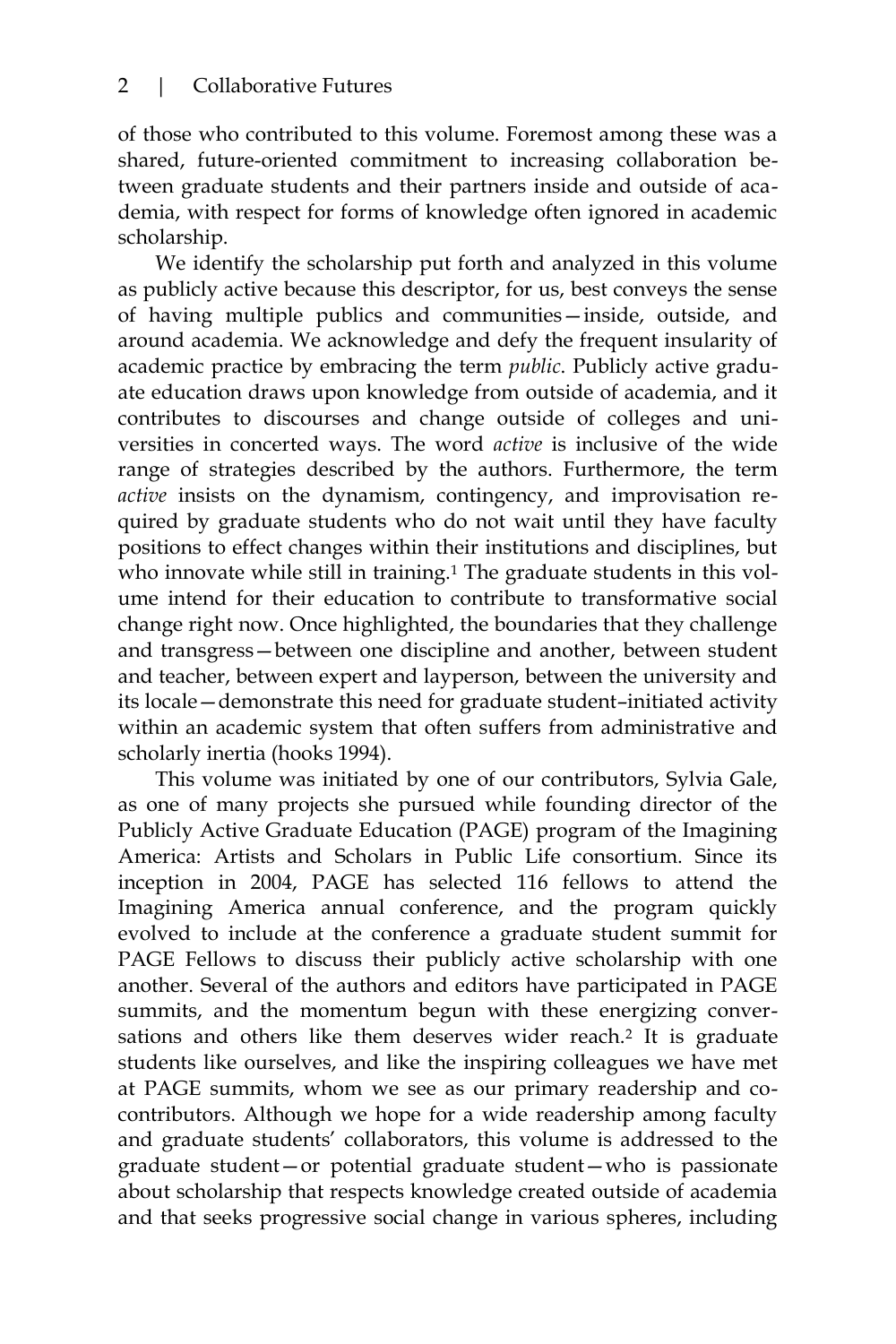but not exclusively academia.

It has been both heartening and educational to receive contributions from scholars at all stages of their academic careers. Enthusiastic authors demonstrated a broader commitment to the transformation of graduate education in the arts and humanities than we had anticipated. Senior scholars, graduate students, and junior faculty have worked together to write individual essays, and while all of the editors began as graduate students, we have benefited from the mentorship of our own faculty and from the observations of an advisory board of senior scholars. We were not the first to note the paucity of graduate students' perspectives in the ever-growing body of literature on the scholarship of engagement (and even in the larger discourse on doctoral education), but the essays bemoaning the absence of graduate students' voices appear in the very volumes that lack graduate student leadership and authorship.<sup>3</sup>

#### **Current Discourses Around Publicly Active Graduate Education**

The first discourse in which this volume intervenes highlights the contributions of Africana studies, gender and sexuality studies, postcolonial theory, and disability studies to publicly active graduate education. The ground-changing impact of African American and feminist activism and scholarship on all United States higher education in the 1960s and 1970s was in many ways foundational for the concerns charted in this volume (Aldridge and Young 2000; Collins 2000; Howe 2000; Rosen 2004). As pointed out by Timothy K. Eatman in this volume, much of the literature on publicly engaged scholarship has replicated structural inequities in higher education in its failure to acknowledge the institutional and scholarly innovations at historically Black colleges and universities (HBCUs) that predate many of the programs now often highlighted. The theoretical contributions of W. E. B. Du Bois and many other scholars often have been appropriated without sufficient or indeed any recognition. Faculty of color and women aspire to integrate their work for social change with their scholarship to a greater degree than their white, male, able-bodied, and/or socioeconomically privileged counterparts, and all of us working to promote publicly active scholarship are responsible for honoring and recognizing our debts to these intersecting scholarly interventions (Turner 2002). Africana studies, feminism, postcolonial theory, and queer theory are essential and fundamental components of contemporary publicly active graduate education.

Like all education, publicly active graduate education is inevitably and fundamentally shaped by dynamics of race, gender, and class. In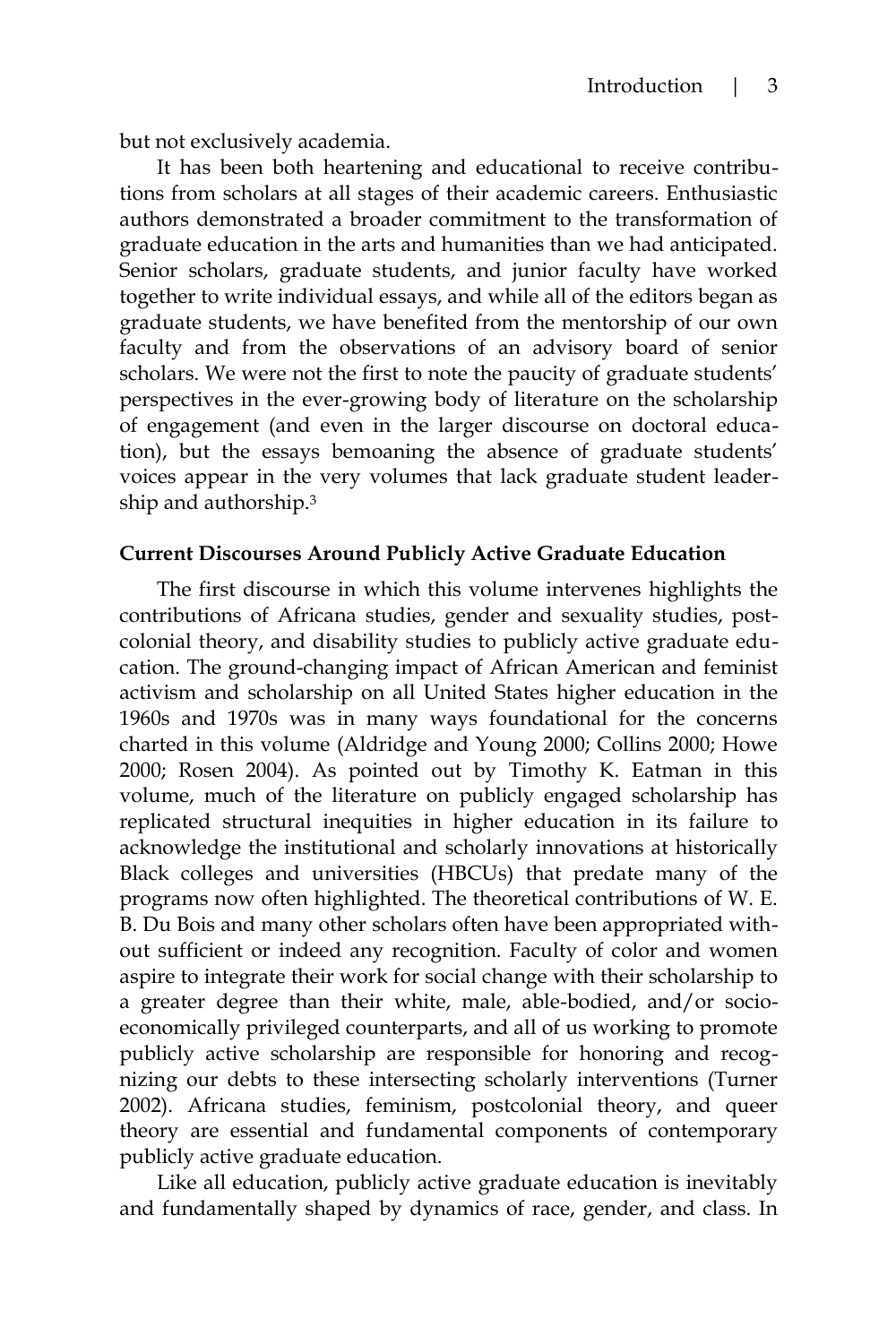1990, Ernest Boyer's *Scholarship Reconsidered: Priorities of the Professoriate* suggested that the paucity of minority graduate students in American universities might be an indictment of American higher education. Institutions still have not adequately redressed these discrepancies. Boyer's indictment must now be confirmed, over 20 years after his comments, when American graduate programs still fail to reflect the racial and ethnic diversity of the population. Stephen Quaye (2005), an insightful voice of graduate student authorship in the published conversation about graduate students, insists that universities commit themselves to hiring more diverse faculty—which requires a more diverse undergraduate and graduate student body. We call for more investigations of the intersections of racial, gendered, and class discrimination in higher education, from the perspectives of potential students, undergraduate students, graduate students, and faculty. It is then incumbent upon universities, departments, and individuals to act on what they learn.

Meanwhile, the panicked descriptions of the "Crisis of the Humanities" have grown only more frantic since we began work on this volume, and the impact of the global economic crisis on college and university budgets has added urgency to a discourse on the purposes and utility of the humanities. With Evan Carton, Gale (2005) has noted elsewhere that this crisis is a chronic one, and we would be better served to reconfigure the humanities as something that we *do*, as a practice. By framing the humanities as dynamic and exploratory knowledge production instead of rigid disciplinary and disciplining traditions, we may disrupt the persistence of canons and open up space for publicly active forms of scholarship (Amor 2008). This perceived crisis may be chronic, but all graduate students in the United States' universities face challenges unique to this period of time in American higher education. The casualization of teaching labor, the corporatization of the university, and the consumerization of students all challenge our collaborative scholarly and personal aspirations.

Thomas Bender's contribution to *Envisioning the Future of Doctoral Education: Preparing Stewards of the Discipline* (2006) emphasizes the need for all historians to attain a kind of bilingualism that enables them to succeed in academia and to translate for other audiences. In the same volume, Catherine Stimpson declares that "the heroic and original humanist has been a solitary one.… Collaborative practices, common to the sciences, must now take hold in the humanities" (2006, 410). Many graduate students already practicing various kinds of bilingualism and collaboration subvert heroic narratives to imagine and become more human humanists. Seeking social change through the arts and the humanities is not ancillary or recreational—for many of us, it is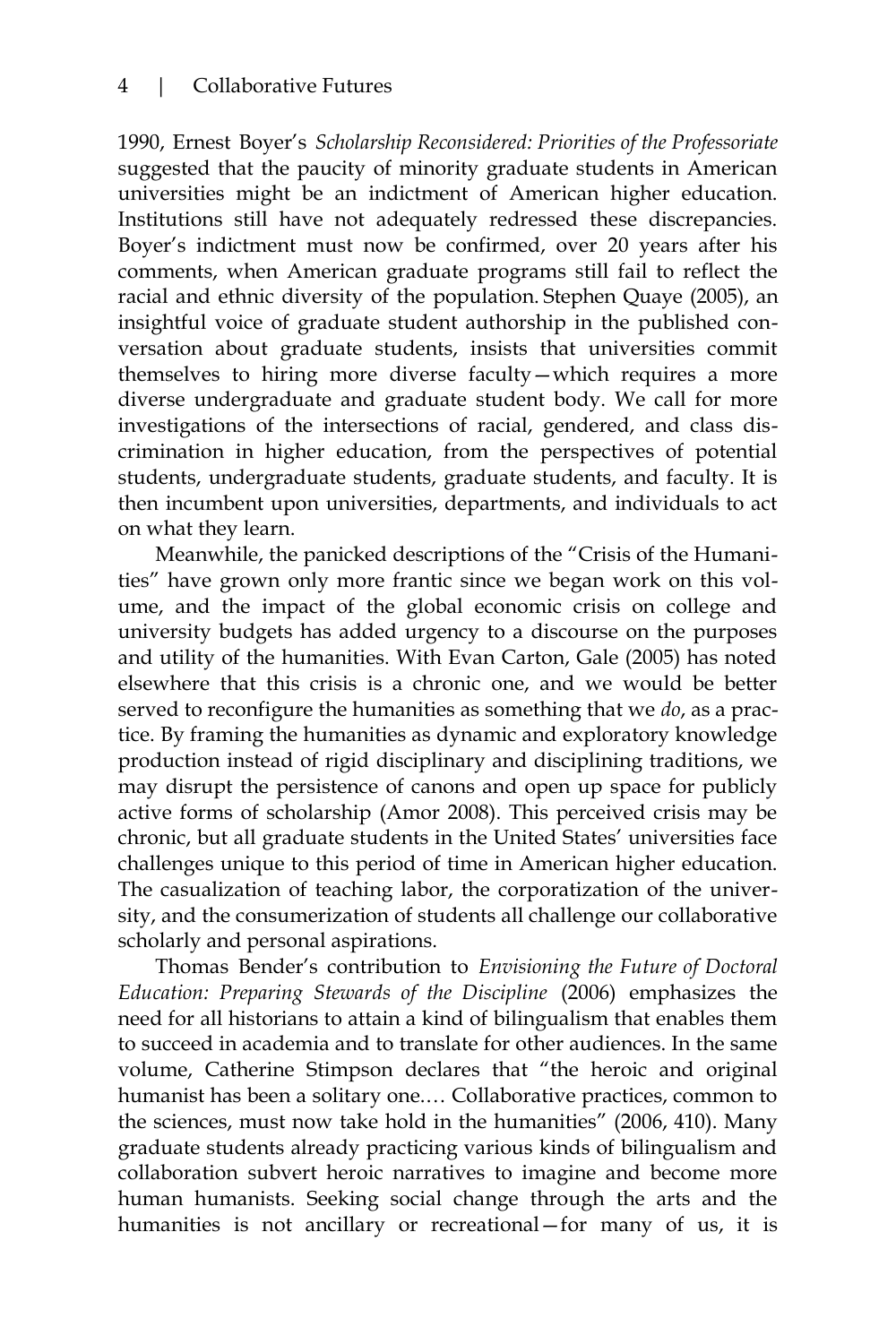precisely why we do our work within these fields. In response to wellpositioned critics who exhort publicly engaged scholars in the humanities to *Save the World on Your Own Time* (Fish 2008), we insist that our scholarship *is* "our own time," and while we have no naive visions of a saved world, we do want a better one.

We wish to add our voices to the important conversation on graduate educational curriculum in the arts and humanities and its potential dissonance with graduate students' careers after graduate school. In order to address the perceived overproduction of Ph.D.'s and the often dim academic employment prospects for many graduates, the Woodrow Wilson Foundation began the Responsive Ph.D. initiative in 2000 to explore how schools could train doctoral students for a wider range of careers, especially those that would contribute to a perceived public good. The Responsive Ph.D. promoted publicly active graduate education, but only once such efforts were organized and institutionalized, and especially as a method of preparing students for nonacademic careers. For example, the Responsive Ph.D. lauded the University of Washington's Institute of the Public Humanities and the University of California at Irvine's Humanities Out There.<sup>4</sup>

The initiative portrayed graduate students as blank slates to be shaped and written upon by a strongly administrated graduate school. Scholars David Huyssen (2007) and Marc Bousquet (2002) have criticized the Responsive Ph.D. for failing to question university labor practices, while putting the onus on graduate students to either choose insecure, overworked academic jobs or corporate nonacademic employment. In a scathing critique of American doctoral education in which he defends graduate students' rights as workers, Bousquet characterized completed Ph.D.'s as the "waste matter" of higher education, for it is the cheap labor of graduate students that many universities seek to exploit; ironically, it is only upon graduation that many scholars find themselves unemployed.

Also responding to the ways that universities around the world are changing, the transnational Edufactory Collective has produced an important and fascinating body of work online (http://www.edufactory.org/wp) and in meetings, based upon the understanding that institutions of higher education are crucial places of progressive activist and socially transformative organizing. According to the Edufactory Collective (2009), students and faculty must work together to recognize systemic injustices and insist on institutional change, rather than accommodating a system that might just be waiting to excrete its student-laborers.

Patricia Limerick (2008) acknowledges the constraints for young publicly active scholars, but regretfully gives her readers advice that is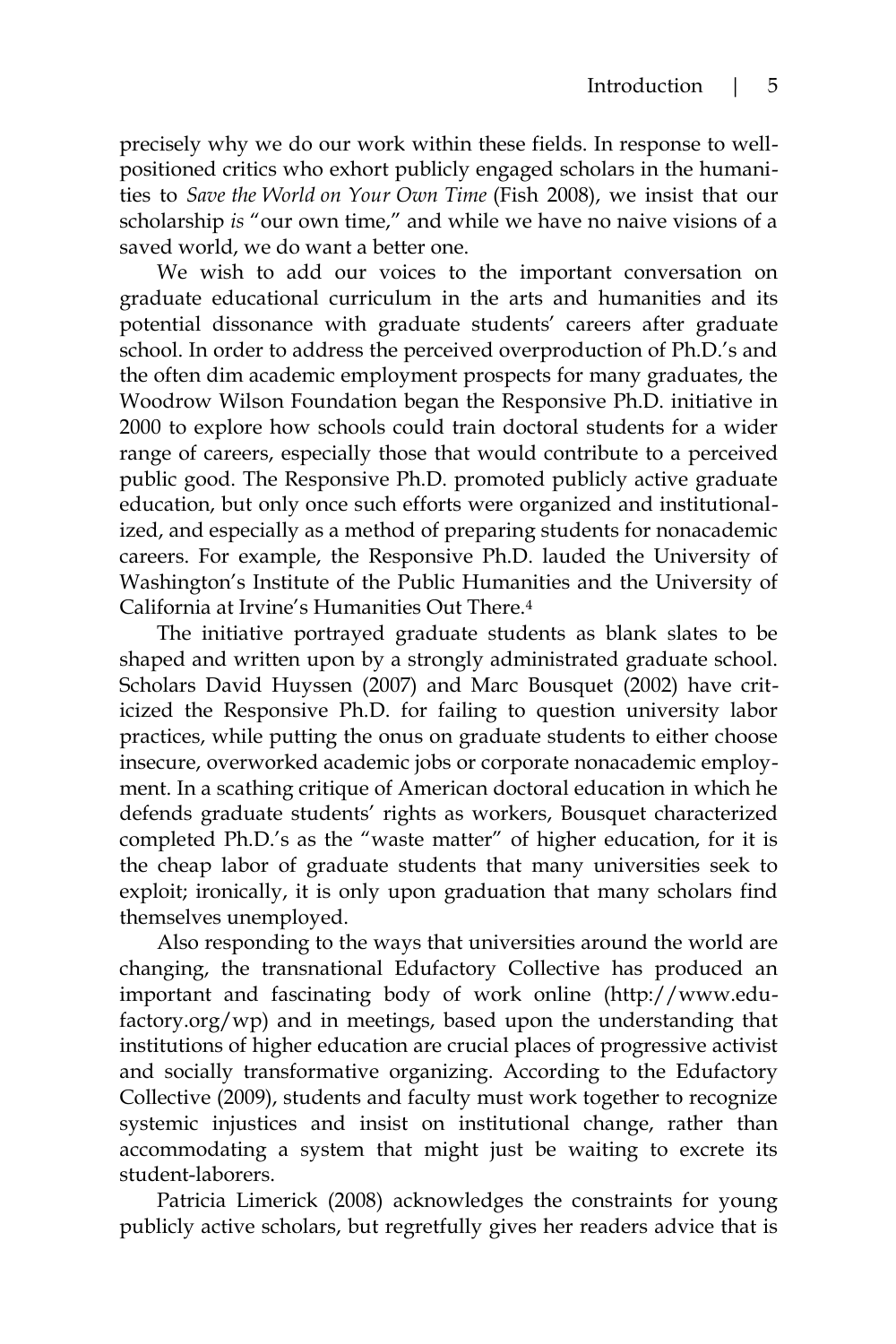not acceptable for many of us and is not possible for the many graduate students who will never find tenure-track jobs, even if they write that "conventional dissertation":

Here is the upshot: to become a university-based public scholar, a young person may well have to put that ambition into cold storage for a decade and a half. Go to graduate school, write a conventional dissertation, get a tenure-track job, publish in academic journals and in university presses, give papers at professional conferences to small groups of fellow specialists, comply with all the requirements of deference, conformity, and hoop jumping that narrow the road to tenure while also narrowing the travelers on that road, and *then* take up the applied work that appealed to you in the first place. You may need to write yourself a thorough and eloquent memo, early in this process and store it in an easily remembered and retrievable place, to remind yourself of the postponed and mothballed ambition to connect with the world that got you psyched for this career in the first place.

I have my fingers crossed that I have this all wrong. (14)

She does. With this volume, and with the graduate scholarship analyzed within it, we are working to make sure that she is wrong.

In liminal positions with special advantages and vulnerabilities in the academic system, graduate students have unique perspectives to offer to an already lively conversation on publicly active scholarship. These include several volumes on engaged scholarship written from a social science perspective (Van de Ven 2007). *Engaging Contradictions: Theory, Politics, and Methods of Activist Scholarship*, edited by Charles Hale (2008), and *Higher Education for the Public Good*, edited by Adrianna J. Kezar, Tony C. Chambers, and John Burkhardt (2005), share many concerns and themes with our own, but neither focus on graduate education. The recently published *Handbook of Engaged Scholarship: Contemporary Landscapes, Future Directions* (Fitzgerald, Burack, and Seifer 2010) is concertedly didactic in nature, and analyses of graduate education pervade the many insightful essays, including several authored by graduate students. Amanda L. Voyel, Caroline Fichtenberg, and Mindi B. Levin observe that the focus on administration, faculty, and institutions has "marginalized students' past contributions to the movement" (2010, 370), and Diane M. Doberneck, Robert E. Brown, and Angela D. Allen commend the PAGE Fellows Program and the Emerging Engaged Scholars Program as "intentional, collaborative, and engaged leadership by graduate students" (2010,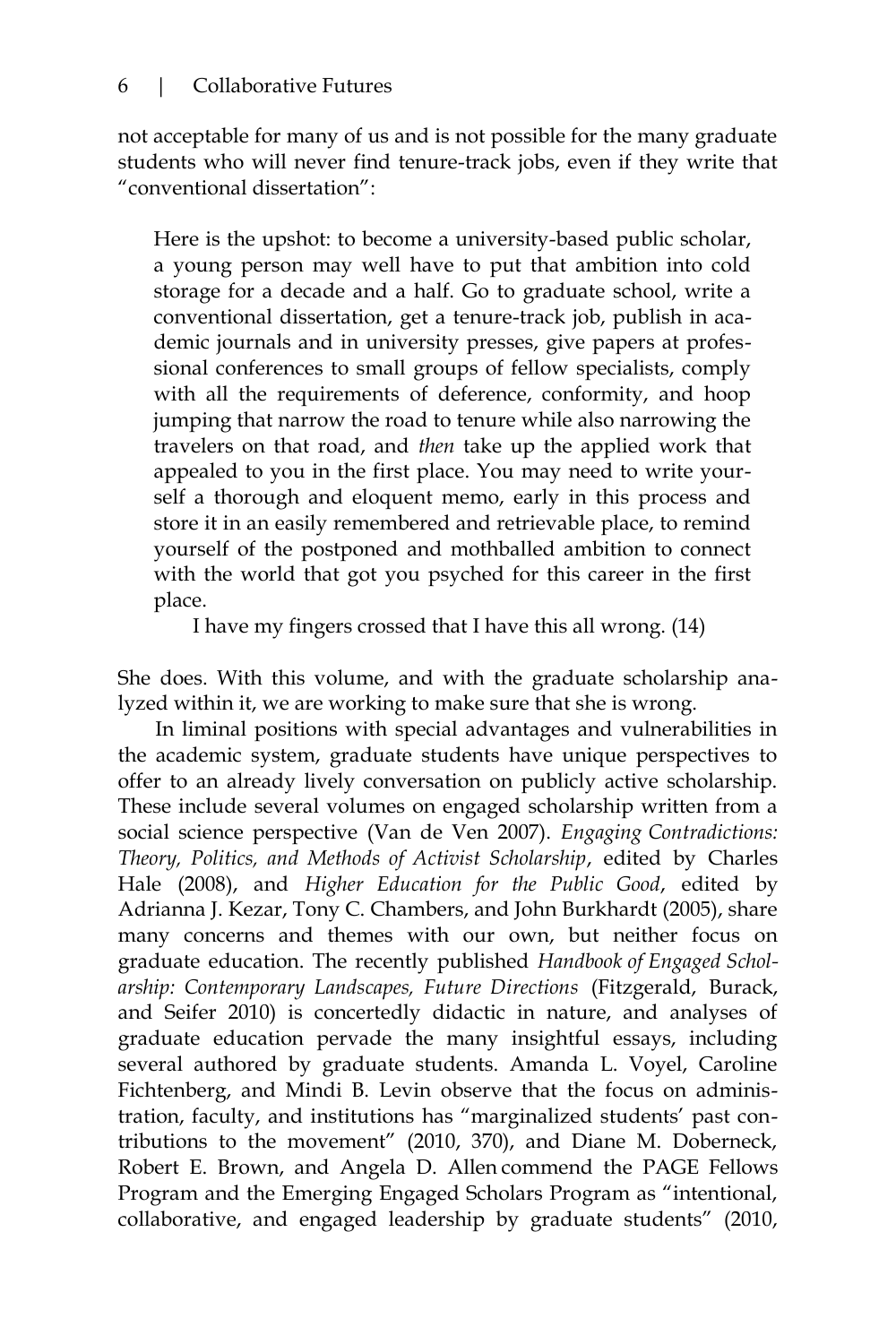401). Eric J. Fretz claims that "Graduate students are required to check their public imaginations at the door as they enter their graduate studies" (2010, 311). But those of us who snuck past the public imagination security are here, and we are part of the conversation on how to nurture a space for public imagination in graduate education. KerryAnn O'Meara's encouragement of all publicly engaged scholars to move beyond a pessimistic obsession with the challenges, risks, and problems of conducting publicly engaged scholarship resonates well with our forward-looking representation of publicly active graduate education (2010, 277).

#### **Critical Reflections on Publicly Active Graduate Education in the Arts and Humanities**

This volume is organized in a way that we hope will foster reflections on the reader's own work. In the first section, "Contextualizing Collaboration: Publicly Active Graduate Scholarship in United States Higher Education," authors provide both historical and contemporary contexts for what might be understood as movements to promote publicly active scholarship, and specifically, publicly active graduate scholarship. They also argue for directions in which we can work together to effect further change. Next, in "Programs of Action: Institutionalizing Publicly Active Graduate Education," authors address important efforts to create lasting change in graduate education by founding formal programs and initiatives. We conclude with graduate students' and former graduate students' reflections on their education, their work, and their lives in "A Balancing Act: Publicly Active Graduate Students' Reflections and Analyses."

In the first section, "Contextualizing Collaboration: Publicly Active Graduate Scholarship in United States Higher Education," we consider some of the major historical and contemporary discourses that have contributed to and continue to shape the experiences and choices of publicly active graduate students. Timothy K. Eatman introduces the important research that he has been conducting on publicly engaged scholarship, emphasizing the components that address graduate education. Drawing on this recent research, as well as his collaborations with Julie Ellison on Imagining America's important Tenure Team Initiative and the resulting publication, *Scholarship in Public: Knowledge Creation and Tenure Policy in the Engaged University*, Eatman demonstrates the rigorous scholarly potential of publicly engaged scholarship. His and Ellison's concept of a continuum of scholarship values diverse spheres of knowledge while simultaneously demanding excellence. Based on his research on higher education in the United States and on the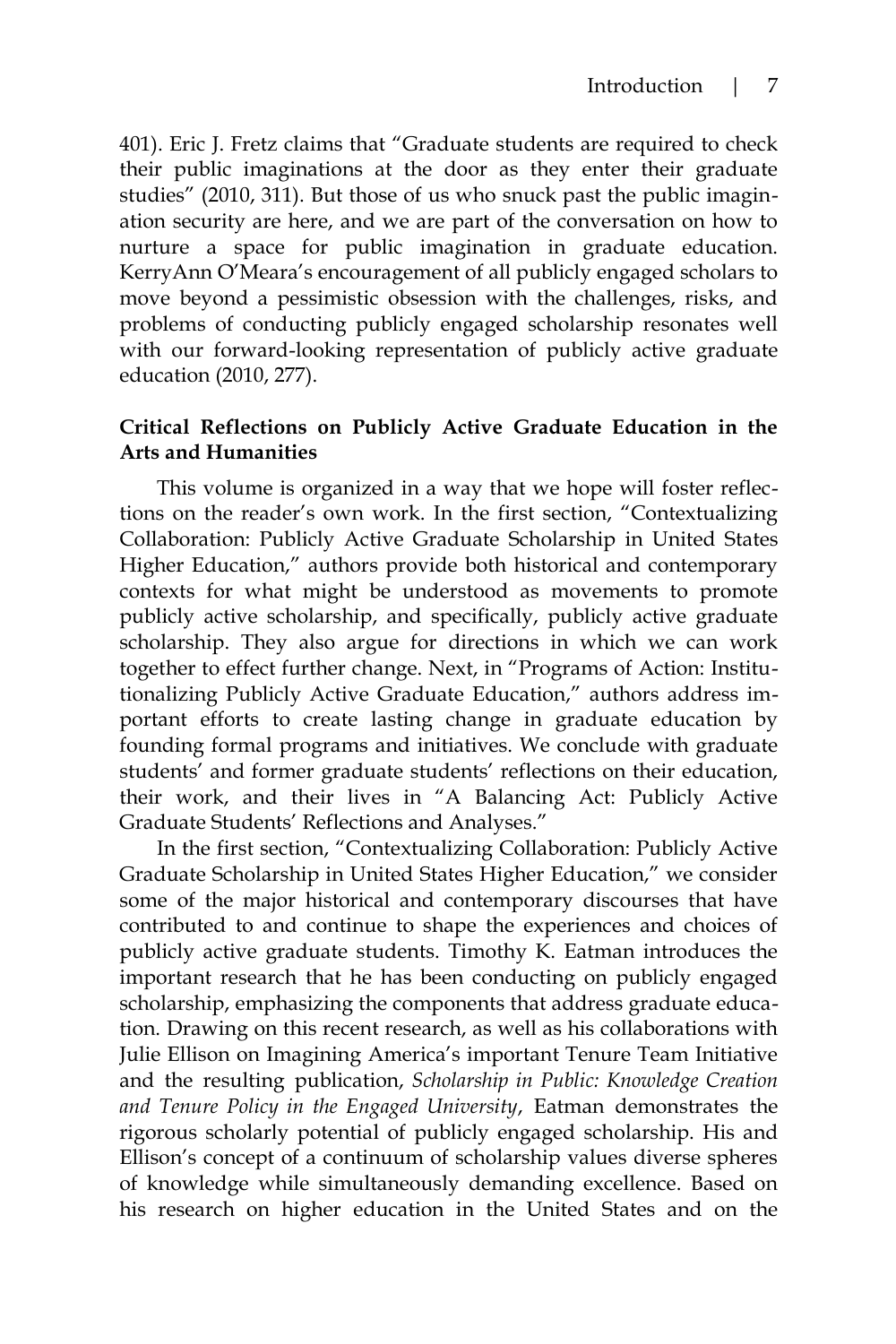histories, motivations, and self-definitions of publicly engaged scholars, Eatman offers concrete strategies for individuals, departments, and institutions to expand and improve their scholarship through public engagement.

*Scholarship in Public* sketches out possibilities in its "Pathways for Public Engagement at Five Career Stages," which is reprinted in Eatman's essay (p. 34). This work is absolutely essential if we are to see change in how publicly active scholarship is (or is not) recognized by disciplines, departments, and universities. We hope that universities continue to heed the report's recommendations, and that more evaluations for granting tenure take publicly active scholarship into account. Eatman's work answers the need for institutional analysis and advocacy by established scholars. By gathering the voices of publicly active scholars at various stages, this research also can orient students who feel isolated in their departments or institutions toward more supportive scholarly networks.

Faced with conflicting narratives about the land-grant institution where he studies, Timothy Shaffer looks at the history of United States land-grant universities to promote a graduate education that nurtures democracy and social justice. By examining different agendas from which land-grant institutions have emerged and developed over the past 150 years, Shaffer places graduate students and other scholars within diverse communities as civic actors, rather than "technocrats" and "experts," labels that evoke partial people whose research and knowledge isolates and insulates them from the aspects of their world that their research could be used to address. These are also the people Eatman tells us may shut down the "independent thinking mechanisms of the human brain." By creating space for multiple narratives about land-grant graduate education and its history, Shaffer recasts graduate students as participants in institutions constantly being renegotiated, thus refusing the image of burgeoning experts just waiting for that diploma so that they can start distributing their expertise through convoluted, but decidedly one-way, channels to the public.

As Eatman demonstrates, many publicly active graduate students participated in service learning as undergraduates, and Ivan Illich's speech delivered at the Conference on InterAmerican Student Projects in Cuernavaca, Mexico, in 1968 historicizes the contemporary vogue for undergraduate service learning in the Christian missionary and idealistic educational projects of the 1960s—and although now dated, its challenges to the paternalism inherent in many service-learning projects remain legitimate and important. Illich's contribution forces us to consider the differences between the publicly active scholarship to which we aspire and "service learning." Much undergraduate service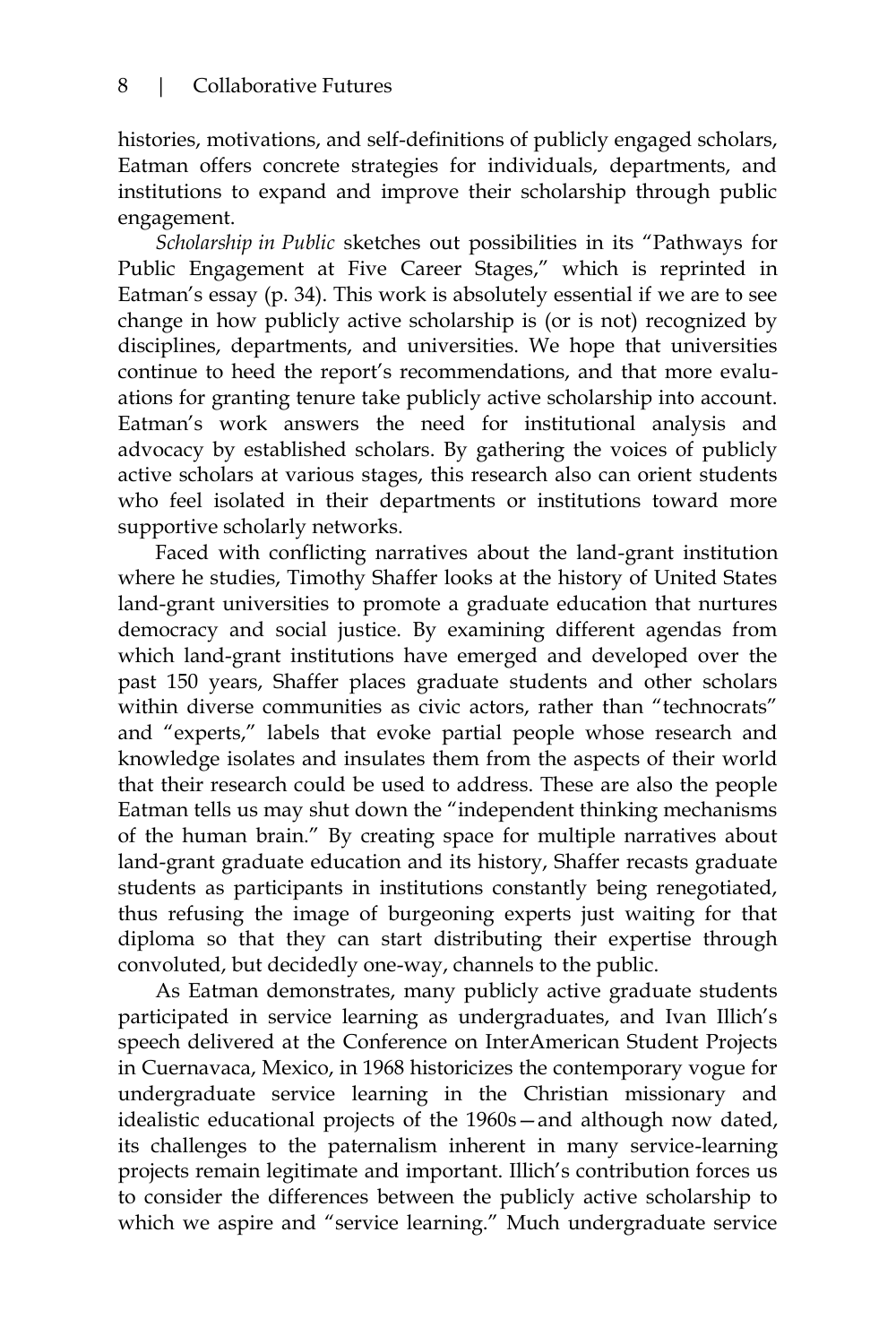learning in the United States remains lacking in critical thought, and the nature of students' schedules prevents long-term participation for most. We include it here to challenge our contributors and readers to envision and practice publicly active graduate education that attempts genuine collaboration and self-reflexivity.

In Illich's terms, we wish for graduate students the courage and integrity to work with people who can and might tell us to go to hell. In other words, although relatively powerless within the academy, graduate students enrolled in American graduate programs must reckon with their own power and privilege relative to those without the monetary, educational, or other resources to access what enrollment in universities afford us to varying degrees. For though even well-funded graduate students' stipends are not large by United States income standards and many more students rely on student loans, these American incomes still far surpass those of many of our collaborators, who may be in the United States or elsewhere. Travel, library cards, conferences, mentorship, funding sources: although the challenges and difficulties faced by graduate students are real and numerous, so too are the resources that many of us can access only in our roles as scholars enrolled in or hired by universities. In the words of Chris Dixon and Alexis Shotwell in this volume, we can and must leverage the resources of the university.

In an effort to recuperate the term *service learning* and improve the scholarly rigor associated with it, Susan Curtis, Shirley Rose, and Kristina Bross advocate for the implementation of service-learning projects on the graduate level. Answering the calls of the Kellogg Report for public land-grant universities to return to their founding aspirations to serve the American public, they designed a graduate-level servicelearning course, and their discussions of its multiplying outcomes supports their argument that articles in academic journals and books published by university presses are not the only kinds of productive scholarship. The authors suggest that the Social Gospel movement that lasted from the 1890s through the 1920s offers lessons for implementing cultural and institutional change in American higher education that recognizes value in community-based scholarship. In addition to their central proposal that tenured faculty offer service-learning graduate courses, they advise others to publish widely in diverse outlets; to work with artists, labor unions, and activists; and not to wait for permission to conduct innovative teaching and scholarship. Curtis, Rose, and Bross demonstrate that widespread change to scholarship in the United States requires innovation on the part of individual students and professors and advocacy and legitimization from institutions and organizations, such as the Kellogg Report and the Tenure Team Initiative.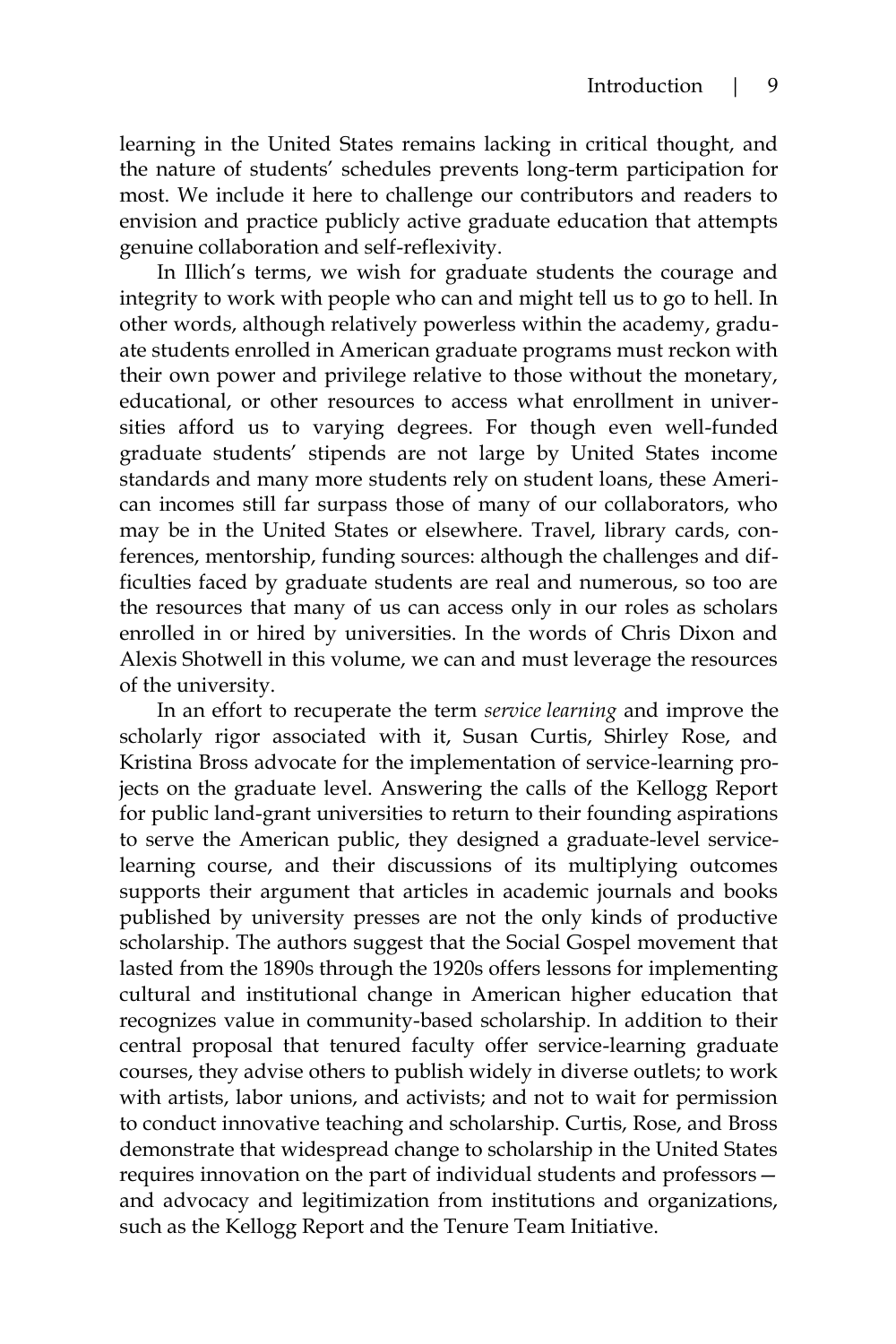As argued by Curtis, Rose, and Bross, as well as by Nicolas Behm and Duane Roen, the Kellogg Report has exerted great influence on American higher education, most forcefully upon the land-grant institutions about which and for which it was written. Although the excerpts from the report included in this volume address land-grant institutions, they provoke all of us to consider the influence of institutions on scholarship—and how those institutions might be improved. Addressing the perception that United States higher education institutions are unresponsive despite their research accomplishments and the unparalleled wide access they afford, the Kellogg Commission insists that land-grant universities, long known for their outreach, service, and extension programs, implement institutional plans for "engagement." Emphasizing reciprocal learning with partners, the report offers "a seven-part test" of engagement that provides useful benchmarks for any institution. Although firmly grounded in institutional portraits and recommendations, the Kellogg Report in many ways legitimated the work of publicly engaged scholars and administrators, and as noted by Curtis, Rose, and Bross, many scholars used it to promote their projects and to accomplish change within their universities.

Nicholas Behm and Duane Roen observe the changes that have occurred in American higher education since the publication of Ernest Boyer's essay, "The Scholarship of Engagement," and the Kellogg Report. They call for scholars to use documents published by the American Association of University Professors to advocate for and reflect upon their publicly engaged work. By drawing upon widely accepted guidelines for responsible scholarship established by the AAUP, graduate students can address the questions regarding the rigor of publicly active scholarship discussed by Curtis, Rose, and Bross. Yet most graduate students know little about the AAUP. Just as the Kellogg Report draws upon the historic purposes of land-grant institutions to encourage contemporary innovation, Behm and Roen look to the conventional guidelines established by the AAUP to give young scholars the authority and language to initiate dialogue with potentially resistant programs or institutions. Even for those graduate students who do not intend to become professors, these documents may be useful because they specifically address the roles and rights of graduate students within the university.

Ernest Boyer's essay, "The Scholarship of Engagement," was first presented as a presidential address at a Stated Meeting of the Carnegie Foundation for the Advancement of Teaching on October 11, 1995, and its subsequent circulation, along with Boyer's already influential and aforementioned book *Scholarship Reconsidered: Priorities of the*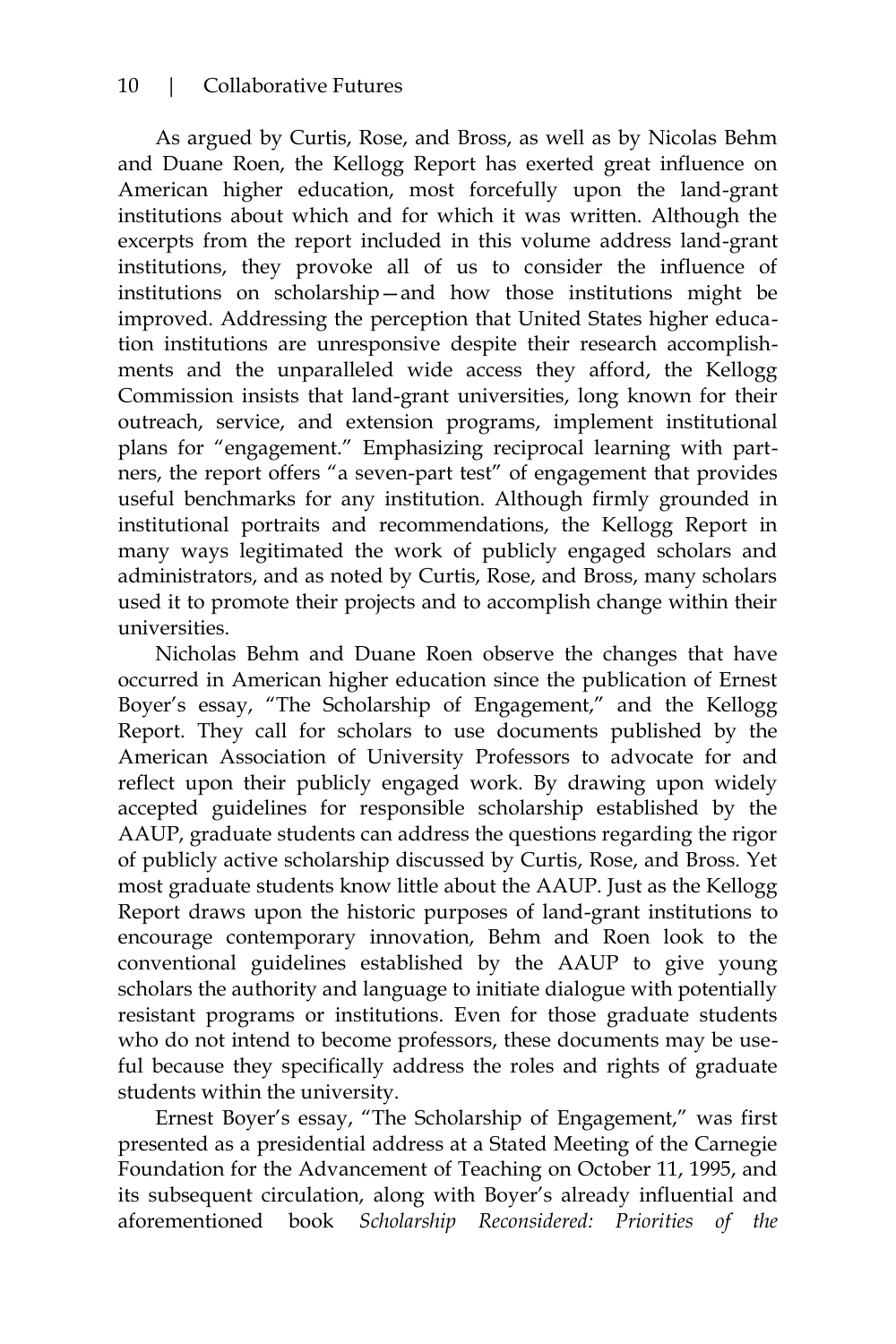*Professoriate* (1990), greatly impacted the Kellogg Report, Imagining America, and many other initiatives to encourage engaged scholarship. In *Scholarship Reconsidered*, Boyer had challenged United States higher education's increasing valuation of research and publication by proposing that the following kinds of scholarship be equally valued: the scholarship of discovery, the scholarship of integration, the scholarship of application, and the scholarship of teaching. He too emphasizes the history of land-grant universities, and he sounds the call the report of the Tenure Team Initiative has begun to answer by noting that engaged scholarship can endanger faculty careers. He insists that colleges and universities involve themselves more in K–12 schools in the United States, and doubtlessly would have commended programs such as UC Irvine's Humanities Out There and Syracuse University's course *Literacy, Community, Art*, both of which are discussed in this volume. In his historical reflections and prescriptions, Boyer presents a nationalist vision that belies the global scope of the engaged scholarship for which he had just coined a term, and his vision is also rooted in a nostalgia for land-grant universities with specific capitalist and nationalist ends.

I admire the optimism and hope in Boyer's work, for as Paulo Freire argues, "hope is an ontological need" (1994, 2). It is these attitudes in combination with a diplomatic clear-sightedness that have inspired so many in his audience, despite the relative vagueness of his observations and recommendations. He speaks of the "community" as a site where the university can "engage," and he takes heart in what was then a novel attempt by even large research universities to claim to be "communities" (Boyer 1990, 56). Many of us can attest to the difficulties in adjusting to these "communities," whether because of class, race, nationality, culture, sexuality, or disability. It is for these reasons that increasing diversity in higher education is so crucial, as argued by George Sánchez in this volume and by Stephen Quaye in *Higher Education for the Public Good: Emerging Voices from a National Movement.* Boyer and the Kellogg Report too easily romanticize the university as a "community" (Quaye 2005, 293–307). In analyzing why, despite its sheer meaningless, this term so ubiquitously reassures all actors despite their manifestly conflicting agendas, Miranda Joseph demonstrates how even the most well-intentioned invocations of "community" are frequently bound up in coercive, violent, and capitalist power.

As one of fiction writer Alice Munro's perspicacious characters observed of her neighbors bent on having a widow's unsightly house razed, the universities, colleges, and scholars who easily invoke "community" may be "the people who win, and they are good people; they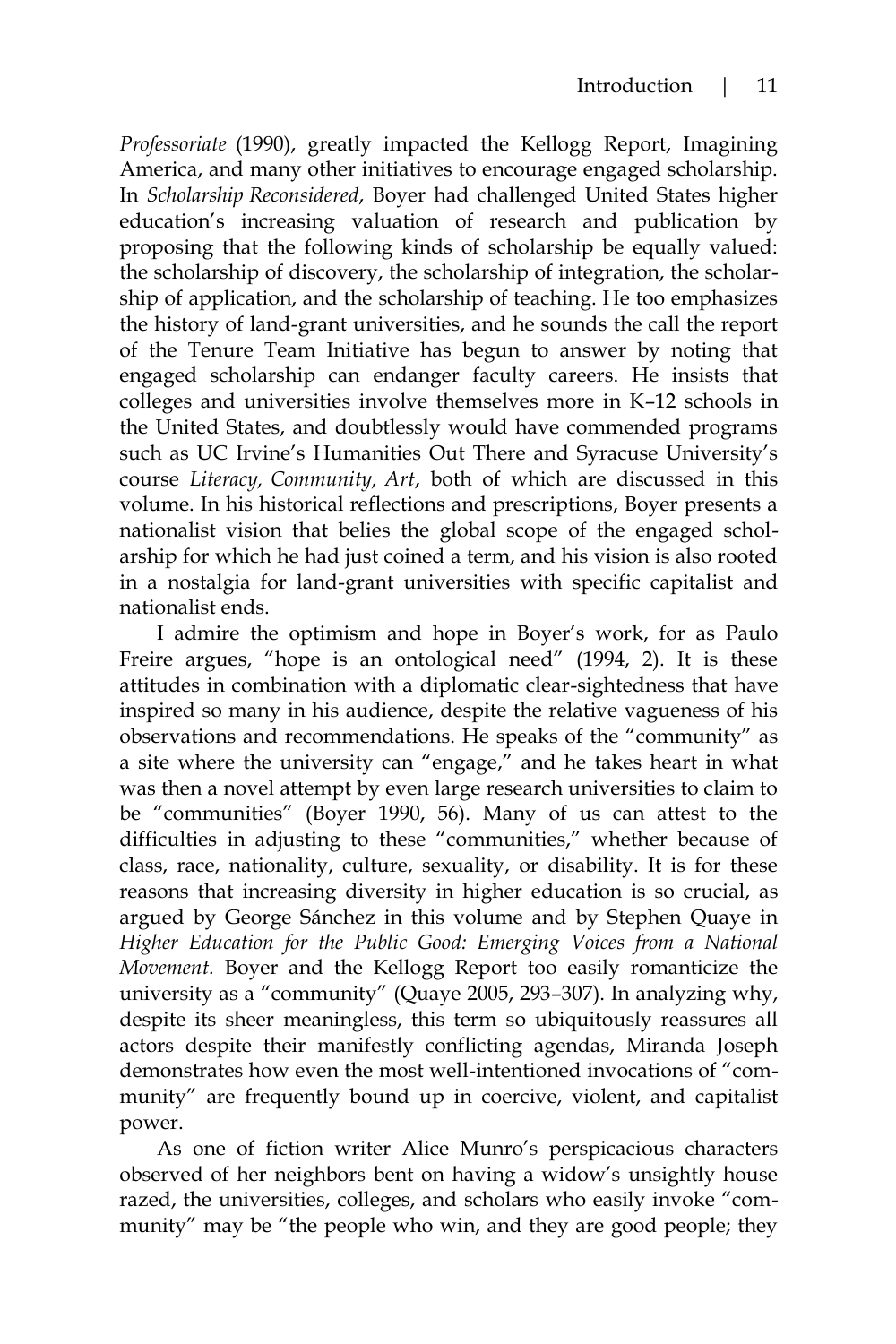want homes for their children and they help each other when there is trouble and they plan a community—saying that word as if they found a modern and well-proportioned magic in it, and no possibility anywhere of a mistake" (Munro 1968). Munro's character, Mary, concludes that "there is nothing you can do at present but put your hands in your pockets and keep a disaffected heart." Joseph demands instead that graduate students acknowledge the messily proportioned realities in which we work and recognize that a word like "community" can be wielded as a weapon perhaps more easily than it can inspire transformative education and personal growth.

In the second section, "Programs of Action: Institutionalizing Publicly Active Graduate Education," the authors profile work to institutionalize public scholarship in colleges and universities. While this section is not prescriptive, the essays detail how scholars have implemented different kinds of projects, which may aid readers in their own planning and assessment. Kristen Day, Victor Becerra, Vicki L. Ruiz, and Michael Powe demonstrate ways that scholars and institutions can heed Boyer's demand that they become more involved in K– 12 schools. The Humanities Out There and Community Scholars programs at UC Irvine represent important innovations in graduate education that other schools might consider emulating.<sup>5</sup> Key to the success of such programs is the funding of graduate student labor. Importantly, these contributions explore the changing terrain of the career paths taken by graduate students who earn Ph.D.'s in the humanities. Not all of us will become professors. Not all of us want to become professors, and while we decry the casualization of teaching labor, our educational opportunities can and should enrich and prepare us for the spectrum of work that we may do. The authors offer another list of skills that can be constructively compared with the "Pathways for Public Engagement" compiled by Imagining America and included here in Eatman's essay, and they conclude with firm recommendations for institutional and cultural changes for graduate students in the humanities.

In "Getting Outside: Graduate Learning Through Art and Literacy Partnerships with City Schools," Judith Meighan profiles the publicly engaged undergraduate and graduate class that she has taught, while making the case for public engagement as a way to diversify the skills that graduate students develop. Her careful documentation of the steps that she took to implement and sustain her course demonstrate potential obstacles—and the persistent strategies she used to educate Syracuse University students while educating *with* them in the public schools of Syracuse, New York. The extensive quotations from students attest to the importance of faculty-led engagement projects, which can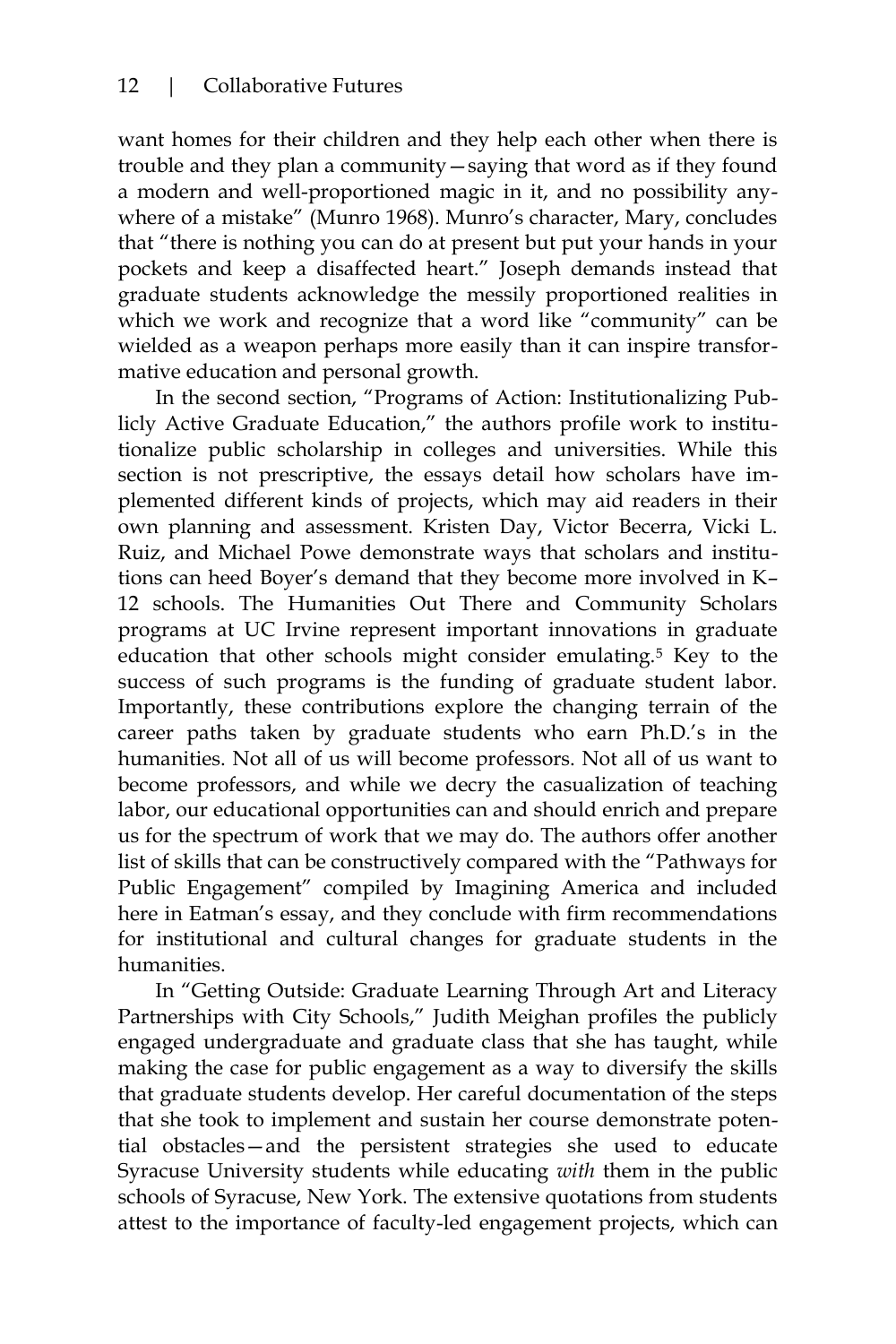attract students who might not otherwise attempt publicly active scholarship.

In what was originally delivered as a Dewey Lecture at the University of Michigan's Ginsberg Center for Community Service and Learning, and later published in Imagining America's Forseeable Futures series, George Sánchez focuses on civic engagement and the urban university. He lauds programs that take undergraduate and graduate students into neighboring schools to provide arts education, but forcefully reminds scholars and teachers that "true servicelearning" requires interrogation of the lack of arts education (and often, even basic quality instruction in other subjects) in many American public schools. The discrimination against K–12 students based on gender, race, and class affects access to university education later—and access to graduate school, faculty positions, and tenure after that. Sánchez emphasizes the importance of assembling a diverse group of students for public engagement projects. For him, this required an active recruitment of students for work in the Boyle Heights neighborhood of Los Angeles. To transgress literal and symbolic boundaries like Figueroa Avenue requires tenacity and strategy far beyond the crafting of an appealing class description. To advocate for principles of justice in Meighan's "outside" and Sánchez's other side of the street, universities and scholars must demonstrate those principles on campus too.

Linda S. Bergmann, Allen Brizee, and Jaclyn M. Wells support Sánchez's description of the increased attention, rigor, and evaluation needed to avoid the paternalism identified by Illich. Highlighting the professional skills that Brizee and Wells brought with them to graduate school, the authors also demonstrate that the work included training and practice in skills usually ignored in humanities graduate education. They advocate for empirical research in engagement projects so that the merits of those projects are measurable. Brizee also valorizes the personal relationships required with collaborators in order to create knowledge that will empower all participants.

As with traditional approaches to the humanities in United States higher education, graduate education in the arts has relied on exclusionary and insular narratives that discourage art intended to reach too far beyond the fences around academia and other parts of the mainstream art world. Like Meighan, Jan Cohen-Cruz outlasted the critics in her department, which should serve as further encouragement to ignore Limerick's advice, get our hands out of our pockets, and write entirely different memos to ourselves! Yet our hearts, disaffected or not, must be strong for the kinds of joint risk-taking and critical frameworks that Cohen-Cruz, like Sánchez, insists are essential for reciprocal,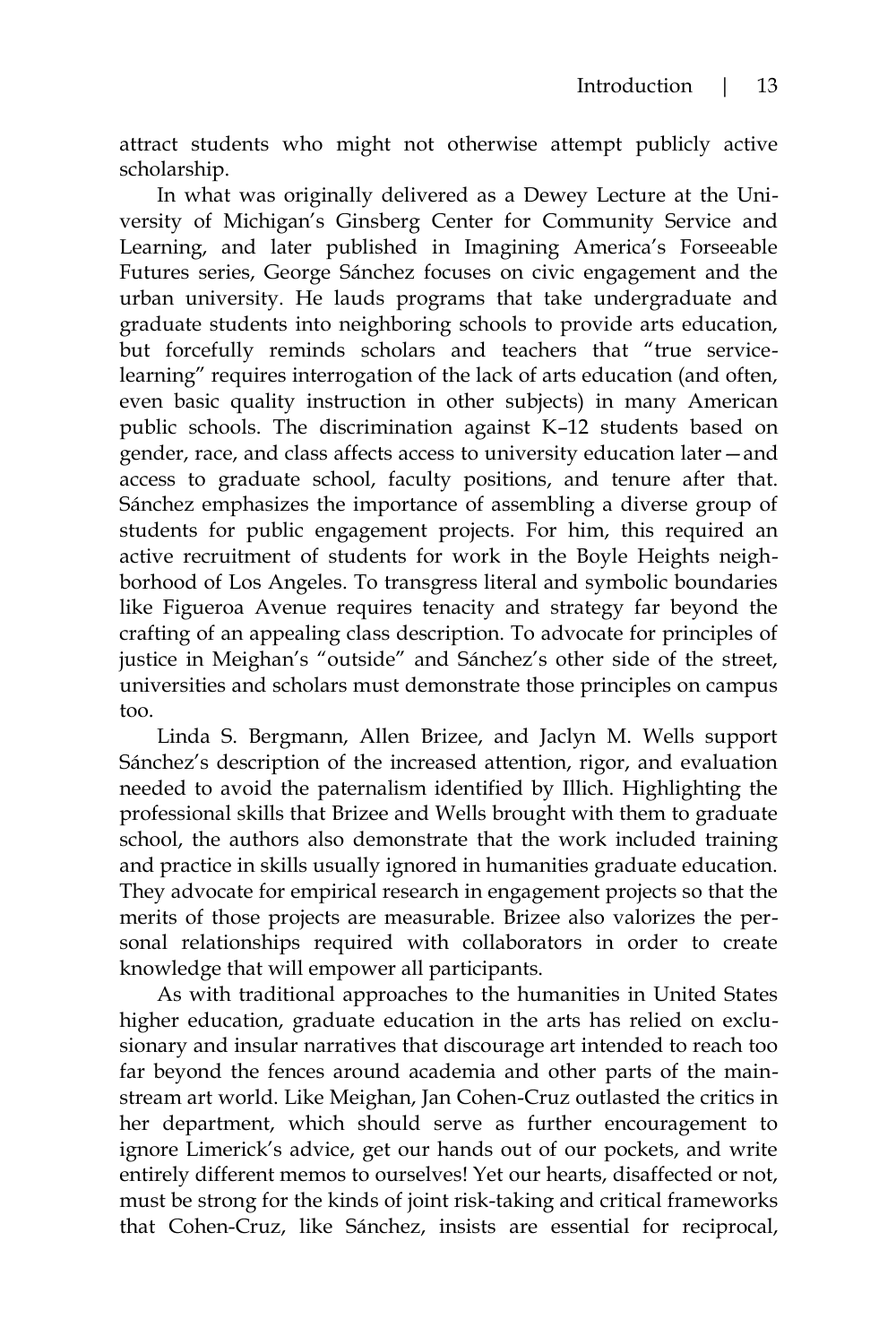productive, community-based university education in the arts and humanities.

Marcy Schnitzer and Max Stephenson also take up reciprocity, arts programs, and nonprofit organizational capacity-building in an essay profiling the aims, methods, and partnerships of the Virginia Tech Institute for Policy and Governance. They advocate for strong institutional backing of what they term publicly driven engagement, while also supporting those programs initiated by faculty and students. They conclude with a list of elements essential to fostering publicly active graduate education: mentoring, institutional support, students supporting students, and community members as peers and co-learners. We know that all publicly active graduate students do not benefit from this assistance, but we second Schnitzer and Stephenson's call for the broad implementation of these components of graduate education.

Reiterating Curtis, Rose, and Bross's point that tenured faculty have significant responsibilities and powers in the transformation of publicly active graduate education, Ron Krabill sifts through the conventional advice that warns graduate students against publicly engaged scholarship. He offers a model for radically collaborative graduate mentoring, in which faculty advisors recognize the considerable knowledge and important perspectives that a graduate student brings to her scholarship. Likewise, in this model, both the mentor and student honor and value the knowledge of collaborators outside of the academic sphere. He also calls for institutional and systemic changes, and gives frank but encouraging advice to potential and current publicly active graduate students.

Austin Bunn founded the Patient Voice Project as a graduate student, and he too attests to the importance of institutional support, quipping that in this case, "a top-down ethos met a bottom-up idea." Reflecting on how the program was founded and continues to be sustained, Bunn frankly discusses both his perceived failures and his documented successes. He presents the Patient Voice Project as a transferable model, but others of his observations apply broadly to potential and current publicly active graduate projects. Like Bergmann, Brizee, and Wells, Bunn developed a well-researched pedagogy—despite founding the program before appreciating the need for one. Like Cohen-Cruz's faith in actors in prison, Bunn trusts that chronically ill writers have something to say, but seek the craft with which to do it. Bunn's experience represents the improvisatory nature of much publicly active graduate education, and demonstrates that the most important element is the passionate graduate student.

In the final section, "A Balancing Act: Publicly Active Graduate Students' Reflections and Analyses," graduate students affirm again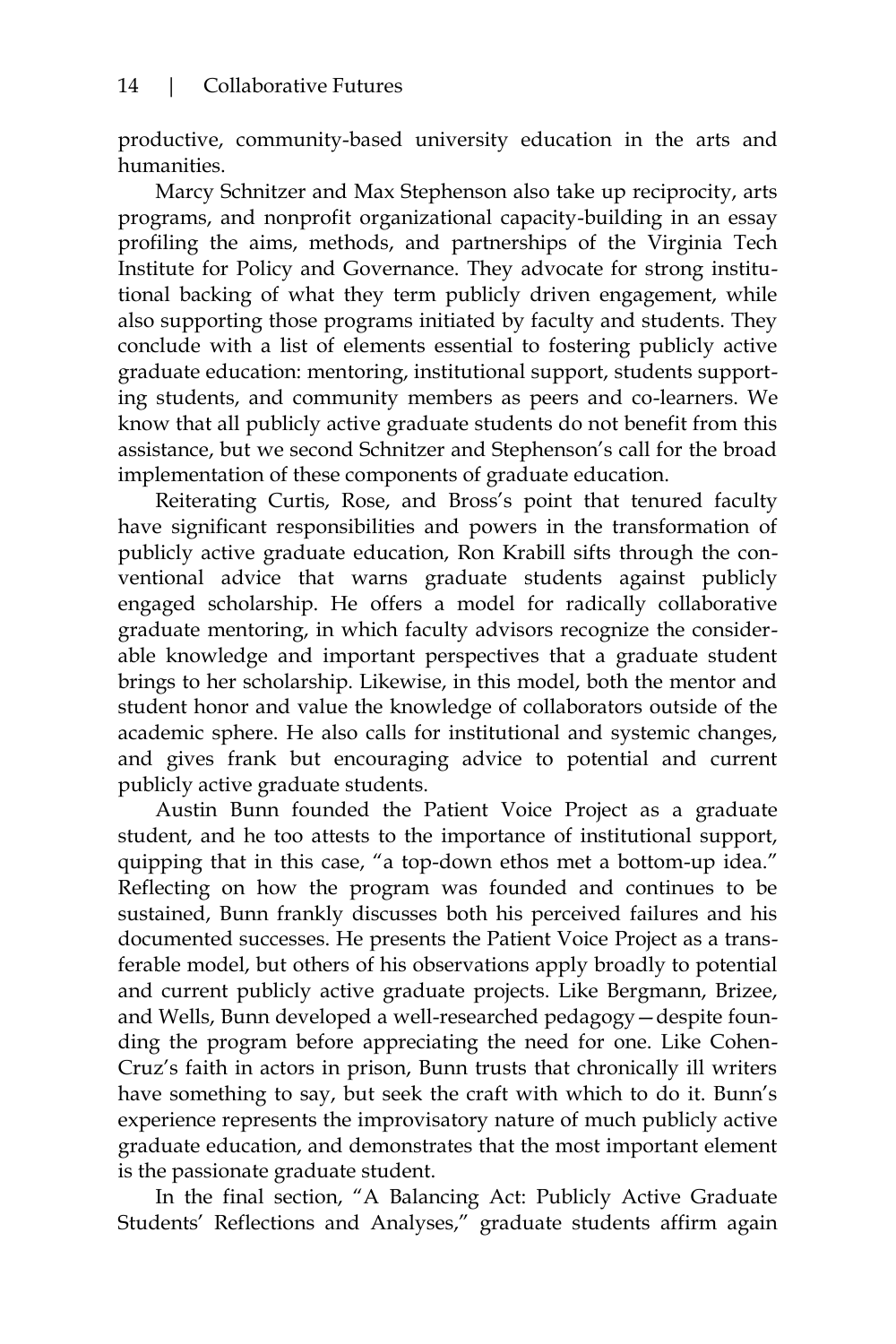and again our desires for graduate education to contribute to our growth as whole, living people, or for what bell hooks refers to as selfactualization (1994, 165). This demands a self-reflexive understanding of one's own professional motivations and aspirations, but also an idea about and a focus on, as Gale puts it, what we are *for* in all dimensions of our lives. The education required to emulate the vulnerable observer and the wounded healer in Ruth Behar's work (1996), or a transgressive teacher in the tradition of bell hooks, is infinitely more difficult (and rewarding) than Boyer's reassuringly clear categories of scholarship depict. To paraphrase Behar's comments on her commitment to the discipline of anthropology: it requires heartbreak, but that is the only kind of graduate education that is worth it to me.

Gale now feels that, in her promotion and education of graduate students under the auspices of Imagining America, she inadvertently ignored the most pressing priorities of PAGE summit participants including her own. Her contribution to this volume offers a sensitive analysis of why, even within the supportive and innovative environment of Imagining America, systemic pressures shaped her views of her own goals, and those of the Imagining America PAGE program. Thus, while the inclusion in this volume of excerpts from *Scholarship in Public* and the document "Specifying the Scholarship of Engagement" responds to much the same pressures, Gale's contribution reveals the stakes: not just education and scholarship, but the futures of graduate students as living people engaged in public work with other real human beings. Gale's mapping exercise offers a challenging and dynamic way to visualize our careers, instead of (or perhaps in addition to) the linear arcs and trajectories of her title.

"Specifying the Scholarship of Engagement" is at once a daunting and an inspiring document. It is particularly useful in this section, in that graduate students can reflect on which skills they already possess, which their various projects may require, and which they should plan to acquire or refine. Imagining America seeks to validate the many sophisticated abilities on the list that are not frequently associated with conventional artistic work or humanities scholarship—and are certainly not explicitly included in graduate education in the arts and humanities. Many of these skills are ones that students learn *before*  graduate school; others we cobble together as we need them, as Bunn, Gale, Dixon and Shotwell, and Neff all recount. The recognition of these various abilities as legitimate and important supports and guides those of us who might need to be both proficient weavers and critical theorists, who must hunker down in isolation long enough to write that "accessible prose," but also nurture the "purposeful relationships and networks" in our lives, along with the myriad other skills that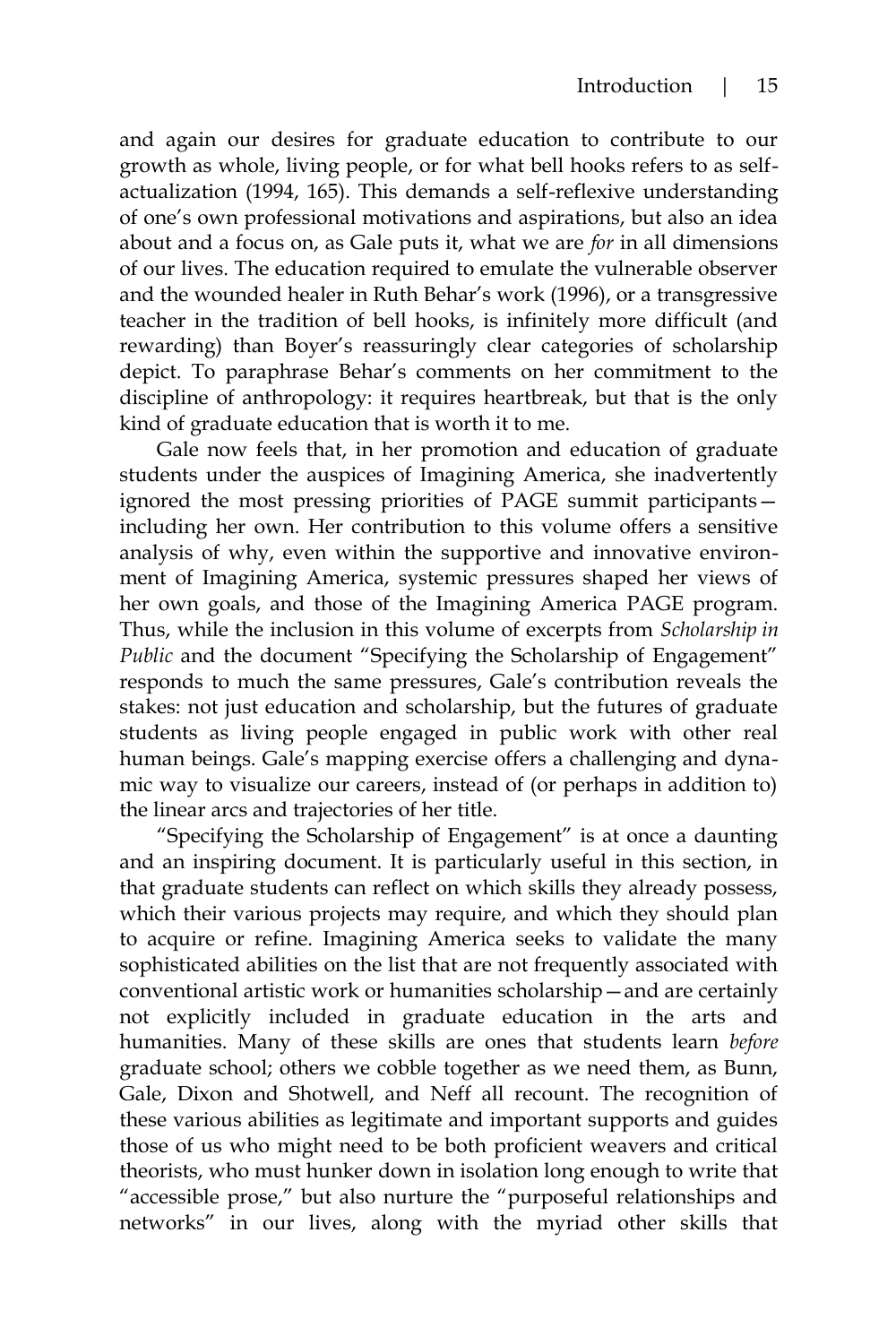Imagining America proposes make up the scholarship of engagement.

Through concrete suggestions drawn from their own experiences, Dixon and Shotwell demonstrate the ability and the need of graduate students to seek transformative social change that, while acknowledging the unique challenges of our "apprenticeship" in academic life, draws on the resources and platforms that we can access only as graduate students. They offer particularly insightful comments on the need to critically question professionalization and individualism. While we may learn academic expectations of authorship and self-presentation that may be at odds with our priorities and understandings of self, a recognition of the class-based, racialized, and gendered power dynamics underpinning what we present *and* what we wear at conferences can improve the critical rigor we bring to our research.

Ali Colleen Neff agrees with Dixon and Shotwell that graduate students, uniquely positioned to innovate in their scholarship, are at the vanguard of publicly active graduate education. Historically this is a familiar location for them, as evidenced by the participation of graduate students in the anti-racist, anti-war, and feminist social and scholarly movements of the 1960s and 1970s. Through her ethnographic work on popular music in Mississippi and Senegal, Neff has taken inspiration from musical improvisation to innovate in her scholarly practices. Exploring ethnography as a method for social transformation, she explains that she has learned how to pursue multifaceted publicly engaged scholarship by listening to her collaborators' priorities and goals.

Damien Schnyder articulates the very personal motivations for his scholarly research. In this section, graduate students aver that an intellectual *and* emotional appreciation of our own desires, fears, and perspectives contributes to a far more rigorous scholarship than would a pretense of intellectual detachment. Schnyder's account also demonstrates the impact of sophisticated theoretical training in the graduate classroom on public work. It was the writing of Black theorists that he encountered at the University of Texas at Austin that equipped him to most fully engage with interlocutors like Malcolm Rapp and Hector Chavez, whose perspectives attest to the systemic globalized racism that Schnyder describes in exploring the connections between Mexican racial politics and those in Los Angeles.

Amanda Jane Graham, too, brings herself as a vulnerable observer to her scholarship that recognizes systemic and government-sanctioned injustices. Nadia Myre's collaborative artwork, *The Scar Project*, becomes a vehicle for Graham to experiment with a more collaborative and personal kind of scholarship than she encountered in her graduate seminars. Graham poses questions that resonate beyond art praxis and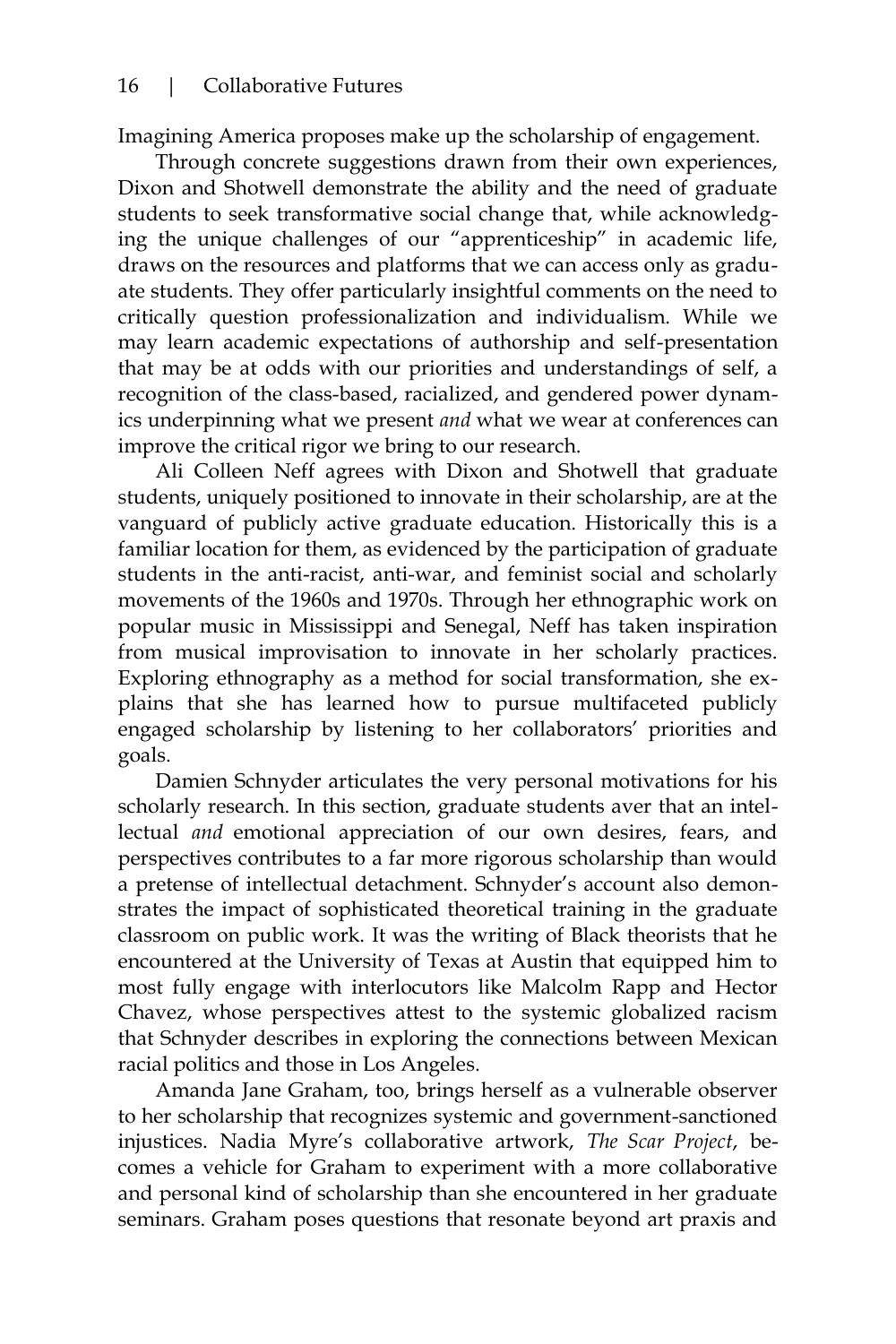art criticism, challenging the paradigmatic single authorship of artworks and scholarly writing: "How can anyone say what she is still learning to feel?" Like the actors Cohen-Cruz meets in prison and the writers participating in Bunn's Patient Voice Project, Graham shows that graduate students, too, bring rich experience and knowledge, but seek craft to most fully express that experience and knowledge as part of their scholarly work. Graduate school is more readily characterized as a place for learning to think, but drawing upon feminist theory, Graham demonstrates that thinking and feeling are inherently intertwined, and that our emotions and personal motivations are fundamental aspects of our scholarship.

Although it brought additional pressures to my own balancing act in graduate education, working on this edited volume consistently has motivated me as I developed and pursued an unusual, multifaceted dissertation project. As graduate student and blogger Jonathan Senchyne explained in his response to a recent spate of columns advising against graduate education in the humanities (2011), for many of us—whether for reasons of class, gender, race, sexuality, or disability graduate education provides life and career opportunities we likely would not have been able to obtain with any other form of preparation. Also, as the Edufactory Collective suggests, higher education is a key site of innovation, conflict, and change in our globalized, neoliberal world. Even the dwindling budgets of recession-era universities offer many resources we can leverage. Publicly active graduate education is messy, risky, and heartbreaking. We make ourselves vulnerable in all kinds of ways. Yet radical collaboration, scholarly rigor, and academic integrity may just require this vulnerability, especially if we are to achieve the greater critical thought and social justice to which all contributors to this volume aspire. Graduate education is not the only, or even the most important, site of political and social training, activism, and intervention, but it is a potentially significant one, as many collaborators and participants documented in this volume can attest—whether they are third-grade art students, medical patient writers, imprisoned actors, or graduate students. Following Curtis, Rose, and Bross's advice to public active scholars to publish in order to normalize and legitimize their work, we hope that this volume bolsters a broadly hopeful and critically sophisticated discourse on publicly active graduate education.

#### **Notes**

- 1. See Boyer in this volume, as well as Boyer 1990.
- 2. Other notable conferences and programs include the Emerging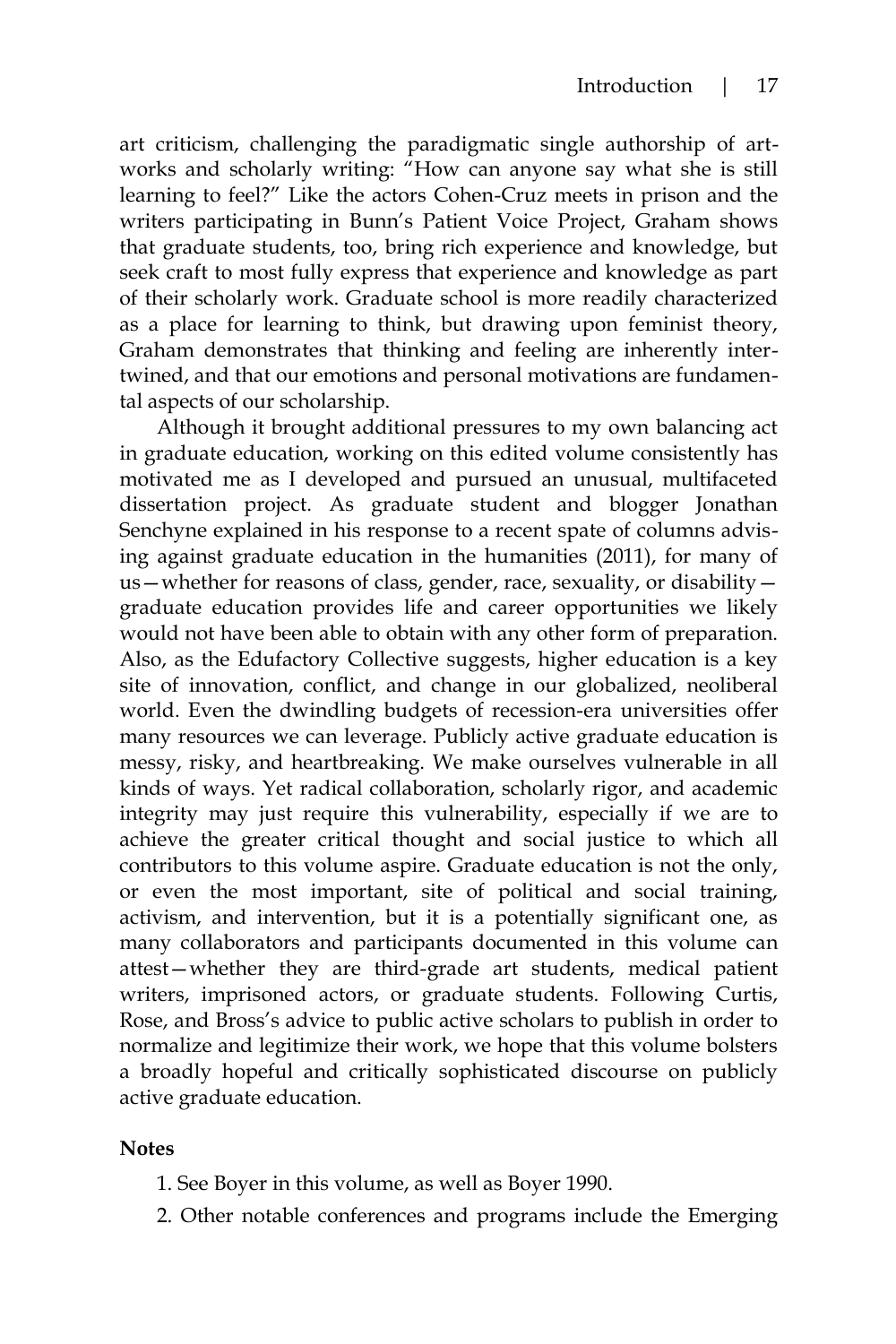Engagement Scholars Workshop (http://www.outreachscholarship. org/Initiatives/EmergingEngagementScholarsWorkshop.aspx) and the 2006 conference, "Civic Engagement and Graduate Education: Preparing the Next Generation of Engaged Scholars," organized by the Upper Midwest Campus Compact Consortium.

3. Damrosch, for example, asserts the importance of graduate student participation in the Carnegie Initiative on the Doctorate, but concedes that "only faculty—and senior faculty at that—have been commissioned to write essays for this collection [Golde and Walker 2006], one small sign of the pervasive updraft that silently reinforces our profession's built-in hierarchies" (2006, 41). George Walker makes similar comments in the same volume (419). Fretz and Longo (2010) also criticize volumes on engaged scholarship that do not adequately address or listen to graduate students.

4. Kristen Day, Victor Becerra, Vicki L. Ruiz, and Michael Powe analyze University of California at Irvine's Humanities Out There in this volume.

5. For more analysis of the impact of Humanities Out There, see Lupton 2008.

#### **References**

- Aldridge, Delores P., and Carlene Young. 2000. *Out of the revolution: The development of Africana studies*. Lanham, MD: Lexington Books.
- Amor, Monica. 2008. On the contingency of modernity and the persistence of canons. In *Antinomies of art and culture: Modernity, postmodernity, contemporaneity*, edited by Terry Smith, Okwui Enwezor, and Nancy Condee. Durham, NC: Duke University Press.
- Behar, Ruth. 1996. *The vulnerable observer: Anthropology that breaks your heart*. Boston: Beacon Press.
- Bender, Thomas. 2006. Expanding the domain of history. In *Envisioning the future of doctoral education: Preparing stewards of the discipline,* edited by Chris M. Golde and George E. Walker. San Francisco: Jossey-Bass.
- Bousquet, Marc. 2002. The waste product of graduate education: Toward a dictatorship of the flexible. *Social Text* 70 (1): 81–104.
- Boyer, Ernest L. 1990. *Scholarship reconsidered: Priorities of the professsoriate.* Princeton, NJ: Carnegie Foundation for the Advancement of Teaching.
- Collins, Patricia Hill. 2000. *Black feminist thought: Knowledge, consciousness, and the politics of empowerment*. 2d ed. New York: Routledge.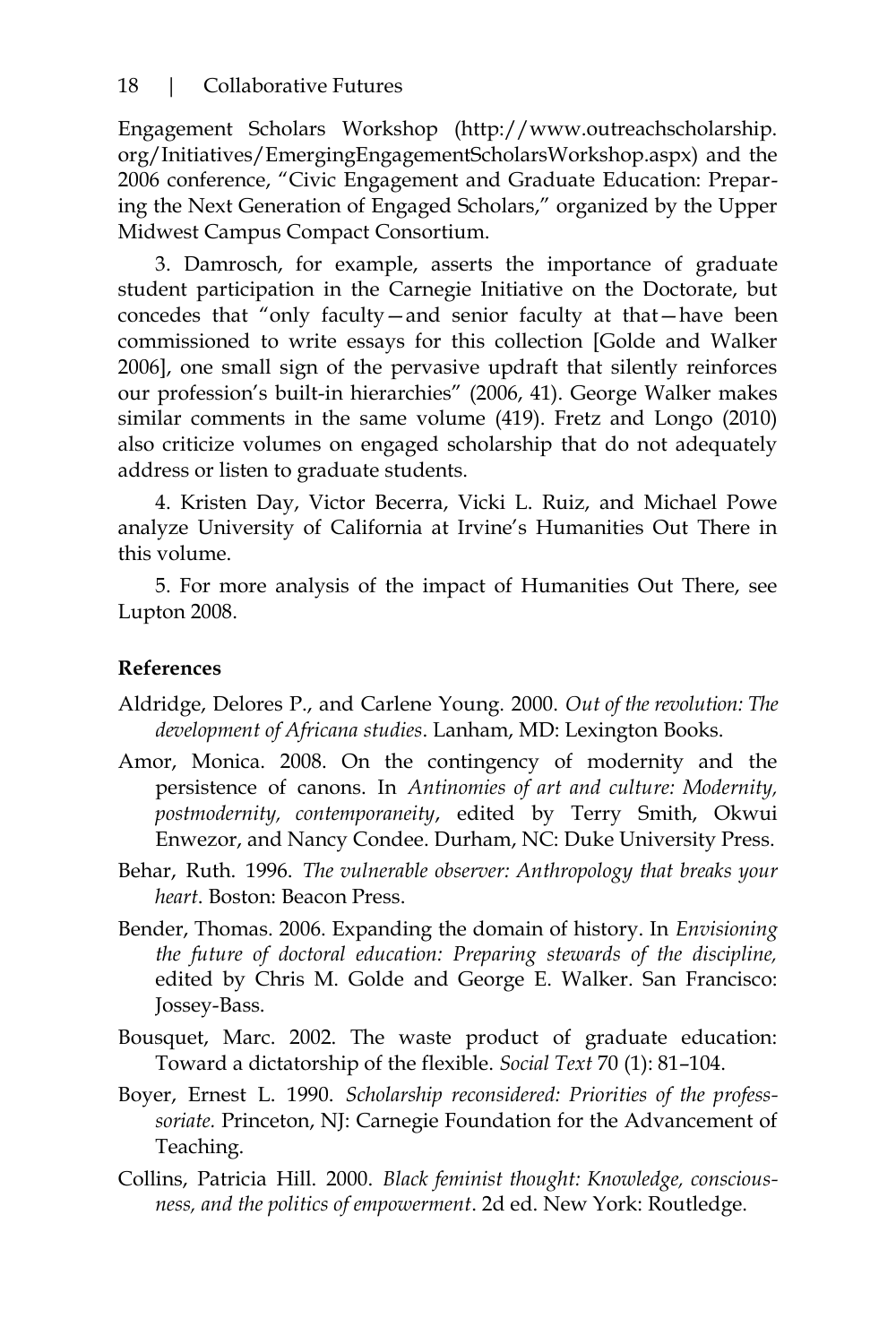- Damrosch, David. 2006. Vectors of change. In *Envisioning the future of doctoral education: Preparing stewards of the discipline,* edited by Chris M. Golde and George E. Walker. San Francisco: Jossey-Bass.
- Doberneck, Diane M., Robert E. Brown, and Angela D. Allen. 2010. Professional development for emerging engaged scholars. In *Handbook of engaged scholarship: Contemporary landscapes, future directions,*  edited by Hiram E. Fitzgerald, Cathy Burack, and Sarena D. Seifer. Vol. 1, *Institutional change*. East Lansing: Michigan State University Press.
- Du Bois, W. E. B. 1932. Education and work. *Journal of Negro Education* 1 (1): 60–74.
- Edufactory Collective. 2009. *Toward a global autonomous university.* New York: Autonomedia.
- Fish, Stanley Eugene. 2008. *Save the world on your own time*. Oxford: Oxford University Press.
- Fitzgerald, Hiram E., Cathy Burack, and Sarena D. Seifer, eds. 2010. *Handbook of engaged scholarship: Contemporary landscapes, future directions.* 2 vols. East Lansing: Michigan State University Press.
- Freire, Paulo. 1994. *Pedagogy of hope.* Translated by Robert R. Barr. New York: Continuum.
- Fretz, Eric J. 2010. Student learning in the engaged academy. In *Handbook of engaged scholarship: Contemporary landscapes, future directions,* edited by Hiram E. Fitzgerald, Cathy Burack, and Sarena D. Seifer. Vol. 1, *Institutional change*. East Lansing: Michigan State University Press.
- Fretz, Eric J., and Nicholas V. Longo. 2010. Students co-creating an engaged academy. In *Handbook of engaged scholarship: Contemporary landscapes, future directions*, edited by Hiram E. Fitzgerald, Cathy Burack, and Sarena D. Seifer*.* Vol. 1, *Institutional change*. East Lansing: Michigan State University Press.
- Gale, Sylvia, and Evan Carton. 2005. Toward the practice of the humanities, *The Good Society* 14 (3): 38–44.
- Golde, Chris M., and George E. Walker, eds. 2006. *Envisioning the future of doctoral education: Preparing stewards of the discipline*. San Francisco: Jossey-Bass.
- Hale, Charles R., ed. 2008. *Engaging contradictions: Theory, politics, and methods of activist scholarship*. Berkeley and Los Angeles: University of California Press.
- hooks, bell. 1994. *Teaching to transgress: Education as the practice of freedom*. New York: Routledge.
- Howe, Florence. 2000. *The politics of women's studies: Testimony from*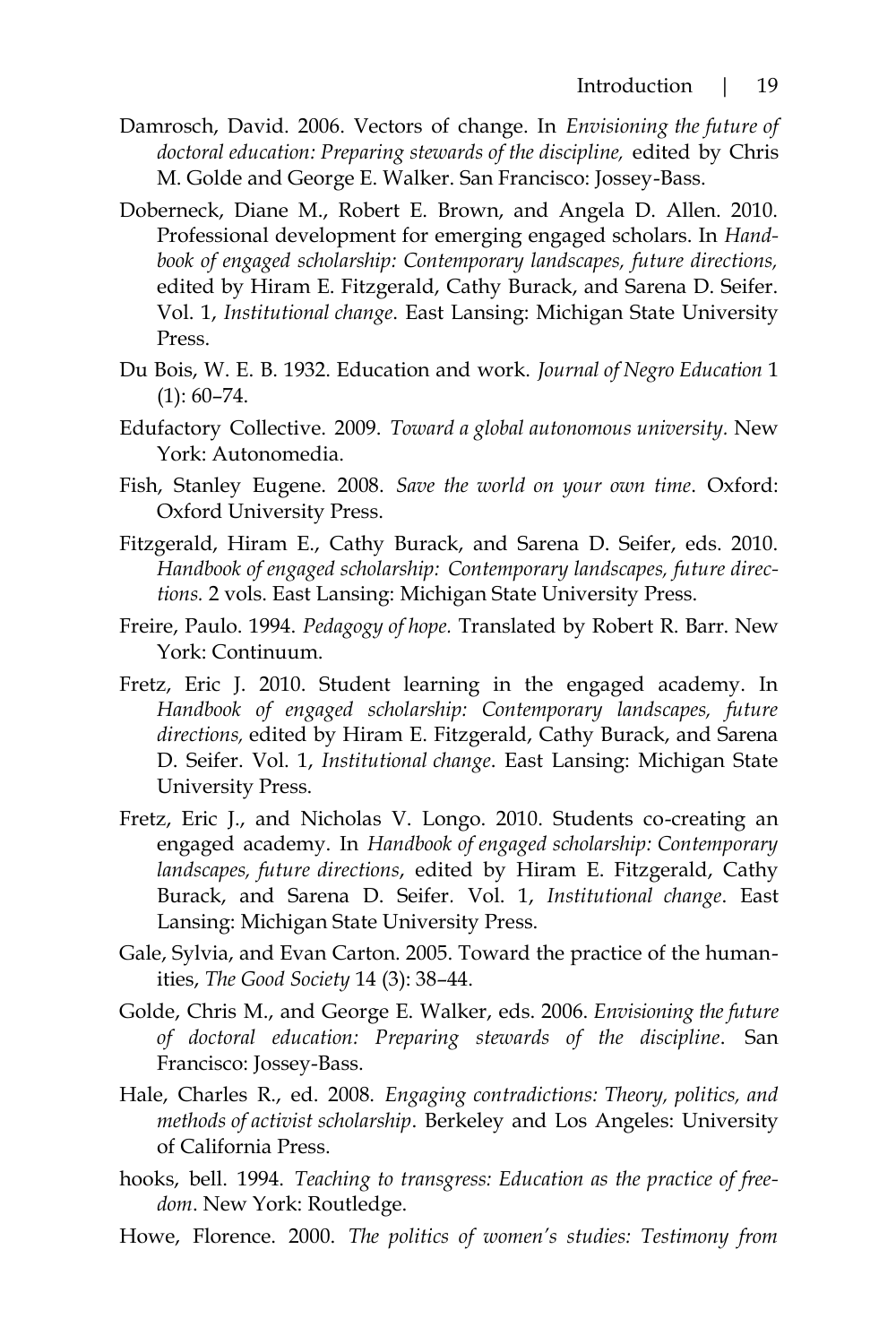*thirty founding mothers*. New York: Feminist Press.

- Huyssen, David. 2007. Response to the "Responsive PhD." *Academe* 93 (3): 49–51.
- Kezar, Adrianna J., Tony C. Chambers, and John Burkhardt, eds. 2005. *Higher education for the public good: Emerging voices from a national movement*. San Francisco: Jossey-Bass.
- Limerick, Patricia. 2008. Tales of Western adventure. In *Practicing public scholarship: Experiences and possibilities beyond the academy*, edited by Katharyne Mitchell. Oxford: Wiley-Blackwell.
- Lupton, Julia Reinhard. 2008. Philadelphia dreaming: Discovering citizenship between the university and the schools. In *Practicing public scholarship: experiences and possibilities beyond the academy*, edited by Katharyne Mitchell. Malden, MA: Wiley-Blackwell.
- Munro, Alice. 1968. The shining houses. In *Dance of the happy shades*. Toronto: McGraw-Hill Ryerson.
- O'Meara, KerryAnn. 2010. Rewarding multiple forms of scholarship: Promotion and tenure. In *Handbook of engaged scholarship: Contemporary landscapes, future directions,* edited by Hiram E. Fitzgerald, Cathy Burack, and Sarena D. Seifer. Vol. 1, *Institutional change*. East Lansing: Michigan State University Press.
- Quaye, Stephen Jon. 2005. Let us speak: Including students' voices in the public good of higher education. In *Higher education for the public good: Emerging voices from a national movement*, edited by Adrianna J. Kezar, Tony C. Chambers, and John C. Burkhardt. San Francisco: Jossey-Bass.
- Rosen, Robyn L. 2004. *Women's studies in the academy: Origins and impact*. Upper Saddle River, NJ: Pearson Prentice Hall.
- Senchyne, Jonathan. 2011. Working classes. *Bread yes, but also roses* (blog). July 28. http://jsench.wordpress.com/2011/07/28/ working-classes/.
- Stimpson, Catharine R. 2006. Words and responsibilities: Graduate education and the humanities. In *Envisioning the future of doctoral education: Preparing stewards of the discipline,* edited by Chris M. Golde and George E. Walker. San Francisco, CA: Jossey-Bass.
- Turner, Caroline Sotello Viernes. 2002. Women of color in academe: Living with multiple marginality. *Journal of Higher Education* 73 (1): 74–93.
- Van de Ven, Andrew H. 2007. *Engaged scholarship: A guide for organizational and social research*. Oxford: Oxford University Press.
- Vogel, Amanda L., Caroline Fichtenberg, and Mindi B. Levin. 2010.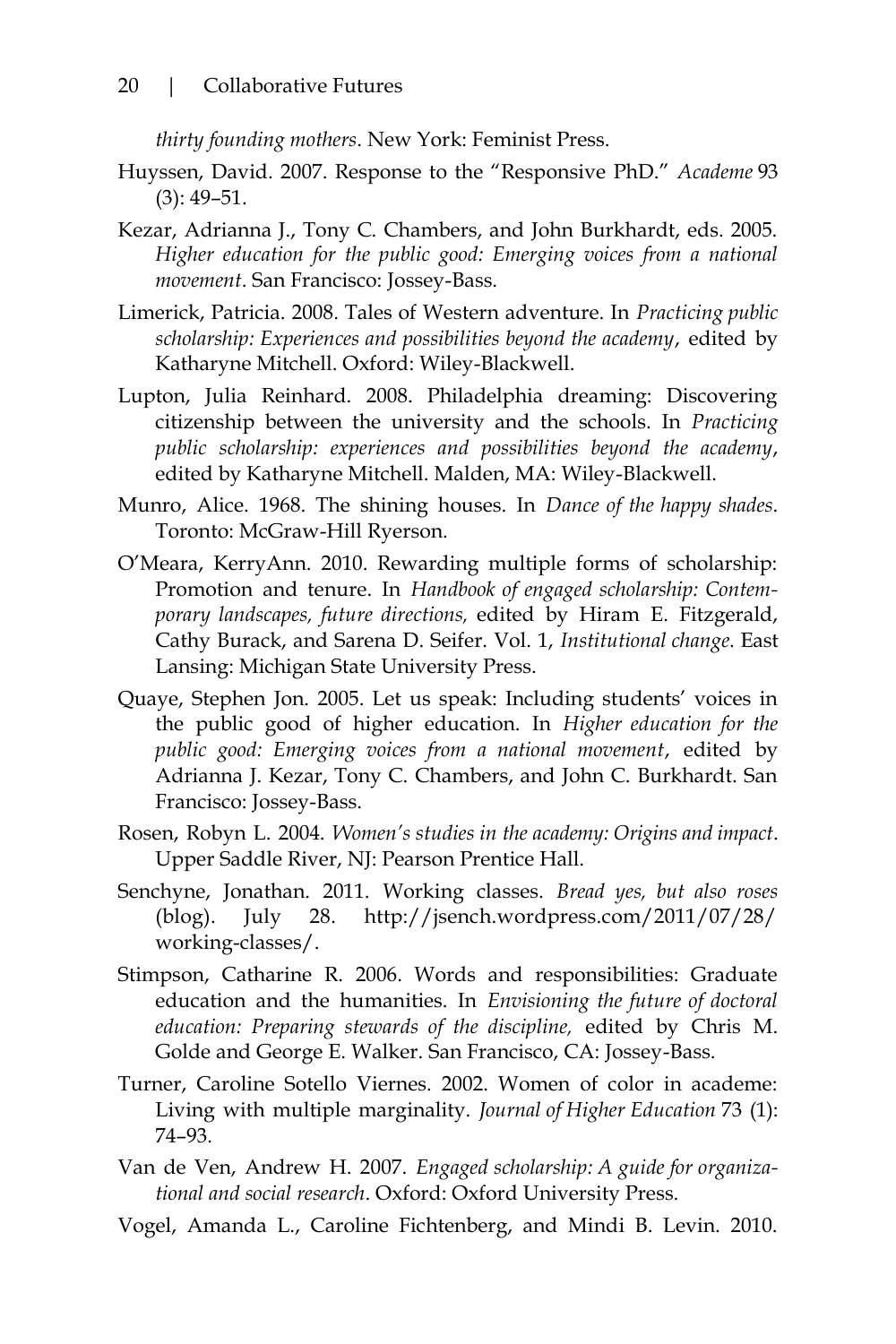Students as change agents in the engagement movement. In *Handbook of engaged scholarship: Contemporary landscapes, future directions,*  edited by Hiram E. Fitzgerald, Cathy Burack, and Sarena D. Seifer. Vol. 1, *Institutional change*. East Lansing: Michigan State University Press.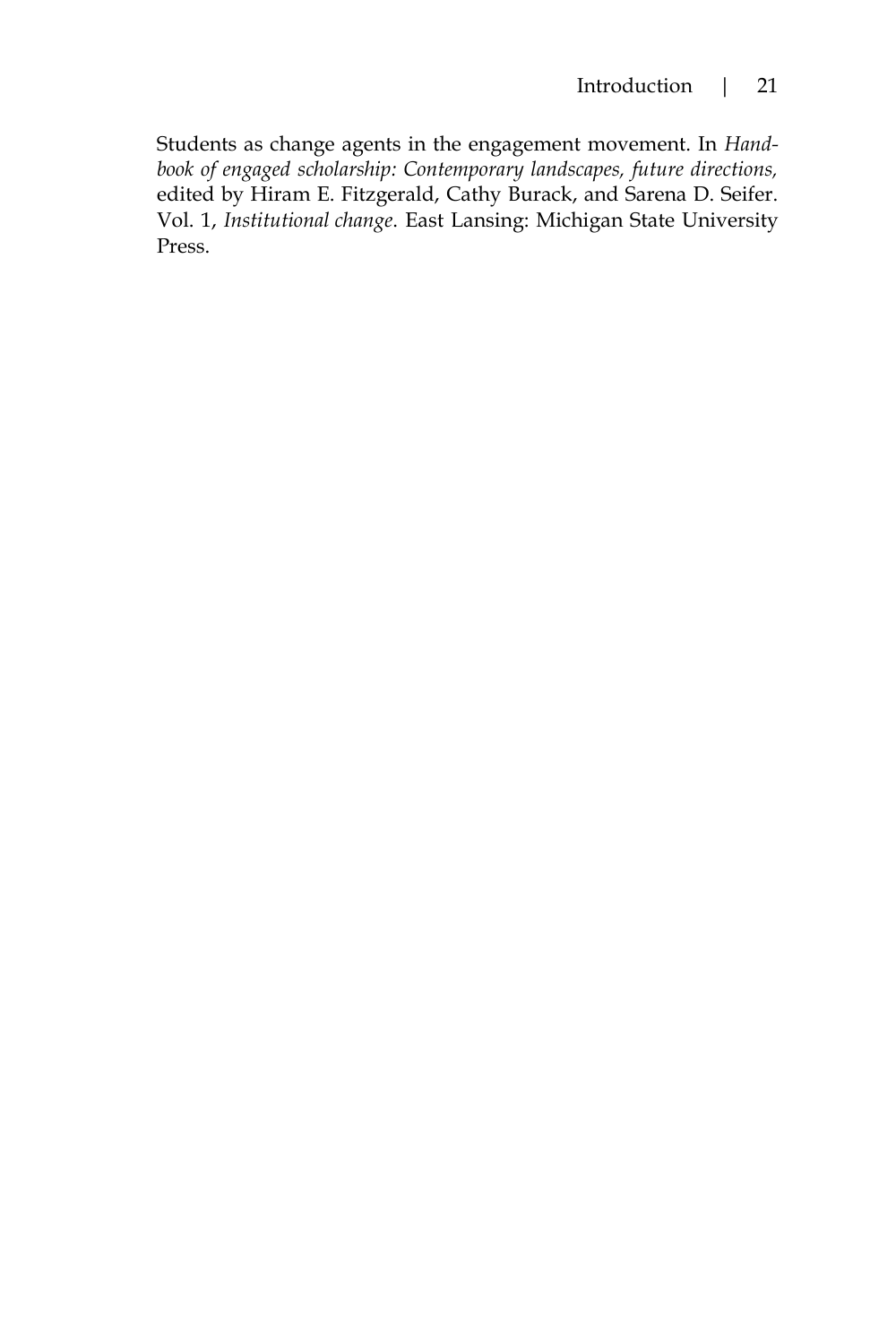# *2*

## <span id="page-33-0"></span>The Land-Grant System and Graduate Education: Reclaiming a Narrative of Engagement

*Timothy J. Shaffer*

IN 2012 WE celebrate the sesquicentennial of the passage of the first Morrill Act. But for many Americans, "Morrill Act" has little meaning. Clarifying that this act, signed into law in 1862 by President Lincoln, created what became known as land-grant colleges and universities does little to help with this confusion. Let me tell a story to illustrate this.

Someone recently asked me about my research. I began to mention how I was interested in the civic mission and purposes of land-grant universities and cooperative extension as embodied in the work of academic professionals. There was a pause. The individual who asked me this question didn't know what I was talking about. He vaguely knew what extension was, but only thought that it had something to do with agriculture. "Land-grant," however, didn't mean anything.

I responded by mentioning that land-grant colleges and universities are in every state and several U.S. territories (109 institutions, to be exact).<sup>1</sup> These include Ohio State University, Pennsylvania State University, the University of Wisconsin, and Cornell University (my own institution). They were founded to be open and accessible to all people. They were the embodiment of a belief in education being a central element to democracy. With an explicit mission to educate students in practical disciplines such as agriculture, home economics (now human ecology), mechanic arts (now engineering), and the liberal arts, these institutions afforded citizens the opportunity to be part of what were called "democracy's colleges" (Ross 1942). These institutions offered students—both undergraduate and graduate—an opportunity to explore diverse disciplines of study while also belonging to a particular type of academic environment that had roots in serving an explicit public mission. The Kellogg Commission on the Future of State and Land-Grant Universities, tasked with identifying needed responses to structural change in public higher education, notes that a serious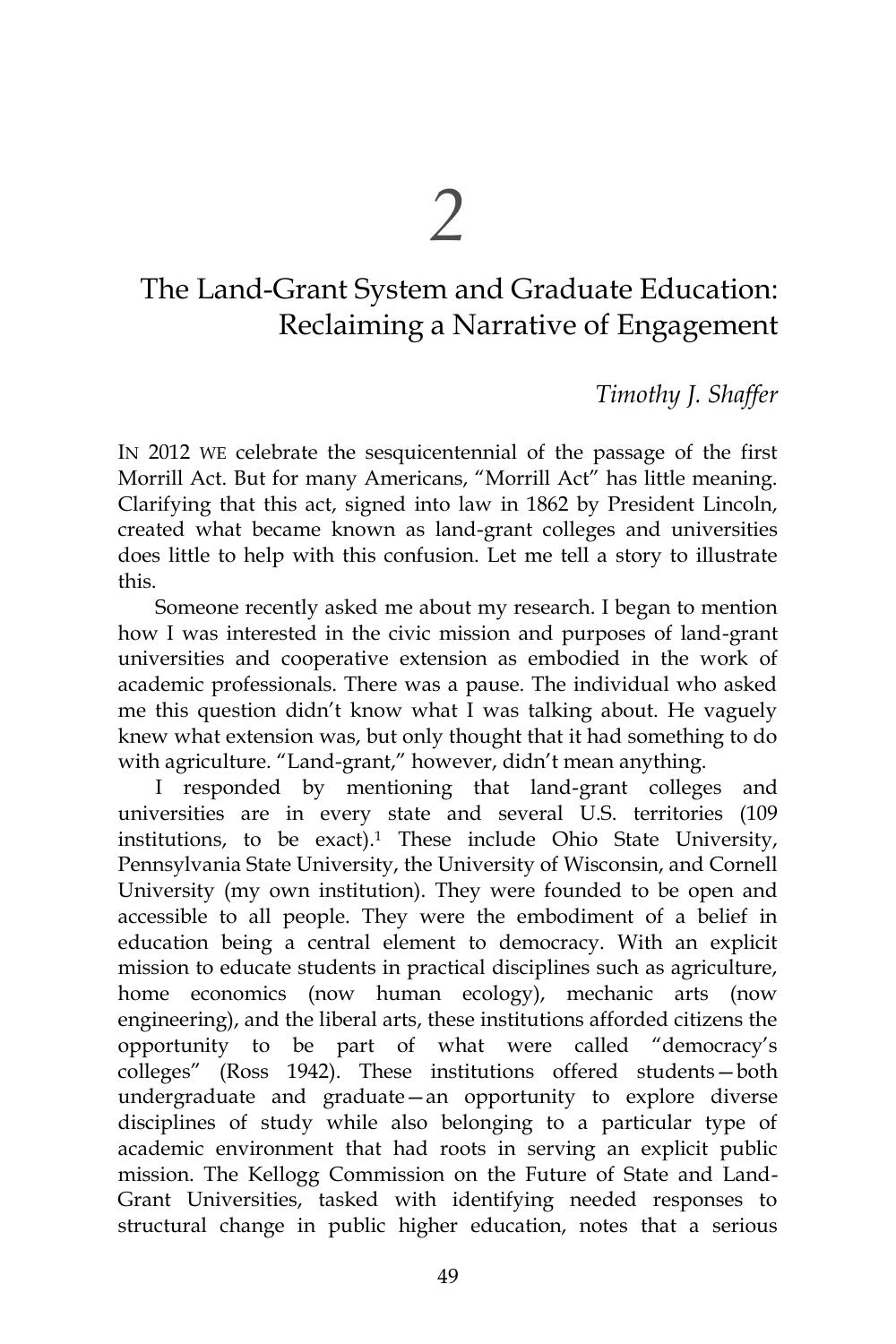challenge we face is a disconnect between the land-grant's historical roots and its current manifestation (Kellogg Commission 2001). These institutions have tremendous resources and create new knowledge, but to what end? The authors of the Kellogg report note that the public's complaints "add up to … a perception that, despite the resources and expertise available on our campuses, our institutions are not well organized to bring them to bear on local problems in a coherent way" (Kellogg Commission 2001, 13). Land-grant universities may have missions to engage the public, but how that engagement occurs has not been clearly articulated.

Back to my conversation about my research: The response was not all that atypical for me when I speak about my work: "Well, that's interesting. We need to educate people and, I mean, I'm glad we have scientists figuring out how to fix our problems. This world's a mess."

I tell this story for two reasons. First, higher education's role in the mind of the American public isn't clear. For many, higher education is seen as an opportunity to improve one's economic status. It serves as a seemingly necessary step for social mobility and freedom to pursue interests of one's choosing. This attitude is increasingly moving beyond undergraduate education, as graduate degrees become necessary for many professions and positions. But connecting higher education to a notion of democracy is difficult, especially if "democracy" transcends categories that define it simply as a political structure rather than a way of life. David Mathews calls democracy "a way of living to maintain a good life in concert with others" (1999, 13) and Harry Boyte says a "democratic way of life" is "created through public, political work of the people" (2004, 93). For our purposes, I would suggest that we think of democracy as public relationships with other citizens. These relationships are challenging but necessary if we are to live in ways that go beyond isolated existence and what Michael Sandel calls "consumeristic" existence (2000, 80). Higher education's role is to help shape and inform citizenship through the development of students as well as through engagement work on the part of academic professionals.

Second, those within colleges and universities are often perceived as scientists or more broadly as "experts" who solve problems. They fix things. Their role is to provide information and resources for citizens and elected officials to make decisions. In many ways this is true. But what's absent from such a definition of academic professionals (and aspiring graduate students) is a view that situates land-grant institutions and those within them as civic actors.

We are more accustomed to thinking of academic professionals being detached from the world in some lab instead of viewing them as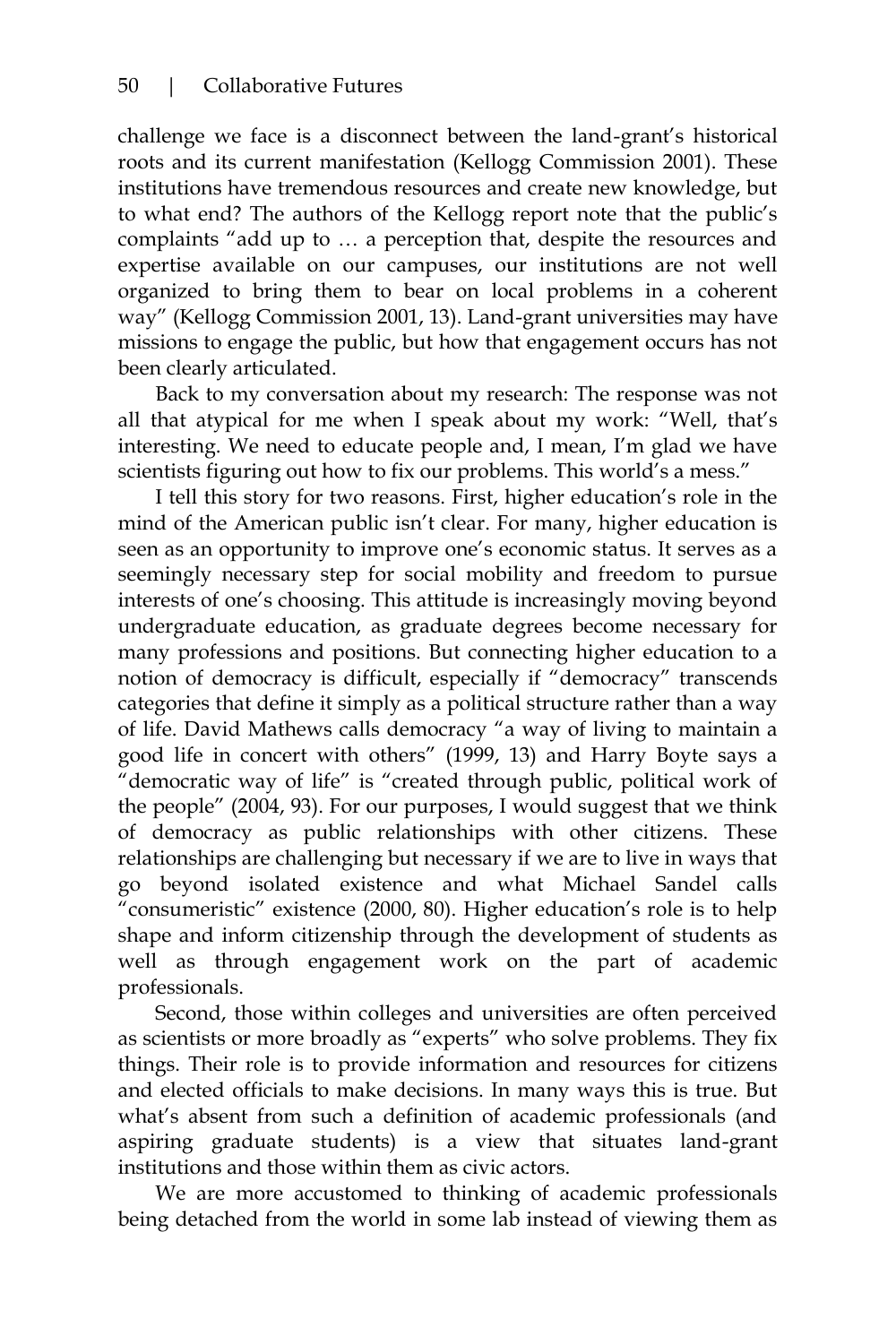political actors engaged in communities. Such a narrative is pervasive and has been called the heroic metanarrative of land-grant universities (Peters 2007). Yet there are counter-narratives to such a view. Restorying the narrative about land-grant institutions and the individuals within them helps academic professionals and graduate students take seriously the public nature of their work and the types of relationships that help to foster a more democratic society. We can learn a great deal about graduate education if we can look beyond the dominant narrative about what it means to be affiliated with land-grant institutions. This is a very important theoretical and practical issue because the culture of these institutions cultivates and/or challenges such narratives. As faculty members mentor and influence graduate students through the educational process, identifying the paradigms that shape how academic professionals view and engage in their work is of import. The dominant narrative of experts providing information shapes how many within and outside higher education see its role. Higher education, and the land-grant university specifically, is much more complicated than that.

This chapter is comprised of three parts. First, I will provide a very brief survey of the history of land-grant universities and the federal legislation that has supported the development of research and outreach programs, with an emphasis on graduate education. Because this is a survey, limitations of space mean that critically important issues and themes will not and cannot be addressed. I will sketch out some of the pivotal elements of the land-grant history, identifying the major milestones that shape these institutions. I also will note how the major elements of land-grant history have implications for publicly engaged graduate education.

Second, I raise questions related to what it means to be a graduate student at a land-grant institution and a contributor to the alwayscontested mission and public purpose(s) of these institutions. I take up what Scott Peters recognizes as the "main problems with the prevailing view of the historical nature and significance of the land-grant mission" (2008, 123). Peters' contention is that the history of the landgrant mission has been narrowly understood, raising questions not only about the historical accuracy of how we speak about and understand the land-grant system, but also about the ways in which land-grant institutions fulfill their public purpose of being the "people's universities" (123).

Third, I will identify some of the challenges and possibilities for contemporary graduate education at land-grant universities. In doing so, I will explore briefly how graduate education fits within this contested and conflictual view, understanding, and interpretation of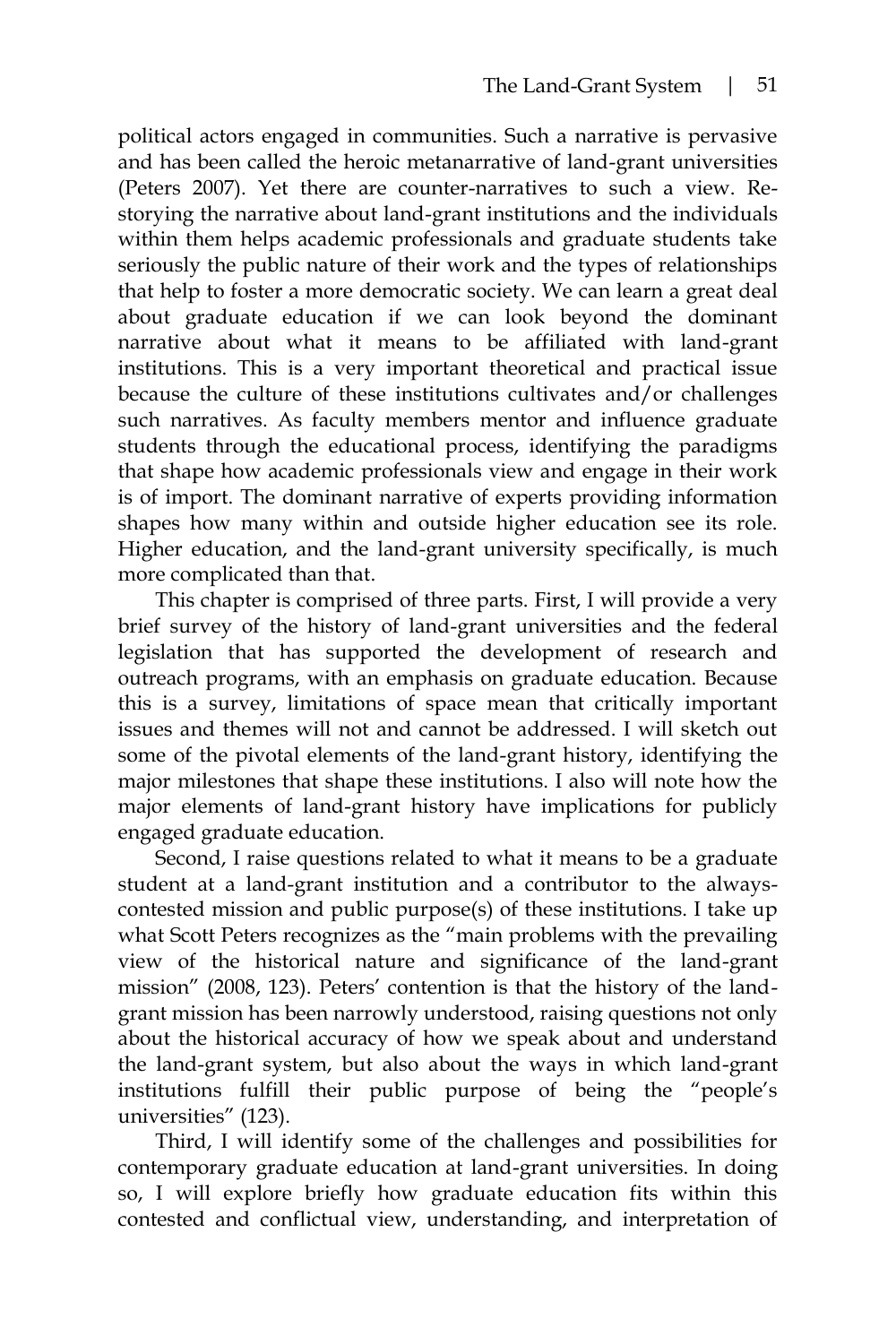the land-grant mission.

# **Land Grants and Democracy: The Morrill Act of 1862 and Its Impact**

A common way to speak about the development and role of land-grant colleges and universities is to highlight some of the significant events that have helped to shape the identity of these institutions. I will follow in this tradition and then I will critique it, explaining why it is important in order to understand the complexity of these institutions, especially as we explore questions related to graduate education and the experience of graduate students.

In the early nineteenth century, the United States economy and culture were agricultural in focus, with 85% of the population (of European descent) living in rural communities along the East Coast (Eddy 1957, 1). It is fitting that these lines are found at the beginning of the first general account of the development of the land-grant movement, because the Morrill Act recognized agriculture as central to the development of the United States.

During the first half of the nineteenth century, there were two types of colleges and universities: publicly controlled and privately controlled. European universities where American professors had trained and taught previously greatly influenced these institutions. They were designed to serve a stratified society with limited democratic aspirations. College education was primarily reserved for "the leisure classes, the government leaders, and members of the professions" (Brunner 1962, 1). In many ways, this meant upper-class white men. Higher education institutions in the United States functioned in a similar fashion and maintained a classical curriculum, with only slight adaptations to the needs of a "pioneer people" (Brunner 1962).

In the United States, programs of graduate study first took root in three kinds of institutions: "new ones like Hopkins, Clark, and Chicago; strong private colleges like Harvard, Columbia, Yale, and Cornell; and such strong public institutions on the rise as California, Michigan, and Wisconsin" (Berelson 1960, 9). The modern public American research institution traces its roots to a handful of universities: the Universities of Georgia, North Carolina, Vermont, South Carolina, and Virginia. But the "real signal of public commitment" to university-based research came from the Morrill Act of 1862 (Rhoten and Powell 2011, 317).

Justin Morrill, a representative and then senator from Vermont, sponsored the Land Grant College Act, which was signed into law by President Lincoln.<sup>2</sup> Morrill had previously proposed similar legislation, eventually passed by Congress but vetoed by President Buchanan in 1859. Morrill, who had no formal education beyond secondary school,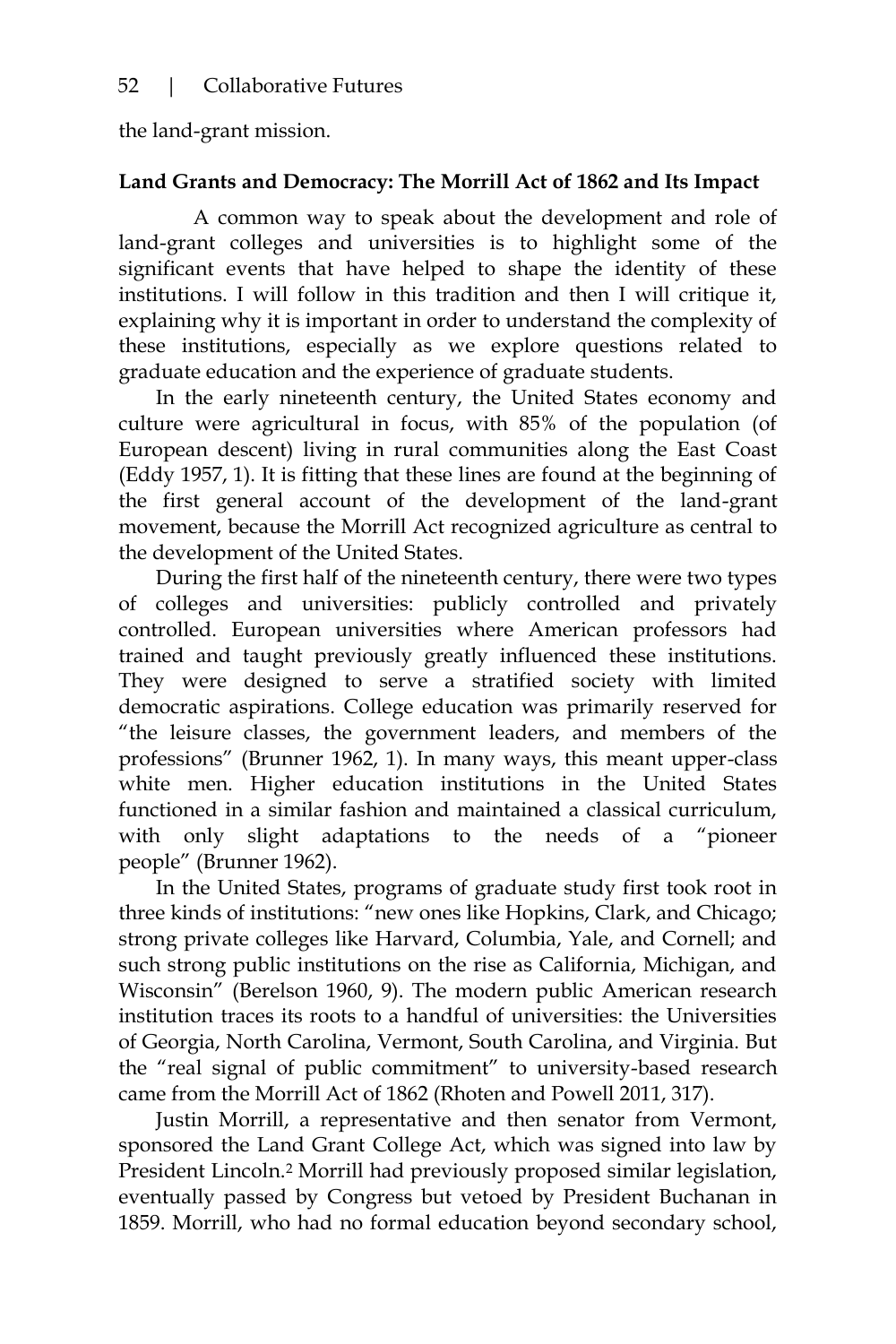believed education could provide people access to a better way of life and make them better citizens. In a speech in 1888 about the Land Grant College Act, Morrill said that "the fundamental idea was to offer an opportunity in every state for a liberal and larger education to larger numbers, not merely to those destined to sedentary professions, but to those needing higher instruction for the world's business, for the industrial pursuits and professions of life" (Morrill 1888, 11).

The establishment of a national system of universities that blended liberal and practical education challenged the transplanted European approach to higher education. The Morrill Act gave each state 30,000 acres of federal land for each congressional representative from that state. These lands were federally owned and, if states did not have enough land, they were able to use property in other states, or to give land-grant funds to already-established agricultural or normal schools, which were then renamed. In all, nearly 17.5 million acres were distributed (Cohen and Kisker 2010, 115). That land was then sold to create endowments to support and maintain

at least one college where the leading object shall be, without excluding other scientific and classical studies, and including military tactics, to teach such branches of learning as are related to agriculture and the mechanic arts … in order to promote the liberal and practical education of the industrial classes in the several pursuits and professions in life. (Eddy 1957, 3)

Morrill recognized that American society (and its economy) needed both to address the changes taking place with increasing industrialization and to meet the agricultural demands of a booming population. It is important to note that the federal government did not have the ability to provide funds at this time. Thus, providing federally owned land was essential to establishing collegiate education, with the government functioning more as a real estate promoter than a funding source (Eddy 1957, 36). There was a need to educate new farmers in better agricultural practices as well as afford the opportunity to students for them to have both a practical and liberal education. These new colleges and universities did just that.

While states were charged with the task of creating new academic institutions, some had previously established colleges of agriculture. The precursor to Michigan State University often served as the example of what the land-grant colleges and universities might become (Clute 1891). These newly created public education institutions were designed to be "elite without being elitist, to provide access to knowledge and education to those previously denied such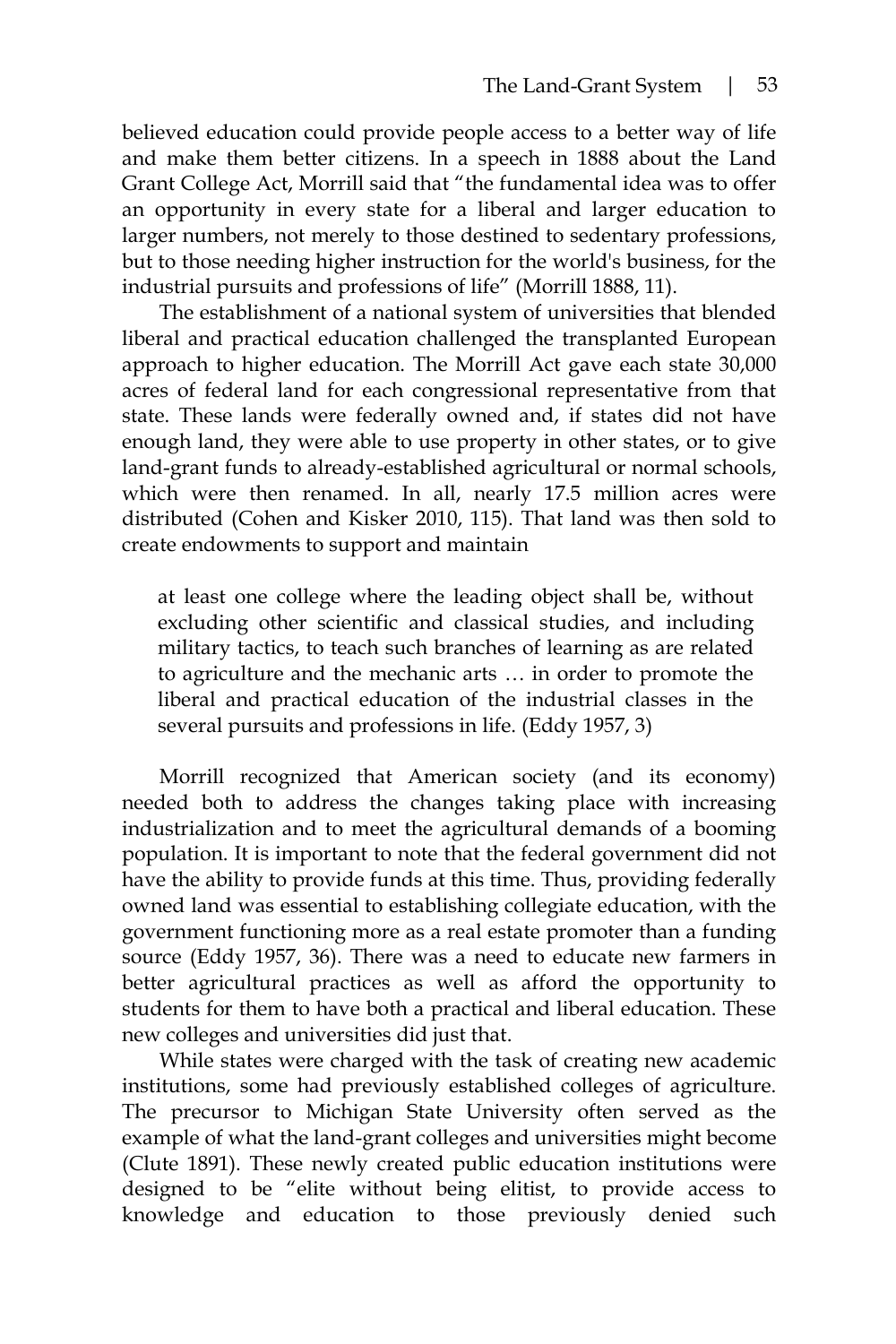access" (Simon 2010, 100). Before this period, higher education was typically limited to white men from affluent backgrounds. These new institutions were to challenge that social norm and to expand educational opportunities for rural citizens as well as women and minority population.

Cornell University, home to New York State's land-grant colleges while also existing as a privately endowed university, was open to both men and women of all races and challenged many of the social conventions in the 1860s. Before World War I, the Cornell student body included "representatives from every quarter of the globe" and included many international students from Canada, Mexico, Cuba, China, and Japan, among many others. When graduate students were taken into account, "a still greater diversity and considerably larger total would be manifest (Von Engeln 1924). Told this way, Cornell appears to be welcoming of all peoples.

But in practice, women didn't come to Cornell's campus until 1870 and it was not until 1873 that the first woman graduated. In 1929, Ezra Cornell's founding ideal of "any person, any study" was put to the test in the person of Ruth Peyton, an African American undergraduate from Olean, New York., Peyton was denied residency in the women's dormitory because, as President Livingston Farrand wrote to Peyton's mother, "the placing of a colored student in one of the dormitories inevitably cause[s] more embarrassment than satisfaction for such a student…. [W]hile I have great sympathy for your feeling, I cannot order a change in the procedure of the Dean of Women, under whose jurisdiction the matter falls" (Farrand 1929). Students from around the world attended Cornell at the time, but some of those closest to home suffered discrimination because of their skin color. "Any person, any study" articulated a vision the university was not yet prepared to embrace in practice. In short, higher education offered an opportunity for women and minority populations, but institutions struggled to transcend cultural norms and practices of the middle-to-late nineteenth century well into the twentieth century. Rhetoric and reality sometimes remained quite distinct, as this quick look at Cornell's history reveals.

In many ways, the land-grant idea was a bold experiment. It "transformed higher education through the concept of service and direct links with industry and agriculture … and expanded access to higher education" (Altbach 2011, 17). Many institutions were slow to embrace graduate education. Michigan Agricultural College (now Michigan State University) adopted a statute in 1861 that stated it could confer Master of Science degrees, and by 1881 was creating a more structured process for graduate education (Dressel 1987, 167). By the 1890s graduate education was flourishing, with one in ten students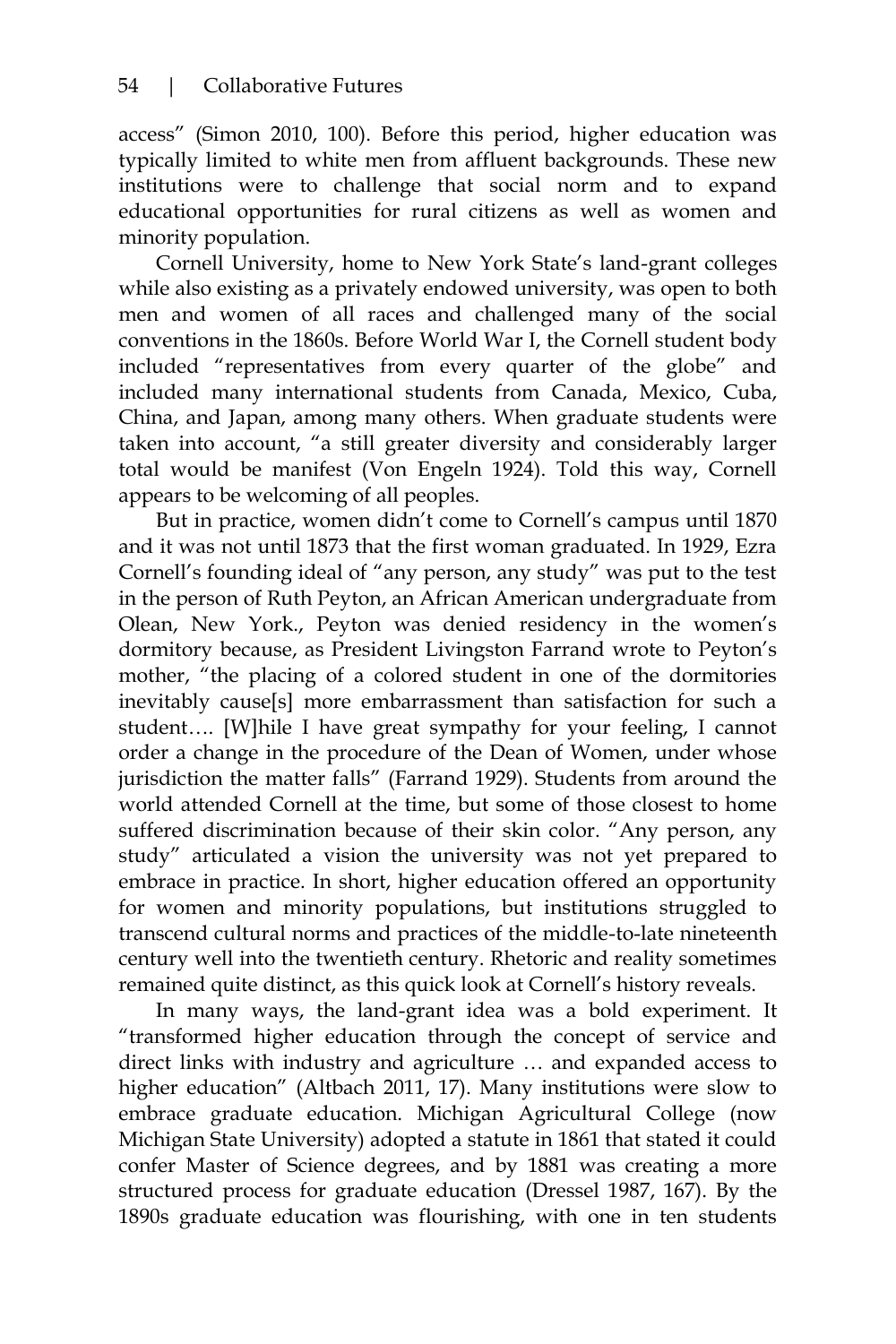seeking a master's degree (Kuhn 1955, 236). But it was not until the 1920s that graduate studies (with doctoral programs for seven scientific disciplines) moved beyond its secondary status in the curriculum of the college behind undergraduate education (Widder 2005, 171). Ohio State University, founded in 1870, did not begin accepting graduate students until the 1880s. This delay in implementing graduate education was common for land-grant colleges at the time. While institutions such as Cornell University were founded with graduate education as part of their mission, few graduate programs existed in the late nineteenth century. Increasingly, however, graduate education was becoming part of the educational experience of land-grant colleges and universities, initially in scientific and agricultural disciplines and then later in the humanities and the social sciences.

The first mention of graduate work by the Association of Land-Grant Colleges and Universities occurred in 1897, in the form of a resolution that stated graduate students should have access to and use of the Congressional Library, the Smithsonian Institution, the National Museum, and the scientific bureaus of the various departments of the government for the purpose of research and study (Rees 1962, 1). In many ways, land-grant colleges and universities began the development of science and technology in the United States (Carmichael 1961, 67). Within these institutions, the development of graduate education was founded on the central paradigm that one's worth was based on research.

One innovation of land-grant universities was the establishment from the late nineteenth century of agricultural experiment stations, which receive considerable federal, state, and private funding for research that informs educational work, both through teaching at the universities and in engagement work through cooperative extension. Experiment stations have been and continue to be deeply engaged with the teaching and training of graduate students whose work serves a public purpose, especially scholarship related to agricultural issues. Yet the way this public purpose is defined fits narrowly within the heroic metanarrative embodied by the service intellectual tradition. This tradition views one's work through the lens of creating knowledge for others to use (Peters 2010, 24–32). The service intellectual tradition also features characteristics of what is often assumed about the work of scholars: that social scientists (or other academics) must maintain a stance of disinterested and unbiased neutrality about their work. In this tradition, the proper function for the academic is the answering of scientific questions with scientific knowledge (Peters 2010, 26).

While these institutions were created to afford opportunities to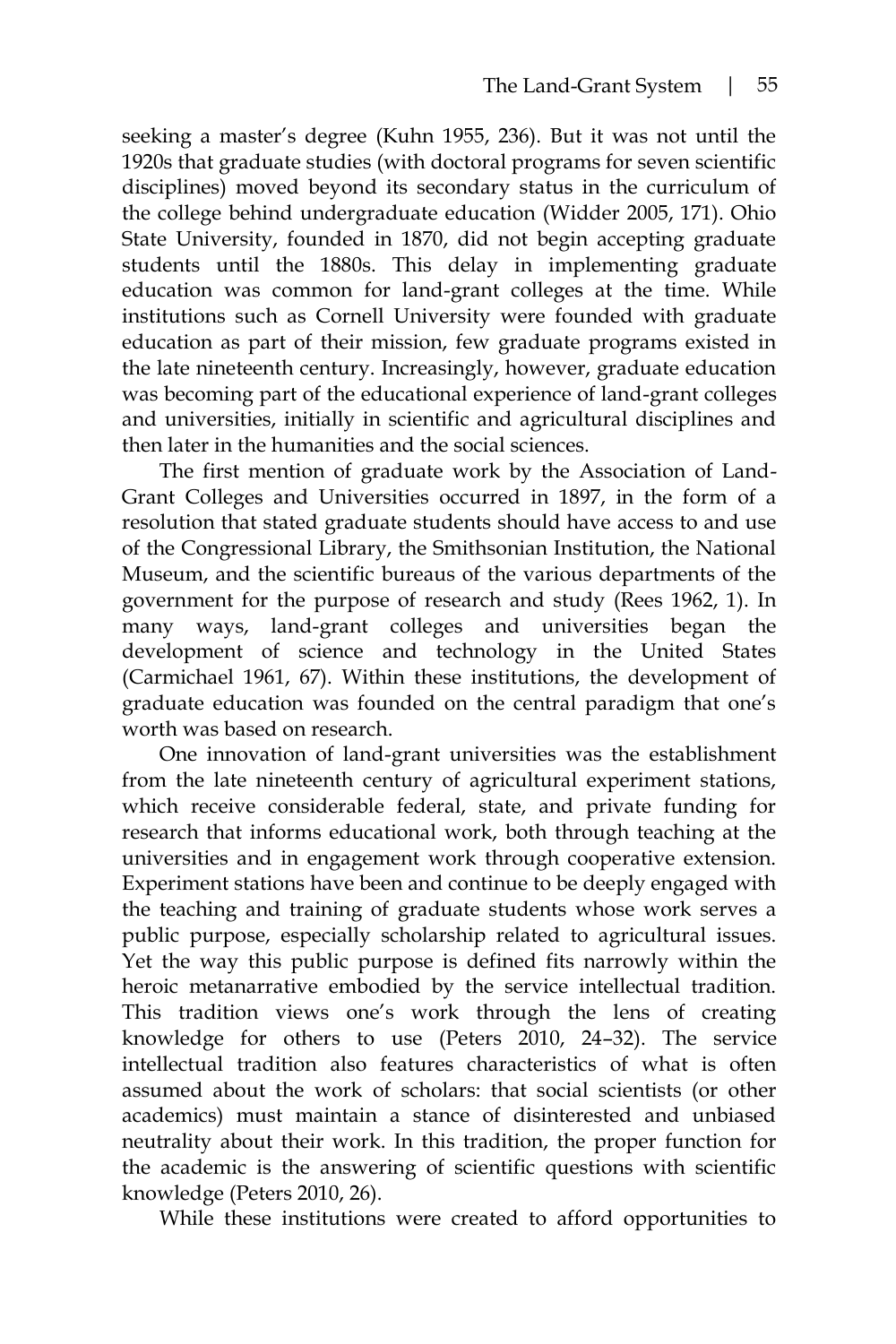citizens of lower classes who had previously been unable to attend college, to democratize higher education by opening its doors to those otherwise excluded, and to engage in research with a public purpose, many remained marginalized within these colleges and universities. Some of the most striking examples of discrimination took place in the southern states. This led to the Second Morrill Act, 28 years after the original creation of the land-grant system.

# *The Second Morrill Act of 1890 and the Equity in Education Land-Grant Status Act of 1994*

Northern members of Congress passed the First Morrill Act when members from southern states were absent because of the Civil War. After the Civil War and the reintegration of the Confederate states, there was a need to address the reality that southern states continued to have racial segregation. While some states used funds provided by the Morrill Act of 1862 for the education of African Americans at private institutions such as Virginia's Hampton Institute and South Carolina's Claflin University, as well as Mississippi's public Alcorn University, the majority of southern states took no action until they were "induced to do so under the terms of the Second Morrill Act of 1890" (Eddy 1957, 258).

The Second Morrill Act stipulated that "no appropriations would go to states that denied admission to the colleges on the basis of race unless they also set up separate but equal facilities" (Rudolph 1962, 254). This legislation provided funds and resources to historically Black colleges and universities creating educational opportunities for African Americans in southern states despite a prevailing climate of inequality (Spikes 1992). However, it should be noted that although most of these institutions were established following the Civil War and before 1900, their growth and development was restricted by lack of financial resources. This was true regarding general support for these institutions as well as for their explicit land-grant research well into the 1970s. Finally, in 1972, institutions that received funds subsequent to the 1890 legislation became part of the USDA's regular annual appropriation for agricultural research rather than receiving funds through a special grant renegotiated each year (Christy, Williamson, and Williamson 1992, xvii–xxi).<sup>3</sup>

B. D. Mayberry noted that the initial and most significant contribution of the 1890 institutions was to provide the mechanism for "4 million negroes (former slaves) to move into the mainstream of American society as citizens with all the rights and privileges embodied in citizenship through education" (Mayberry 1991, 36). Education was and continues to be a central factor in shaping human development.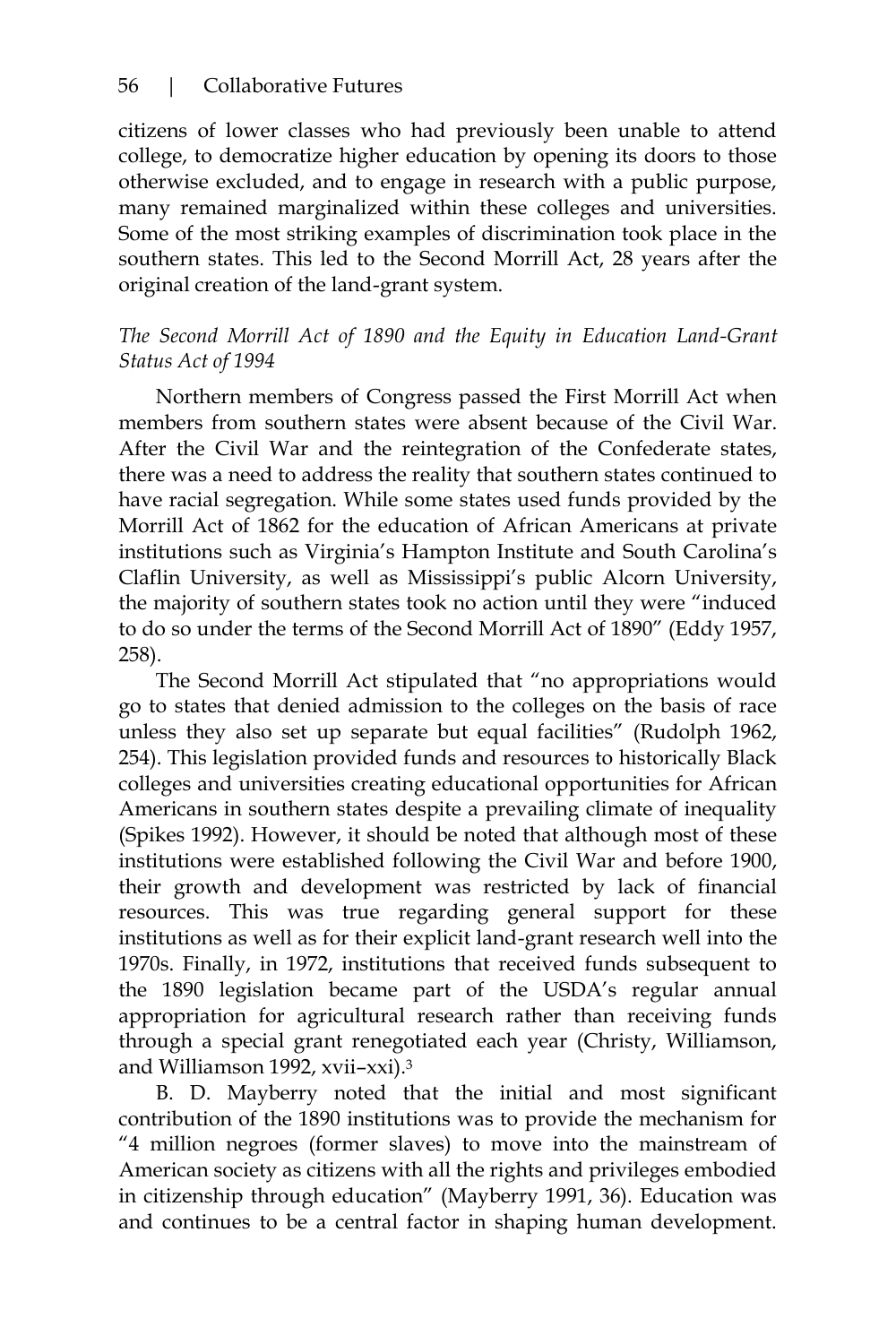Thus, the creation of these institutions afforded African Americans opportunities that had previously been available only from private institutions.

The institutions funded under the Second Morrill Act remain actively engaged in carrying out the tripartite land-grant mission of teaching, research, and service while maintaining commitments to those disadvantaged by racism and prejudice.<sup>4</sup> With slavery only recently abolished, the 1890 institutions had to address the low educational levels of African Americans by admitting students with only elementary or secondary levels of preparation (Humphries 1992, 4). This posed a severe challenge to what were in design and purpose tertiary institutions, but within a few decades graduate education also became a concern. Beginning with Prairie View A&M University and Virginia State University in 1937, and followed two years later by North Carolina A&T State, the 1890 institutions initiated graduate programs. In 1953, Florida A&M University established schools of law, pharmacy, liberal arts, agricultural education, home economics, and other disciplines, with master's-level education being the most popular (Humphries 1992, 6). Other institutions followed suit, though some, such as Alcorn State University and the University of Maryland Eastern Shore, did not create graduate programs until decades later in 1975 and 1978, respectively (Christy, Williamson, and Williamson 1992, xx).

In a similar spirit, the Equity in Education Land-Grant Status Act of 1994 provided land-grant designation to 33 tribal colleges for Native Americans in Western and Plains states. This provided federal funding for teaching, research, and outreach, responding to the specific needs and interests of the Native American populations these institutions serve. Because many of these institutions and populations are geographically remote, the 1994 Act provided funds to increase extension work in areas such as agriculture; community resources and economic development; family development and resource management; 4-H and youth development; leadership and volunteer development; natural resources and environmental management; and nutrition, diet, and health.

What makes these institutions slightly different from their predecessors is the fact that these tribal colleges include community colleges, four-year institutions, and some institutions with graduatelevel courses and programs. This group within the land-grant system continues to play an important role in increasing social and economic opportunities for Native Americans through affordable education as well as programs that respond to the particular needs of Native American communities.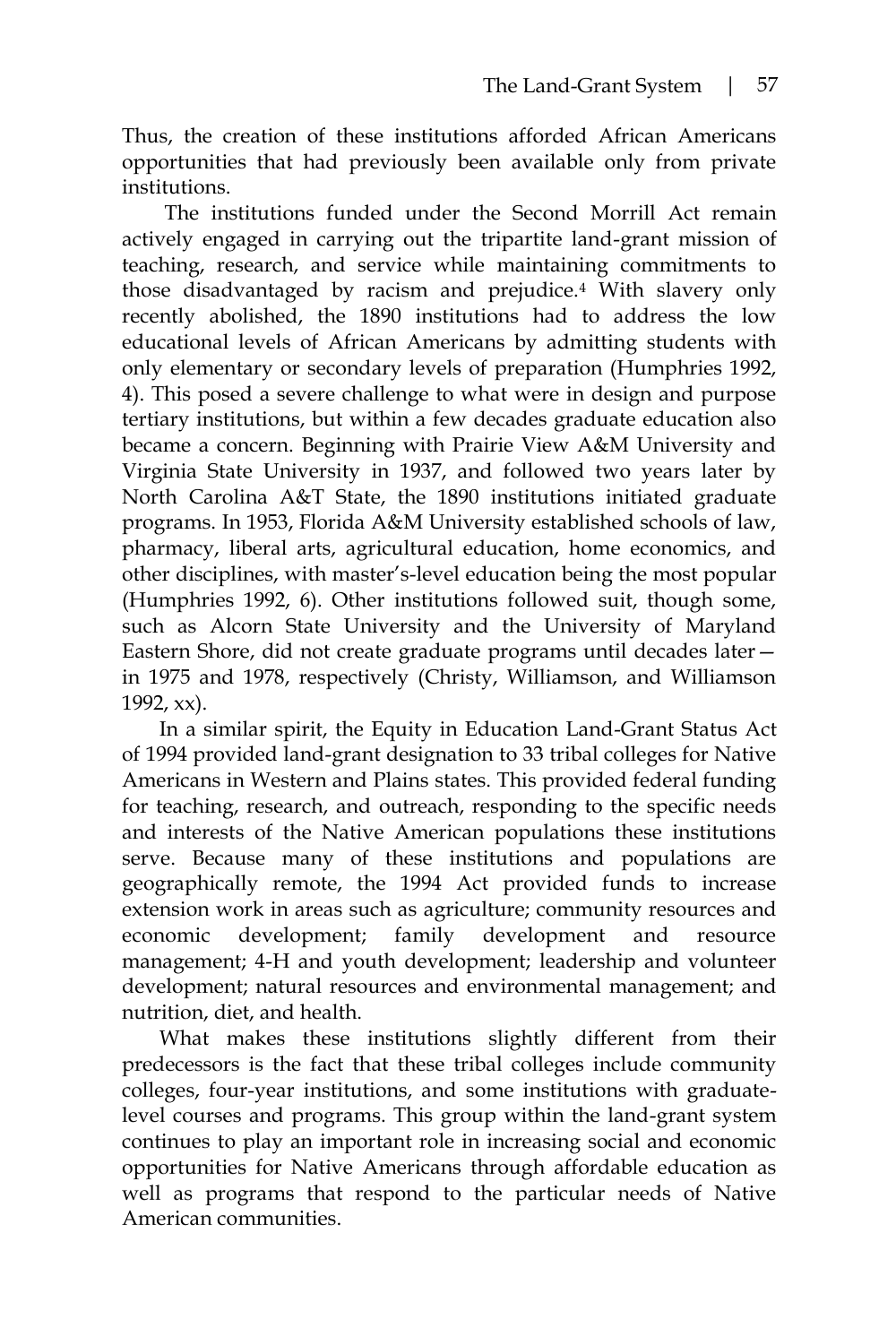While access and affordability have helped to define public higher education, the research and service dimensions of the land-grant mission are addressed through the work of campus faculty and the application of resulting knowledge via cooperative extension.

#### *The Hatch Act of 1887, the Smith-Lever Act of 1914, and Earlier Engagement*

The ability to realize the public mission of land-grant institutions relies, in part, on the Hatch and the Smith-Lever Acts. The Hatch Act established the agricultural station system in each of the colleges under the Morrill Act of 1862 to "aid in acquiring and diffusing among the people of the United States useful and practical information on subjects connected with agriculture, and to promote scientific investigation and experiment respecting the principles and applications of agricultural science" (Eddy 1957, 97). This act established and expanded experiment stations across the country on the campuses of land-grant colleges and universities.<sup>5</sup> Most faculty in land-grant colleges of agriculture have appointments that connect their research to experiment station work, and include "Hatch" research funds for original work on issues impacting the agricultural industry and rural life (Committee on the Future 1995, 8). Hatch funding has not been limited to commercial agriculture; the Rust2Green project in older at-risk industrial cities in New York State serves as an example of action research initiatives partially funded through Hatch grants.<sup>6</sup>

The Smith-Lever Act of 1914 established a system of cooperative extension service involving the United States Department of Agriculture, land-grant colleges and universities, and local communities, with the goal of educating and working with citizens through programmatic initiatives. Often cooperative extension shared information with citizens about current developments in agriculture, home economics, and other relevant subjects. But cooperative extension also engaged in work with citizens, seeking to address challenges facing individuals and communities that went beyond situations that only required technical expertise and knowledge. Cooperative extension's role goes beyond the application of research-based information to include important community work and leadership development.

Cooperative extension increased human and monetary capital for public work. But the idea of extension has roots deeper than the Smith-Lever Act. C. Hartley Grattan notes that "the first quarter-century of land-grant college history was one of toil and struggle, complicated by uncertainty of direction and unclear ideas about what and how to teach the students drawn to the colleges, and how to make the cumulating knowledge available to dirt farmers" (Grattan 1955, 201). Students who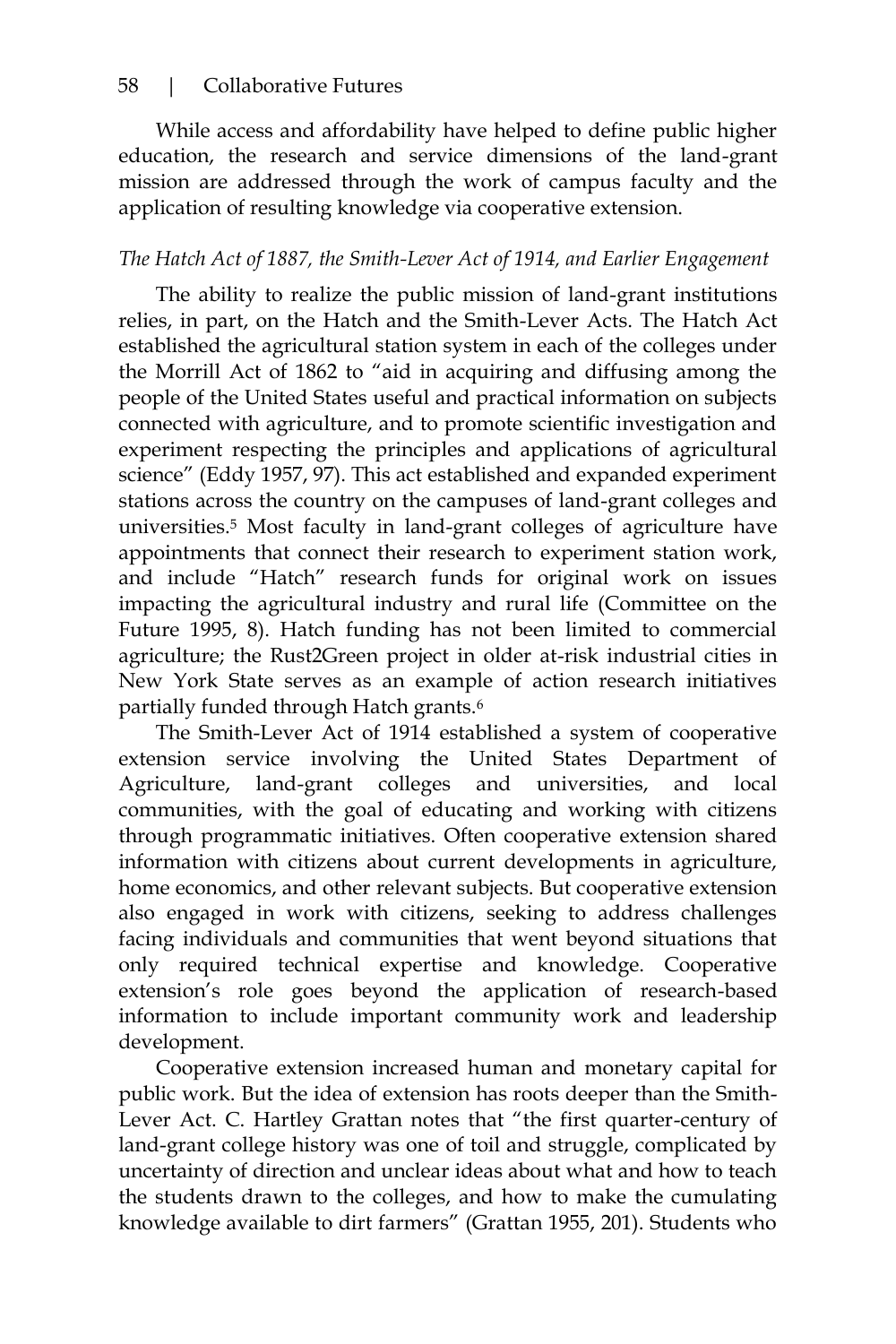attended land-grant colleges went on to become faculty and administrators at these institutions, with Liberty Hyde Bailey being one of the most striking examples. Originally a farmer, Bailey became a student at Michigan Agricultural College and then went on to shape both academic life and the lives of many rural people and communities at the turn of the twentieth century as a faculty member and eventually dean of Cornell's College of Agriculture.

Bailey helps us to think critically about the history of land-grant institutions and cooperative extension because he saw agricultural education as a means to awaken in rural people a new view of life, rather than simply as a conduit of technical information (Peters 2006). He saw the colleges of agriculture and experiment stations having an important role in the "future welfare and peace of the people" to a degree that was then unforeseen (Bailey 1915, 98). For him, the role of these institutions was to help citizens to see the world differently and to act differently.

The college may be the guiding force, but it should not remove responsibility from the people of the localities, or offer them a kind of co-operation that is only the privilege of partaking in the college enterprises. I fear that some of our so-called co-operation in public work of many kinds is little more than to allow the cooperator to approve what the official administration has done. (Bailey 1915, 100)

Bailey was suspect of much that his contemporaries identified as engagement with citizens. Land-grant universities had an important role to play and the faculty within them were important contributors to society, but the ways that university faculty and extension educators worked with citizens could vary widely. In some situations faculty expertise was utilized appropriately, while in others education was confused with the dispensing of facts. Peters quotes Bailey from a speech given on December 13, 1899, to the annual Farmers' Convention in Meriden, Connecticut:

We know that we can point out a dozen things, and sometimes thirteen. But after all, it is not the particular application of science to the farm which is the big thing. The big thing is the point of view. The whole agricultural tone has been raised through these agencies. People are taking broader views of things and of life. Even if we did not have a single fact with which we could answer these people, it is a sufficient answer to say that every agricultural college and every agricultural experiment station,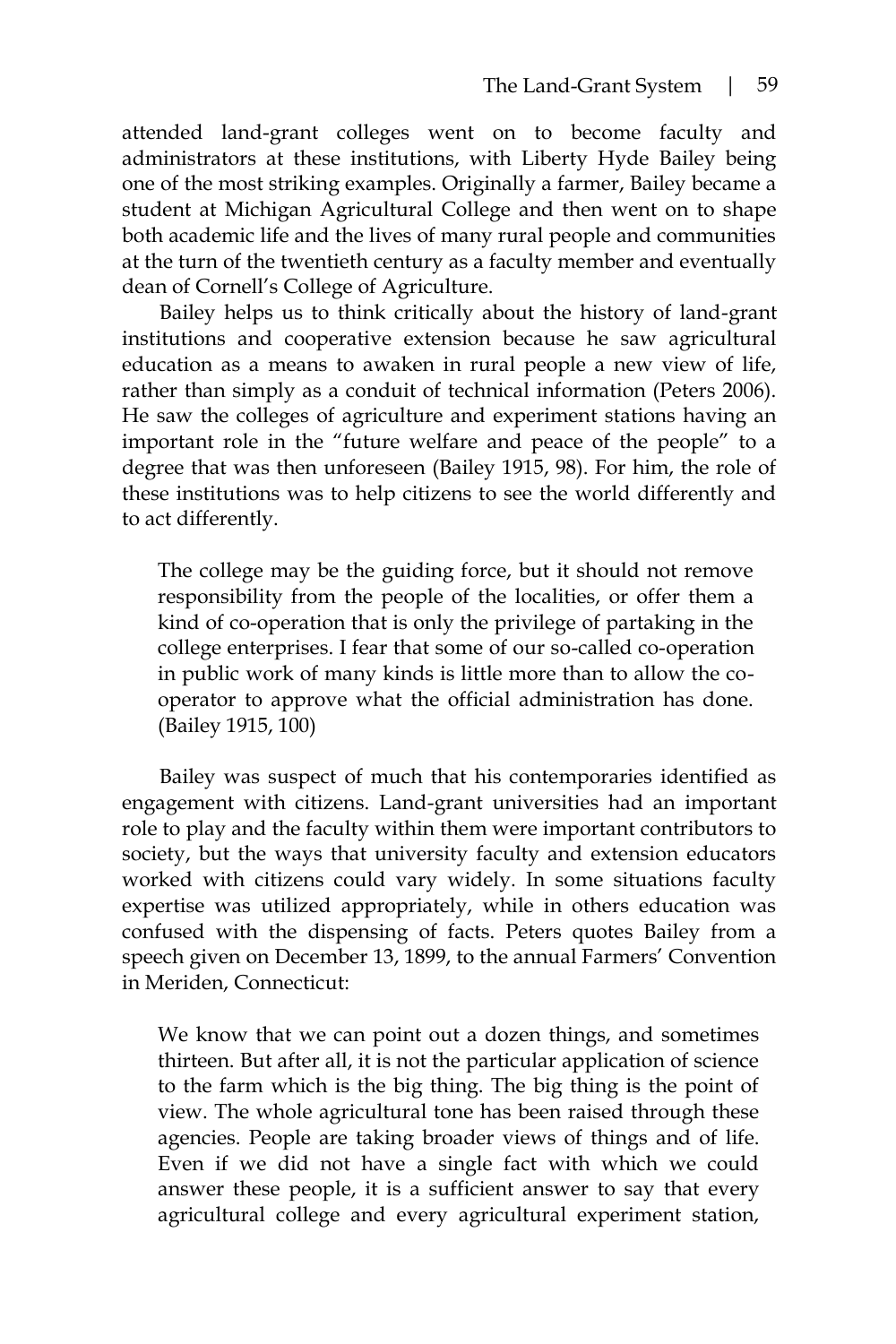with all their faults, has been a strong factor in the general elevation of agriculture and the common good. The whole attitude has changed. It is the scientific habit of thought and no longer the mere extraneous application of science. (qtd. in Peters 2006, 212)

The role of the land-grant university (particularly the colleges of agriculture) and the experiment station was not just to provide information. It was also about working with citizens to help realize a different way of seeing the world. This is what Bailey called the "scientific spirit." Defining one's work in such a way challenges a dominant narrative about what land-grant universities were doing during this formative period around the turn of the twentieth century, when there was need of a "system capable of proving to farmers that 'book farming' was not a joke and that agricultural science, properly applied, would produce a better life for them and their families" (Scott 1970, x). There were competing agendas: some suggested that the technical skills of university scientists were alone sufficient to meet the need, while others adhered to the essential belief that citizens should apply their own knowledge in concert with new information from research.

In the early 1890s Pennsylvania State College, Cornell University, and the University of Illinois lent impetus to the extension concept by adapting techniques of adult education from the then-flourishing Chautauqua movement to engage farmers. By 1907, at least 39 landgrant colleges were "doing *something* in the way of extension" (Grattan 1955, 202; emphasis in original). The approaches to programming were diverse. They included lectures, short courses, summer schools, bulletin reports, circulars, cooperative experiments, exhibits at fairs, and demonstrations on farms.

Before and after the Smith-Lever Act, Seaman A. Knapp's demonstration method was foundational to the educational methods of land-grant colleges and cooperative extension. While Knapp placed much emphasis on economic gains, he was not solely focused on efficiency and technical expertise. Rather, his ultimate aim was "the development of a vibrant rural civic and cultural life" (Peters 1998, 133).

The language of the Smith-Lever Act reflects Knapp's demonstration model of education in its pronouncement that extension "shall consist of the giving of instruction and practical demonstrations in agriculture and home economics." This approach was employed in order to "aid in the diffusing among the people of the United States useful and practical information on subjects relating to agriculture and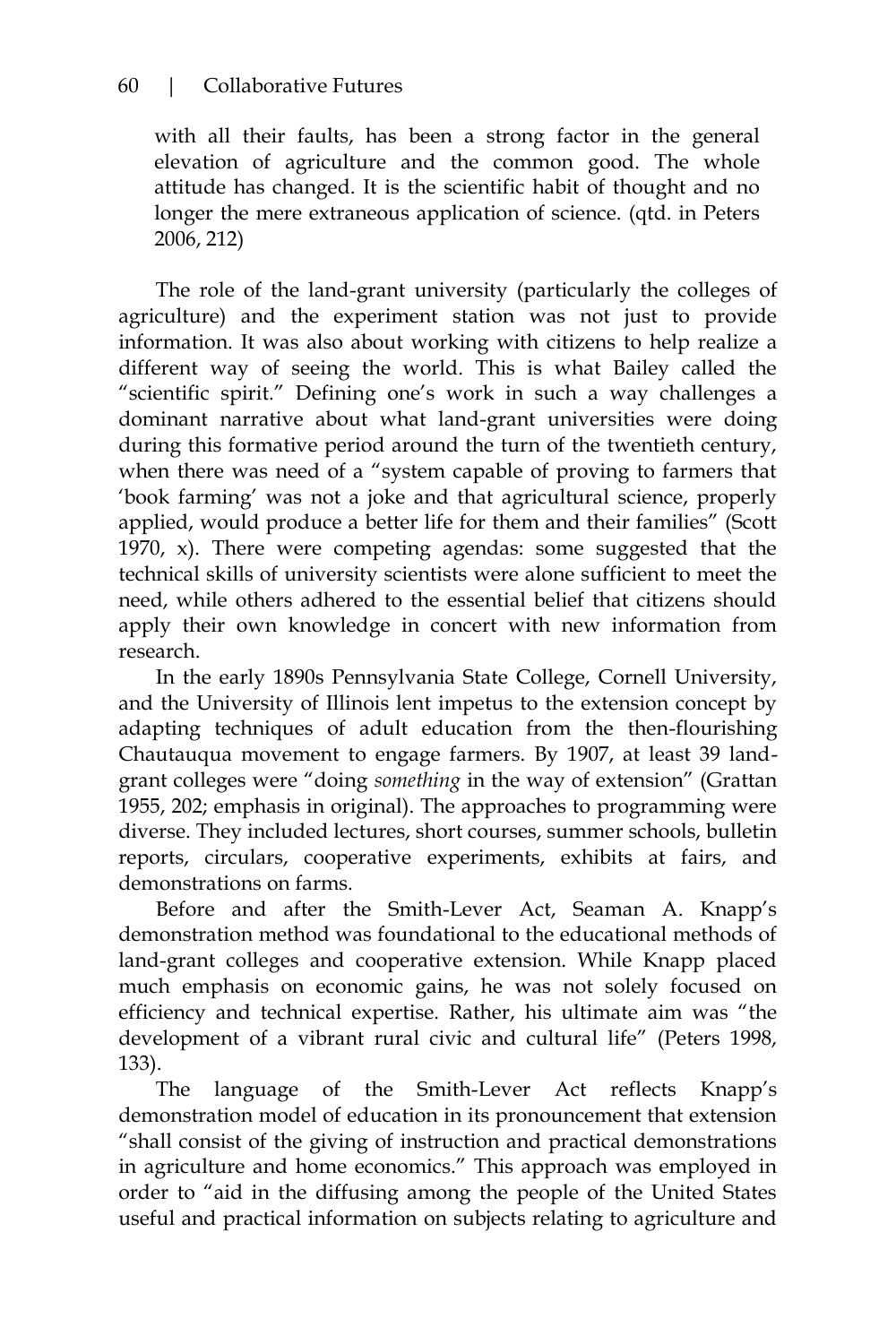home economics" (Smith and Wilson 1930, 365). Importantly, the language of the Smith-Lever Act was not exclusively aimed at rural people. Rather, it was intended for all people within the United States. Today, much of cooperative extension's work takes place within urban and suburban settings addressing and responding to the needs of these communities.

In 1914, there was significant debate and disagreement over exactly "why a national system of agriculture was needed, what it was specifically supposed to accomplish, and how it ought to go about accomplishing it" (Peters 1998, 25). In short, there was never a unified mission or purpose for land-grant institutions or cooperative extension. Since their respective origins, how these institutions should fulfill their public mission has remained in question, despite the dominance of the heroic metanarrative and the false sense of univocality and directionality it imparts.

Recognizing this contested beginning for extension is imperative because the narrative often told about it is that of a single purpose—to transfer knowledge from experts at universities to people in communities. This becomes an important point, especially as we consider the role of graduate students and graduate education within this context. In short, the Hatch and the Smith-Lever Acts enabled land -grant institutions to fulfill their public mission by sharing knowledge with communities, while simultaneously creating opportunities for citizens to share their own knowledge—with other citizens but also with extension educators, through whom they help to inform future research within the universities and to cultivate active and engaged citizenship.

The Morrill Acts of 1862 and 1890 and the Equity in Education Land-Grant Status Act of 1994 have created a system of higher education in all 50 states and several U.S. territories rooted in the understanding that there *was* and *is* a need to have what many refer to as the "People's University" (Sherwood 2004, 2). Additionally, the Hatch Act of 1887 and the Smith-Lever Act of 1914 provided some of the mechanisms necessary to empower the vision of educators to create a system of higher education reaching well beyond the confines of a college campus into neighborhoods and communities across the United States. Higher education's role in American democracy goes well beyond the classroom, and extension has been one of the most important—if not most forgotten—forms of community based education and development in this country.

To many, land-grant colleges and universities have been "the most celebrated and successful example of the articulation and fulfillment of the service ideal" (Crosson 1983, 22). The Smith-Lever Act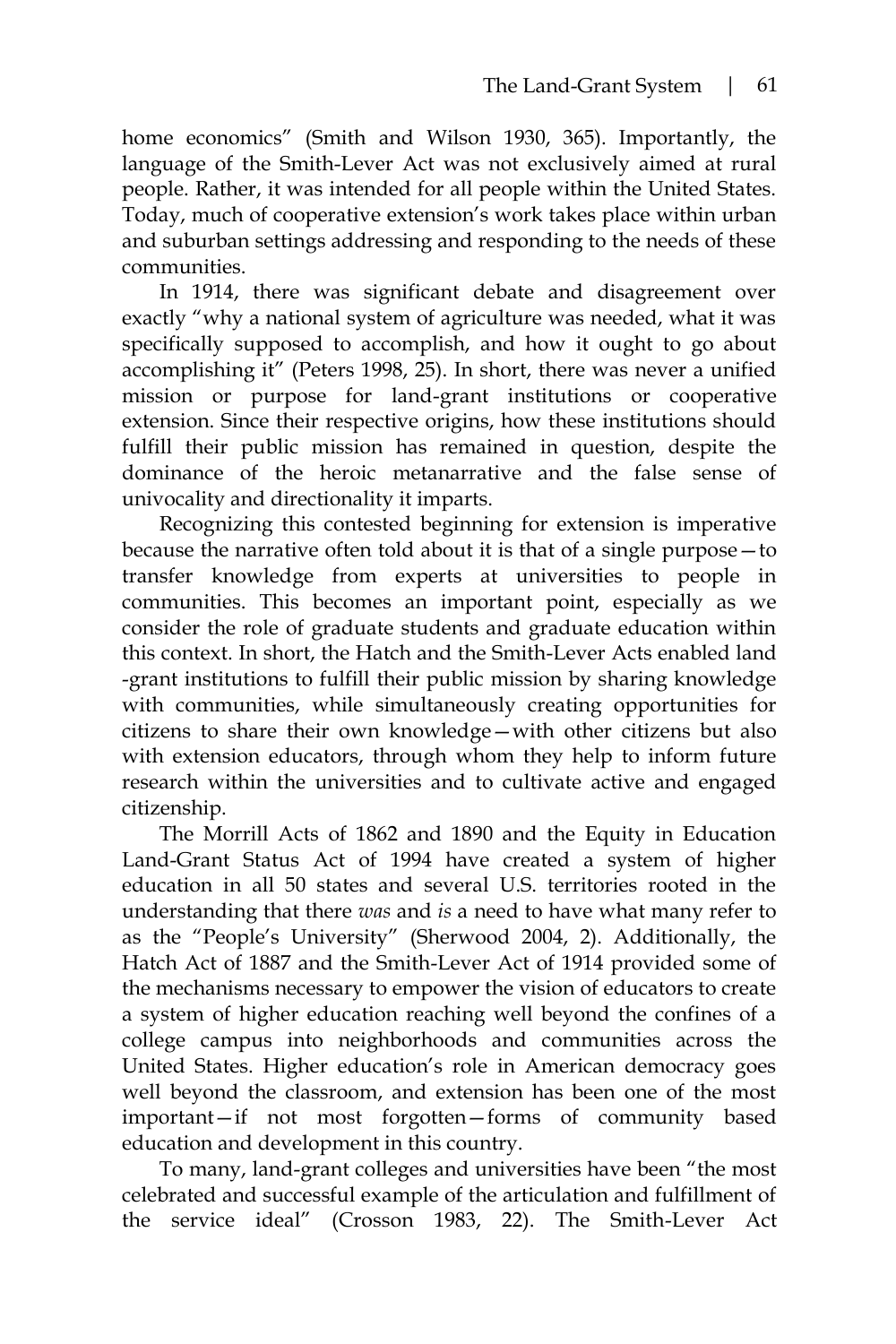institutionalized the public service mission, and the land-grant university continues to embody that ideal (McDowell 2001, 15–27). George McDowell writes that while there is some ambiguity about terms such as public service, outreach, extension, extended education, and engagement, the choice of wording depends more on one's audience and immediate discursive community than on significant semantic distinctions (2001, 15). Yet just this type of homogenizing statement contributes to confusion about what public engagement is and how it might be classified (Doberneck, Glass, and Schweitzer 2010). Such statements are problematic in that they frame the mission and purpose of land-grant institutions in particular ways. In order to speak to graduate education within the land-grant context, it is important to briefly explore the contested views of these universities and the individuals who comprise them.

# **Which Mission?**

In quickly touching on the elements that have shaped land-grant institutions since their founding, we have made an implicit assumption. While we acknowledge the multiple avenues for academic professionals to contribute to public life, the differences are important. To create a new type of seed at the agricultural experiment station is one thing; engaging communities through the use of deliberative forums is another. Both are examples of engagement on the part of academic professionals within land-grant universities, but we would be remiss not to acknowledge considerable differences between the two. Our goal is not to judge between them, but to consider how we might broaden our conception of the mission and purpose of these institutions and the academic professionals and students within them.

With respect to graduate education, we can see these tensions play out today. While much support—both institutional and external funding sources—is given to those conducting research on issues of great importance, such as climate change and nanotechnology, work engaging citizens in participatory and democratic ways does not warrant the same support. A graduate student at Cornell who is working with New York City residents on community gardens faces different challenges than the graduate student who has received funding from a corporation developing nanotechnologies. The creation of new knowledge is central to the work of land-grant institutions as research institutions, but serious engagement with communities in the messy work of democracy also belongs. A challenge we face, as illustrated by the story I told at the beginning, is that land-grant institutions have been defined narrowly. The story is flat, misleading, and simply inaccurate. If we are only scientists saving the world, where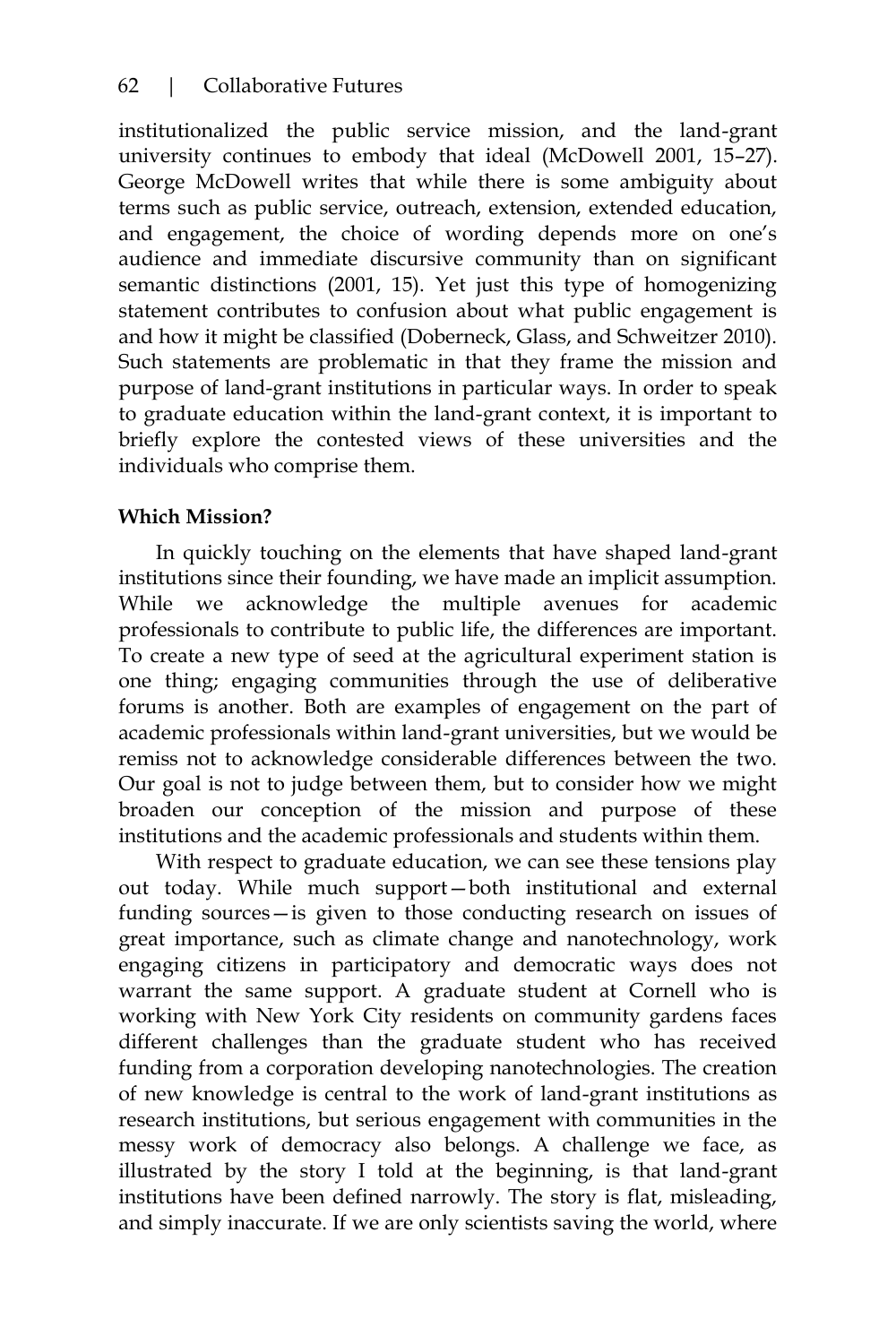do citizens and entire communities fit into this scheme?

Peters takes issue with the way in which the story of the land-grant system has been understood in the United States. He argues that "for more than a century, many scholars in land-grant colleges … have taken up such roles by becoming engaged in public work that addresses not only the technical, but also the social, political, and cultural aspects of agricultural and environmental problems" (Peter 2008, 121). Yet the official rhetoric of land-grant institutions has most often expressed their mission as being reactive, one-directional, instrumental, and apolitical. The identity and role of an academic, on this view, is to have a "nonpolitical stance of unbiased and disinterested objectivity" (Peters 2010, 52). Vulnerable graduate students often adopt the same position. This issue transcends landgrant universities and is a serious concern for those invested in the civic role of higher education generally (Saltmarsh and Hartley 2011).

A nonpolitical role for academic professionals and graduate students supports their contributions to democracy, but only through the sharing of information and facts without regard for what those facts might mean or impact. This view of the academic professional fits in what Peters calls the service intellectual tradition, referred to above. It is not that these individuals do not care about their work; it is that they feel their role of an academic disqualifies them from being passionate and concerned citizens.

Noting how others have viewed their own work, Peters writes that some extension educators in the land-grant system have positioned themselves as both "responsive experts and proactive social critics and change agents" (Peters 2008, 129). That is, they have sought not only to provide technical advice, but to change the behaviors, attitudes, values, and ideals of their rural constituencies.

Liberty Hyde Bailey challenged the dominant narrative of the land -grant mission and saw self-sustaining agriculture as having technical, scientific, moral, cultural, political, and even spiritual dimensions. Bailey argued in 1907 that land-grant colleges contribute to the public in a way that goes far beyond the "technique of agricultural trades" (Peters 2008, 130). In 1930, two scholars writing about the development and institutionalization of agricultural extension took note of the

new leaven at work in rural America. It is stimulating to better endeavor in farming and home making, bringing rural people together in groups for social intercourse and study, solving community and neighborhood problems, fostering better relations and common endeavor between town and country …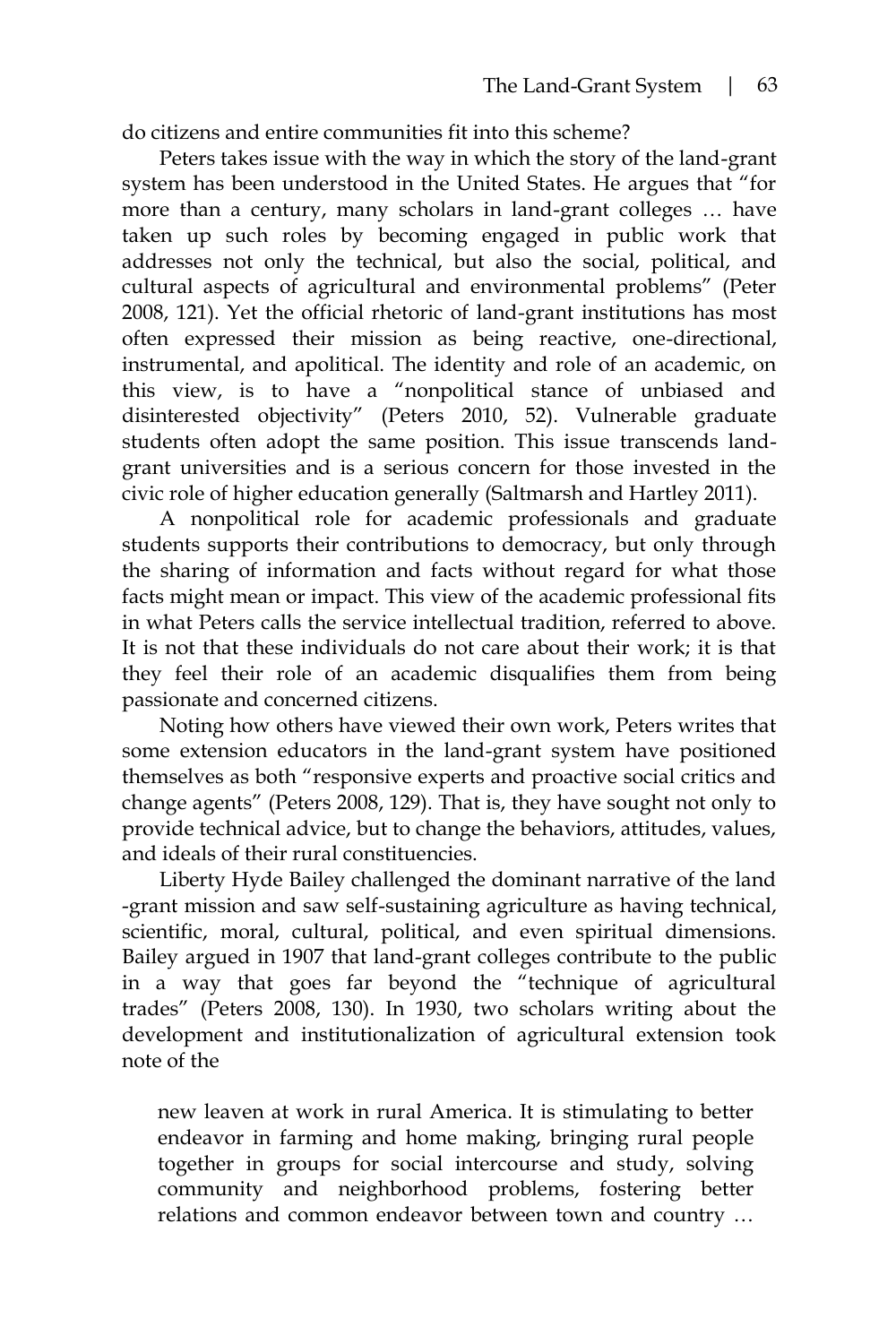broadening the vision of rural men and women. (Smith and Wilson 1930, 1).

For Smith and Wilson, the "leaven" of land-grant institutions was to cultivate what was already within a community. Building on the expertise of scholars and extension agents, the land-grant mission was broadened when the knowledge-imparting expert was paired with the social critic who sought to create opportunities and support initiatives that foster a sense of community through engagement. These were individuals who were educators, not simply "experts" with facts.

Peters contends there are three stories in regard to the democratization of higher education: a dominant heroic metanarrative about technical and economic progress; a tragic counter-narrative about cultural, economic, political, and environmental oppression and destruction on the part of experts towards citizens; and a prophetic counter-narrative about the struggle for freedom and sustainability, with experts and citizens working collaboratively and relationally (Peters 2007, 6). While the metanarrative has dominated and the tragic counter-narrative has supplemented the history of land-grant institutions, the prophetic counter-narrative provides a voice for those seeking to develop a new rural civilization worthy of the best American ideals; land-grant colleges would catalyze this change rather than provide the answers. While many in higher education (not just landgrant institutions) are trying to more fully engage communities, there is a history that contrasts public work with service, two terms that are not synonymous with one another in this context. Public work is relational; it brings together individuals from different socioeconomic classes and draws on their strengths (Boyte 2004). Service, conversely, reinforces and encourages a demarcation between professionals and "ordinary" citizens. Looking to scholarship on the relationships within service learning can help our thinking about the importance of both language and practice (Clayton et al. 2010).

Thus, we must look back to the prophetic story of the land-grant mission in order to reclaim and reconstruct much of the work that has taken place in this system, especially after the Smith-Lever Act established cooperative extension. Peters argues that it is this narrative that "we most urgently need to learn and tell," especially as agribusiness and commercialization continue to dramatically change the landscape of rural America (2007, 22). The societal benefit of landgrant universities, their experiment stations, and their extension systems are "too often viewed as being only economic in nature" (Peters 2008, 145–46). A tremendous challenge that faculty and graduate students face is to think about the public's benefit from work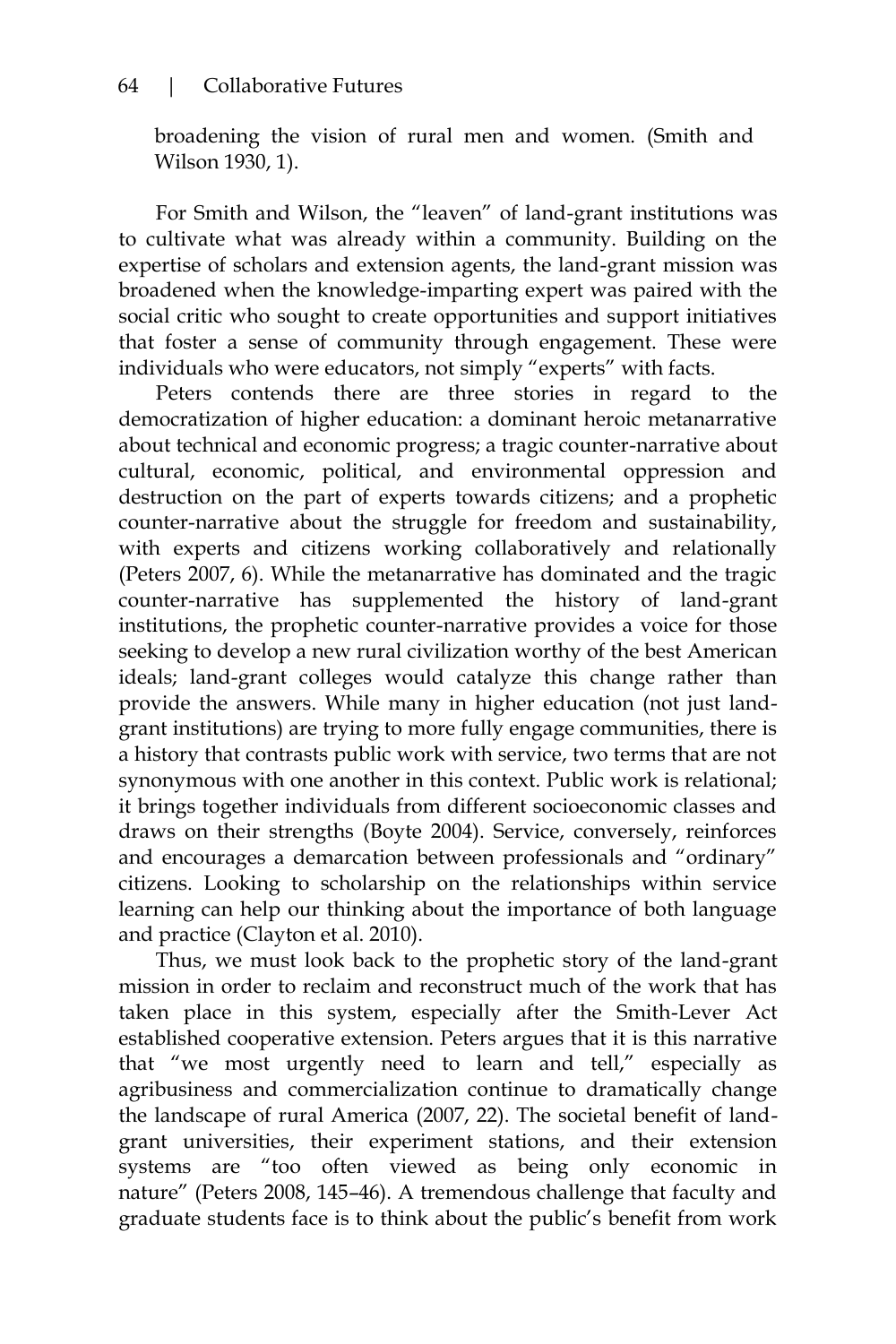that helps to build community in the Bronx through community gardens rather than only turning to economically profitable projects. Further, private investment in research also shapes what is and is not worthy of support. As higher education increasingly turns to private funds, the public mission of colleges and universities—especially landgrant universities—must be more than simply a vapid phrase on a website or in a brochure. Many institutions commit to engagement rhetorically, but fewer actually embody such claims.

This is not to say that many involved in the work of land-grant institutions do not see themselves as providers of expert knowledge for the general public. The metanarrative has attained that position for obvious reasons. However, there are other aspects foundational to the mission of the land-grant system that offer another way of seeing higher education's role in American democracy.

There are many who contribute to the prophetic narrative of landgrant institutions by working with citizens to address public problems rather than simply solving problems for them. Identified as civic professionals (Boyte and Fretz 2010; Peters 2003, 2004; Sullivan 2003, 2005), citizen professionals (Boyte 2008a), and/or democratic professionals (Dzur 2008), these public-spirited individuals acknowledge and embrace an approach to democratic life that situates them as co-creators of solutions in partnership with citizens, moving away from an inward orientation to one's institution or profession to one that is directed towards common goods (Peters 2010).

Many graduate students in courses I have taken at Cornell embody the desire to engage in public life through their professional work. At conferences sponsored by Imagining America and during the Emerging Engagement Scholars Workshop held at the National Outreach Scholarship Conference, I am encouraged by the many graduate students at other institutions who are committed to being engaged scholars. The challenge is to help foster and develop such public-spiritedness in graduate students while they complete course assignments, dissertations, and job applications.

Approaching one's work in this way shifts the academic professional's role from that of provider to that of catalyst; from offering solutions to "being partners, educators, and organizers of cooperative action" (Boyte 2008a, 15). such For graduate students, this relational shift can be empowering to those who want to engage in scholarly work that "builds and sustains our basic public goods and resources … solves common problems and creates common things" (Boyte and Kari 1996, 16). This approach highlights the public dimensions of work, both individually and institutionally. It makes the distinction between "experts" and "citizens" problematic because *all*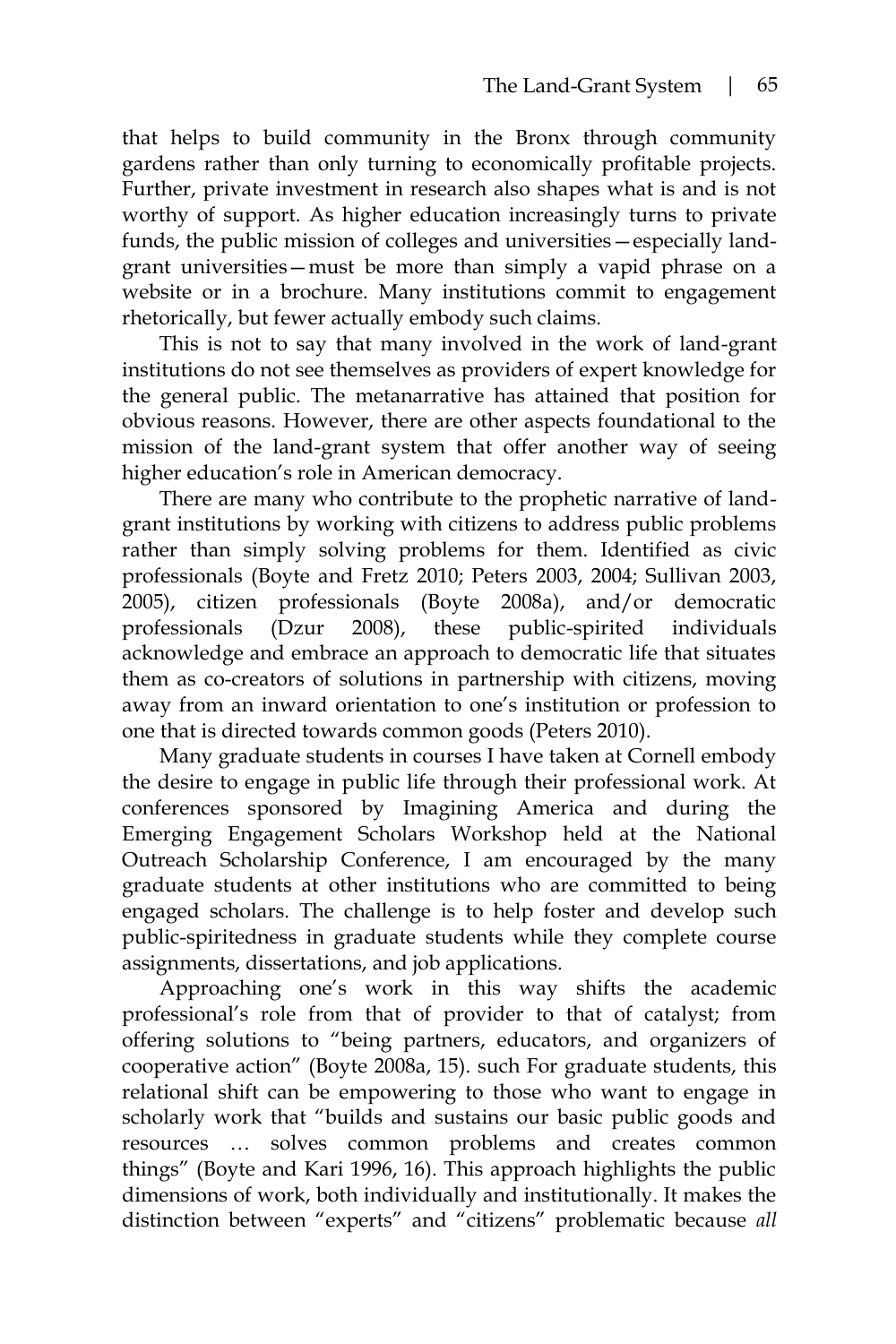are citizens, with each bringing different skills, knowledge, and capabilities to the public work.

Today, as Boyte notes, "intellectuals inside and outside the academy have begun to challenge technocracy with citizen-centered politics"(Boyte 2008b, 87). The role of higher education in this context is to support a larger societal conversation about what is taking place within communities, drawing upon knowledge when needed rather than creating a division between academic experts and everyone else. Academics must be intellectuals as part of the world, not detached from it. But their work must be more than simply talk. It must include action. The broadest challenge of higher education is to advance democratic values and to join in movements that build citizen-centered democratic societies. It is only through this type of public work, Boyte argues, that higher education professionals—who often see themselves as outsiders with respect to civic life—can be brought back into a "common civic life" (Boyte 2008b, 102).

Still, the longstanding problem remains of dealing with the tension between expertise and democracy and how professionals have embraced or challenged this tension. At its core, this is a question about identity, for both individuals and institutions. William Sullivan writes that "Higher education seems to have lost an animating sense of mission. There is talk of reform, but mostly of an administrative and financial nature, with little attention to content and purpose" (Sullivan 2000, 21). Seeking to democratize relations between academics and others engaged in public work is not about returning to a golden era. Rather, it is about helping to usher in an ethic of lifelong learning that values and respects the diversity we find in our world today (Kellogg Commission 2001, 21–22).

As we think about the mission and purpose of land-grant universities (and higher education more broadly), we should take seriously the dominant narratives that shape the discourse about what institutions do, how they engage in their work, and where graduate students fit into this work. If we perpetuate the narrative that academic professionals are to contribute to democracy only through the creation and dissemination of knowledge, a more active and engaged approach to scholarship is unlikely to take hold. However, if we reclaim and reshape some of the narratives from early in the land-grant and extension history, we may reconceptualize what it means to be an engaged scholar. In short, we re-story the institution and the individuals within it. Concretely, such a re-storying helps to support those academics and graduate students who take seriously the public purpose of their work and the types of relationships that help to foster a more democratic society. These are not fads or completely new and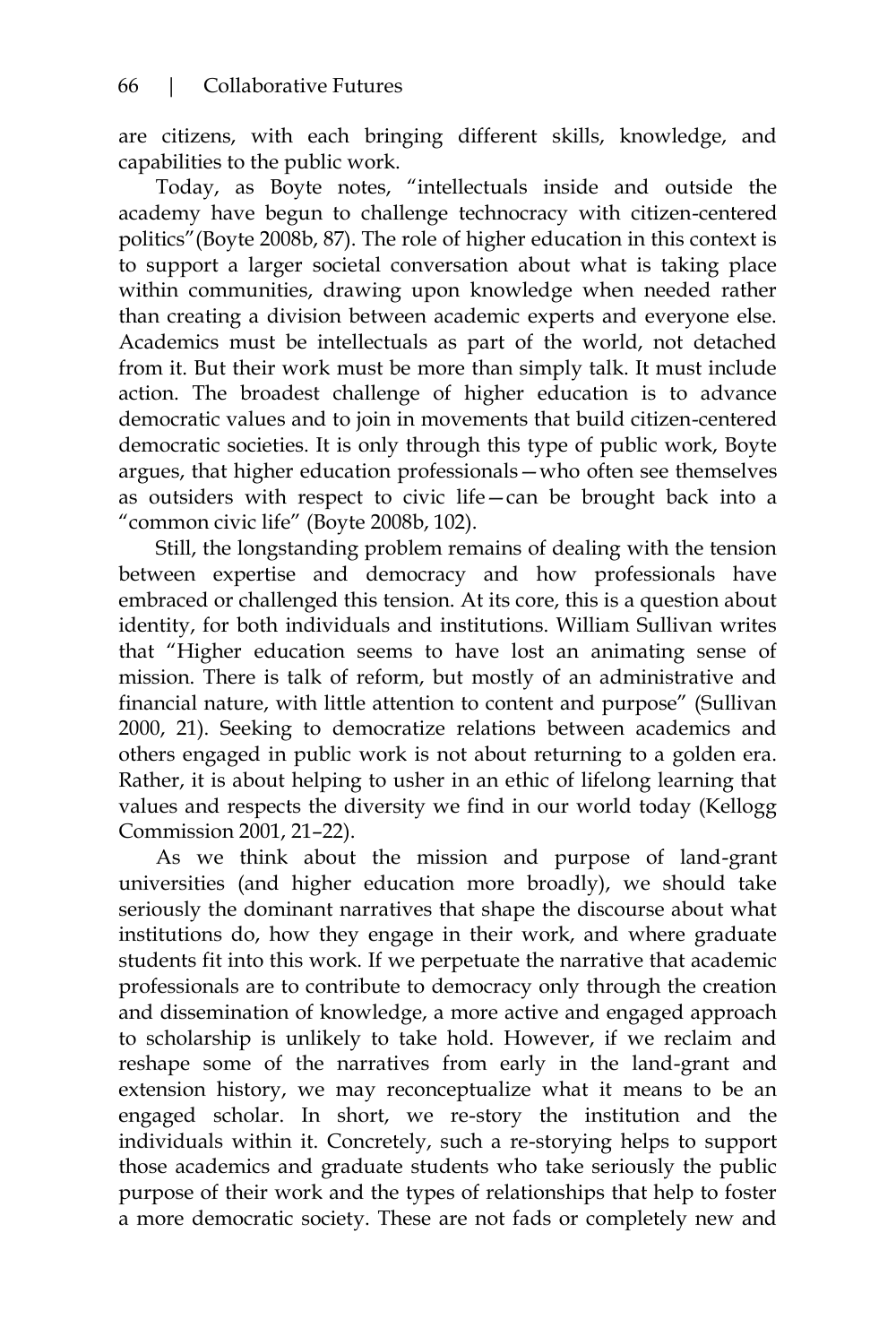untested ideas. They have long and rich histories, although somewhat lost.

We can challenge the dominant narrative about what it means to be a graduate student. This raises the possibility of developing new scholars who embody commitments to engagement through their scholarly work (Allen and Moore 2010). We now turn our attention explicitly to the role of graduate education in land-grant universities.

# **The Place of Graduate Education and Its Future Prospects**

There are many dimensions we could explore in relationship to graduate education. I want to focus on how we *story* graduate education in land-grant institutions and what we might learn by not limiting that story to the familiar and expected. As was noted above, different narratives about the impact of academic professionals shape our experience of land-grant universities. We can view the institutions and those within them heroically, that is to say, as providers of knowledge and expertise. In this story, academic professionals and graduate students have answers the world needs and they contribute to the public good by providing those answers. In some contexts, this is completely appropriate and expected. In others, however, this approach is detrimental and destructive. We must learn how to respond to what is needed and/or wanted.

There are other ways we might think about the impact of academic professionals and graduates students, particularly as being in relationship with those they serve. Indeed, language such as "those they serve" begins to lose meaning in a context where we position academic professionals and graduate students in a collaborative role rather than as experts in a top-down paradigm. As more and more graduate students embrace scholarship that positions them in relationship with communities, listening to their own stories about such work can be critically important. Questions about what is appropriate for graduate research continue to function as hurdles for students who want to work with citizens in meaningful ways that position them as partners rather than traditional experts or researchers. One place where this challenge emerges is the graduate student's own relationships with his or her supervising faculty.

The development and mentoring of graduate students by faculty advisors and mentors has a profound effect on the academy. Because many academics position themselves and their work as part of the service intellectual tradition, many graduate students learn to function in similar ways—viewing their contributions to society through the creation of knowledge and sharing it through publications and presentations. Unless graduate students are afforded opportunities to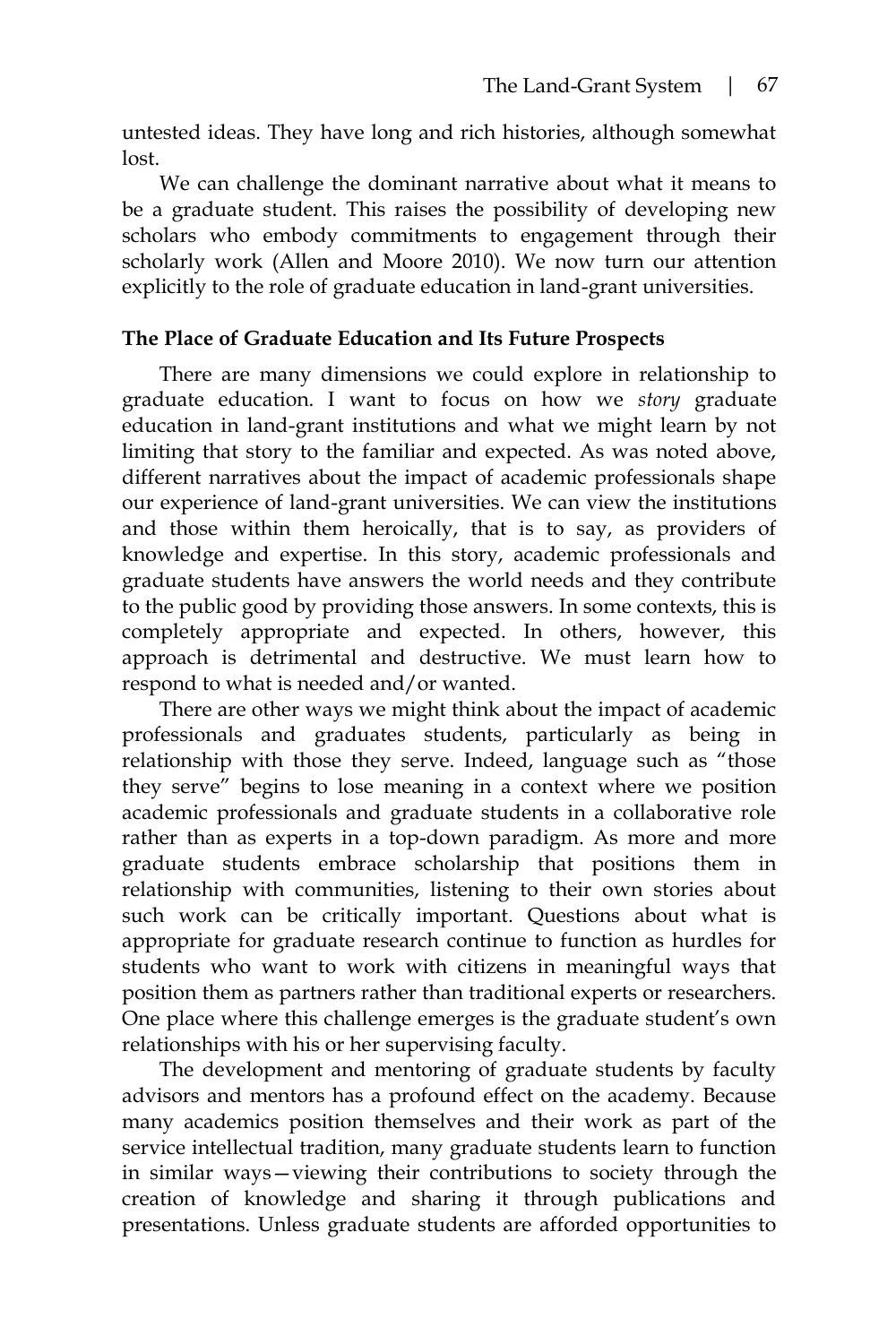take courses or conduct research that situates their work in and with communities, it will be difficult to broaden the ways that they think of themselves as civic actors or professionals. The academy is "far away from a cultural norm that evokes engagement as a normal outcome of scholarly practice" (McDowell 2001, 181). Because many graduate students view faculty as models for their own scholarly development, engagement's lack of value within the research-intensive environment of graduate training reinforces a position that privileges scholarship serving the public good only in the most narrow terms. Graduate students mature into young scholars under the discipline of an "expert" model that tolerates *service to* society but discourages active *engagement with* civic life.

There have been various attempts to challenge this approach. The Kellogg Commission's report on the future of state and land-grant universities calls for a new kind of institution, one that commits to supporting such keys reforms as

- Educational opportunity that is genuinely equal with respect to admissions
- Learning environments that meet the civic ends of public higher education
- Graduate education that is responsive to pressing public needs
- Using expertise and resources for social problems (Kellogg Commission 2001, 34–35)

One of the challenges is to push back against the dominant of models of engagement that fit within the heroic metanarrative, especially with regard to funding and resources. Land-grant institutions have deep roots and traditions. These colleges and universities have engaged communities and have shaped higher education for 150 years. They have helped to address public problems by drawing on expertise as part of a democratic response. They have also widely embraced a model of education focused on a student's technical expertise to the detriment of civic orientations. There is need for a paradigm shift in how higher education positions itself as a political entity. What this means is that scholars and students must take seriously the complexity of the most pressing issues and the absence of easy or technical fixes. These problems are "wicked" (Rittel and Webber 1973), with few "right" and "wrong" answers and instead more questions that must be addressed within the context of relationships in communities. If graduate students want to do relevant work, they must take seriously the concerns, questions, and perspectives of communities (Stoecker 1999).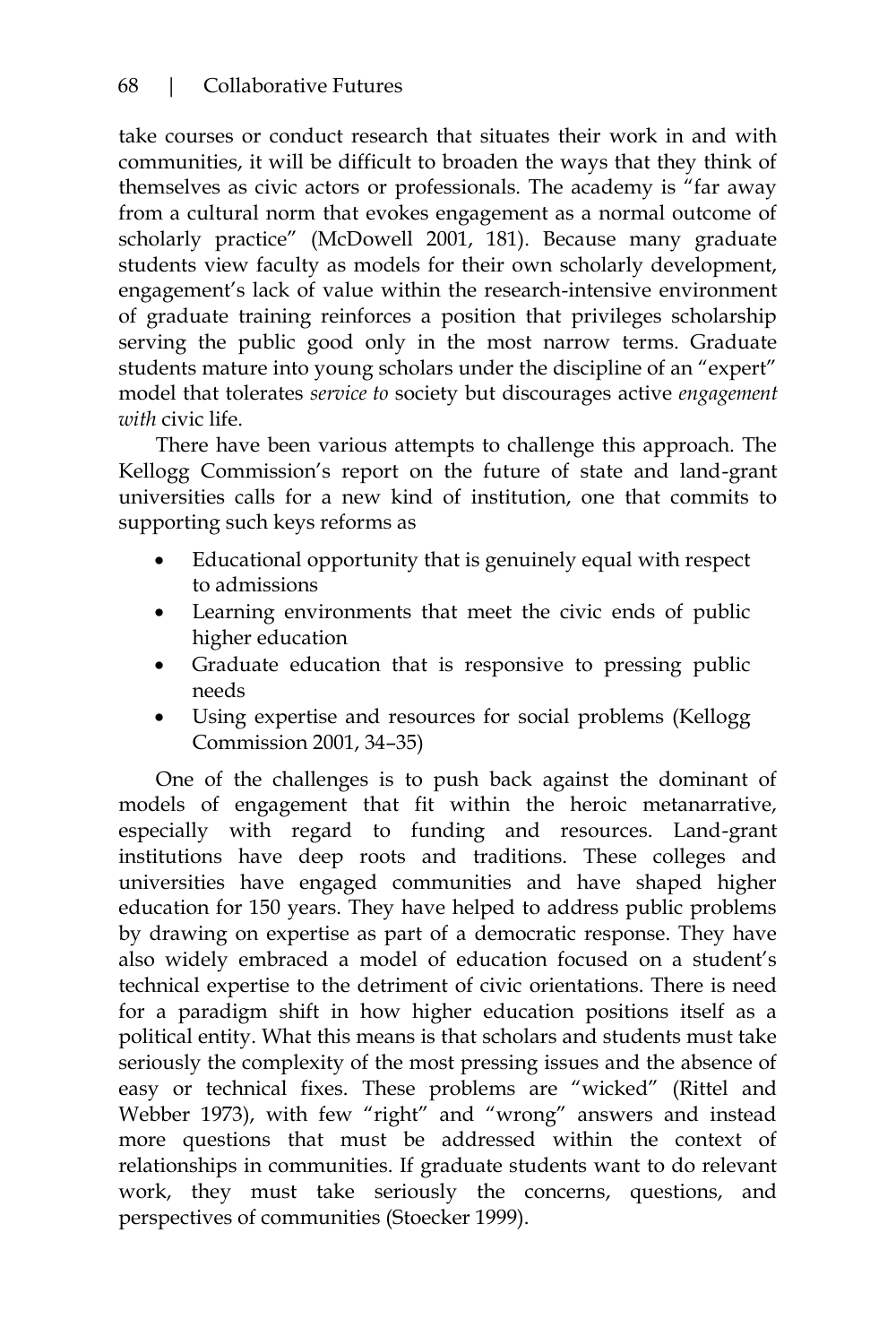Because graduate programs are so demanding with respect to academic requirements and expectations, there is inevitably too much to do in a program and too little time to do it—unless engagement is embedded in one's program or research. An additional challenge is that many research (including land-grant) universities often see themselves as institutions focused on basic rather than applied research (Stanton and Wagner 2010, 413). The reliance on sponsored research has long shaped what is of value to scholars (Gumport 2011). For many graduate students, the idea that they might be "civic professionals" is not one that connects with the notion of being a scientist, academic, expert, or scholar. But if graduate students who are aspiring to become academic professionals are to respond to public issues, they must acknowledge that problems are difficult, multifaceted, and require more than technical knowledge. What is needed is not another technocrat, but someone who wants to function as co-creator of solutions to problems.

The story of land-grant universities can easily be about solving the world's problems. The dominant narrative within the land-grant tradition has been that academic professionals have provided information for the public good. We have many examples of faculty members and graduate students contributing to the public in this way. They are doing important work. But if we only tell the story about discoveries in laboratories and not the graduate student working with community members in the Bronx, we are missing an important element of the land-grant story.

#### **Notes**

1. For a complete list of land-grant institutions and maps, visit http://www.csrees.usda.gov/qlinks/partners/ state\_partners.html#maps.

2. It should be noted, however, that Morrill was not the first to press this agenda. Jonathan Baldwin Turner suggested that federal land grants be given to states in order to establish industrial universities in the early 1850s. Turner championed the establishment of a state industrial university in Illinois (Nevins 1962).

3. For information about the history of research at 1890 institutions, see Mayberry 1976.

4.Tuskegee University is usually classed with the 16 official 1890 land-grant institutions. In 1881 an act of the Alabama legislature created what was then called the Tuskegee Institute, only to have the state establish and incorporate a board of trustees and name the school private. Nevertheless, it was granted 25,000 acres of land by the United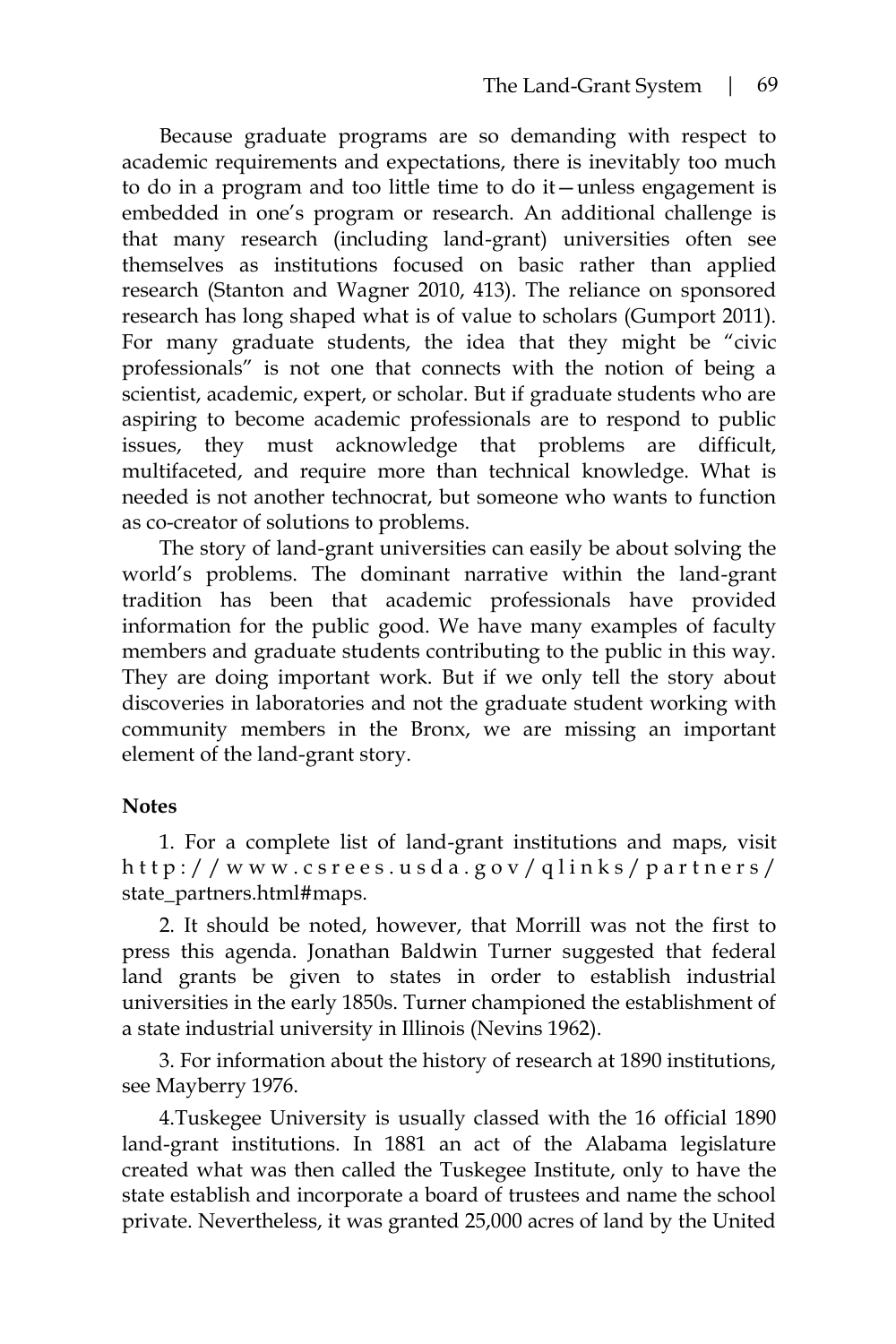States Congress in 1899 and is a cooperating partner with Auburn University and Alabama A&M University with respect to extension work. For these reasons, Tuskegee is generally included in lists of 1890 institutions.

5. In Connecticut and New York experiment stations are located off campus; elsewhere they are situated at land-grant institutions.

6. Visit http://www.rust2green.org for more information about this project.

#### **References**

- Allen, A. D., and T. L. Moore. 2010. Developing emerging engagement scholars in higher education. In *Engaged scholarship: contemporary landscapes, future directions,* edited by H. E. Fitzgerald, C. Burack, and S. D. Seifer. Vol. 2, *Community-campus partnerships*. East Lansing: Michigan State University Press.
- Altbach, P. G. 2011. Patterns of higher education development. In *American higher education in the twenty-first century: Social, political, and economic challenges,* edited by P. G. Altbach, P. J. Gumport, and R. O. Berdahl. 3d ed. Baltimore: Johns Hopkins University Press.
- Bailey, L. H. 1915. *The holy earth*. New York: Scribner.
- Berelson, B. 1960. *Graduate education in the United States*. New York: McGraw-Hill.
- Boyte, H. C. 2004. *Everyday politics: Reconnecting citizens and public life*. Philadelphia: University of Pennsylvania Press.
- Boyte, H. C. 2008a. *The citizen solution: How you can make a difference*. Saint Paul, MN, and Dayton, OH: Minnesota Historical Society Press in cooperation with Kettering Foundation Press.
- Boyte, H. C. 2008b. Public work: Civic populism versus technocracy in higher education. In *Agent of democracy: Higher education and the HEX journey,* edited by D. W. Brown and D. Witte. Dayton, OH: Kettering Foundation Press.
- Boyte, H. C., and E. Fretz. 2010. Civic professionalism. *Journal of Higher Education Outreach and Engagement* 14 (2): 67–90.
- Boyte, H. C., and N. N. Kari. 1996. *Building America: The democratic promise of public work*. Philadelphia: Temple University Press.
- Brunner, H. S. 1962. *Land-grant colleges and universities: 1862–1962*. Washington, DC: GPO.
- Carmichael, O. C. 1961. *Graduate education: A critique and a program*. New York: Harper & Bros.
- Christy, R. D., L. Williamson, and H. Williamson. 1992. Introduction: A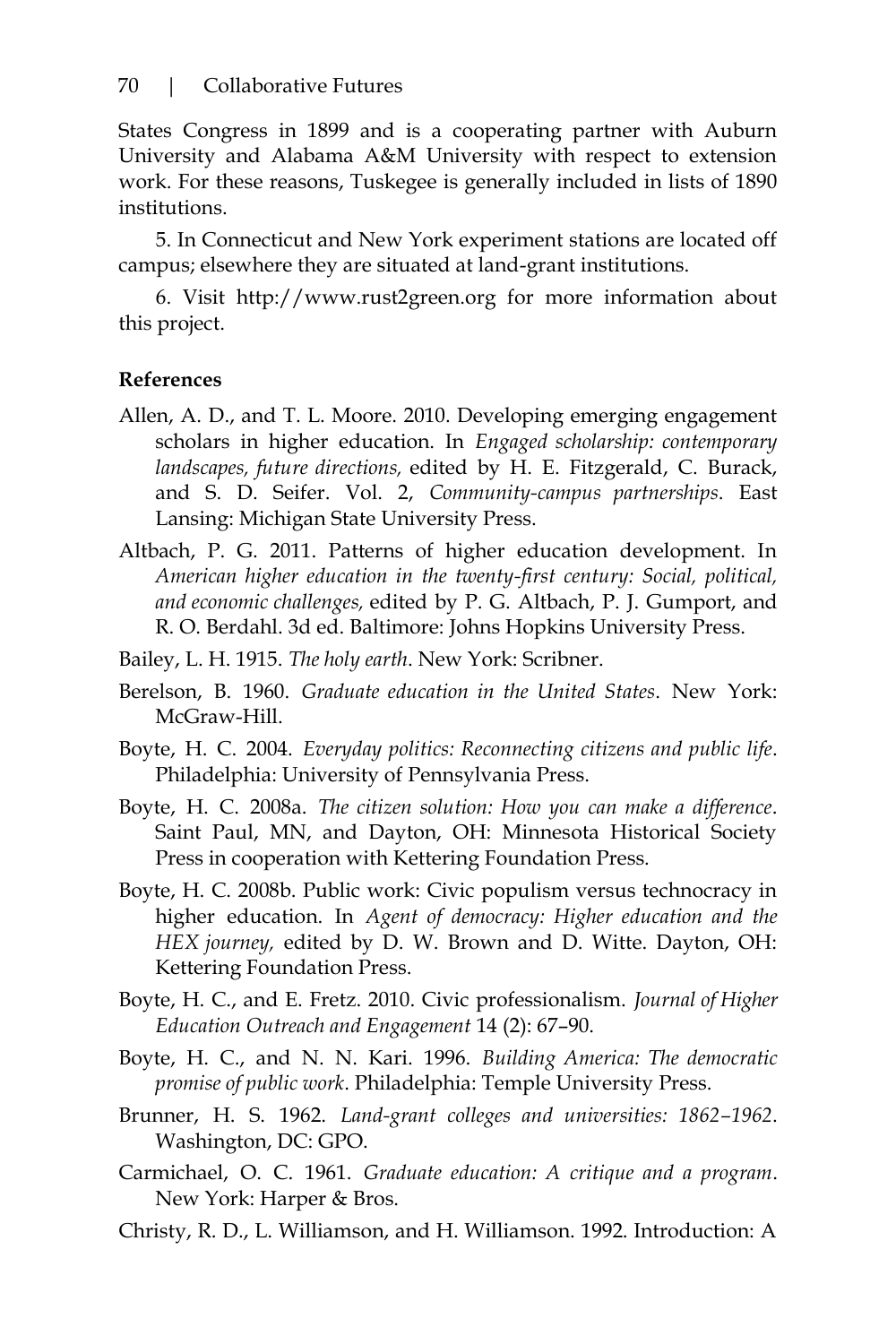century of service—The past, present, and future roles of 1890 land -grant colleges and institutions. In *A century of service: Land-grant colleges and universities, 1890–1990,* edited by Christy and L. Williamson. New Brunswick, NJ: Transaction Publishers.

- Clayton, P. H., R. G. Bringle, B. Senor, J. Huq, and M. Morrison. 2010. Differentiating and assessing relationships in service-learning and civic engagement: Exploitative, transactional, or transformational. *Michigan Journal of Community Service Learning* 16 (2): 5–22.
- Clute, O. 1891. The state agricultural college. *Bureau of Education Circular of Information.* No. 11, *History of higher education in Michigan*, edited by A. C. McLaughlin. Washington, DC: GPO.
- Cohen, A. M., and C. B. Kisker. 2010. *The shaping of American higher education: Emergence and growth of the contemporary system.* 2d ed. San Francisco: Jossey-Bass.
- Committee on the Future of the Colleges of Agriculture in the Land Grant System, National Research Council. 1995. *Colleges of agriculture at the land grant universities: A profile*. Washington, DC: National Academy Press.
- Crosson, P. H. 1983. *Public service in higher education: Practices and priorities.* Vol. 7. Washington, DC: Association for the Study of Higher Education.
- Doberneck, D. M., C. R. Glass, and J. Schweitzer. 2010. From rhetoric to reality: A typology of publically engaged scholarship. *Journal of Higher Education Outreach and Engagement* 14 (4): 5–35.
- Dressel, P. L. 1987. *College to university: The Hannah years at Michigan State, 1935–1969*. East Lansing: Michigan State University.
- Dzur, A. W. 2008. *Democratic professionalism: Citizen participation and the reconstruction of professional ethics, identity, and practice*. University Park: Pennsylvania State University Press.
- Eddy, E. D. 1957. *Colleges for our land and time: The land-grant idea in American education*. New York: Harper.
- Farrand, L. 1929. Letter to R. C. Peyton, July 22. Livingston Farrand Papers. Rare and Manuscript Collections, Cornell University Library.
- Grattan, C. H. 1955. *In quest of knowledge: A historical perspective on adult education*. New York: Association Press.
- Gumport, P. J. 2011. Graduate education and research: Interdependence and strain. In *American higher education in the twenty-first century: Social, political, and economic challenges,* edited by P. G. Altbach, P. J. Gumport, and R. O. Berdahl. 3d ed.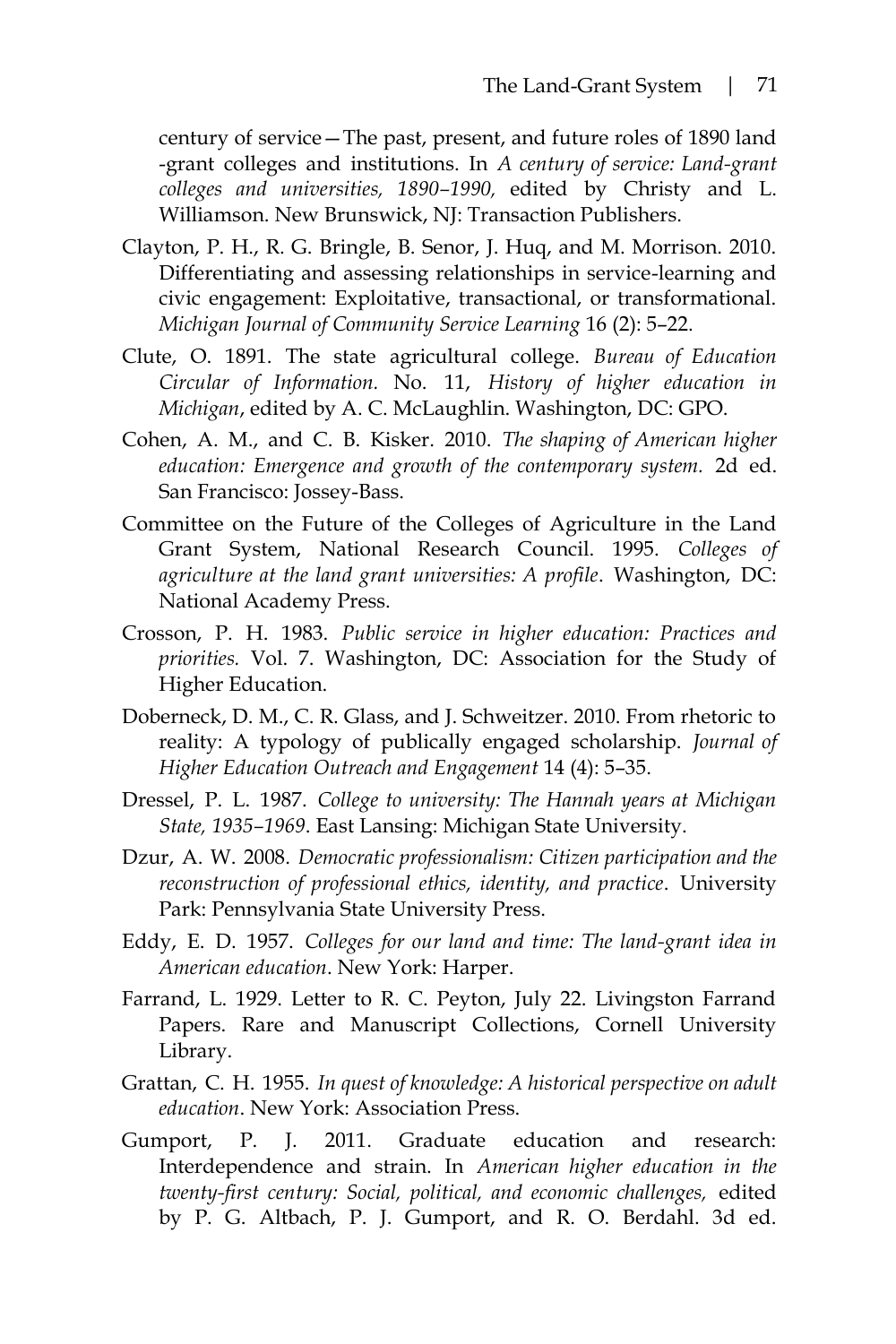Baltimore: Johns Hopkins University Press.

- Humphries, F. 1992. Land-grant institutions: Their struggle for survival and equality. In *A century of service: Land-grant colleges and universities, 1890–1990,* edited by D. Christy and L. Williamson. New Brunswick, NJ: Transaction Publishers.
- Kellogg Commission on the Future of State and Land-Grant Universities. 2001. *Returning to our roots: Executive summaries of the reports of the Kellogg Commission on the Future of State and Land-Grant Universities*. Washington, DC: National Association of State Universities and Land-Grant Colleges.
- Kuhn, M. 1955. *Michigan State: The first hundred years, 1855–1955*. East Lansing: Michigan State University Press.
- Mathews, F. D. 1999. *Politics for people: Finding a responsible public voice*. Urbana: University of Illinois Press.
- Mayberry, B. D. 1991. *A century of agriculture in the 1890 land-grant institutions and Tuskegee University, 1890–1990*. New York: Vantage Press.
- Mayberry, B. D., ed. 1976. *Development of research at historically Black land -grant institutions*. Tuskegee, AL: Bicentennial Committee of the Association of Research Directors.
- McDowell, G. R. 2001. *Land-grant universities and extension into the twenty-first century: Renegotiating or abandoning a social contract*. Ames: Iowa State University Press.
- Moreland, W. D., and E. H. Goldstein. 1985. *Pioneers in adult education*. Chicago: Nelson-Hall.
- Morrill, J. S. 1888. *State aid to land grant colleges: An address*. Burlington, VT: Free Press Association.
- Nevins, A. 1962. *The origins of the land-grant colleges and state universities*. Urbana: University of Illinois Press.
- Peters, S. J. 1998. *Extension work as public work: Reconsidering cooperative extension's civic mission.* Minneapolis: University of Minnesota.
- Peters, S. J. 2003. Reconstructing civic professionalism in academic life: A response to Mark Wood's paper, "From service to solidarity." *Journal of Higher Education Outreach and Engagement* 8 (2): 183–98.
- Peters, S. J. 2004. Educating the civic professional: Reconfigurations and resistances. *Michigan Journal of Community Service-Learning* 11 (1): 47 –58.
- Peters, S. J. 2006. "Every farmer should be awakened": Liberty Hyde Bailey's vision of agricultural extension work. *Agricultural History*  80 (2): 190–219.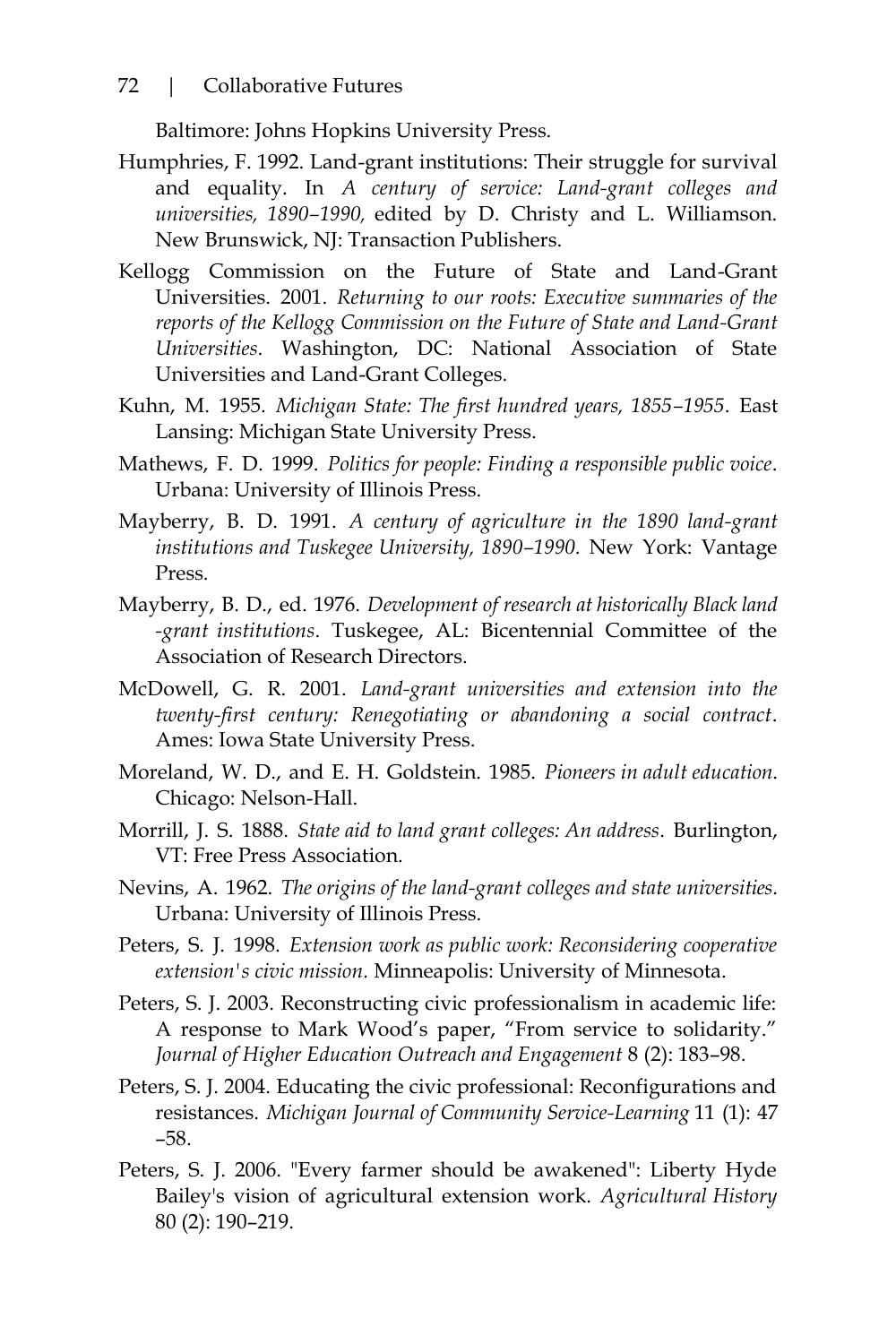- Peters, S. J. 2007. *Changing the story about higher education's public purposes and work: Land-grants, liberty, and the Little Country Theater*. Foreseeable Futures, no. 6. Ann Arbor, MI: Imagining America.
- Peters, S. J. 2008. Reconstructing a democratic tradition of public scholarship in the land-grant system. In *Agent of democracy: Higher education and the HEX journey,* edited by D. W. Brown and D. Witte. Dayton, OH: Kettering Foundation Press.
- Peters, S. J. 2010. *Democracy and higher education: Traditions and stories of civic engagement*. East Lansing: Michigan State University Press.
- Rees, C. J. 1962. *Graduate education in the land-grant colleges and universities*. Baltimore: Division of Graduate Studies, Association of Land-Grant Colleges and Universities.
- Rhoten, D. R., and W. W. Powell. 2011. Public research universities: From land grant to federal grant to patent grant instutions. In *Knowledge matters: The public mission of the research university,* edited by D. R. Rhoten and C. Calhoun. New York: Columbia University Press.
- Rittel, H. W. J., and M. M. Webber. 1973. Dilemmas in a general theory of planning. *Policy Sciences* 4 (2): 155–69.
- Ross, E. D. 1942. *Democracy's college: The land-grant movement in the formative stage*. Ames: Iowa State College Press.
- Rudolph, F. 1962. *The American college and university: A history*. New York: Knopf.
- Saltmarsh, J., and M. Hartley, eds. 2011. Introduction: "To serve a larger purpose." In *"To serve a larger purpose": Engagement for democracy and the transformation of higher education*, edited by Saltmarsh and Hartley. Philadelphia: Temple University Press.
- Sandel, M. J. 2000. The politics of public identity. *Hedgehog Review* 2 (1): 72–88.
- Scott, R. V. 1970. *The reluctant farmer: The rise of agricultural extension to 1914*. Urbana: University of Illinois Press.
- Sherwood, J. E. 2004. The role of the land-grant institution in the twenty-first century. CSHE Research and Occasional Paper Series 6.04. Accessed October 14, 2011. http://escholarship.org/uc/ item/1dp6w2cc.
- Simon, L. A. K. 2010. Engaged scholarship in land-grant and research universities. In *Handbook of engaged scholarship: Contemporary landscapes, future directions,* edited by H. E. Fitzgerald, C. Burack, and S. D. Seifer. Vol. 1, *Institutional change*. East Lansing: Michigan State University Press.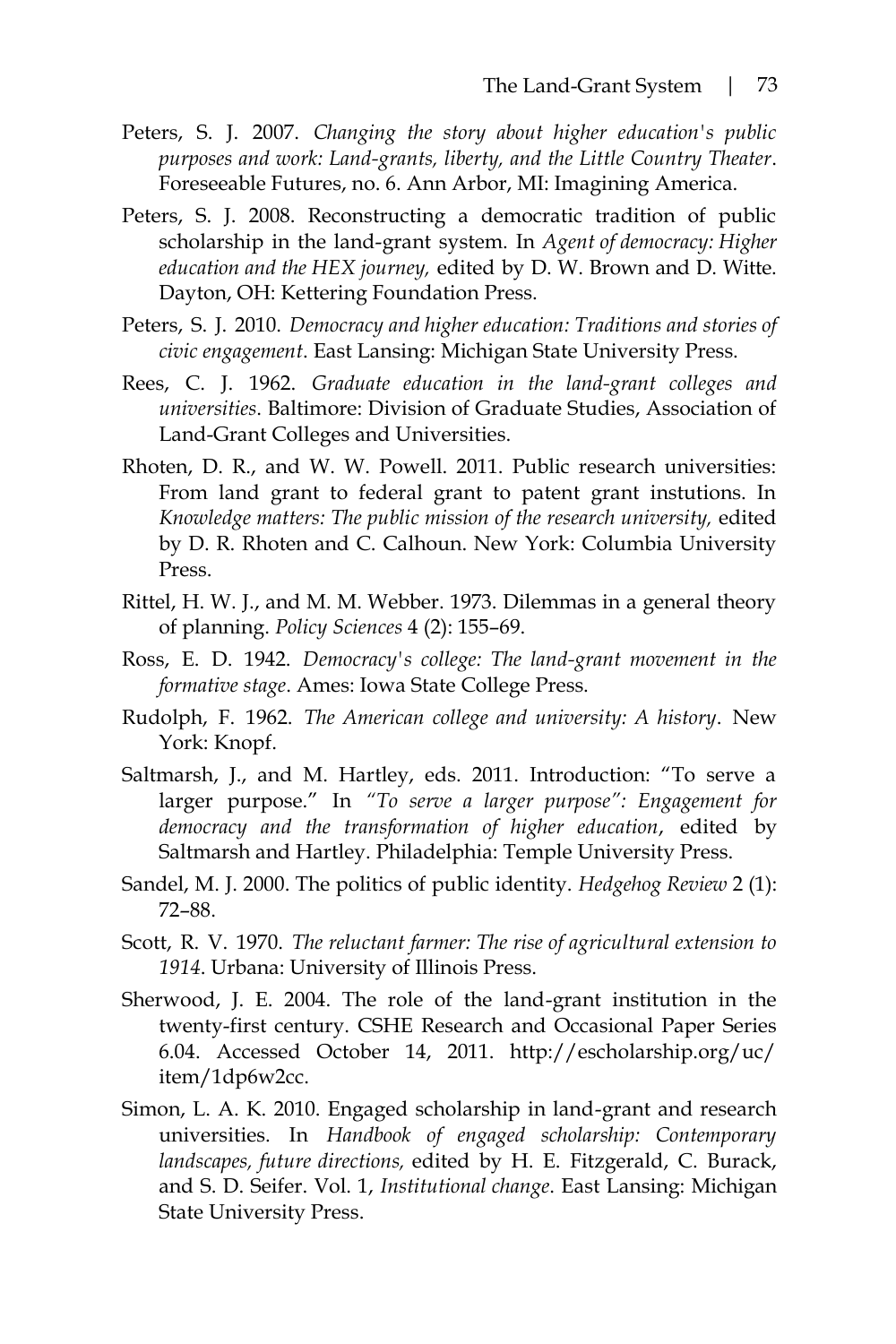- Smith, C. B., and M. C. Wilson. 1930. *The agricultural extension system of the United States*. New York: John Wiley & Sons.
- Spikes, D. R. 1992. Prefaceto *A century of service: Land-grant colleges and universities, 1890–1990,* edited by R. D. Christy and L. Williamson. London: Transaction.
- Stanton, T. K., and J. Wagner. 2010. Educating for democratic citizenship: Antecedents, prospects, and models for renewing the civic mission of graduate education at research universities. In *Handbook of engaged scholarship: Contemporary landscapes, future directions,* edited by H. E. Fitzgerald, C. Burack, and S. D. Seifer. Vol. 1, *Institutional change*. East Lansing: Michigan State University Press.
- Stoecker, R. 1999. Are academics irrelevant? Roles for scholars in participatory research. *American Behavioral Scientist* 42 (5): 840–54.
- Sullivan, W. M. 2000. Institutional identity and social responsibility in higher education. In *Civic responsibility and higher education,* edited by T. Ehrlich. Westport, CT: American Council on Education/Oryx Press.
- Sullivan, W. M. 2003. Engaging the civic option: A new academic professionalism? *Campus Compact Reader* (summer): 10–17.
- Sullivan, W. M. 2005. *Work and integrity: The crisis and promise of professionalism in America*. San Francisco: Jossey-Bass.
- Von Engeln, O. D. 1924. *Concerning Cornell.* 3d ed. Ithaca, NY: Cornell Co-operative Society.
- Widder, K. R. 2005. *Michigan Agricultural College: The evolution of a land grant philosophy, 1855–1925*. East Lansing: Michigan State University Press.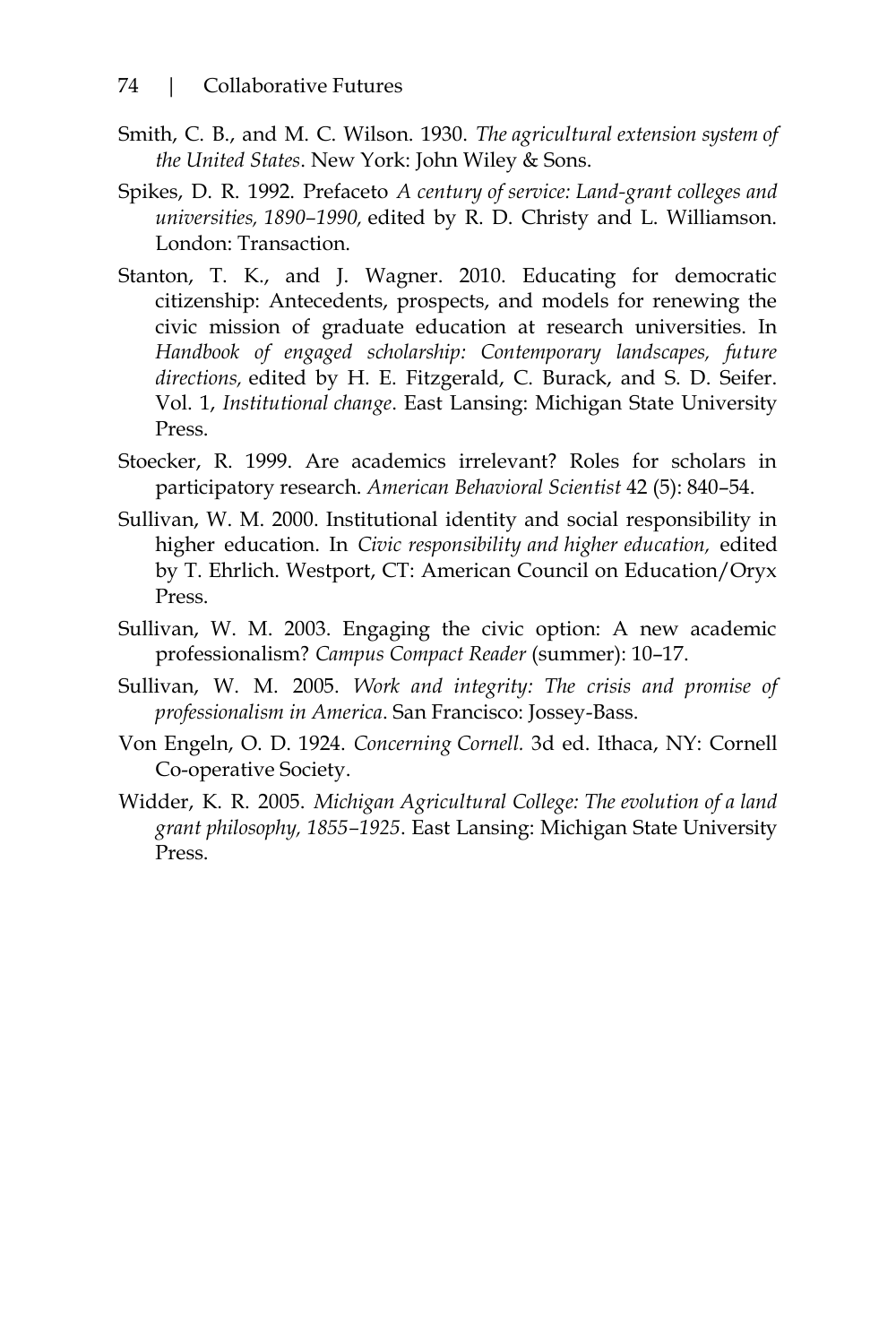# *9*

# New Ways of Learning, Knowing, and Working: Diversifying Graduate Student Career Options Through Community Engagement

*Kristen Day, Victor Becerra, Vicki L. Ruiz and Michael Powe*

We should expect holders of the highest academic degree not simply to know a great deal but to know what to do with what they know…. —Woodrow Wilson Foundation, *The Responsive Ph.D.*

INCREASINGLY, graduate students in U.S. social sciences and humanities programs are gaining employment outside of traditional, tenure-track positions and indeed, outside of colleges and universities.<sup>1</sup> This shift reflects many factors, including an oversupply of candidates in many fields; decreased state and local funding to universities and subsequent institutional consolidation with fewer tenure-track positions; and a search for greater relevance among some students, including many students of color. The need to prepare graduate students for success in a broad array of nonacademic fields has captured the attention of authorities such as the Woodrow Wilson Foundation, with its Responsive Ph.D. program (Woodrow Wilson Foundation 2005; see also American Association of Universities 1998; Clement and Crider 2006; Nyquist and Wulff 2006). Many universities are reexamining graduate education on their campuses in light of changing career opportunities and the relevant skills and experiences these require.

For graduate students, community engagement can provide valuable professional skills and experiences that lead to nonacademic careers in business, government (including federal and state agencies), nonprofit organizations, and cultural institutions, and to non-faculty careers on campus in research organizations, outreach, and government relations. In this chapter, we examine how community engagement may help graduate students in the humanities and social sciences prepare for successful careers outside of academia. Preparing for nonacademic careers in humanities and social sciences presents special challenges compared to seeking nonacademic jobs in science and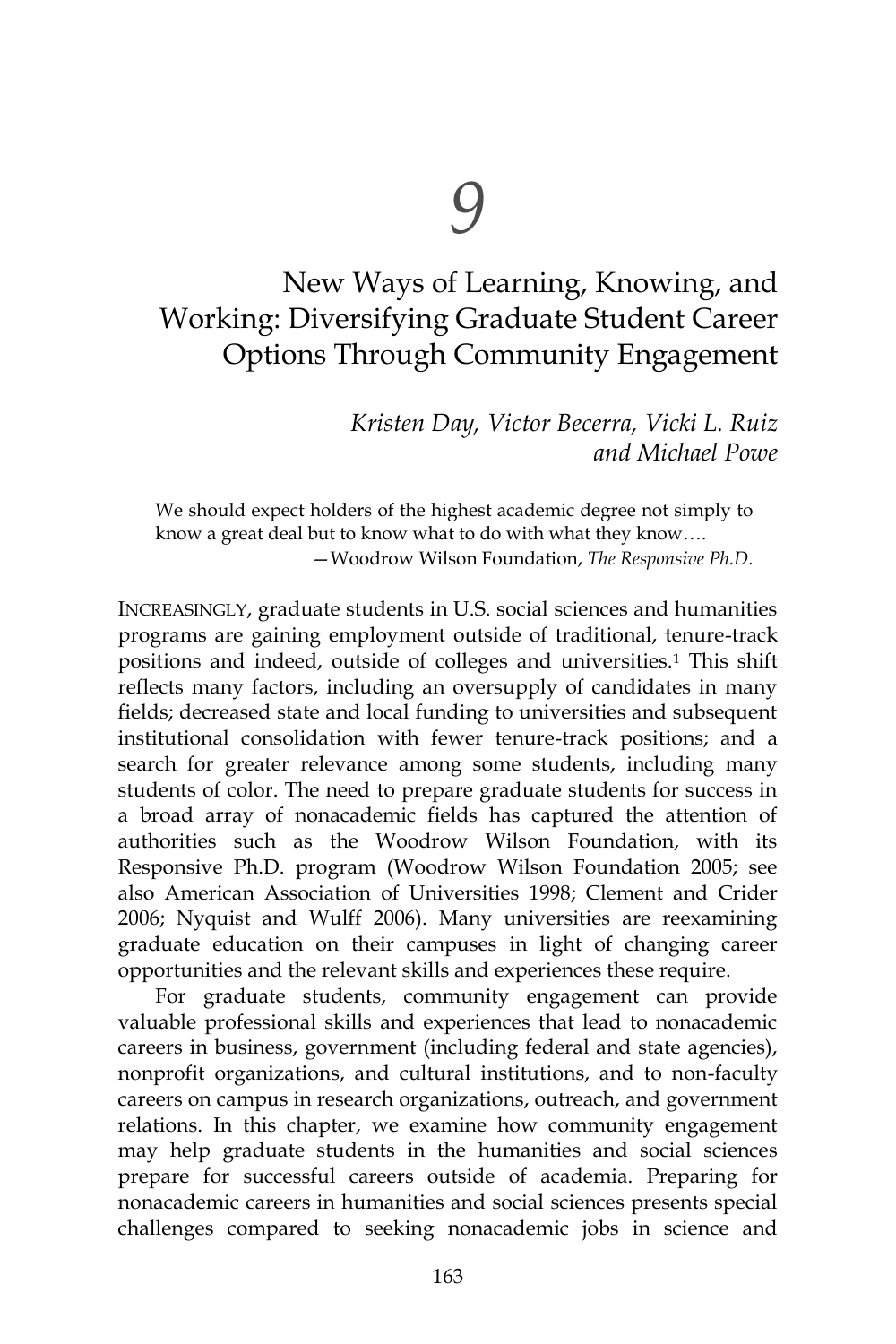engineering, since the latter may be more prevalent and also more aligned with traditional graduate student preparation and focus on research.

Our analysis draws on two case studies from the University of California, Irvine: Humanities Out There (HOT) and the Community Scholars program. Together, the two programs provide graduate students from the humanities (especially English and history) and the social sciences (especially urban planning and public policy) with experience and training in areas such as curriculum development, K–12 classroom teaching, public speaking, grant proposal writing, applied research, report writing, and program evaluation. We examine these cases to highlight opportunities and challenges in linking graduate student engagement to nonacademic career preparation. Issues include the appropriate focus for graduate student activities, faculty support for nonacademic career paths and for graduate student engagement, the need for additional and distinct mentors for graduate students, and institutional funding support. We conclude with recommendations for employing engagement initiatives in ways that enhance graduate students' readiness for careers outside academia.

We define engagement as "the partnership of university knowledge and resources with those of the public and private sectors to enrich scholarship, research, and creative activity; For graduate students, community engagement can provide valuable professional skills and experiences that lead to nonacademic careers in business, government (including federal and state agencies), nonprofit organizations, and cultural institutions, and to non-faculty careers on campus in research organizations, outreach, and government relations. In this chapter, we examine how community engagement may help graduate students in the humanities and social sciences prepare for successful careers outside of academia. Preparing for nonacademic careers in humanities and social sciences presents special challenges compared to seeking nonacademic jobs in science and engineering, since the latter may be more prevalent and also more aligned with traditional graduate student preparation and focus on research.

Our analysis draws on two case studies from the University of California, Irvine: Humanities Out There (HOT) and the Community Scholars program. Together, the two programs provide graduate students from the humanities (especially English and history) and the social sciences (especially urban planning and public policy) with experience and training in areas such as curriculum development, K–12 classroom teaching, public speaking, grant proposal writing, applied research, report writing, and program evaluation. We examine these cases to highlight opportunities and challenges in linking graduate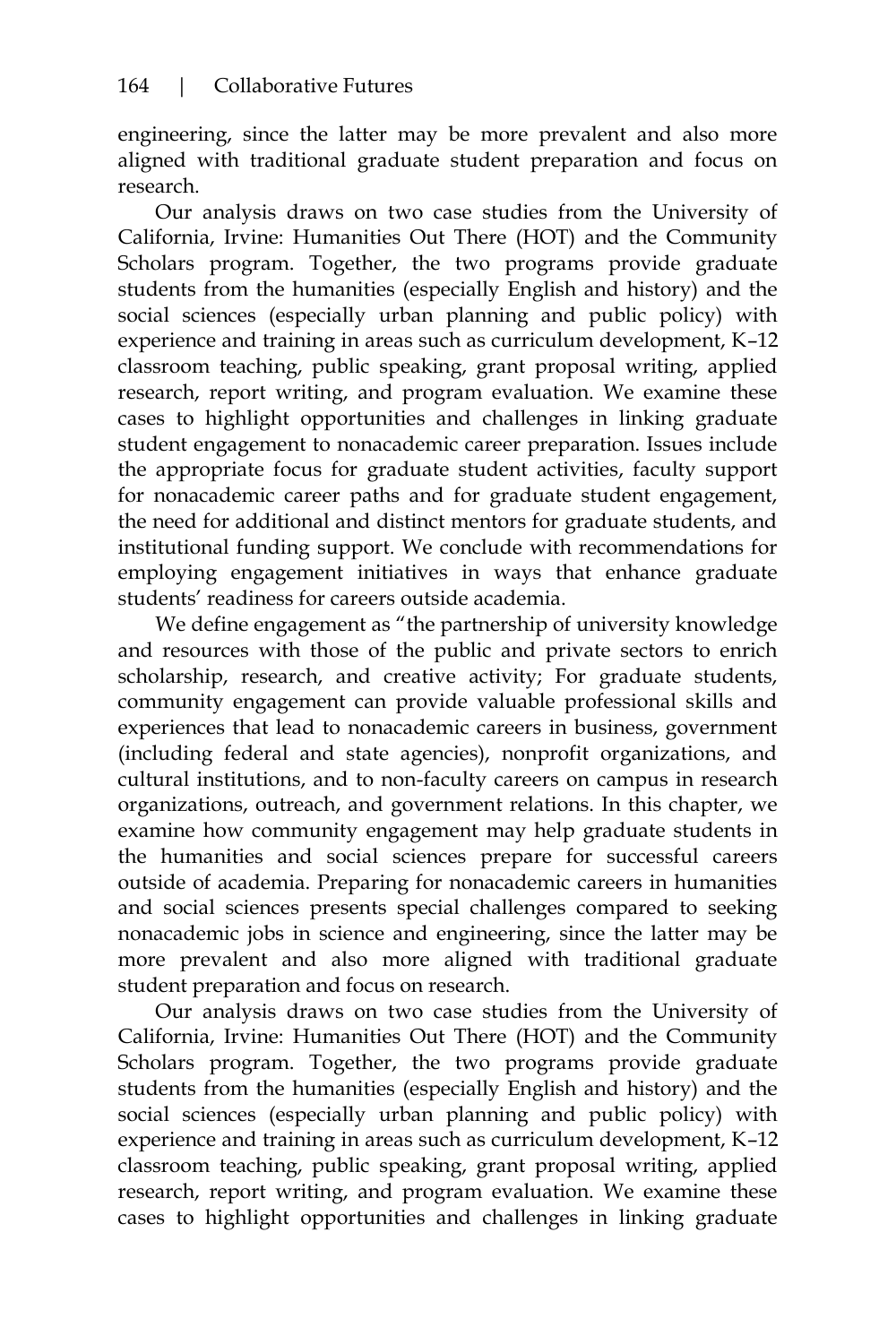student engagement to nonacademic career preparation. Issues include the appropriate focus for graduate student activities, faculty support for nonacademic career paths and for graduate student engagement, the need for additional and distinct mentors for graduate students, and institutional funding support. We conclude with recommendations for employing engagement initiatives in ways that enhance graduate students' readiness for careers outside academia.

We define engagement as "the partnership of university knowledge and resources with those of the public and private sectors to enrich scholarship, research, and creative activity; enhance curriculum, teaching, and learning; prepare educated, engaged citizens; strengthen democratic values and civic responsibility; address critical societal issues; and contribute to the public good" (Civic Engagement Benchmarking Task Force 2005; in Bloomfield 2005, 3). Engagement involves activities such as service learning, community-based and applied research, and outreach.

#### **Changing Career Opportunities for Graduate Students**

Career opportunities for graduate students (especially doctoral students) are changing. At one time, doctoral education in most fields was regarded primarily as training for tenure-track faculty positions in colleges and universities. The likelihood that graduates will land tenure -track positions has decreased in recent decades (American Association of Universities 2001; Martin 2007). The percentage of full-time faculty positions that are tenure track has declined from 56% in 1993–94 to 49.6% in 2005–06 (IES, National Center for Educational Statistics, 2008; see also American Association of Universities 2001; Martin 2007). In the social sciences (including history), only 63.4% Ph.D. recipients were tenured or in tenure-track positions when surveyed five years after completing the Ph.D. (Nerad et al. 2007). Increasingly, tenure-track positions are replaced by contingent positions (part time, contract, or non-tenure-track). In 2003, fully 65% of all faculty positions were contingent (Martin 2007). Contingent positions are generally less desirable than tenure-track jobs, since contingent positions often offer lower rates of compensation, reduced job stability, and limited opportunities for participation in the full range of academic responsibilities (including research and service as well as teaching).

There are other signs of a changing job market for graduates of doctoral programs. A growing number of Ph.D. recipients are still seeking positions upon completion of their doctoral programs (American Association of Universities 1998). The number of doctoral graduates going into post-doc positions rather than permanent employment is also rising.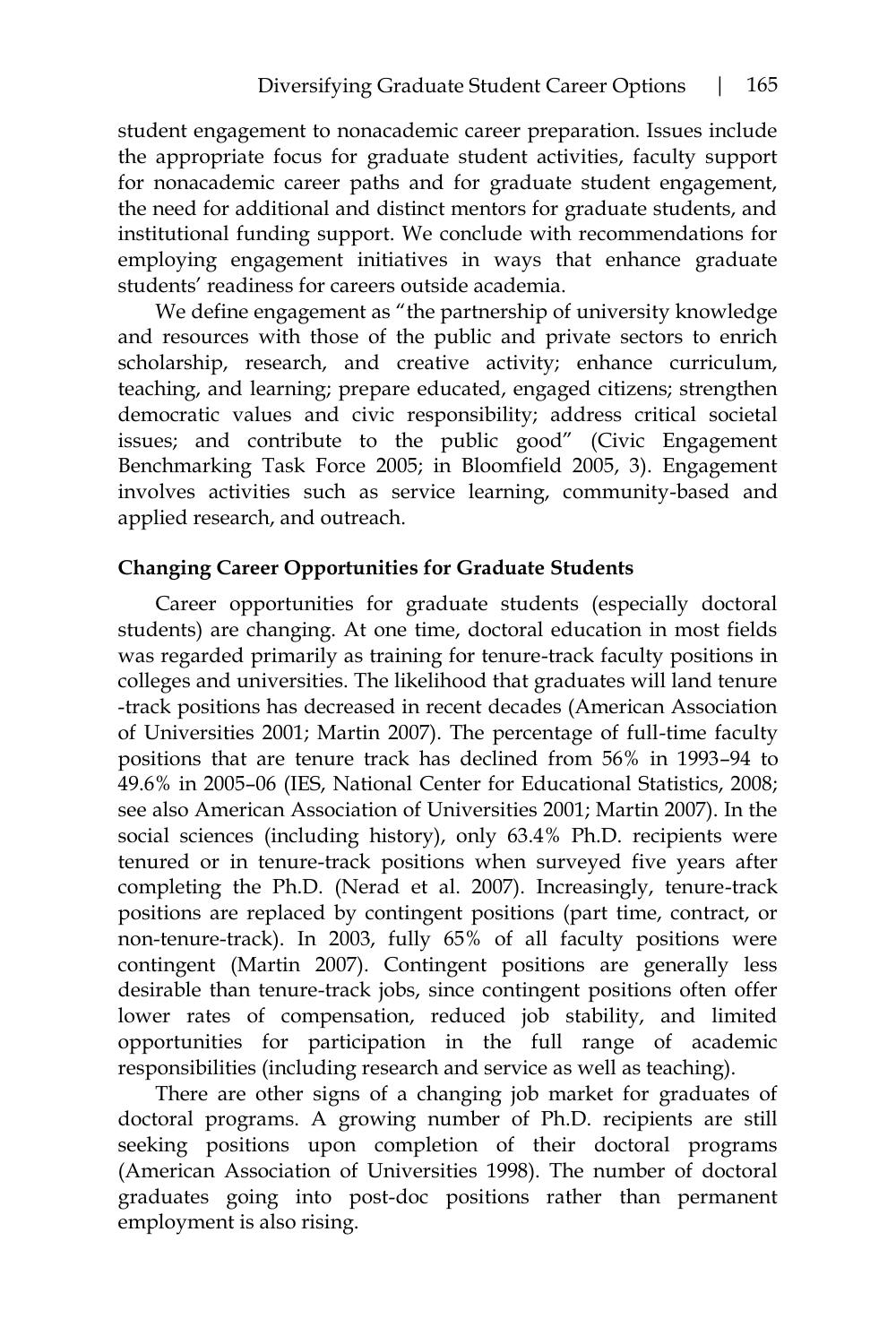At the same time, the percentage of new Ph.D.'s working outside of academia is significant. In 2006, of those doctoral recipients who had firm commitments of employment upon graduation, only about half (54%) planned to work at educational institutions (Survey of Earned Doctorates 2009). A significant number of these Ph.D. recipients (18.2.%) were instead employed in business, government, or nonprofit organizations.

Doctoral students of color are even more likely to seek nonacademic careers than are their non-minority peers (Golde and Dore 2001; in Woodrow Wilson Foundation 2005). In seeking nonacademic positions, students of color may be motivated by institutional barriers and by financial hardship and family commitments. Students of color often pursue higher education, in part, as a way to gain skills and knowledge that will benefit their communities. Thus, institutional culture that emphasizes "basic" research and that stigmatizes applied and community-based work may diminish the perception of universities as welcoming work environments for students of color. At the same time, the accumulation of significant debt while in graduate school often forces students of color to look for jobs outside the academy, where prospects may be more numerous, salaries more competitive, and opportunities for advancement greater. Additionally, family commitments can place limits on the geographic parameters for academic employment for some students of color (Latina Feminist Group 2001; Meyer 2008).<sup>2</sup>

There is a growing consensus among leaders in higher education that the graduate curriculum should equip students with the knowledge, skills, and experiences for a broad range of careers, including those outside of academia (American Association of Universities 1998; Nyquist and Wulff 2006). In social sciences and the humanities, nonacademic careers include those in public history, technical writing, testing and assessment, training, market research, policy research, program evaluation, and nonprofit management, among others.

# **Skills Needed for Nonacademic Careers**

Preparation for nonacademic careers is a lengthy process, akin to preparing for academic careers. A wide range of skills and experiences are required for success in nonacademic careers. These include the following:

#### *Research/analytical skills*

- Critical thinking skills
- Finding new information quickly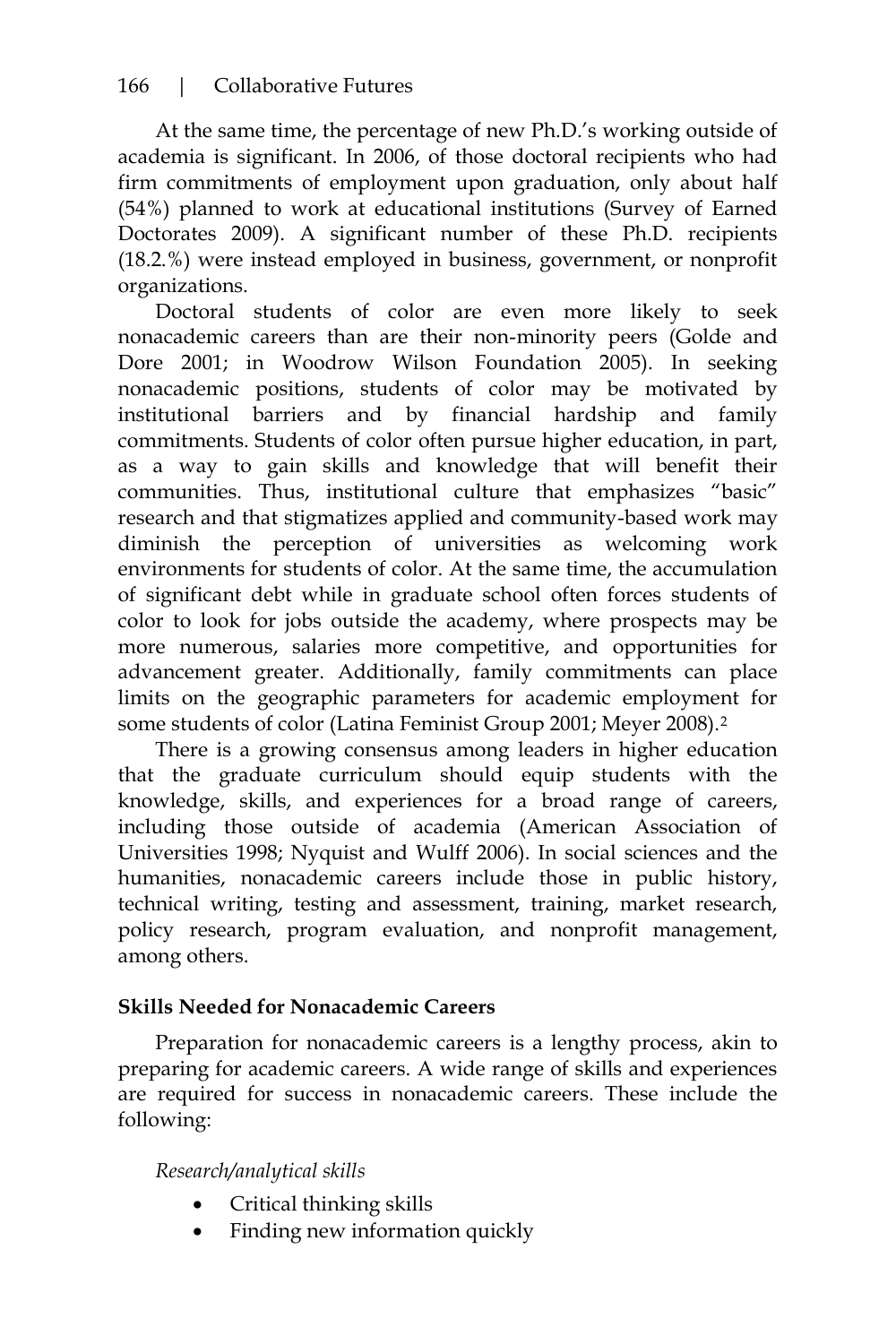- Understanding complex contexts
- Thinking on one's feet
- Solving problems and identifying solutions
- Asking relevant research questions
- Conducting interdisciplinary research
- Using multiple research methods
- Interviewing skills
- Setting up databases
- Data analysis and interpretation skills and experience
- Designing research aimed at social change
- Experience in marketing research, program evaluation, assessment, Geographic Information Systems (GIS), survey research, etc.

*Communication skills*

- Conveying complex information to a non-expert audience
- Writing at all levels (websites, flyers, abstracts, reports, editorials, etc.)
- Speaking effectively before large groups and diverse audiences, including non-experts
- Basic skills in visual communications
- Editing

# *Entrepreneurial skills and experiences*

- Writing effective grant proposals
- Computer and technical aptitude
- Imagination and creativity
- Track record of achievement
- Managing, motivating, evaluating others
- Experience in training, e-learning, curricular design and delivery
- Consulting, program development, venture/business planning, and project management
- Securing resources to support work
- Work experience in setting where seeking employment (nonprofit, government, etc.)

*Effective personal skills*

- Persuasion, social advocacy
- Leadership
- Listening skills
- Self-directed work habits (entrepreneurial spirit, ability to work independently)
- Flexibility, ability to change, willingness to learn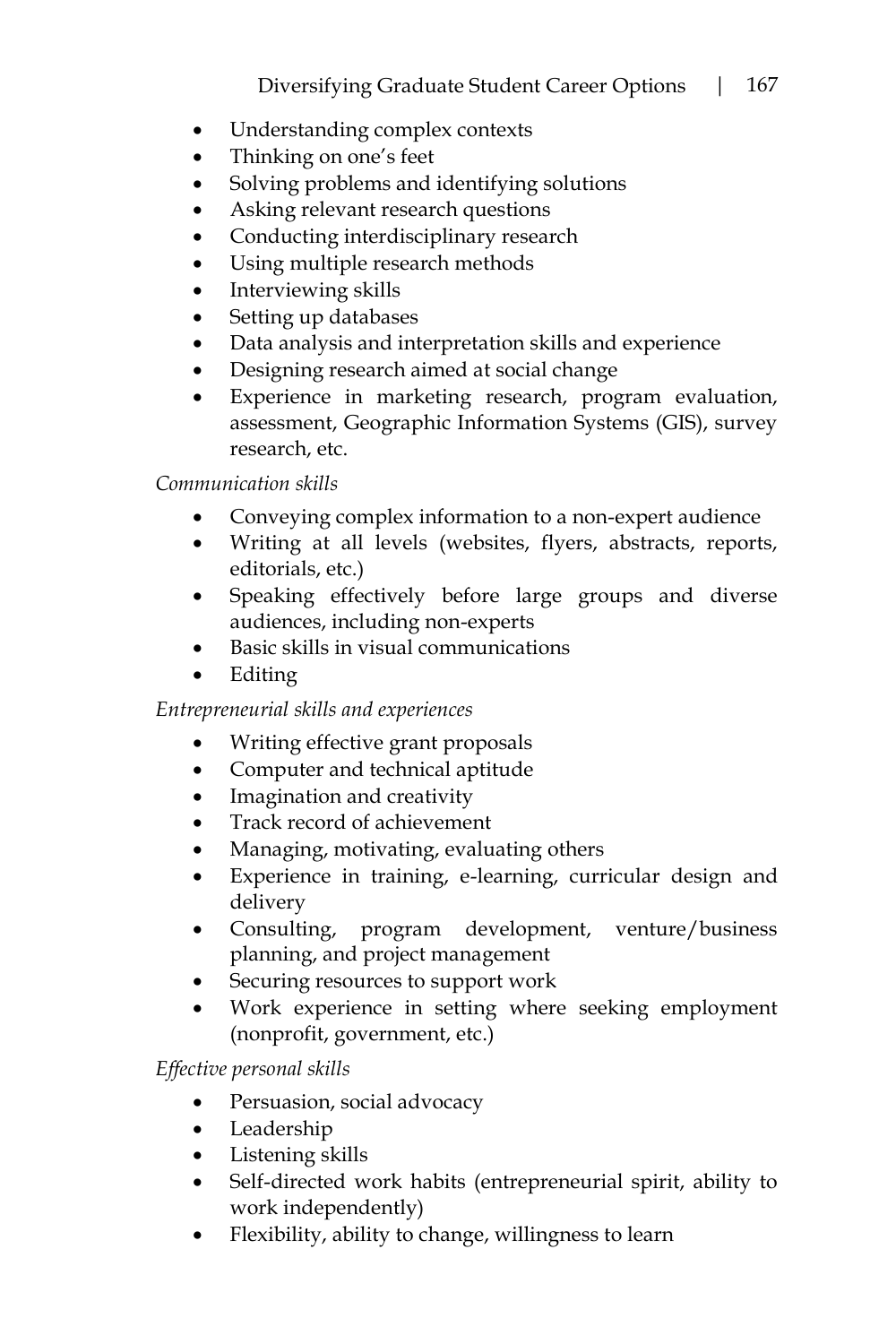- Navigating complex bureaucratic environments, political savvy
- Performing under pressure and managing several projects simultaneously
- Delivering results quickly and keeping projects focused towards completion

# *Effective interpersonal skills*

- Teamwork and collaboration
- Sharing power
- Negotiating competing agendas
- Social skills—ability to interact successfully with others
- Working effectively with diverse people
- Sense of ethics and responsiveness to community concerns, ability to empathize
- Capacity to develop trust, earn respect of communities<sup>3</sup>

Graduate students' success in the nonacademic job search is hindered by stereotypes about Ph.D.'s among potential employers. Stereotypically, Ph.D.'s are viewed as arrogant, lacking in common sense, and unable to communicate succinctly (Bryant 2005). Ph.D.'s are typecast as antisocial beings, unable to collaborate, uninterested in "real world" issues, and unable to function in office environments. Some employers fear that Ph.D.'s will leave nonacademic jobs when tempting faculty positions become available. A track record of involvement and of progressively increasing responsibility in engagement initiatives can provide evidence that counteracts these stereotypes and can allow doctoral students to develop desirable skills and traits.

#### **Graduate Student Involvement in Community Engagement**

Historically, community engagement has been largely tied to undergraduate education. Once students enter graduate programs, "far too often they shelve their civic interests, relegating them to the indulgences of a 'youthful past', to focus on the more 'serious' and mature challenge of professional training" (Stanton and Wagner 2006, 2). Barriers to engagement in graduate education, especially for doctoral students, are many. These barriers include mentors' limited knowledge about public scholarship, a lack of community engagement initiatives or conversations as part of graduate training, the requirement of a full-time commitment to academic studies, and emphasis on "basic" rather than "applied" research. Limited opportunities for financial support tied to engaged scholarship may also pose an obstacle.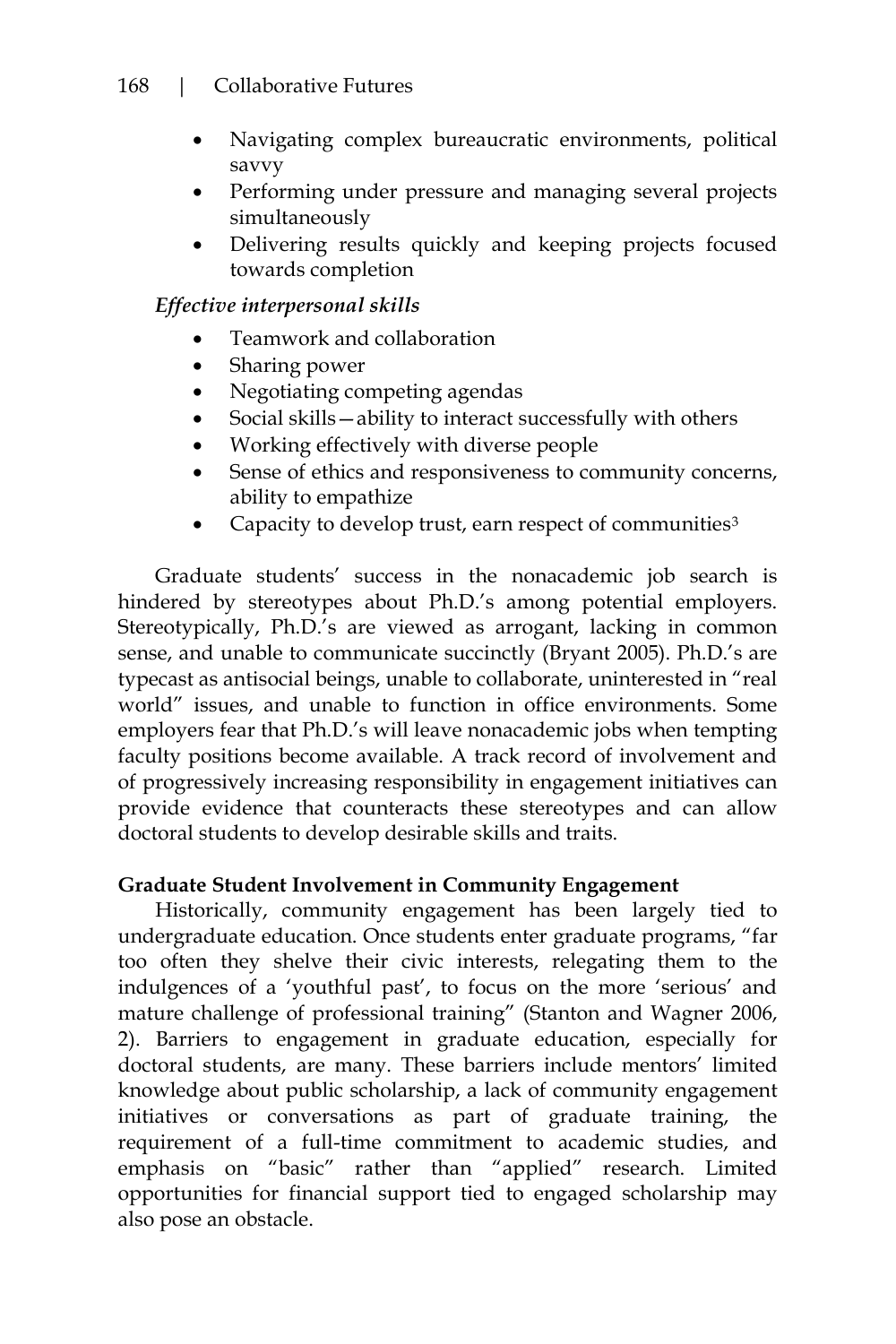A challenge for proponents of graduate engagement has been identifying the relevance of engagement for graduate education and professional development. KerryAnn O'Meara (2008) proposes that discussions of community engagement should be linked to early-career socialization processes for graduate students. She offers four assumptions for establishing community engagement in graduation education.

One assumption is that there are concrete ways to connect graduate study to societal needs. A second is that doing so revitalizes graduate education while contributing significantly to society. A third assumption is that isolating doctoral programs from society limits the creativity, sense of responsibility, knowledge and skill development of future scholars. A fourth assumption is that the knowledge, skills, and values that graduate students acquire will also help them grow as professionals who find satisfaction in integrating different kinds of faculty work (40).

In this context, community engagement can be seen as a vehicle for disrupting conventional ideas about and practices in graduate education while renewing thinking about "learning, knowing, and doing within disciplines" (O'Meara 2008, 40). The idea of engagement as creating new ways of learning, knowing, and doing also applies to the preparation of graduate students for nonacademic careers.

Doctoral training provides students with diverse skill sets, including the ability to analyze important problems, conduct independent research, write and present findings and recommendations, and teach others (Clement and Crider 2006). Engagement initiatives allow graduate students to employ skills they may already have from public, nonprofit, or educational work prior to entering graduate school. Graduate students' skills are an important source of tangible expertise that universities can bring to the table as they seek to partner with local communities. Moreover, through participation in engagement activities graduate students gain additional skills that may not be exercised in their dissertation research and teaching duties, such as overseeing budgets, planning and evaluating programs, political involvement, and working with diverse populations.

Further, engagement initiatives allow students to enhance personal and interpersonal skills. Through community engagement, graduate students meet professionals from outside the academy and thus expand their networks to include additional mentors with potential job leads.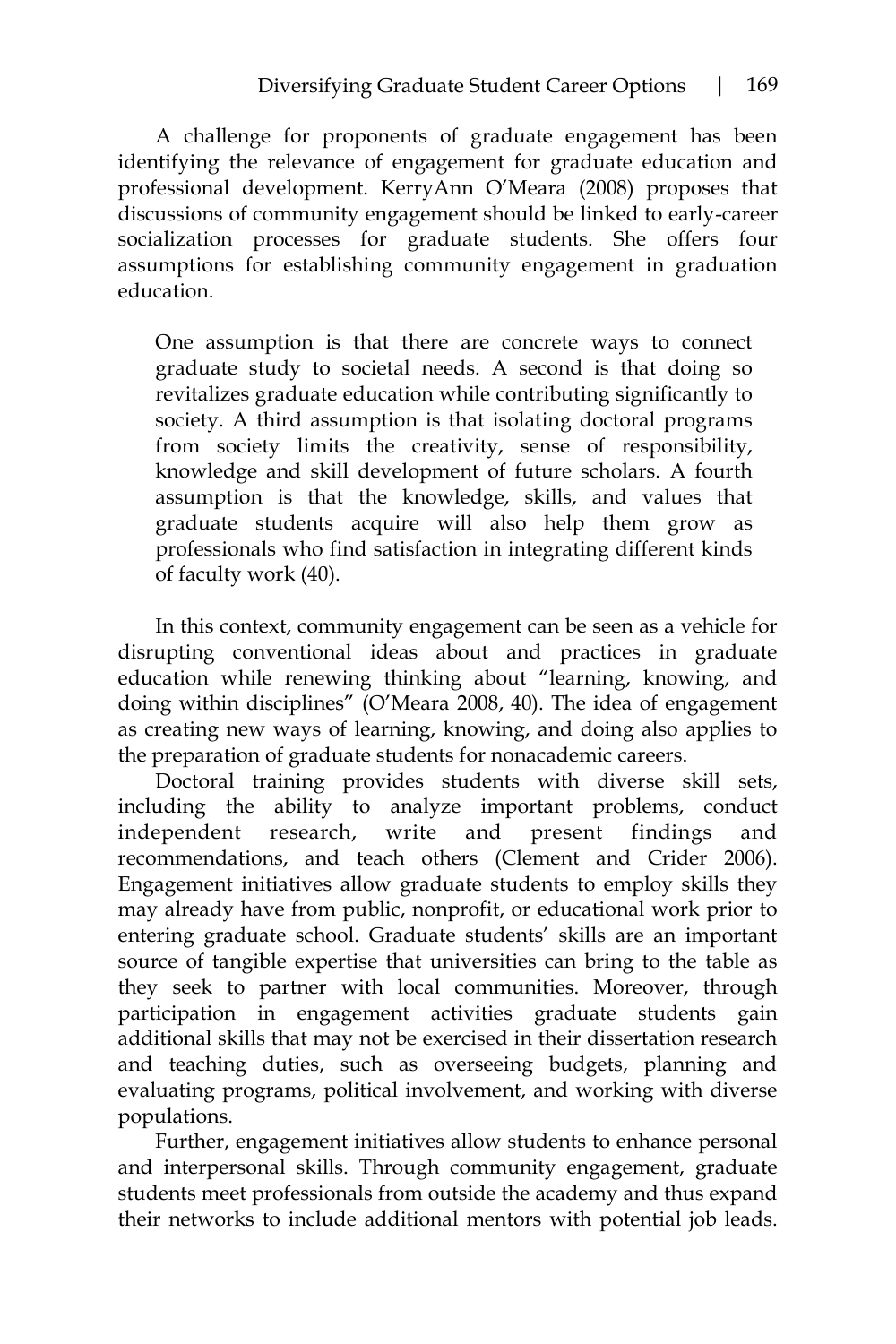Community contacts challenge graduate students to learn (or relearn) how to communicate with individuals outside their disciplines and outside the university. Through engagement, graduate students demonstrate their commitment to public issues and their ability to work in teams and to function outside the academy. Engagement initiatives also offer graduate students concrete experiences in the kind of settings where they may seek future employment (e.g., nonprofits, local government). Such experiences are essential for future employability (Bryant 2005). In summary, community engagement enhances graduate students' career preparation by grounding their academic training, extending their experiences, and diversifying their personal and professional repertoire and approaches.

Incorporating community engagement into graduate education raises questions for universities and graduate departments, and requires new thinking about graduate training and development. The following case studies reveal some of the opportunities—and questions—tied to such involvement.

# **Case Studies of Graduate Engagement at the University of California, Irvine**

The University of California, Irvine has been working to institutionalize civic and community engagement on its campus (see UCI Committee on Civic and Community Engagement 2009). As a research university, UCI has a special interest in engagement initiatives involving graduate programs and students. Two such initiatives include Humanities Out There (HOT) and the Community Scholars program. We present these cases as examples of how engagement programs can prepare graduate students for careers outside of academia. We also analyze these cases for the questions they raise about nonacademic career preparation.

# *Humanities Out There (HOT)*

Humanities Out There is a flexible, creative partnership program between UC Irvine's School of Humanities and Orange County school districts that serves predominately low-income, Latino students. Although the HOT model can be applied to any humanities classroom, HOT allows UCI's School of Humanities to reaffirm its commitment to underrepresented local students. HOT brings together public middleand high-school teachers, graduate students, and undergraduate tutors in a shared enterprise of transforming recent scholarship into ageappropriate curricula calibrated to state standards in the form of lesson plans emphasizing critical thinking and writing skills. Thematic modules are presented in a series of classroom workshops, taught by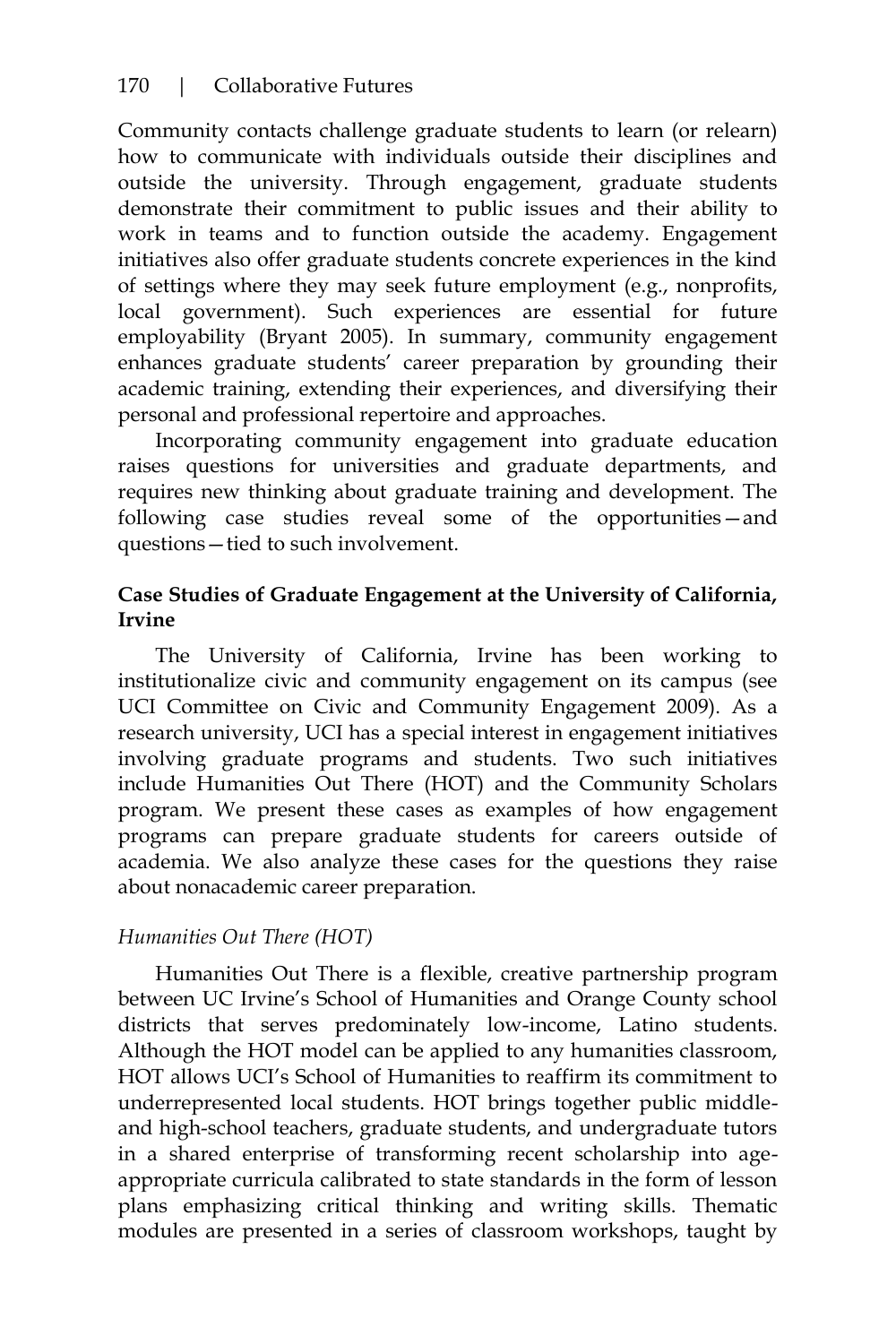teams of advanced graduate student leaders and undergraduate tutors working in collaboration with sponsoring teachers. The tutors themselves reflect the diversity of UCI's student body. During the course of the workshops, tutors become informal mentors who encourage aspirations to a college education (HOT 2009; UCI History Project 2009).

Founded in 1997, HOT has provided graduate students with opportunities to create lesson plans, shadow veteran teachers, mentor and manage undergraduate tutors, and implement assessment measures. Since 2001, 70 graduate student leaders, primarily from UCI's Departments of History and English, have worked with over 2,200 undergraduates in delivering curriculum to over 5,100 Santa Ana middle- and high-school students. Furthermore, 30 booklets in history and literature are in print, each containing multiple lesson plans.<sup>4</sup> Designed by the graduate leaders, the World and U.S. History units have had wide distribution through the California History–Social Science Project, a network of professional development seminars for teachers (Winters 2009). Humanities Out There does not have stable institutional funding, but cobbles together monies on a year-to-year basis to support graduate students with a 50% teaching assistantship, a level mandated by their union local in light of the work involved (this is discussed in more detail below).

For several HOT history workshop leaders, community engagement becomes a career path outside the academy. Three former HOT leaders are employed full time in UCI's California History–Social Science Project (CHSSP) and in the UCI Center for Educational Partnerships (CFEP), with one serving as CFEP's executive director. Five others, currently assistant professors at other campuses, apply the skills they learned in HOT in their new roles as historians involved in teacher education. HOT graduate students learn about pre- and posttest assessment and are involved in designing and implementing the tools for measuring learning outcomes for their Santa Ana pupils. Given the increased emphasis on accountability, as evidenced by the accreditation standards of the Western Association of Schools and Colleges' new assessment protocol (Western Association of Schools and Colleges 2008), the familiarity of HOT leaders with creating and evaluating assessment measures will no doubt prove valuable to their future academic departments.

The most engaged HOT graduate leaders make a difference and measure it, too. Their ability to translate scholarship into accessible lesson plans, to work in partnership with others, to supervise a team of undergraduate tutors, and to create a classroom environment where learning is fun can be transferred to a variety of career settings outside the academy, including teacher education programs, private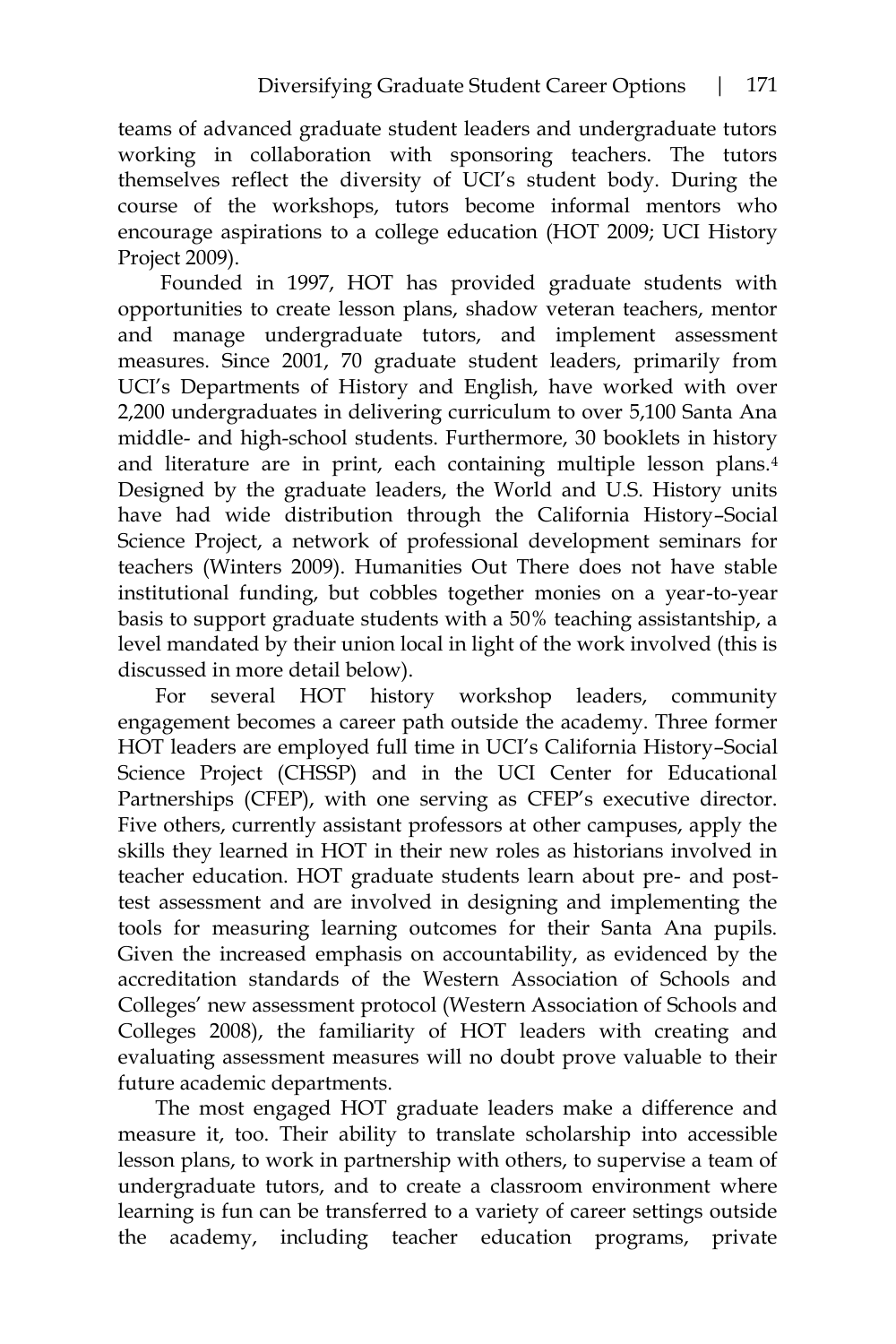foundations, museums, and nonprofit community-based organizations (Winters 2009). As an innovative humanities partnership program, HOT reinforces the relevance of the humanities to building capacity and the public good. In the elegant words of founding UCI faculty member and celebrated poet James McMichael, "Capacity is both how much a thing holds and how much it can do" (McMichael 2006, 19). HOT demonstrates to UCI university faculty and administrators and to local school officials and teachers, how the humanities builds capacity in students at all levels.

# *COPC Community Scholars*

UCI's Community Outreach Partnership Center (COPC) connects graduate students and faculty with community organizations to address local problems and concerns. Two COPC programs are particularly relevant in preparing graduate students for nonacademic careers: the Community Scholars program and a related set of COPCsponsored, skill-based courses taught by professionals in urban planning and other fields.

The Community Scholars program connects masters and doctoral students in social science disciplines with community organizations to conduct applied research projects tied to pressing local needs. Each year, COPC issues a call for projects to advocacy and nonprofit organizations in the region. Submitting organizations describe their needs for specific research and/or technical assistance, and discuss how their proposed projects advance public impact, community building, and/or policy reform. Organizations also agree to serve as "clients" for projects they propose. All project proposals are reviewed by COPC staff before the list is disseminated to graduate students across campus.

Aiming to fulfill appropriate degree requirements, graduate students may elect to conduct a research or planning project from the list. (Most students use the Community Scholars program to complete the Professional Report requirement of the master's degree in Urban and Regional Planning or to conduct second-year Ph.D. research projects.) These students submit applications to become Community Scholars. Accepted students receive a modest stipend and a small budget to cover project expenses. In return, Community Scholars are expected to consult regularly with their "client" organizations, conduct the requested research projects, and provide clients with professionalquality reports addressing the relevant community issues. In addition, Community Scholars attend a year-long training workshop that explores community-based research methods and ethics, and emphasizes the communication of research findings to diverse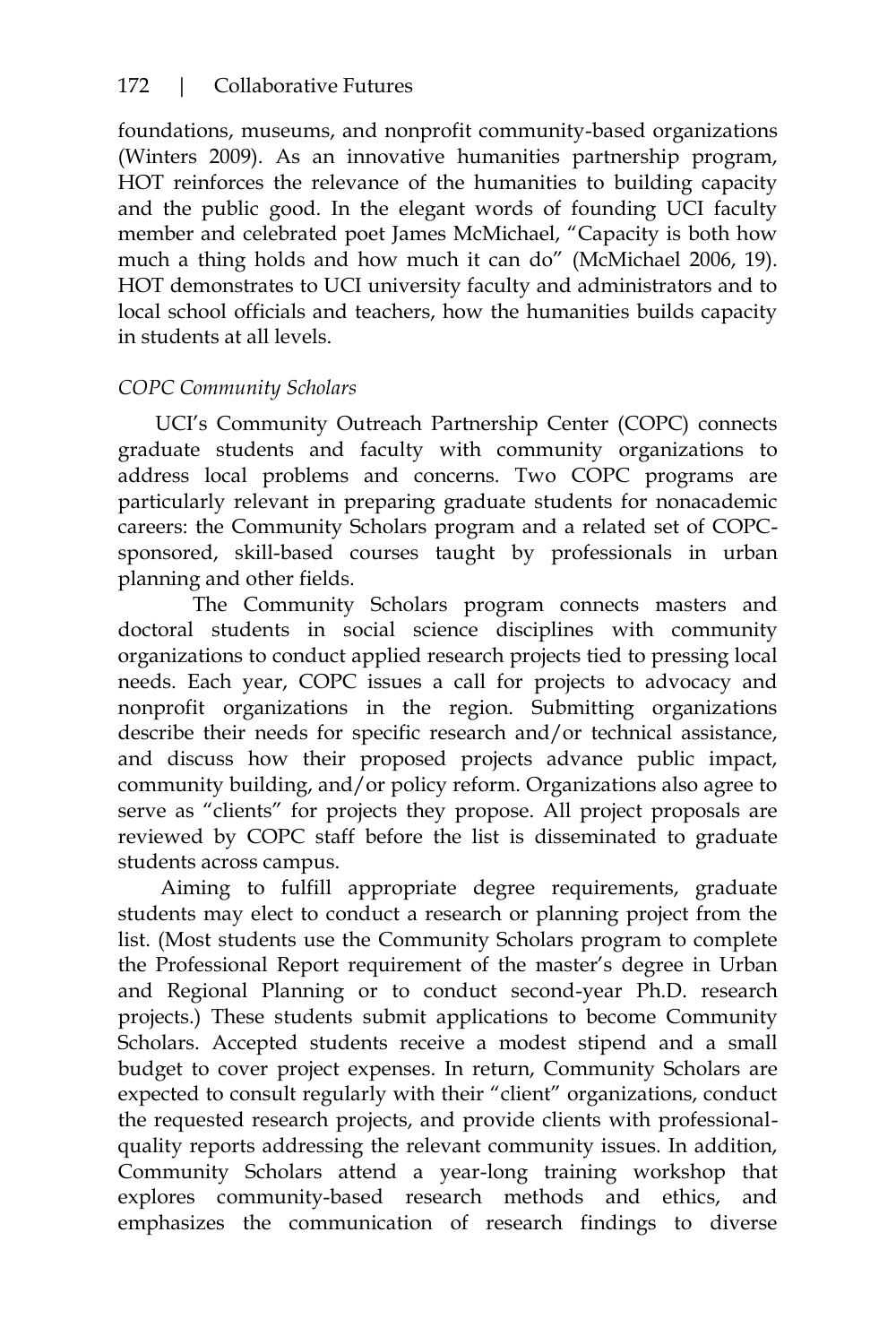audiences (UCI Community Outreach Partnership Center 2009).

Many of the same "client" partner organizations participate every year. Clients include Orange County Communities Organized for Responsible Development (OCCORD), the United Way of Orange County, the Orange County Congregation Community Organization (OCCCO), and the Neighborhood Housing Services of Orange County (NHSOC), among others. In 2008–09, the program included nine Community Scholars and nine partner organizations. Past Community Scholars are now employed in settings that include private planning consulting firms, city agencies, and nonprofit organizations such as the Orange County Family and Children's Commission and the Service Employees' International Union.

COPC also sponsors graduate classes taught by local professionals and leaders of community organizations. These courses focus on professional skill development, including labor organizing, neighborhood planning, and grant writing for nonprofit organizations. Most COPC-sponsored courses involve a public impact project. The courses are designed to enhance graduate students' skills and to tie UCI knowledge-production activities to pressing community concerns. COPC covers the cost of hiring adjunct faculty instructors and also supports course activities (e.g., guest speakers, site visits, presentations to project clients). COPC-sponsored courses are popular with graduate students from urban planning, sociology, anthropology, and criminology. Course instructors also benefit by focusing engaged projects on activities tied to the instructors' own professional responsibilities and interests. Course instructors further gain from the relationships they establish with the university and with COPC staff, which have led to collaborative grant writing and other joint projects. Funding for the Community Scholars and for COPC-sponsored courses derives from extramural grants and institutional support.

Through these programs, graduate students engage with complex social issues in local settings, where their work must be informed by the tacit knowledge of community members and where results are expected to improve the lives of local people. More generally, COPC programs demonstrate to graduate students the pressing need for applied research that assists in real-world problem solving. These programs fulfill degree requirements and, at the same time, give graduate students a broader view of the applicability of their knowledge and skills in nonacademic settings.

#### **Issues to Consider in Graduate Student Engagement to Support Nonacademic Careers**

These case studies uncover critical issues that universities and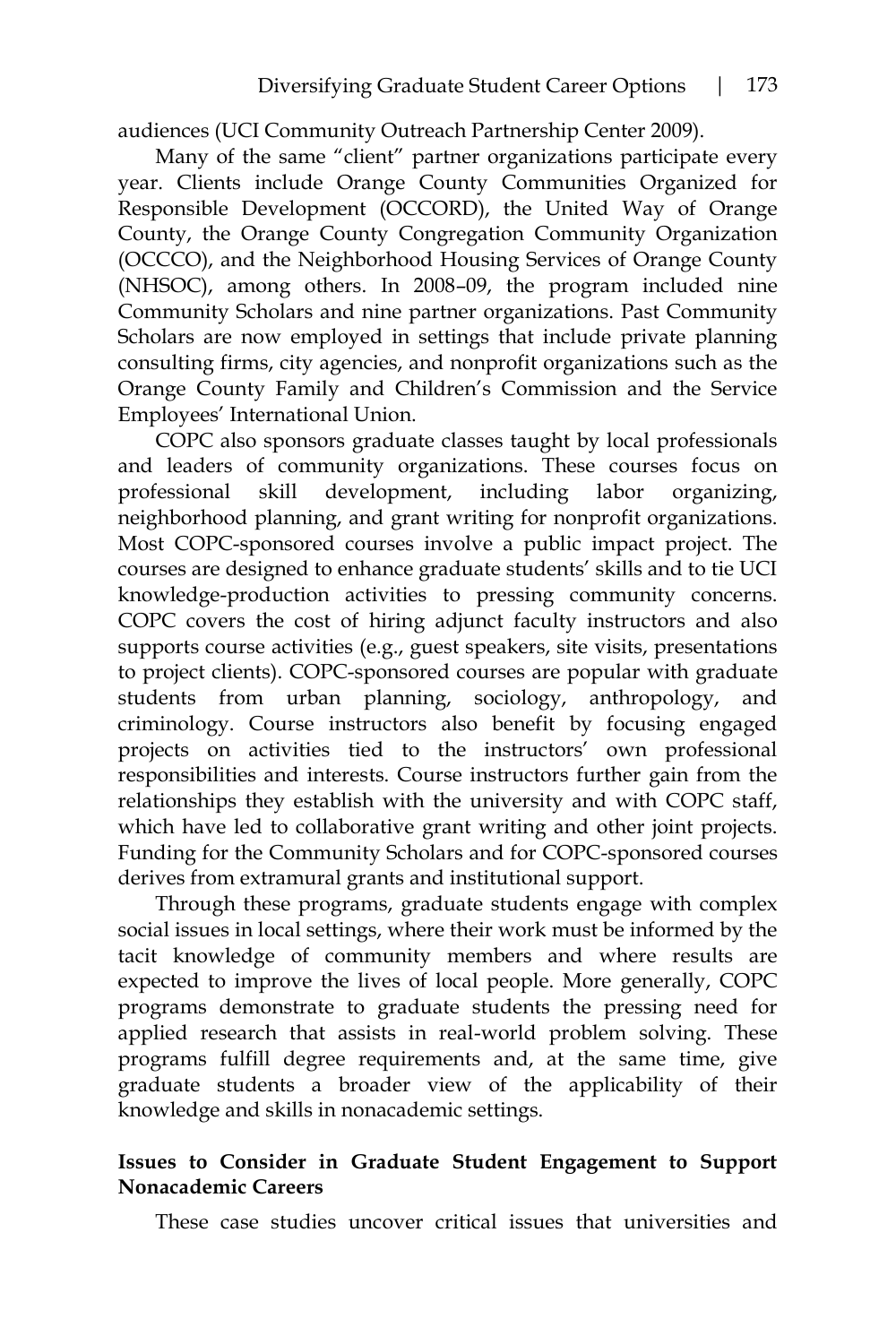graduate programs must consider in expanding graduate student involvement in community engagement and in preparing graduate students for nonacademic careers.

*Need to Reconcile Graduate Curricula with Enhanced Graduate Student Engagement*

The demands of engagement activities must be reconciled with graduate program curricula and objectives. If we seek to promote graduate student engagement, we must think carefully about how this can occur, not as an "add-on," but rather as an integral part of student development. For example, the Community Scholars program has succeeded, in part, because it builds on the existing structure for the Professional Report requirement in UCI's master's program in Urban and Regional Planning. It has been more challenging to adapt the Community Scholars program to engage doctoral students in urban planning and elsewhere on campus. O'Meara (2008) suggests that engagement should be incorporated throughout the graduate student career with experiences that progress from, for example, learning about community-based research methods and serving as a teaching assistant in a service-learning course, to conducting applied research and overseeing other students in engaged projects.

Increasing engagement raises questions about the appropriate focus of activities for graduate students in the social sciences and humanities, and especially for doctoral students. Should doctoral students' time, for example, be spent writing community-oriented reports and developing K–12 curricula, or should energy be concentrated solely on producing scholarly publications? Should students confine their employment while in school to research and teaching assistantships, or would internships in business, government, or cultural institutions also be appropriate (Johnson 2009; Nyquist and Wulff 2006)? Is communitybased research an acceptable methodology for dissertation projects? Recognizing that many doctoral students will seek nonacademic careers may help faculty and graduate programs to broaden their thinking about appropriate work for students.

Rather than lengthening the graduate program by adding new expectations, increasing graduate engagement may help to address the "time-to-degree" problem. Indeed, the fields with the poorest prospects for tenure-track academic jobs (history, English) have the longest timeto-degree (Woodrow Wilson Foundation 2005). Students often are reluctant to leave the university without a position in hand. By equipping students with relevant skills and experiences to succeed in nonacademic pursuits, we may help to smooth students' progress through the degree program and into meaningful employment.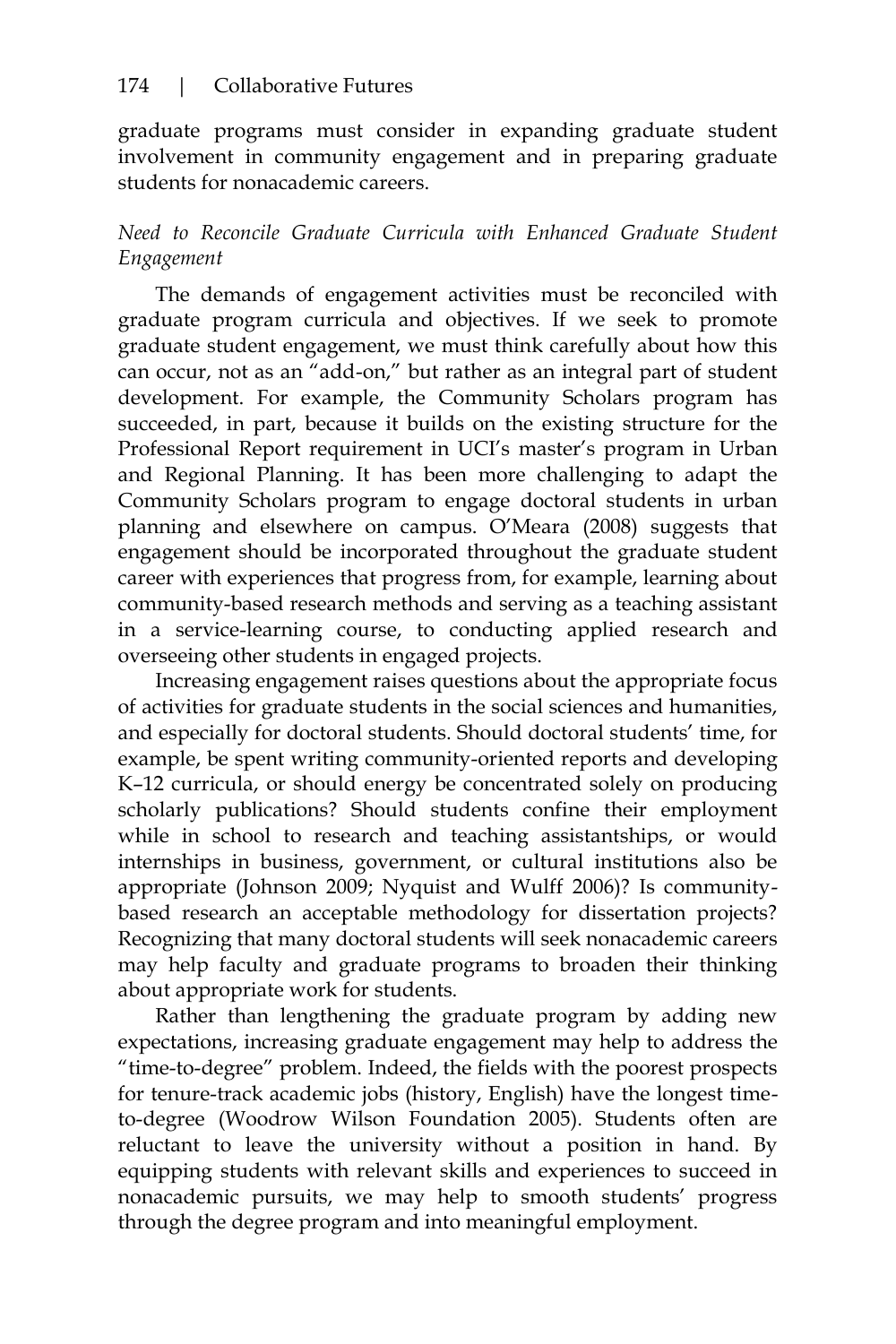This issue is part of a larger conversation on the status and value of the humanities in higher education and in public life. Civic engagement initiatives are one way for humanities programs to demonstrate that value to their students and to others. For example, history doctoral candidates at Drew University participate in public humanities internships as part of their graduate training. In the words of Drew historian Jonathan Rose, "We recognize that we must train … students for something more than careers as college-level teachers. And we have to move those students briskly to graduation without exploiting them as cheap academic labor" (2009, 37). Diversifying career options is not a new response to the current economic crisis. In 1999, the Townsend Center for the Humanities at the University of California, Berkeley sponsored a benchmark conference on the future of doctoral education in the humanities (Sommer 1999). The debate on the size, scope, and nature of graduate education has intensified in recent years, however, as searches for tenure-track positions have been routinely cancelled, postponed, or suspended. As the dean of Arts and Sciences at New York University, Catherine Simpson, colorfully explains: "'This is the year of no jobs'…. Ph.D.s are stacked up … like planes hovering over La Guardia" (Cohen 2009a).

# *Need to Increase Faculty Support for Nonacademic Career Options and for Graduate Student Engagement*

Graduate students express a deep desire to connect their disciplines with public problems, and to use their knowledge to assist their communities (Bloomfield 2005). Social responsibility emerged as a top agenda item for doctoral students at the 2003 National Conference on Graduate Student Leadership (Woodrow Wilson Foundation 2005). More than half of all doctoral students reported that they would like to be involved in some form of community service, but less than one in five reported having the opportunity to do so. Graduate students further note that they feel unprepared for work that connects their scholarship with the needs of society (O'Meara 2008).

More faculty support is needed to accommodate graduate student engagement. Proponents of graduate student engagement must work with faculty to challenge the idea that students should emulate their mentors' careers (Woodrow Wilson Foundation 2005). We also need to continue to educate faculty about engagement and to reassure them that engagement is not just "service," but rather is central to the scholarship of the university.

Faculty attitudes can be shaped by the efforts of major disciplinary organizations, which can do more to encourage engaged professional behavior (Bloomfield 2005). This could include support for presenting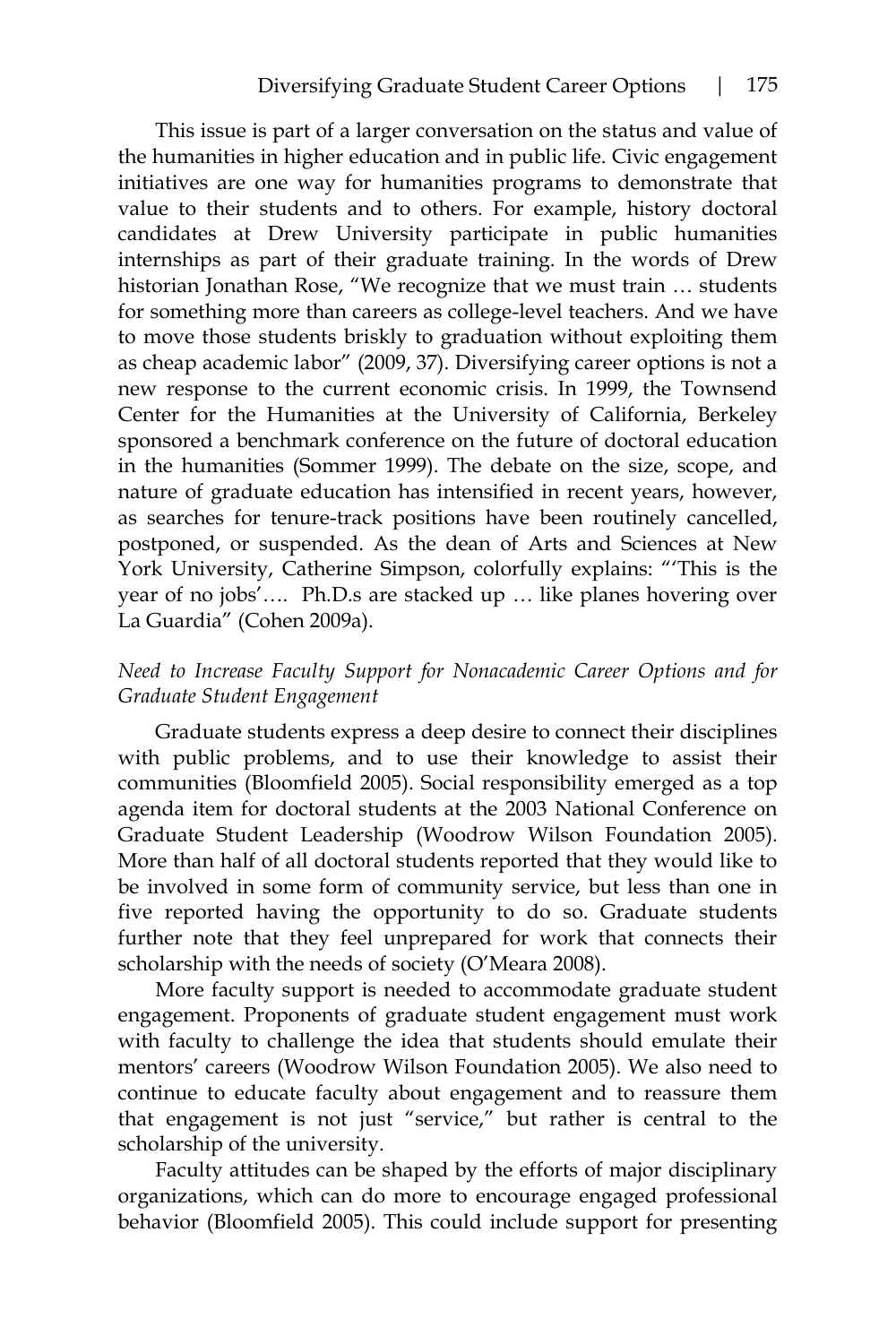engaged work at conferences and publishing engaged scholarship in disciplinary journals. Many disciplines already incorporate a focus on engagement in their work; for instance, anthropology, sociology, and history boast public scholarship programs (O'Meara 2007). Recognition of public scholarship by the disciplines will help to socialize and support engaged graduate students.

At UCI, recent activities evidence a growing support for engaged research and teaching/learning on campus. The university recently established a campus-wide committee to institutionalize engaged research, teaching/learning, and outreach. UCI created a new administrative position, the director of engagement, and approved a new minor in civic and community engagement. In 2010, UCI initiated a new award for engaged teaching. In addition, UCI has for two years hosted an annual, regional conference on campus–community engagement (organized by COPC). This growing support for engagement may encourage UCI graduate students to become involved in these activities.

### *Need to Involve Additional People in Graduate Education*

More and different people must be involved in preparing graduate students for success in nonacademic careers. What is needed is an active partnership between professors and leaders in business, government, cultural institutions, schools, and community and nonprofit organizations (Nyquist and Wulff 2006; Woodrow Wilson Foundation 2005). Graduate schools and programs may also partner with their career centers and alumni offices to build a more complete picture of career options for their graduates.

Graduate education is typically regarded as the province of tenured or tenure-track faculty, especially those at research universities. If graduate students are to participate meaningfully in engagement, however, students will also need sustained opportunities to learn from other kinds of people. This is especially critical when faculty do not have experience or understanding of principles or practices of engagement. In UCI's Community Scholars program, for example, the program director struggled to secure faculty to offer graduate courses that develop professional skills relevant to community-based projects the kind of skills and experiences, that is, sought by community partners and nonacademic employers. COPC eventually found success by hiring adjunct faculty who are professionals in other areas (neighborhood planning, grant writing, etc.) to teach these courses. These adjunct faculty—who teach courses after their day jobs as nonprofit and public sector leaders—offer students alternative models for creating social change.5 Some regular faculty continue to see such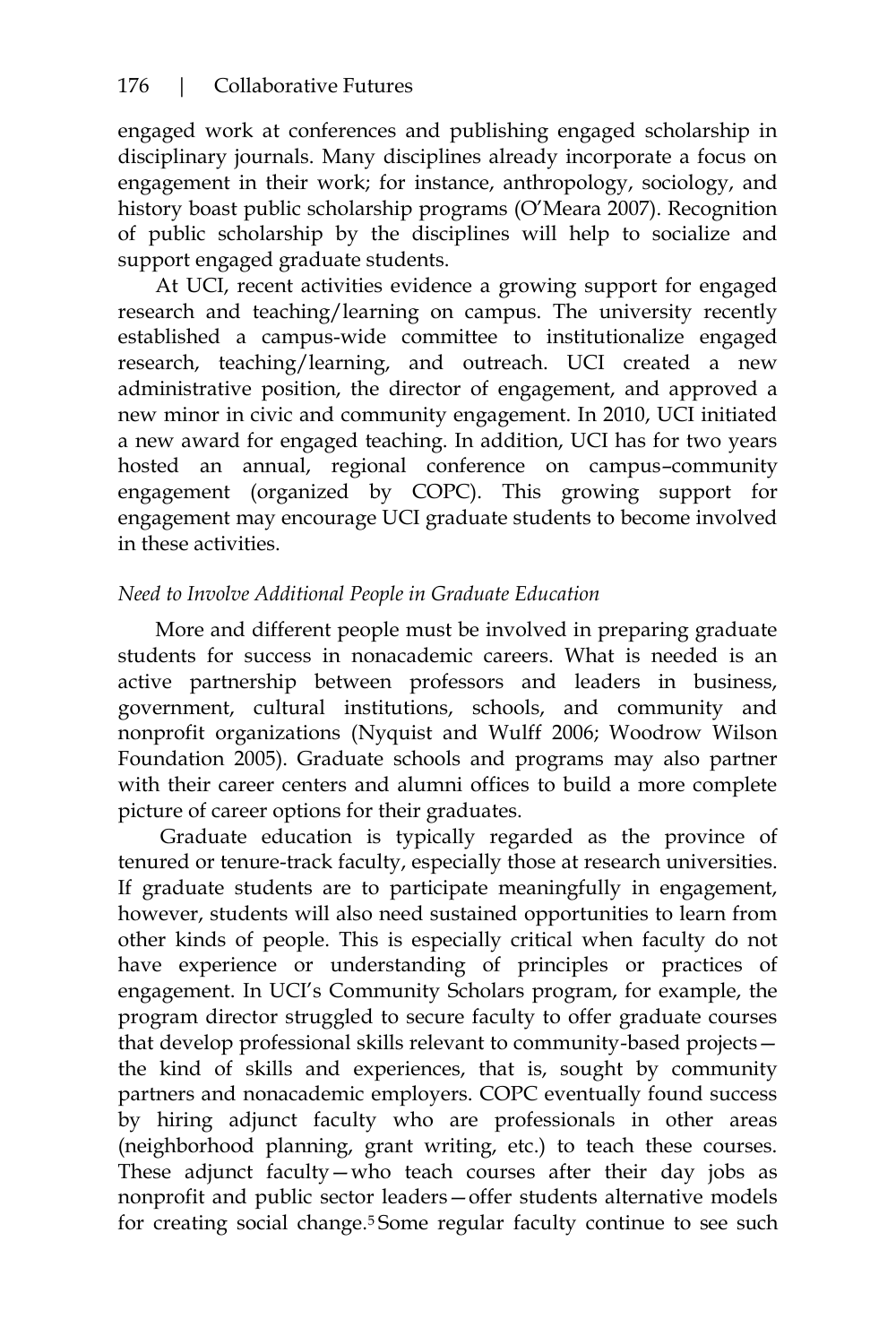courses as more relevant for master's rather than for doctoral students. Also, institutional barriers may restrict the use of non-tenure-stream faculty to teach graduate courses. With regard to HOT, colleagues in the history department acknowledge the valuable skill sets acquired through participation in the program and actively promote graduate student involvement. As HOT director Lynn Mally observed in personal communication, "the program makes graduate students consider how the highly specialized material that they are learning can be conveyed to a broader audience. It is an incredible training ground for graduate students going into teaching at any level, since they are in charge of the content and the methods to convey that content."

To succeed in nonacademic careers, graduate students also must network with others outside the university. Involvement in engagement can provide graduate students with valuable career connections. By participating in campus engagement workshops, lectures, and events, graduate students can meet other engaged faculty, professional staff, and graduate students on their campuses. These individuals can be mentors and may provide internships, employment opportunities, and future job references. For example, through his involvement in organizing the COPC regional engagement conference described earlier, Michael Powe, the graduate student co-author of this chapter, built relationships with faculty members outside of his home department. This led to summer employment as a research assistant for a faculty member in Asian American Studies, and also to participation in a campus committee to design a new service-learning, study-abroad course. By attending regional and national conferences on engaged scholarship (and especially by participating on panels or moderating sessions), graduate students can also connect to the broader community of engaged scholars in their disciplines and beyond.<sup>6</sup>

### *Need to Reconsider How Graduate Students Are Funded*

We must visit the question of funding for graduate students to promote engagement and to prepare students for nonacademic careers. Graduate students are typically supported through research or teaching assistantships or through fellowships while they conduct their dissertation research. To be viable, engagement must satisfy course requirements and/or provide adequate financial support for graduate students, including the cost of tuition and health insurance as well as salaries. Supporting graduate students is prohibitively expensive for many of the sources that fund engaged work, such as foundations, local governments, or nonprofit organizations. Further, universities are not competitive in applying to conduct community-based projects (evaluations, assessments, technical assistance, etc.) if the full cost of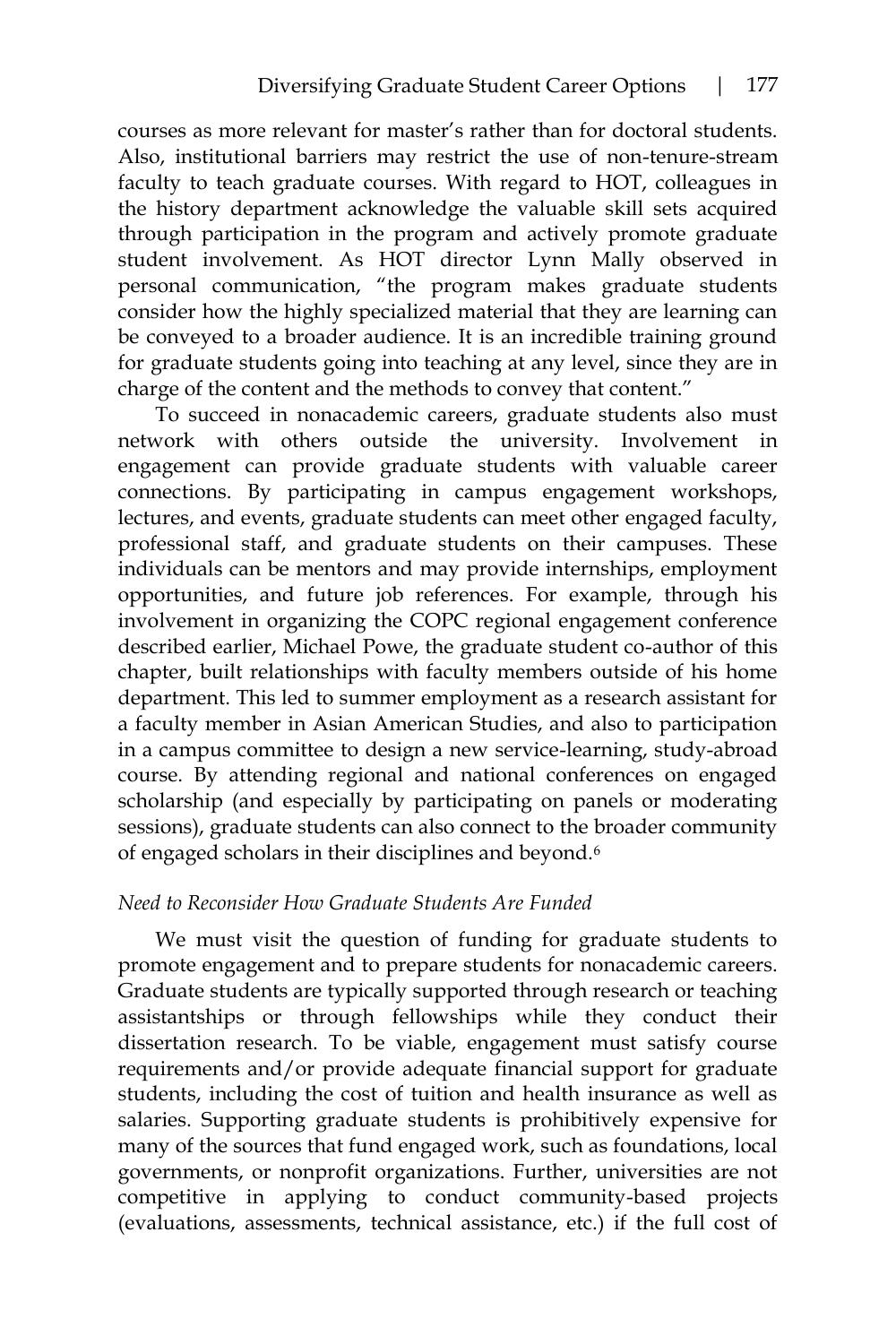employing graduate students is included as part of the budget.

As one example, HOT graduate student leaders receive compensation equal to that of a half-time teaching assistant approximately \$25,000 in stipends and fees per academic year, including health insurance. The School of Humanities and the Graduate Division each fund two graduate students and UCI's Center for Educational Partnerships (CFEP) has matched with support for an additional four. While the National Endowment for the Humanities and the Woodrow Wilson Foundation once provided significant awards that underwrote the creation and publication of lessons plans as well as contributed to the funding of several cohorts of HOT graduate leaders, these grants expired several years ago. With a few notable exceptions, such as Dr. Fariborz Maseeh, private local philanthropists show little interest in graduate education in the humanities, or they lack resources to endow a full graduate fellowship. Furthermore, school districts are not in a financial position to contribute monetarily to the program at this scale. The lack of sustained financial support for graduate students in the project impedes long-range planning and is a source of persistent anxiety for the dean of the School of Humanities, the HOT faculty director, and graduate students themselves. Of course, this predicament reflects the larger issue of where the humanities fit in contemporary public education. Some humanists emphasize the relevance of a liberal arts education—the instrumental abilities to think critically, write clearly, and to weigh interpretations—while others decry what they consider a "service" model as they underscore the intrinsic value in contemplating the human condition. The place of humanities in a large research university remains contested. Through engagement, graduate students and their mentors can contribute to the larger project of justifying the humanities (Cohen 2009b).<sup>7</sup>

Universities must identify new ways to support graduate student engagement, such as through fellowships for public scholarship, assistantships for engagement activities, and tuition remissions for students who are employed in internships and related projects off campus. For example, UCI recently created a new, campus-wide "Public Impact Fellowship Award" to recognize graduate students who are involved in engaged research. Proponents of public scholarship must also investigate ways to facilitate graduate student involvement through channels other than paid employment, such as by accommodating internships for course credit and by building engagement into other aspects of the curriculum.

## **Conclusions and Recommendations**

Increased community engagement by graduate students will have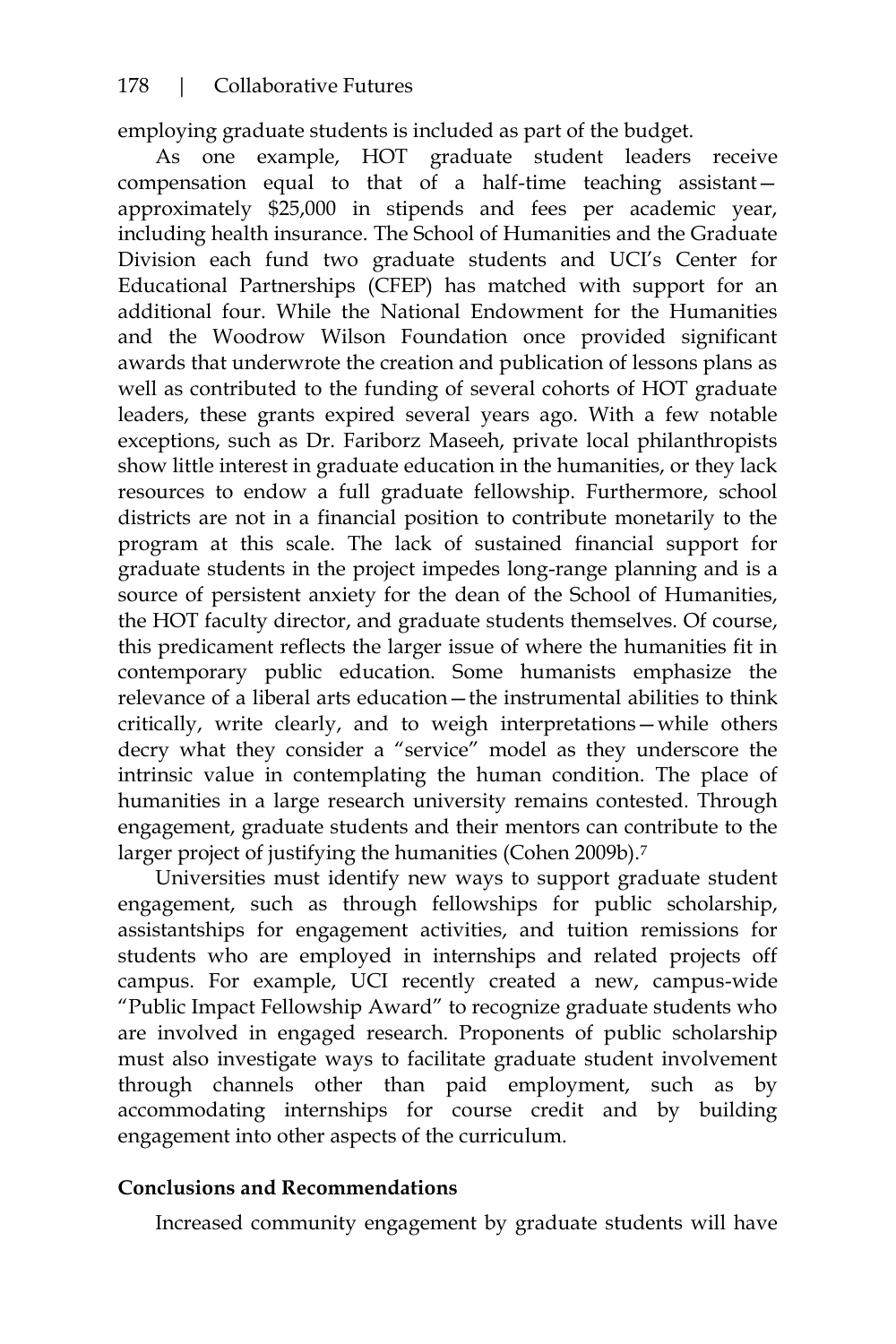many other benefits, in addition to preparing students for nonacademic careers. Engagement will help recruit and retain graduate students and faculty of color. Many students and faculty of color have a desire to engage with communities outside their campus and to use their scholarship to address critical issues in the local context (Woodrow Wilson Foundation 2005). This commitment begins with students' lived experiences, which instill in many a sense of community obligation. In addition, taking courses in ethnic studies and related areas enriches students' understanding of the historical roots of contemporary struggles within their communities. This combination of lived experience and educational expertise contributes to innovative approaches to community partnerships. According to historian George Sánchez,

American Studies and Ethnic Studies programs and departments … house scholars who focus on race and ethnicity across a wide range of minority groups in the United States and abroad. Collectively, these strengths give [them] a certain intellectual power to engage with diversified communities facing a host of difficult and complex social and cultural issues now and in the future. (2008, 6).

Through engagement, graduate students may form new ideas about what constitutes scholarship and about how knowledge is produced. They may ask new questions and seek different types of answers.

Those students who do pursue faculty careers will benefit from engagement in terms of their future teaching and research. Even if graduate students do not remain engaged in later years, this experience may enhance their ability to evaluate their colleagues' engaged scholarship—for example, during reviews for promotion, in peer review of articles submitted for publication, and in assessing grant applications (O'Meara 2008). Finally, graduate students represent an important resource and a source of expertise that universities can bring to the table as they seek to partner with local communities.

At this critical juncture in graduate education, we are better served to think of graduate students not as the next generation of teacherscholars but, more broadly, as the next generation of intellectual leaders (Woodrow Wilson Foundation 2005). Community engagement represents a critical tool in preparing students for these roles.

### **Notes**

1. The authors would like to thank Christine Kelly for her helpful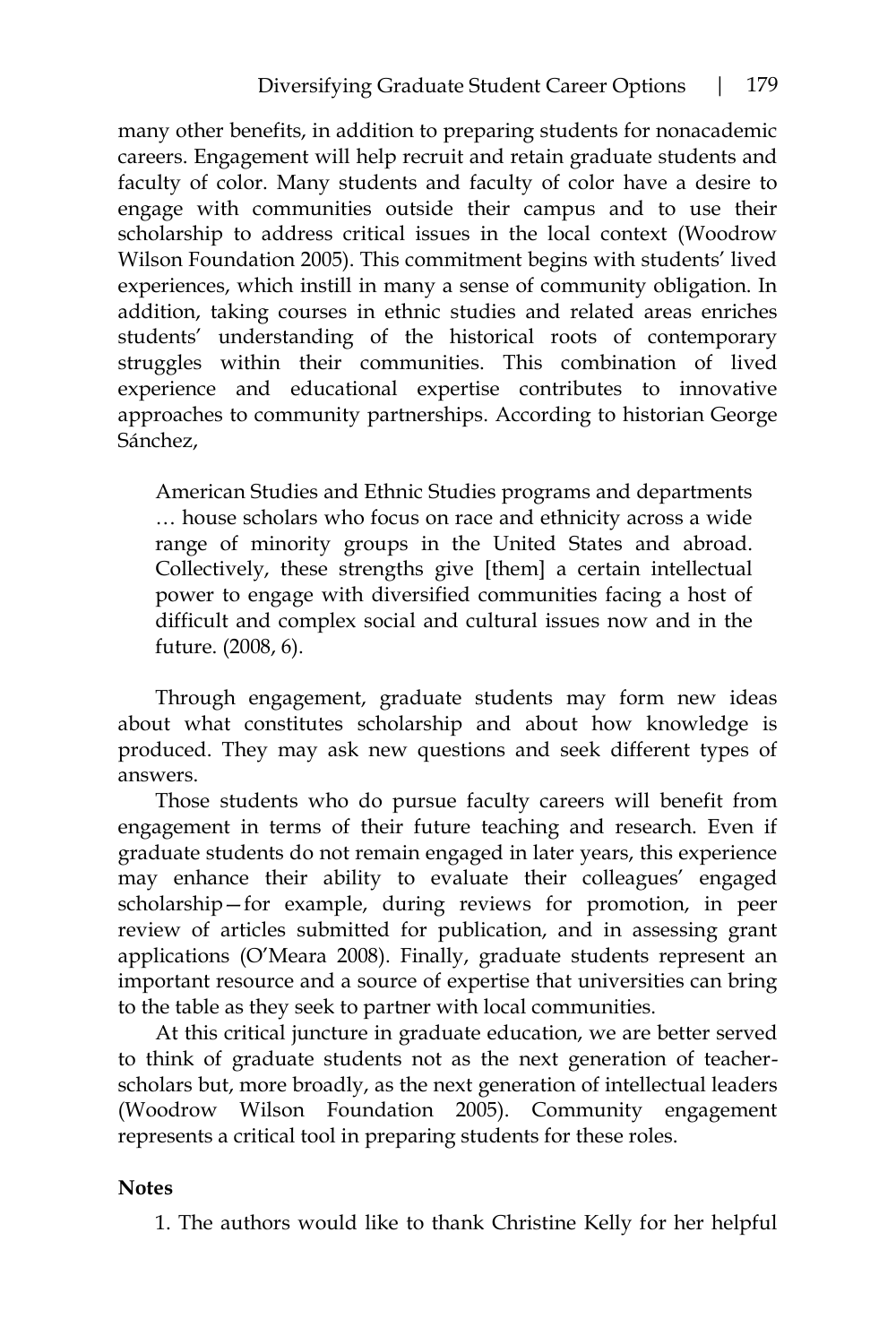comments and Peggie Winters, Rosie Humphreys, and Lynn Mally for their research support.

2. A recent edited volume by Mary Howard-Hamilton and colleagues (2009) sheds light on these and other issues faced by graduate students of color.

3. Sources include Bryant 2005; Johnson 2009; O'Meara 2007; O'Meara 2008; University of San Diego Career Services Center 2009; Woodrow Wilson Foundation 2005.

4. These booklets are available by request from Peggie Winters, Humanities Out There, School of Humanities, UC Irvine, Irvine, CA 92697.

5. The employment of adjunct faculty to teach professional skills courses also raises questions, since these adjunct faculty face some of the issues raised earlier, such as low salaries for teaching. At the same time, since these adjunct faculty are typically full-time professionals in other fields, some concerns regarding adjunct employment do not apply (e.g., lack of benefits). Also, as noted earlier, adjunct faculty who teach professional skills courses benefit from opportunities to build relationships with university faculty and staff, and from opportunities to develop student projects related to their own professional responsibilities.

6. Such conferences include the Continuum of Service Conference organized by Western Campus Compact offices, the annual meeting of the Coalition of Urban and Metropolitan Universities (CUMU), and the International Conference on Service Learning and Community Engagement Research, among others.

7. For an insightful overview on the relevance of humanities education, see Laurence (2009).

# **References**

- American Association of Universities. 1998. *AAU Committee on Graduate Education report and recommendations*. October. http:// www.aau.edu/publications/reports.aspx?id=6900.
- American Association of Universities. 2001. *AAU non-tenure-track faculty report.* April 10. http://www.aau.edu/publications/ reports.aspx?id=6900.
- Bloomfield, V. 2005. Civic engagement and graduate education. *Communicator* 38 (3), 1–2, 6.
- Bryant, R. A. 2005. "But I have no skills." *Chronicle of Higher Education*, August 18. http://chronicle.com/jobs/ news/2005/08/2005081801c.htm.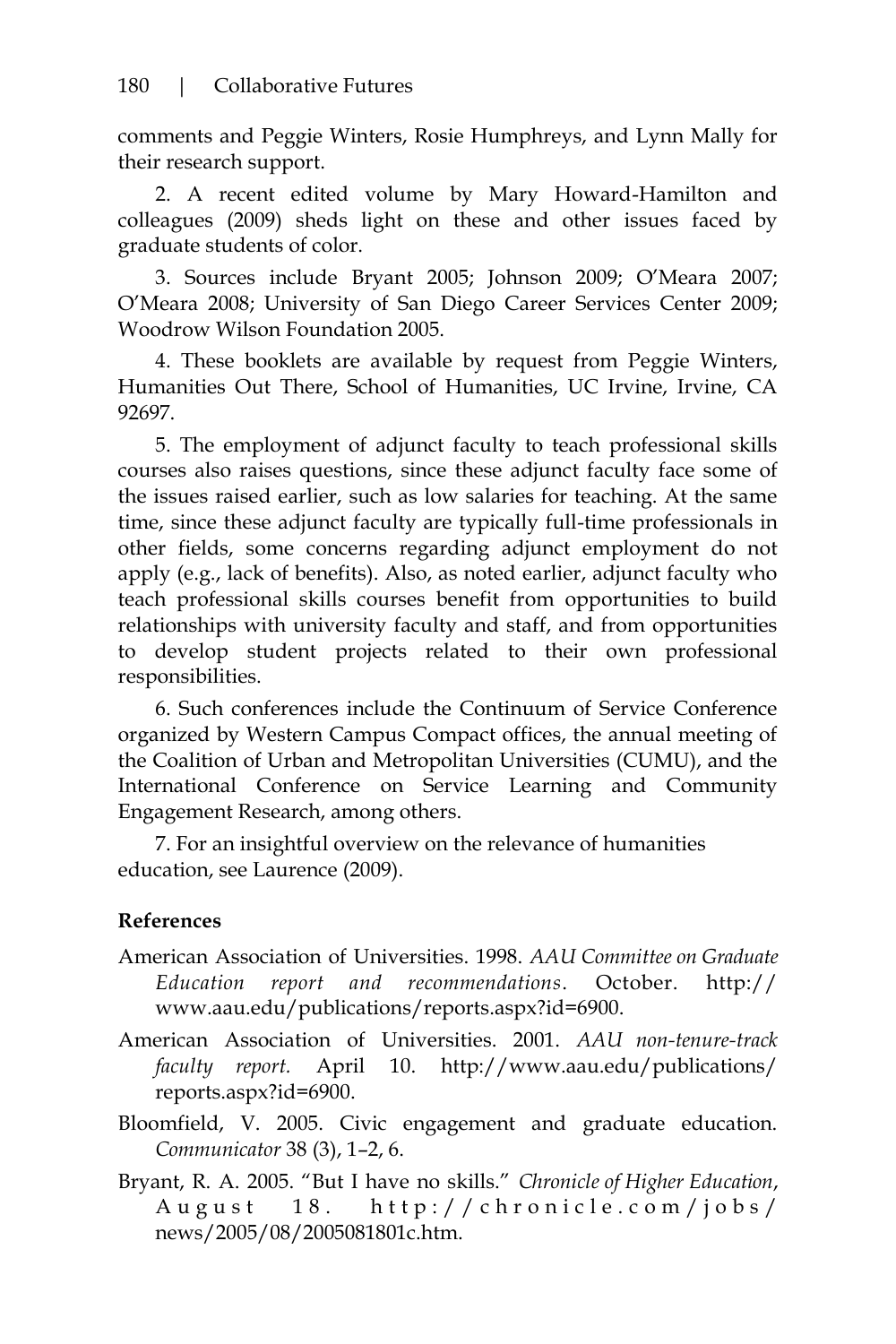- Civic Engagement Benchmarking Task Force. 2005. Resource guide and recommendations for defining and benchmarking engagement. Accessed January 16, 2011. http://*www.scholarshipofengagement.org/ benchmarking/FINAL.doc.*
- Clement, T., and D. Crider. 2006. *Summary report on the National Conference on Graduate Student Leadership*. St. Louis, MO: Washington University.
- Cohen, P. 2009a. Doctoral candidates anticipate hard times. *New York Times,* March 6. http://www.nytimes.com/2009/03/07/ arts/07grad.html?scp=9&sq=Humanities&st=cse
- Cohen, P. 2009b. In tough times, the humanities must justify their worth. *New York Times*, February 24. http:// www.nytimes.com/2009/02/25/books/
- 25human.html?\_r=1&scp=2&sq=Humanities&st=cse
- Golde, C. M., and T. M. Dore. 2001. *At cross purposes: What the experiences of doctoral students reveal about doctoral education.*  Philadelphia, PA: A report prepared for The Pew Charitable Trusts. Accessed January 16, 2011. *www.phd-survey.org/report%20final.pdf.*
- HOT. 2009. Humanities Out There. Accessed February 22, 2009. http:// www.humanities.uci.edu/hot/.
- Howard-Hamilton, M., C. L. Morelon-Quainoo, S. D. Johnson, R. Winkle-Wagner, and L. Santiague. 2009. Standing *on the outside looking in.* Sterling, VA: Stylus.
- Institute of Educational Sciences [IES], National Center for Education Statistics. 2008. *Digest of education statistics, 2007*. http:// nces.ed.gov/pubsearch/pubsinfo.asp?pubid=2008022.
- Johnson, M. 2009. Career FAQ's: Frequent questions about working beyond academe. Accessed February 2, 2009. http:// www.ironstring.com/sellout/sellout\_faqs/sellout\_faqs.shtml.
- Latina Feminist Group. 2001. *Telling to live: Latina feminist* testimonios. Durham, NC: Duke University Press.
- Laurence, D. 2009. In progress: The idea of a humanities workforce*.*  Accessed January 16, 2011. http://www.humanitiesindicators.org/ essays/laurence.pdf.
- Martin, S. 2007. The new academic job market: A reordering of the academic world has shifted opportunities for psychologists. gradPSYCH 5 (1). http://www.apa.org/gradpsych/2007/01/cover -market.aspx
- McMichael, J. 2006. *Capacity.* New York: Farrar, Straus and Giroux.
- Meyer, L. D. 2008. 'Ongoing missionary labor': Building, maintaining, and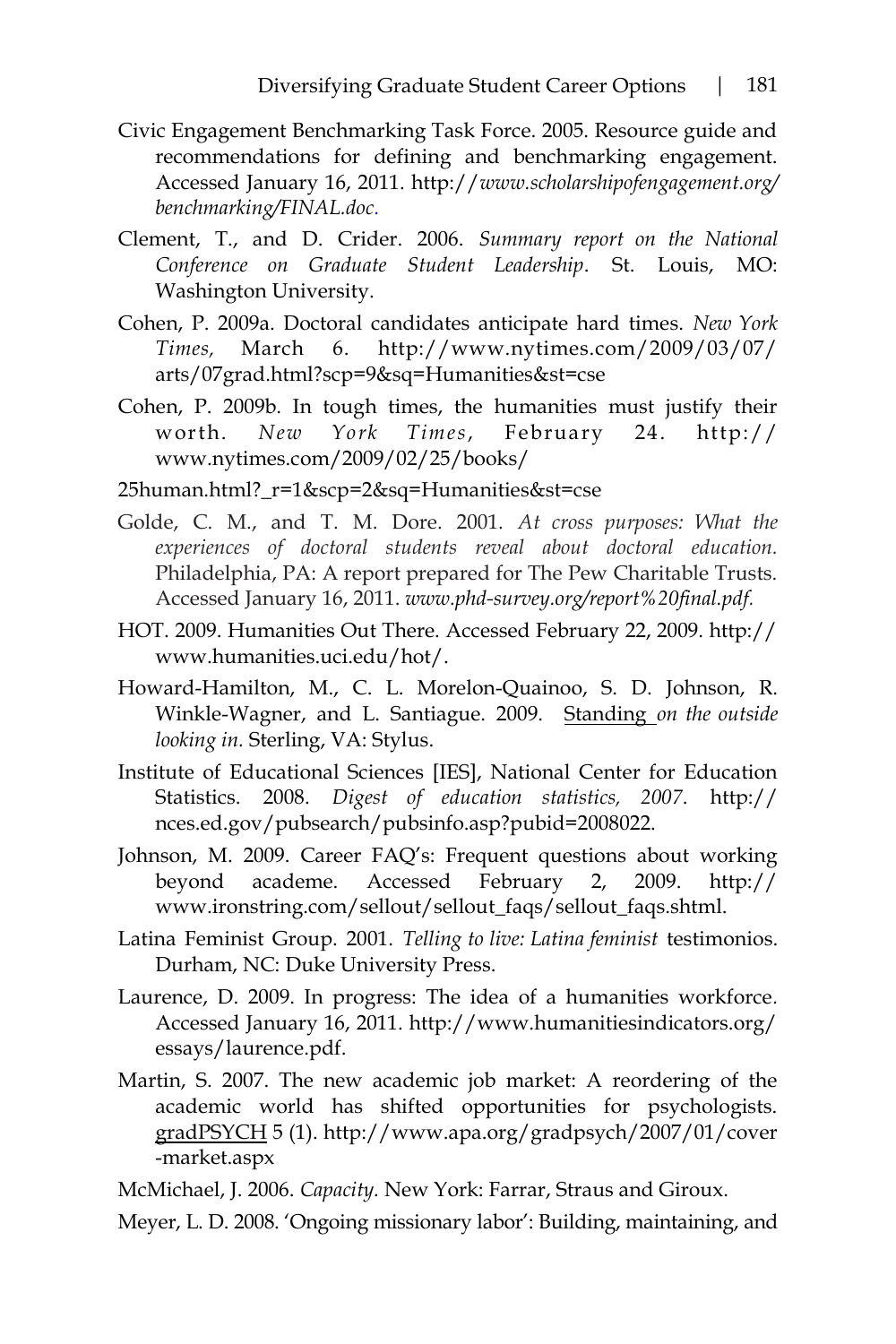expanding Chicana Studies/history; An interview with Vicki L. Ruiz. *Feminist Studies* 34(1–2):23–46.

- Nerad, M., E. Rudd, E. Morrison, and J. Picciano. 2007. *Social Science PhDs—Five+ years out: A national survey of PhDs in six fields— Highlights report.* CIRGE Report 2007-01. Seattle, WA: Center for Research and Innovation in Graduate Education.
- Nyquist, J., and D. H. Wulff. 2006. Re-envisioning the Ph.D.: Recommendations from National Studies on Doctoral Education. Accessed January 16, 2011. http://www.grad.washington.edu/ envision/project\_resources/
- O'Meara, K. 2007. *Graduate education and civic engagement*. NERCHE Brief. Accessed January 16, 2011. http://www.eric.ed.gov/ ERICWebPortal/contentdelivery/servlet/ERICServlet? accno=ED500538.
- O'Meara, K. 2008. Graduate education and community engagement. *New Directions for Teaching and Learning*, no. 113: 27–42.doi:10.1002/ tl.306.
- Rose, J. 2009. Rethinking graduate education in history. *Perspectives on History* 47 (February). http://www.historians.org/Perspectives/ issues/2009/0902/0902gra1.cfm
- Sánchez, G. J. 2008. Challenging the borders of civic engagement: Ethnic Studies and the meaning of community democracy. Keynote address at the University of California, Irvine, February 7. Accessed January 16, 2011. http://www.ucicopc.org.
- Sommer, J. 1999. Whither the humanities PhD? *Berkeleyan*, April 7. http://www.berkeley.edu/news/berkeleyan/1999/0407/ phd.html
- Stanton, T. K., and J. Wagner (2006). *Educating for democratic citizenship: Renewing the civic mission of graduate and professional education at research universities*. San Francisco: California Campus Compact.
- Survey of Earned Doctorates. 2009. *Doctorate recipients from United States universities: Summary report 2006* (updated). Chicago: NORC at the University of Chicago.http://www.norc.org/projects/ Survey+of+Earned+Doctorates.htm.
- UCI Committee on Civic and Community Engagement. 2009. *Institutionalizing community engagement at UCI.* Unpublished report. Available from the Division of Undergraduate Education; University of California, Irvine; Irvine, CA 92697.
- UCI Community Outreach Partnership Center. 2009. Accessed February 28, 2009. http://ucicopc.org/CA\_COPC\_Scholars.asp.